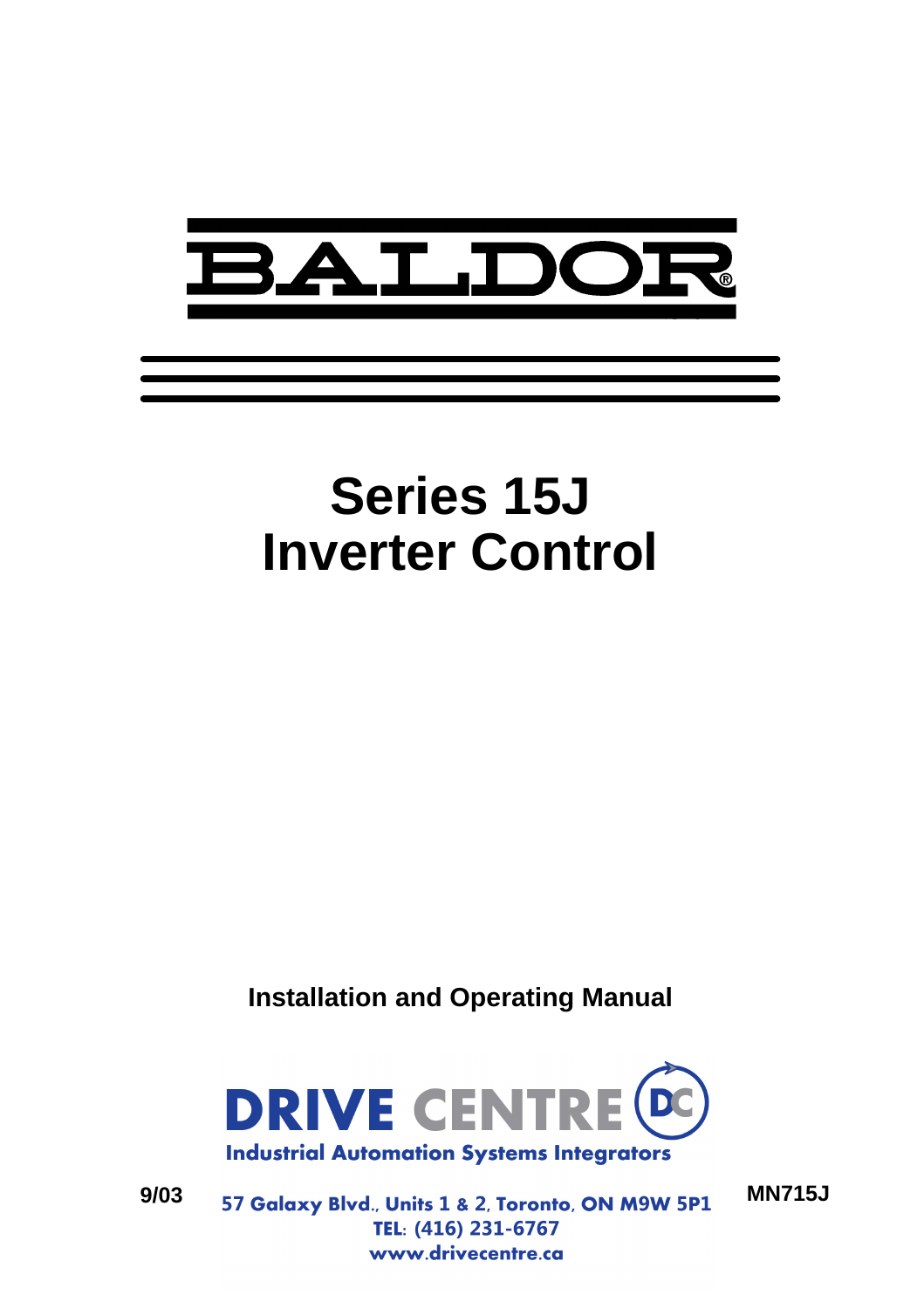# **Table of Contents**

| $1 - 1$<br><b>Quick Start</b><br>$1 - 1$<br><b>Section 2</b><br><b>Section 3</b><br>Optional Remote Keypad Installation<br>Reduced Input Voltage Derating |
|-----------------------------------------------------------------------------------------------------------------------------------------------------------|
| $1 - 1$<br>$2 - 1$<br>$3 - 1$                                                                                                                             |
| $1 - 2$<br>$2 - 1$<br>$3 - 1$                                                                                                                             |
| $2 - 1$<br>$2 - 1$<br>$2 - 2$<br>$3 - 1$<br>$3 - 1$<br>$3 - 2$<br>$3 - 3$<br>$3 - 3$<br>$3 - 4$                                                           |
|                                                                                                                                                           |
|                                                                                                                                                           |
|                                                                                                                                                           |
|                                                                                                                                                           |
|                                                                                                                                                           |
|                                                                                                                                                           |
|                                                                                                                                                           |
|                                                                                                                                                           |
|                                                                                                                                                           |
|                                                                                                                                                           |
|                                                                                                                                                           |
|                                                                                                                                                           |
|                                                                                                                                                           |
|                                                                                                                                                           |
| $3 - 4$<br>$3 - 4$                                                                                                                                        |
|                                                                                                                                                           |
| $3-6$<br>$3-6$<br>$3 - 7$<br>$3 - 7$<br>$3 - 7$<br>$3 - 7$                                                                                                |
|                                                                                                                                                           |
|                                                                                                                                                           |
|                                                                                                                                                           |
|                                                                                                                                                           |
|                                                                                                                                                           |
|                                                                                                                                                           |
|                                                                                                                                                           |
| $3 - 8$                                                                                                                                                   |
| $3 - 8$<br>Three Phase Wire Size and Protection Devices                                                                                                   |
| $3-9$                                                                                                                                                     |
| 115VAC 1 Phase Wire Size and Protection Devices<br>$3 - 10$                                                                                               |
| 230VAC Single Phase Derating for Three Phase Controls<br>$3 - 11$                                                                                         |
| $3 - 12$                                                                                                                                                  |
| $3 - 12$                                                                                                                                                  |
| $3 - 13$                                                                                                                                                  |
| $3 - 13$                                                                                                                                                  |
| $3 - 14$                                                                                                                                                  |
| $3 - 14$                                                                                                                                                  |
| $3 - 14$                                                                                                                                                  |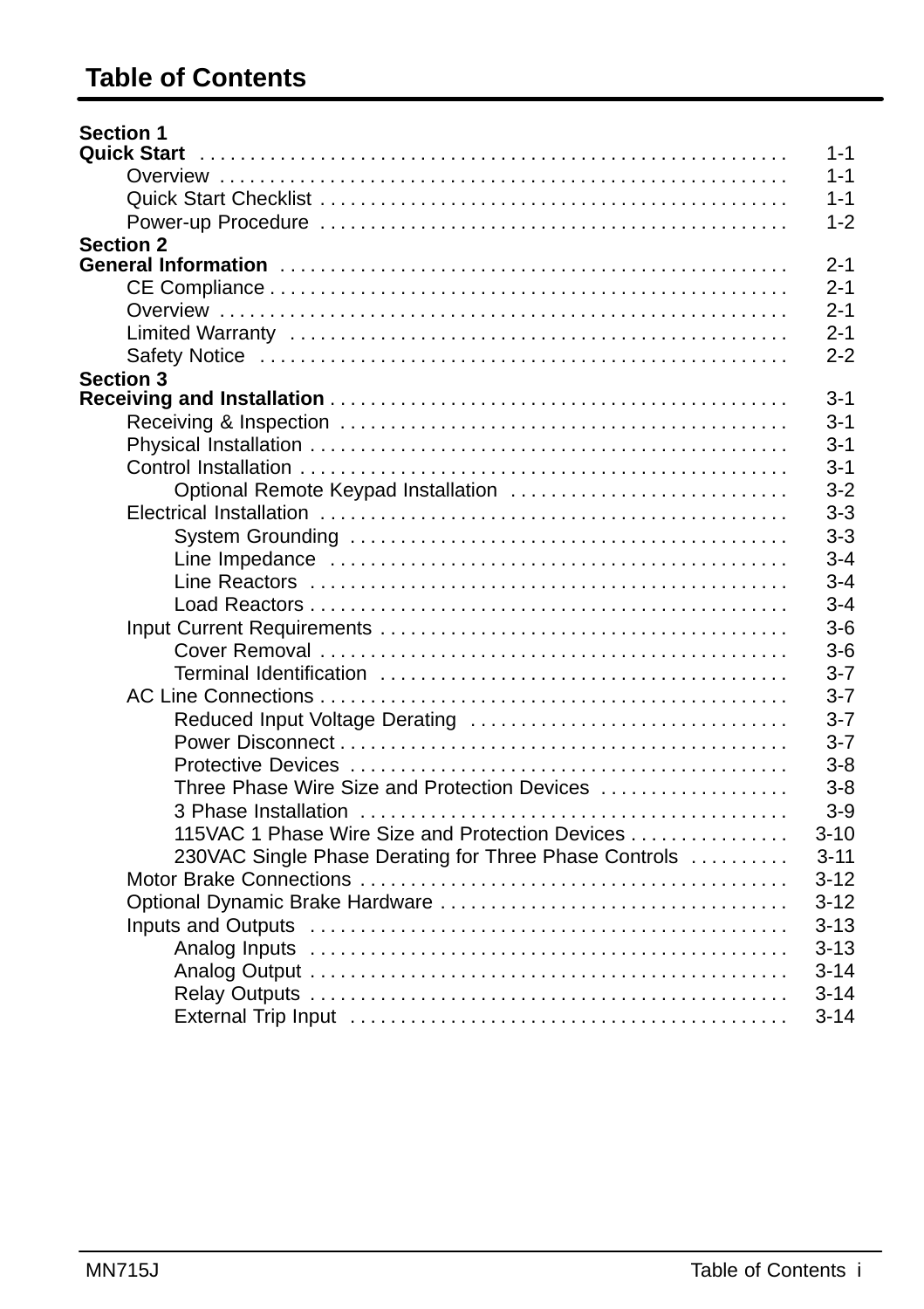|                                                 | $3 - 15$ |
|-------------------------------------------------|----------|
|                                                 | $3 - 15$ |
| Standard Run 3 Wire Connection                  | $3 - 17$ |
|                                                 | $3 - 18$ |
|                                                 | $3 - 19$ |
|                                                 | $3 - 20$ |
|                                                 | $3 - 21$ |
|                                                 | $3 - 22$ |
|                                                 | $3 - 23$ |
|                                                 | $3 - 24$ |
|                                                 | $3 - 25$ |
|                                                 | $3 - 26$ |
|                                                 | $3-26$   |
| <b>Section 4</b>                                |          |
|                                                 | 4-1      |
|                                                 | $4 - 1$  |
|                                                 | $4 - 3$  |
| Operating the Control from the Keypad           | $4 - 3$  |
| Accessing the Keypad JOG Command                | $4 - 3$  |
| Speed Adjustment using Local Speed Reference    | $4 - 4$  |
| Speed Adjustment using Arrow Keys               | $4 - 4$  |
|                                                 | $4 - 5$  |
|                                                 | $4 - 5$  |
|                                                 | $4 - 6$  |
|                                                 | $4 - 6$  |
|                                                 | $4 - 7$  |
|                                                 | 4-8      |
| Parameter Blocks Access for Programming         | $4 - 8$  |
|                                                 | $4 - 9$  |
| Reset Parameters to Factory Settings            | $4 - 10$ |
|                                                 | $4 - 11$ |
|                                                 | $4 - 13$ |
| Section 5                                       |          |
|                                                 | $5 - 1$  |
| No Keypad Display - Display Contrast Adjustment | $5 - 1$  |
|                                                 | $5-2$    |
|                                                 | $5 - 3$  |
|                                                 | $5 - 4$  |
|                                                 | $5 - 4$  |
|                                                 | $5-9$    |
|                                                 | $5-9$    |
| Wires between Controls and Motors               | $5-9$    |
|                                                 | $5 - 10$ |
|                                                 | $5 - 10$ |
|                                                 | $5 - 10$ |
|                                                 |          |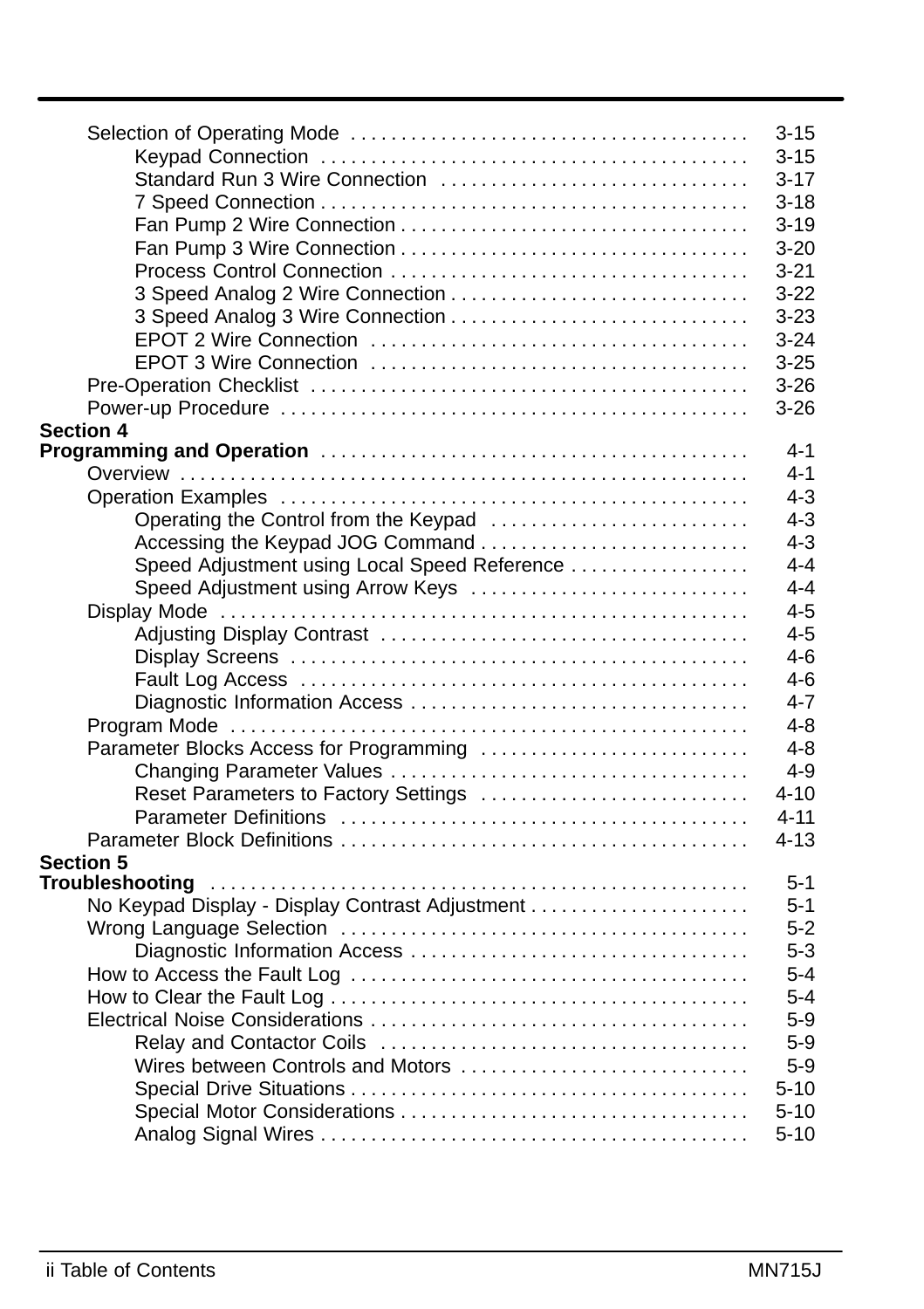# **Section 6**

|                                           | $6-1$   |
|-------------------------------------------|---------|
|                                           | $6-1$   |
|                                           | $6-1$   |
|                                           | $6-2$   |
|                                           | $6-2$   |
|                                           | $6-3$   |
|                                           | $6-3$   |
|                                           | $6 - 3$ |
|                                           | $6-3$   |
|                                           | $6-3$   |
|                                           | $6 - 4$ |
| Terminal Tightening Torque Specifications | $6 - 4$ |
|                                           | $6 - 5$ |
| <b>Appendix A</b>                         |         |
|                                           | A-1     |
| <b>Appendix B</b>                         |         |
|                                           | $B-1$   |
| <b>Appendix C</b>                         |         |
|                                           | $C-1$   |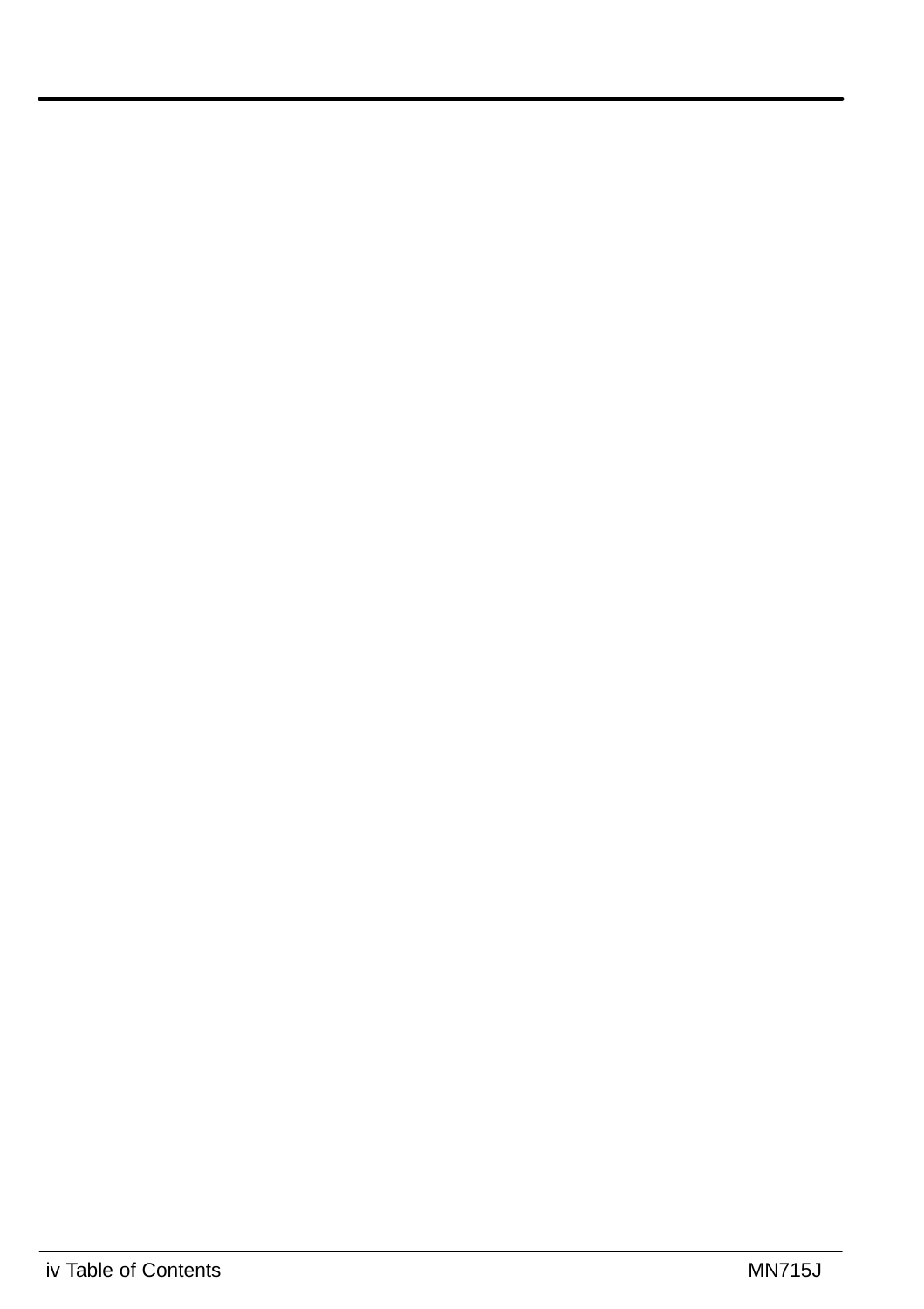## **Overview**

If you are an experienced user of Baldor controls, you are probably already familiar with the keypad programming and keypad operation methods. If so, this quick start guide has been prepared for you. This procedure will help get your system up and running in the keypad mode quickly and will allow motor and control operation to be verified. It assumes that the Control and Motor are correctly installed (see Section 3 for procedures) and that you have an understanding of the keypad programming & operation. It is not necessary to wire the terminal strip to operate in the Keypad mode (Section 3 describes how to wire the terminal strip).

The quick start procedure is as follows:

- 1. Read the Safety Notice and Precautions in section 2 of this manual.
- 2. Mount the control. Refer to Section 3, "Physical Installation" procedure.
- 3. Connect AC power. Refer to Section 3, "AC Line Connections".
- 4. Connect the motor. Refer to Section 3, "AC Line Connections".

#### **Quick Start Checklist** Check of electrical items.

- 1. Verify that the AC line voltage at the source matches the control rating.
- 2. Inspect all power connections for accuracy, workmanship and tightness as well as compliance to codes.
- 3. Verify that the control and motor are grounded to each other and the control is connected to earth ground.
- 4. Check all signal wiring for accuracy.
- 5. Be certain all brake coils, contactors and relay coils have noise suppression. This should be an R-C filter for AC coils and reverse polarity diodes for DC coils. MOV type transient suppression is not adequate.

#### **Check of Motors and Couplings**

- 1. Verify freedom of motion of motor shaft.
- 2. Verify that all motor couplings are tight without backlash.
- 3. If holding brakes are used, verify they are properly adjusted to fully release and set to the desired torque value.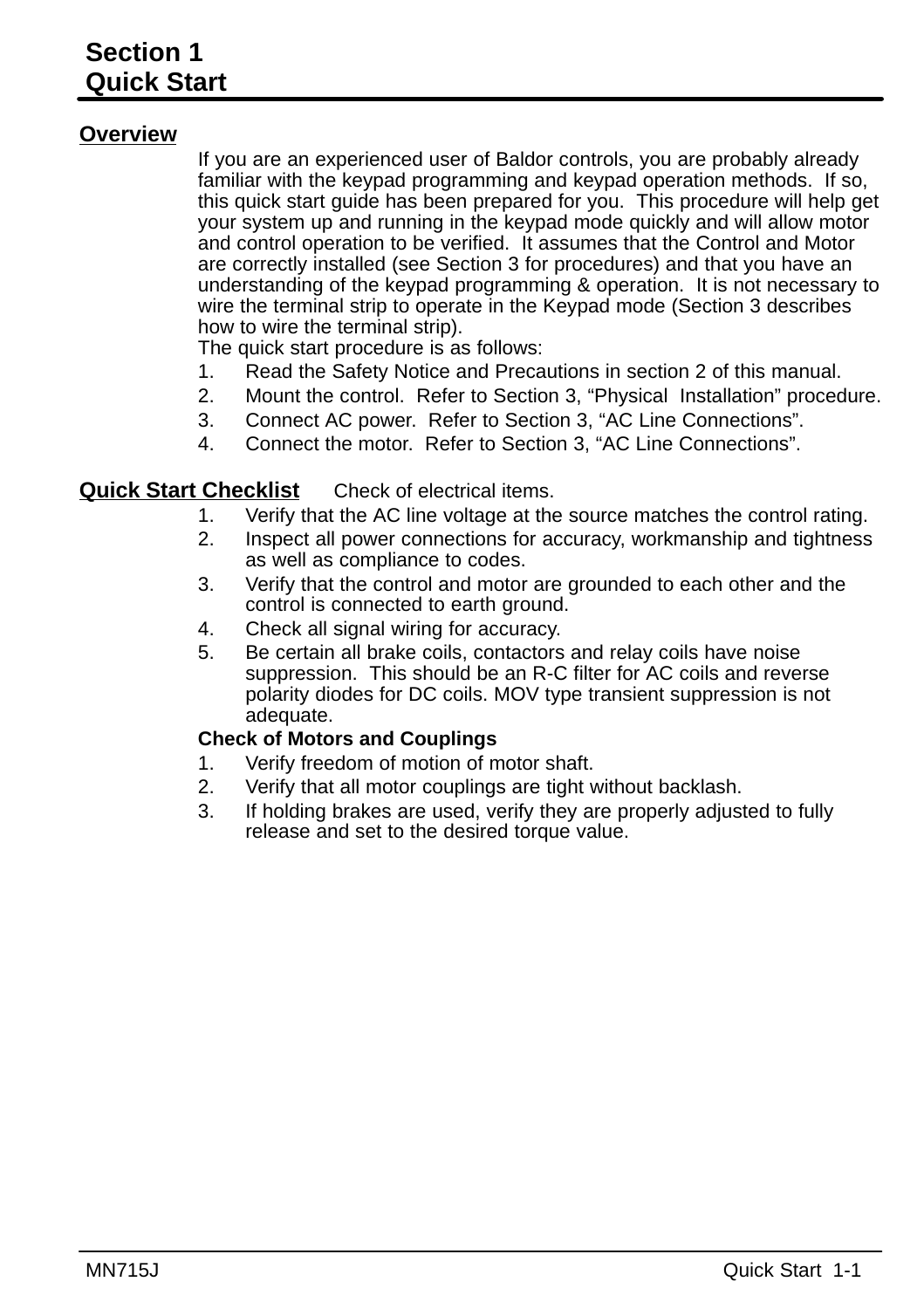# **WARNING: Make sure that unexpected operation of the motor shaft during start up will not cause injury to personnel or damage to equipment.**

# **Power-up Procedure**

- 1. Turn power on. Be sure no faults are displayed on the keypad display.
- 2. Set the Level 1 Input block, Operating Mode to "Keypad".
- 3. Set the Level 2 Output Limits block, "MIN Output FREQ" parameter.
- 4. Set the Level 2 Output Limits block, "MAX Output FREQ" parameter.
- 5. If the desired peak current limit setting is not correct, set the Level 2 Output Limits block, "PK Current Limit" parameter as desired.
- 6. Enter the following motor data in the Level 2 Motor Data block parameters: Motor Rated Amps (FLA) Motor Rated Speed (base speed) Motor Rated Frequency (Nameplate)
- 7. If External Dynamic Brake hardware is used, set the Level 2 Brake Adjust block parameters as desired.
- 8. Set the Level 1 V/HZ Boost block, "V/HZ Profile" parameter for the correct V/Hz ratio for your application.
- 9. If the load is a high initial starting torque type, the torque boost and accel time may need to be increased. Set the Level 1 V/HZ Boost block, "Torque Boost" and the Level 1 Accel/Decel Rate block, "Accel Time #1" as required.
- 10. Select and program additional parameters to suit your application.

The control is now ready for use in keypad mode. The terminal strip wiring may be changed and different parameter values used for another operating mode.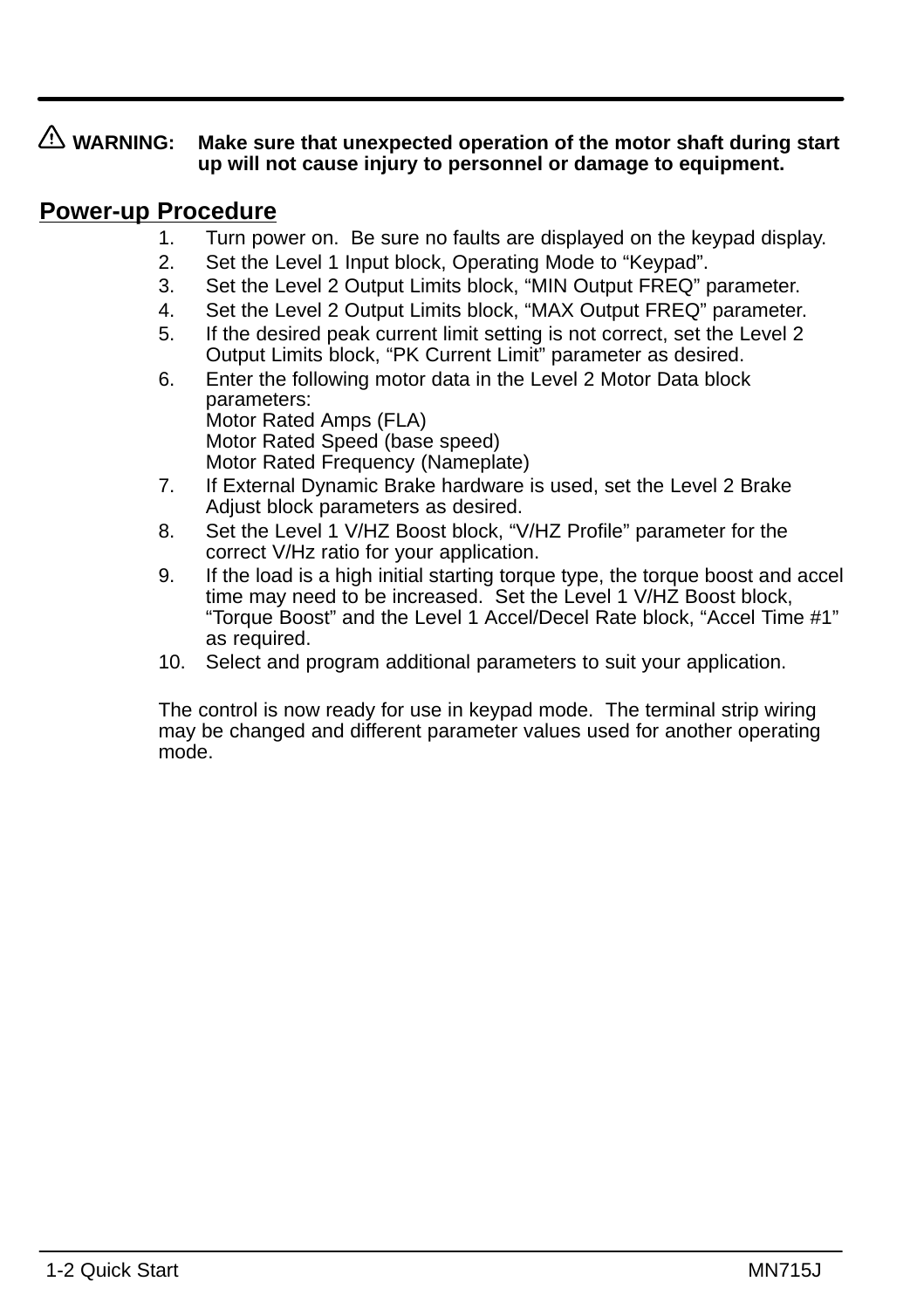#### **CE Compliance**

A custom unit may be required, contact Baldor. Compliance to Directive 89/336/EEC is the responsibility of the system integrator. A control, motor and all system components must have proper shielding grounding and filtering as described in MN1383. Please refer to MN1383 for installation techniques for CE compliance.

#### **Overview**

The Baldor Series 15J control is a PWM inverter motor control. The control operates by converting AC line power into fixed DC power. The DC power is then pulse width modulated into synthesized three-phase AC line voltage for the motor. In this way, the control converts the fixed input frequency to variable output frequency to cause the motor to have variable speed operation.

The rated horsepower of the control is based on a NEMA design B four pole motor and 60Hz operation at nominal rated input voltage. If any other type of motor is used, or input voltage other than 230 or 460 VAC is applied to the input terminals, the control should be sized to the motor using the rated output current of the control.

The Baldor Series 15J control may be used in many different applications. It can be programmed to operate in a number of operating modes, PWM rates and output current levels for custom operation.

It is the responsibility of the user to determine the optimum operating mode for the application. These choices are programmed using the keypad as explained in the programming section of this manual.

# **Limited Warranty**

For a period of two (2) years from the date of original purchase, BALDOR will repair or replace without charge controls and accessories which our examination proves to be defective in material or workmanship. This warranty is valid if the unit has not been tampered with by unauthorized persons, misused, abused, or improperly installed and has been used in accordance with the instructions and/or ratings supplied. This warranty is in lieu of any other warranty or guarantee expressed or implied. BALDOR shall not be held responsible for any expense (including installation and removal), inconvenience, or consequential damage, including injury to any person or property caused by items of our manufacture or sale. (Some states do not allow exclusion or limitation of incidental or consequential damages, so the above exclusion may not apply.) In any event, BALDOR's total liability, under all circumstances, shall not exceed the full purchase price of the control. Claims for purchase price refunds, repairs, or replacements must be referred to BALDOR with all pertinent data as to the defect, the date purchased, the task performed by the control, and the problem encountered. No liability is assumed for expendable items such as fuses.

Goods may be returned only with written notification including a BALDOR Return Authorization Number and any return shipments must be prepaid.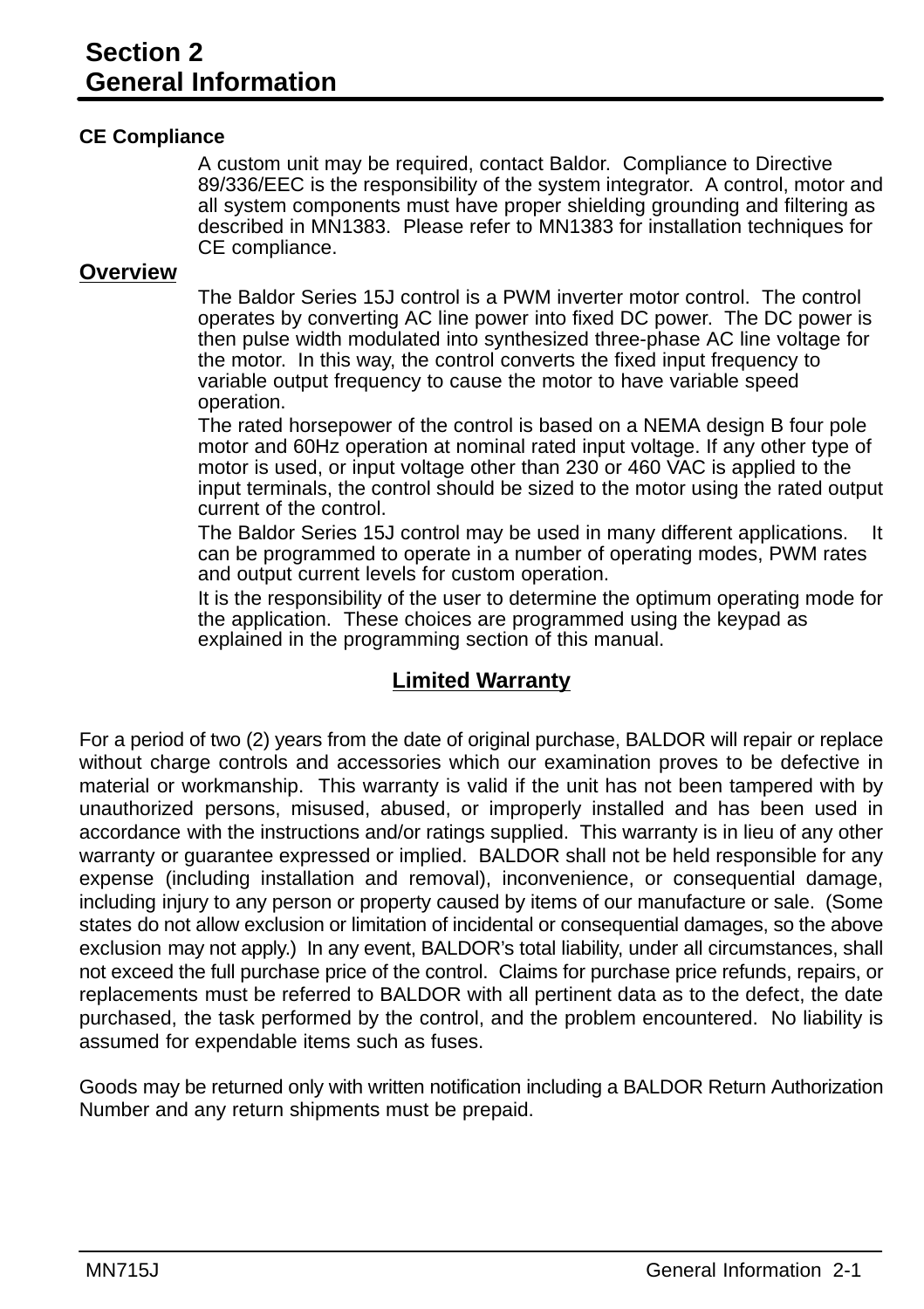# **Safety Notice**:

This equipment contains voltages that may be as great as 1000 volts! Electrical shock can cause serious or fatal injury. Only qualified personnel should attempt the start–up procedure or troubleshoot this equipment. This equipment may be connected to other machines that have rotating parts or parts that are driven by this equipment. Improper use can cause serious or fatal injury. Only qualified personnel should attempt the start–up procedure or troubleshoot this equipment.

#### **PRECAUTIONS:**

- **WARNING: Do not touch any circuit board, power device or electrical connection before you first ensure that power has been disconnected and there is no high voltage present from this equipment or other equipment to which it is connected. Electrical shock can cause serious or fatal injury. Only qualified personnel should attempt the start–up procedure or troubleshoot this equipment.**
- **WARNING: Be sure that you are completely familiar with the safe operation of this equipment. This equipment may be connected to other machines that have rotating parts or parts that are controlled by this equipment. Improper use can cause serious or fatal injury. Only qualified personnel should attempt the start–up procedure or troubleshoot this equipment.**
- **WARNING: Do not use motor overload relays with an automatic reset feature. These are dangerous since the process may injure someone if a sudden or unexpected automatic restart occurs. If manual reset relays are not available, disable the automatic restart feature using external control wiring.**
- **WARNING: This unit has an automatic restart feature that will start the motor whenever input power is applied and a RUN (FWD or REV) command is issued and maintained. If an automatic restart of the motor could cause injury to personnel, the automatic restart feature should be disabled by changing the "Restart Auto/Man" parameter to MANUAL.**
- **WARNING: Be sure the system is properly grounded before applying power. Do not apply AC power before you ensure that grounds are connected. Electrical shock can cause serious or fatal injury.**
- **WARNING: Do not remove cover for at least five (5) minutes after AC power is disconnected to allow capacitors to discharge. Electrical shock can cause serious or fatal injury.**
- **WARNING: Improper operation of control may cause violent motion of the motor shaft and driven equipment. Be certain that unexpected motor shaft movement will not cause injury to personnel or damage to equipment. Peak torque of several times the rated motor torque can occur during control failure.**

Continued on next page.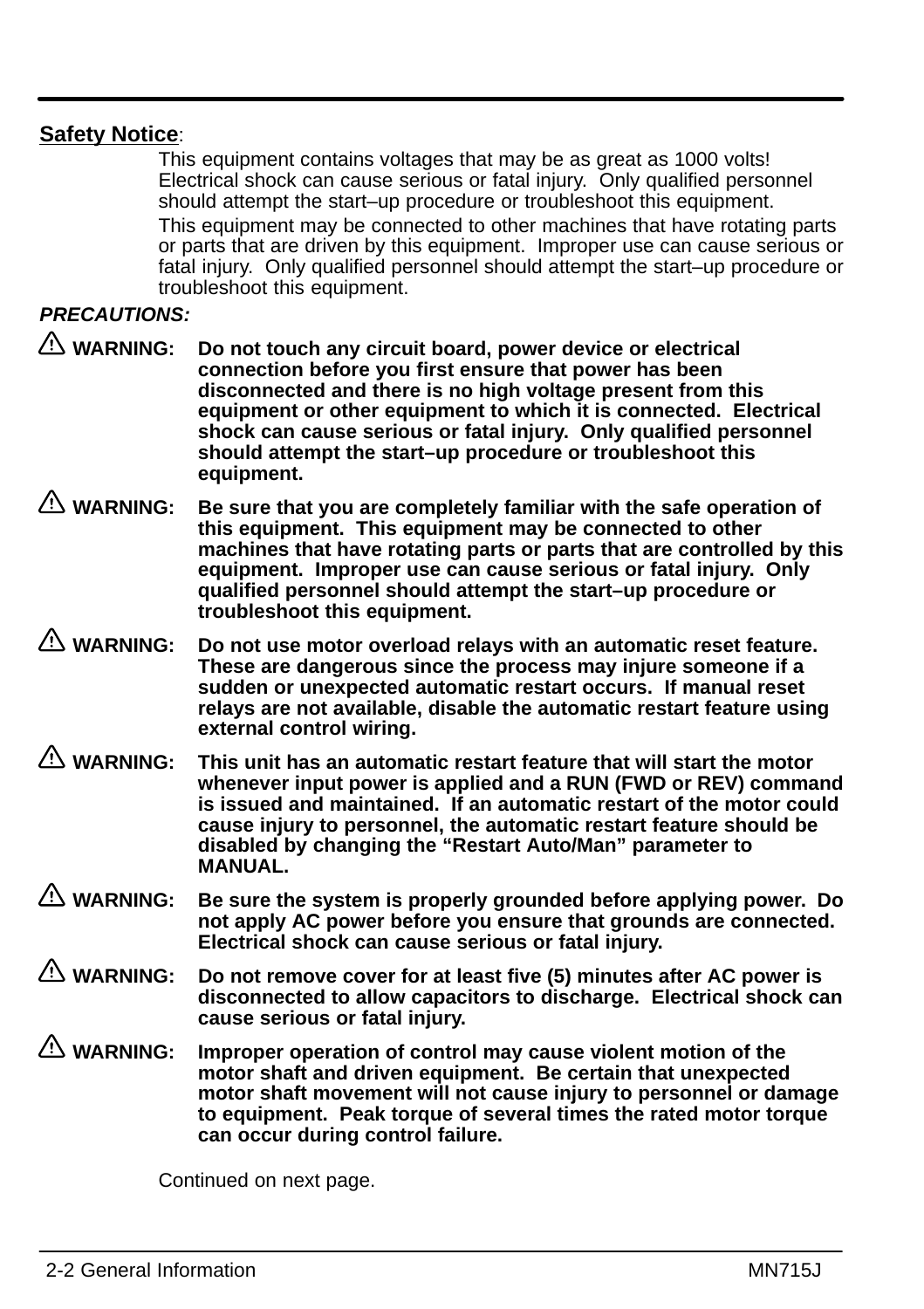| $\mathbb{A}$ WARNING:                                  | Motor circuit may have high voltage present whenever AC power is<br>applied, even when motor is not rotating. Electrical shock can<br>cause serious or fatal injury.                                                                                                                                                                             |
|--------------------------------------------------------|--------------------------------------------------------------------------------------------------------------------------------------------------------------------------------------------------------------------------------------------------------------------------------------------------------------------------------------------------|
| <b>WARNING:</b>                                        | Dynamic brake resistors may generate enough heat to ignite<br>combustible materials. Keep all combustible materials and<br>flammable vapors away from brake resistors.                                                                                                                                                                           |
| $\triangle$ Caution:                                   | Suitable for use on a circuit capable of delivering not more than<br>5,000 RMS symmetrical amperes, at rated voltage.                                                                                                                                                                                                                            |
| $\triangle$ Caution:                                   | Do not supply any power on the External Trip (motor thermostat)<br>leads at J4-17 or J4-18 as the control may be damaged. Use a dry<br>contact type that requires no external power to operate.                                                                                                                                                  |
| $\mathbf{\hat{\triangle}}$ Caution:                    | Disconnect motor leads (T1, T2 and T3) from control before you<br>perform a "Megger" test on the motor. Failure to disconnect motor<br>from the control will result in extensive damage to the control. The<br>control is tested at the factory for high voltage / leakage resistance<br>as part of Underwriters Laboratories Inc. requirements. |
| $\mathbf{\mathfrak{\textcolor{red}{\Delta}}}$ Caution: | Do not connect AC power to the motor terminals T1, T2 and T3.<br>Connecting AC power to these terminals may result in damage to<br>the control.                                                                                                                                                                                                  |
| Caution:                                               | Baldor recommends not using "Grounded Leg Delta" transformer<br>power leads that may create ground loops. Instead, we recommend<br>using a four wire Wye.                                                                                                                                                                                        |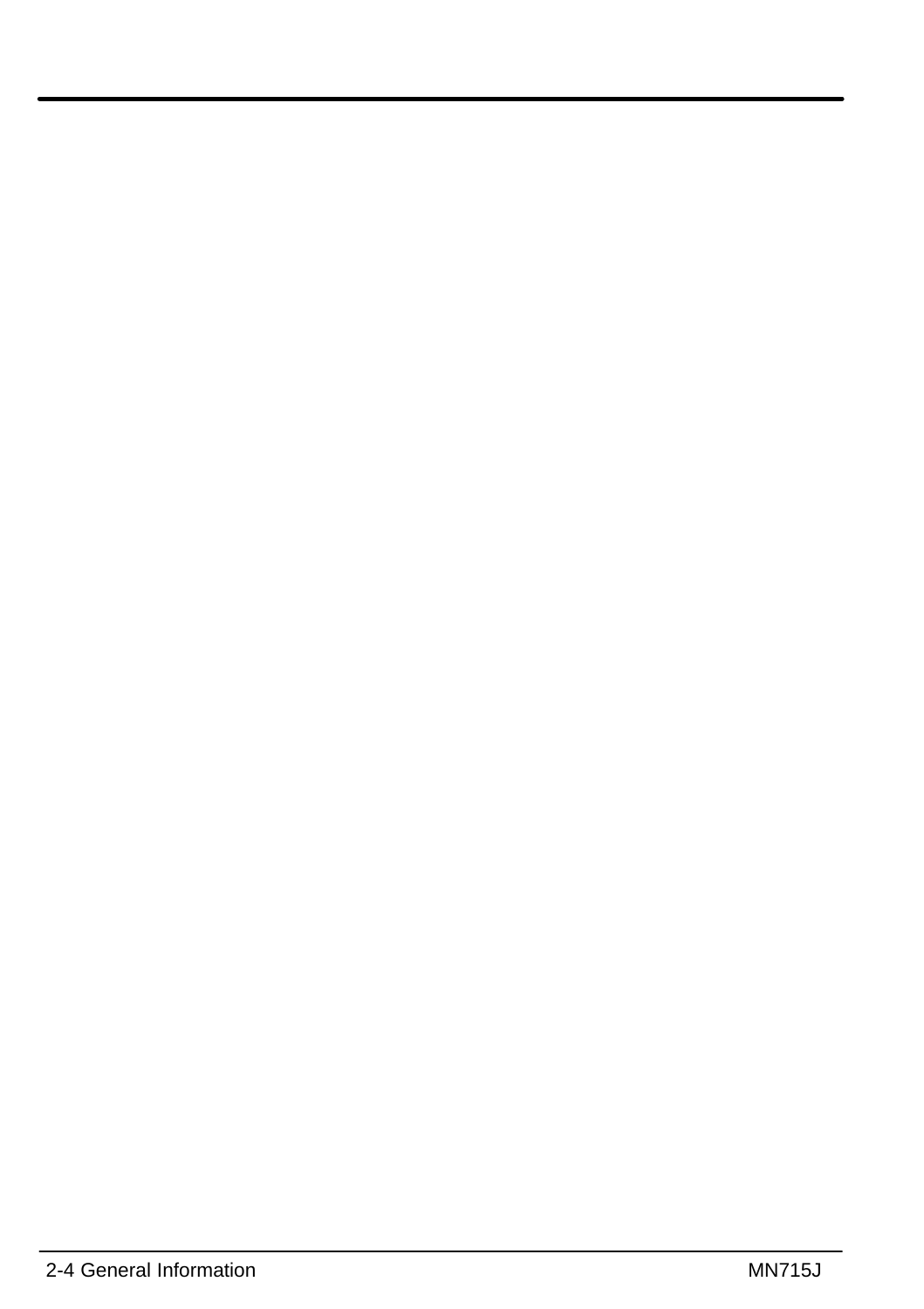#### **Receiving & Inspection**

The Series 15J Inverter Control is thoroughly tested at the factory and carefully packaged for shipment. When you receive your control, there are several things you should do immediately:

- 1. Observe the condition of the shipping container and report any damage immediately to the commercial carrier that delivered your control.
- 2. Verify that the control you received is the same as listed on your purchase order.
- 3. If the control is to be stored for several weeks before use, be sure that it is stored in a location that conforms to published storage specifications. (Refer to Section 6 of this manual).

#### **Physical Installation**

The mounting location of the 15J is important. It should be installed in an area that is protected from direct sunlight, corrosives, harmful gases or liquids, dust, metallic particles, and vibration. Exposure to these elements can reduce the operating life and degrade performance of the control.

Several other factors should be carefully evaluated when selecting a location for installation:

- 1. For effective cooling and maintenance, the control should be mounted on a smooth, non-flammable vertical surface. Table 3-1 lists the Watts Loss ratings for enclosure sizing.
- 2. At least two inches clearance must be provided on all sides for airflow.
- 3. Front access must be provided to allow the control cover to be opened or removed for service and to allow viewing of the Keypad Display.
- 4. **Altitude derating.** Up to 3300 feet (1000 meters), no derating required. Above 3300 feet, derate output current by 2% for each 1000 feet above 3300 feet.
- 5. **Temperature derating.** Up to 40°C, no derating required. Above 40°C, derate output current by 2% per °C above 40°C. Maximum ambient is 55°C.

| <b>115VAC</b> |            | <b>230VAC</b> |            | 460VAC     |            |
|---------------|------------|---------------|------------|------------|------------|
| $2.5$ kHz     | 7.5kHz     | 2.5kHz        | 7.5kHz     | $2.5$ kHz  | 7.5kHz     |
| <b>PWM</b>    | <b>PWM</b> | <b>PWM</b>    | <b>PWM</b> | <b>PWM</b> | <b>PWM</b> |
| 17 Watts/     | 20 Watts/  | 17 Watts/     | 20 Watts/  | 19 Watts/  | 28 Watts/  |
| Amp           | Amp        | Amp           | Amp        | Amp        | Amp        |

#### **Table 3-1 Series 15J Watts Loss Ratings**

# **Control Installation**

The control must be securely fastened to the mounting surface. Use the four (4) mounting holes to fasten the control to the mounting surface or enclosure. **Shock Mounting**

If the control will be subjected to levels of shock greater than 1G or vibration greater than 0.5G at 10 to 60Hz, the control should be shock mounted. Excessive vibration within the control could cause internal connections to loosen and cause component failure or electrical shock hazard.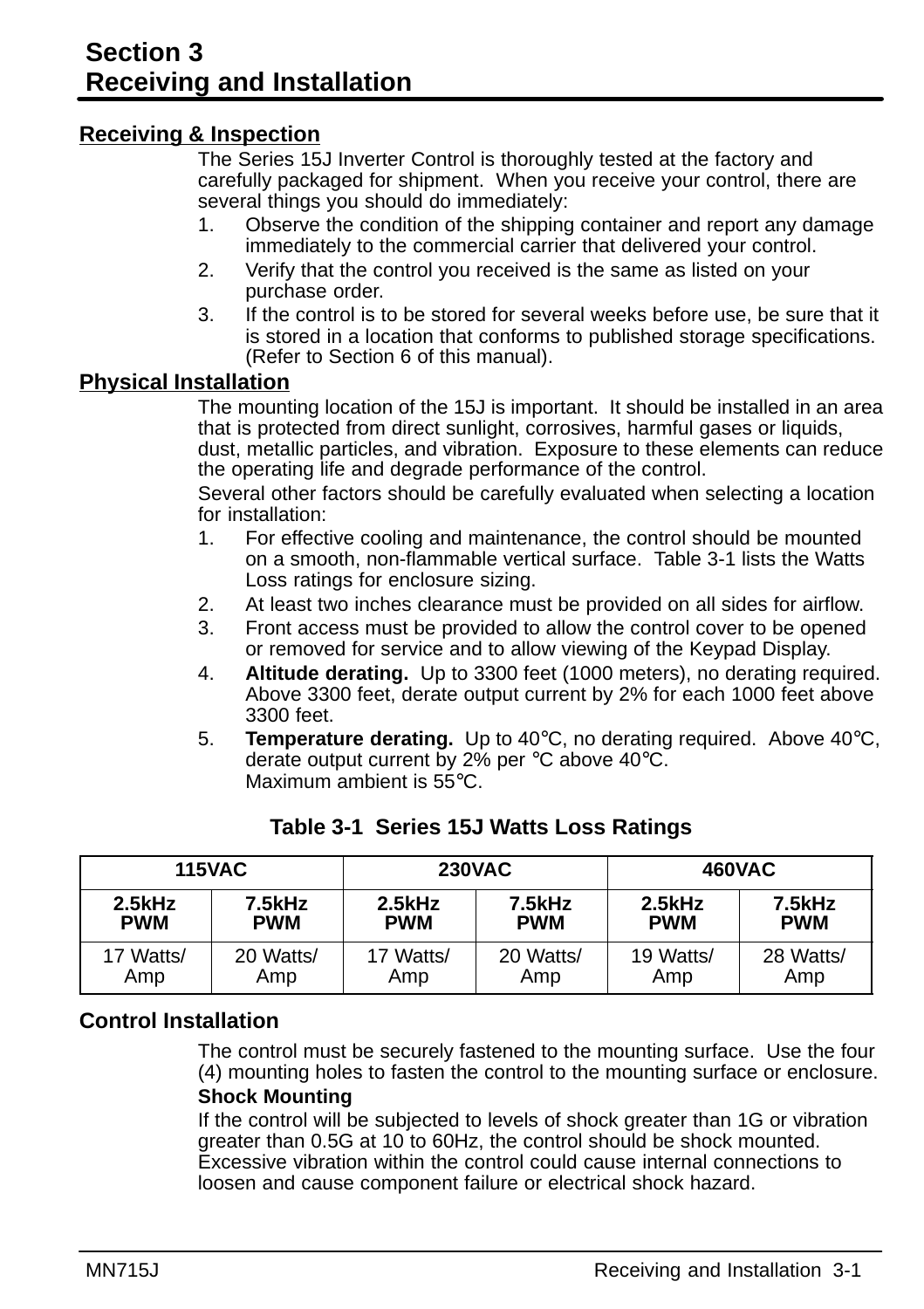# **Optional Remote Keypad Installation**

Note: Requires phone jack connector on the control board. Some models may not have a phone jack installed. If the phone jack is not installed and you wish to connect a remote keypad, contact Baldor.

A separate keypad may be remotely mounted using an optional Baldor keypad extension cable (in addition to the keypad within the control). Keypad assembly (CBLSM015KP - 5 ft, CBLSM046KP - 15 ft or CBLSM091KP - 30 ft) comes complete with the extension cable and gasket required to mount it to an enclosure. When the keypad is properly mounted to a NEMA Type 4X indoor enclosure, it retains the Type 4X indoor rating.

#### **Tools Required:**

- Center punch, tap handle, screwdrivers (Phillips and straight) and crescent wrench.
- 8-32 tap and #29 drill bit (for tapped mounting holes) or #19 drill (for clearance mounting holes).
- $1-\frac{1}{4}$  standard knockout punch  $(1-\frac{11}{16})$  nominal diameter).
- RTV sealant.
- (4) 8-32 nuts and lock washers.
- Extended 8-32 screws (socket fillister) are required if the mounting surface is thicker than 12 gauge and is not tapped (clearance mounting holes).
- Remote keypad mounting template. A tear out copy is provided at the end of this manual for your convenience. (Photo copy or tear out.)

#### **Mounting Instruction: For tapped mounting holes**

- 1. Locate a flat 4″ wide x 5.5″ minimum height mounting surface. Material should have sufficient thickness (14 gauge minimum).
- 2. Place the template on the mounting surface or mark the holes as shown.
- 3. Accurately center punch the 4 mounting holes (marked A) and the large knockout (marked B).
- 4. Drill four #29 mounting holes (A). Thread each hole using an 8-32 tap.
- 5. Locate the 1-1/4″ knockout center (B) and punch using the manufacturers instructions.
- 6. Debur knockout and mounting holes making sure the panel stays clean and flat.
- 7. Apply RTV to the 4 holes marked (A).
- 8. Assemble the keypad to the panel. Use 8-32 screws, nuts and lock washers.
- 9. From the inside of the panel, apply RTV over each of the four mounting screws and nuts. Cover a  $\frac{3}{4}$  area around each screw while making sure to completely encapsulate the nut and washer.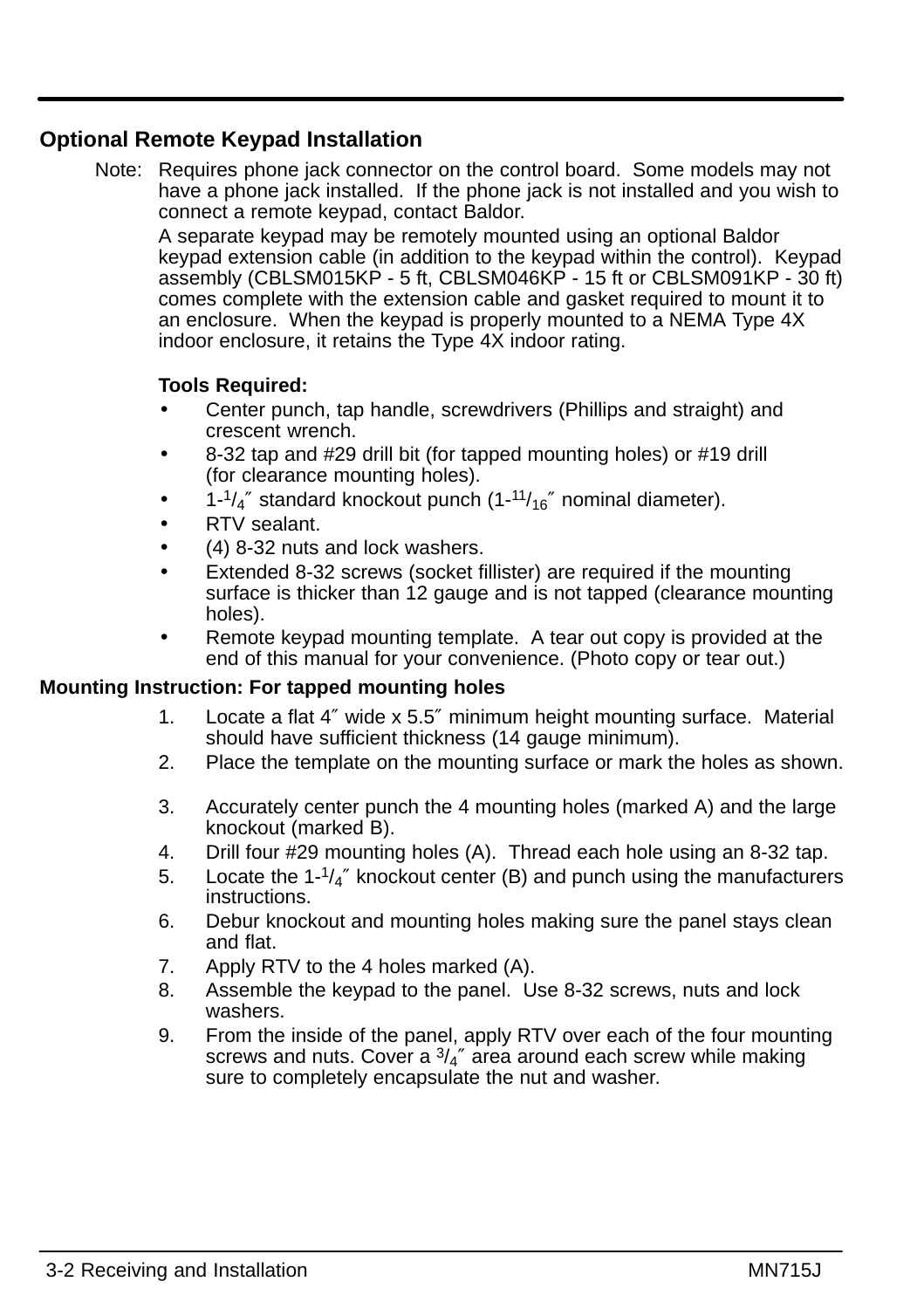#### **Mounting Instructions: For clearance mounting holes**

- 1. Locate a flat 4″ wide x 5.5″ minimum high mounting surface. Material should have sufficient thickness (14 gauge minimum).
- 2. Place the template on the mounting surface or mark the holes as shown on the template.
- 3. Accurately center punch the 4 mounting holes (marked A) and the large knockout (marked B).
- 4. Drill four #19 clearance holes (A).
- 5. Locate the  $1\frac{1}{4}$ " knockout center (B) and punch using the manufacturers instructions.
- 6. Debur knockout and mounting holes making sure the panel stays clean and flat.
- 7. Apply RTV to the 4 holes marked (A).
- 8. Assemble the keypad to the panel. Use 8-32 screws, nuts and lock washers.
- 9. From the inside of the panel, apply RTV over each of the four mounting screws and nuts. Cover a  $\frac{3}{4}$ " area around each screw while making sure to completely encapsulate the nut and washer.

# **Electrical Installation**

Interconnection wiring is required between the motor control, AC power source, motor, host control and any operator interface stations. Use listed closed loop connectors that are of appropriate size for the wire gauge being used. Connectors are to be installed using crimp tool specified by the manufacturer of the connector. Only Class 1 wiring should be used.

#### **System Grounding**

Baldor Controls are designed to be powered from standard three phase lines that are electrically symmetrical with respect to ground. System grounding is an important step in the overall installation to prevent problems. The recommended grounding method is shown in Figure 3-1.

#### **Ungrounded Distribution System**

With an ungrounded power distribution system it is possible to have a continuous current path to ground through the MOV devices. To avoid equipment damage, an isolation transformer with a grounded secondary is recommended. This provides three phase AC power that is symmetrical with respect to ground.

#### **Input Power Conditioning**

Baldor controls are designed for direct connection to standard three phase lines that are electrically symmetrical with respect to ground. Certain power line conditions must be avoided. An AC line reactor or an isolation transformer may be required for some power conditions.

 If the feeder or branch circuit that provides power to the control has permanently connected power factor correction capacitors, an input AC line reactor or an isolation transformer should be connected between the power factor correction capacitors and the control.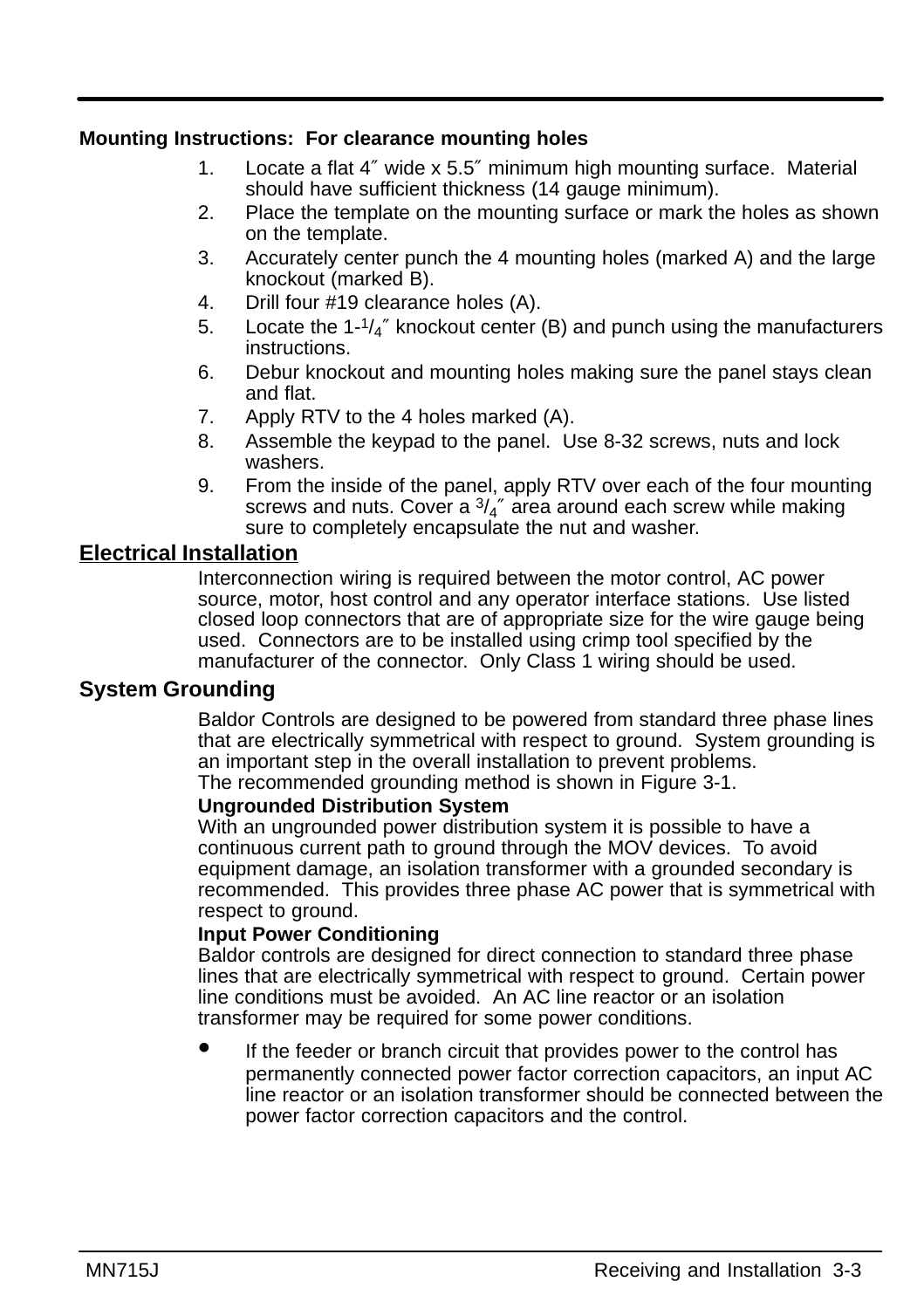If the feeder or branch circuit that provides power to the control has power factor correction capacitors that are switched on line and off line, the capacitors must not be switched while the control is connected to the AC power line. If the capacitors are switched on line while the control is still connected to the AC power line, additional protection is required. TVSS (Transient Voltage Surge Suppressor) of the proper rating should be installed between the AC line reactor or an isolation transformer and the AC input to the control.

#### **Line Impedance**

The Baldor Series 15J control requires a minimum line impedance of 1%. The input impedance of the power lines can be determined as follows:

Measure the line to line voltage at no load and at full rated load. Use these measured values to calculate impedance as follows:

%Impedance =  $\frac{\text{(Volts}_{\text{Noload}} - \text{Volts}_{\text{FullLoad}})}{\text{(Volts}_{\text{Noload}})} \times 100$ 

#### **Line Reactors**

3 phase line reactors are available from Baldor. The size of the line reactor to use is based on the maximum continuous load. If providing your own line reactor, use the following formula to calculate the minimum inductance required. Table 3-2 lists the input current required for this calculation.

$$
L = \frac{(V_{L-L} \times 0.01)}{(1 \times \sqrt{3} \times 377)}
$$

Where: L Minimum inductance in henrys.

 $V_{L-L}$  Input volts measured line to line.<br>0.01 Desired percentage of input imper

Desired percentage of input impedance (1% shown).

I Input current rating of control.<br>377 Constant used with 60Hz pow

Constant used with 60Hz power.

Use 314 with 50Hz power.

# **Load Reactors**

Line reactors may be used at the control output to the motor. When used this way, they are called Load Reactors. Load Reactors serve several functions.

- Protect the control from a short circuit at the motor.
- Limit the rate of rise of motor surge currents.
- Slow the rate of change of power the control delivers to the motor.

Load reactors should be installed as close to the control as possible.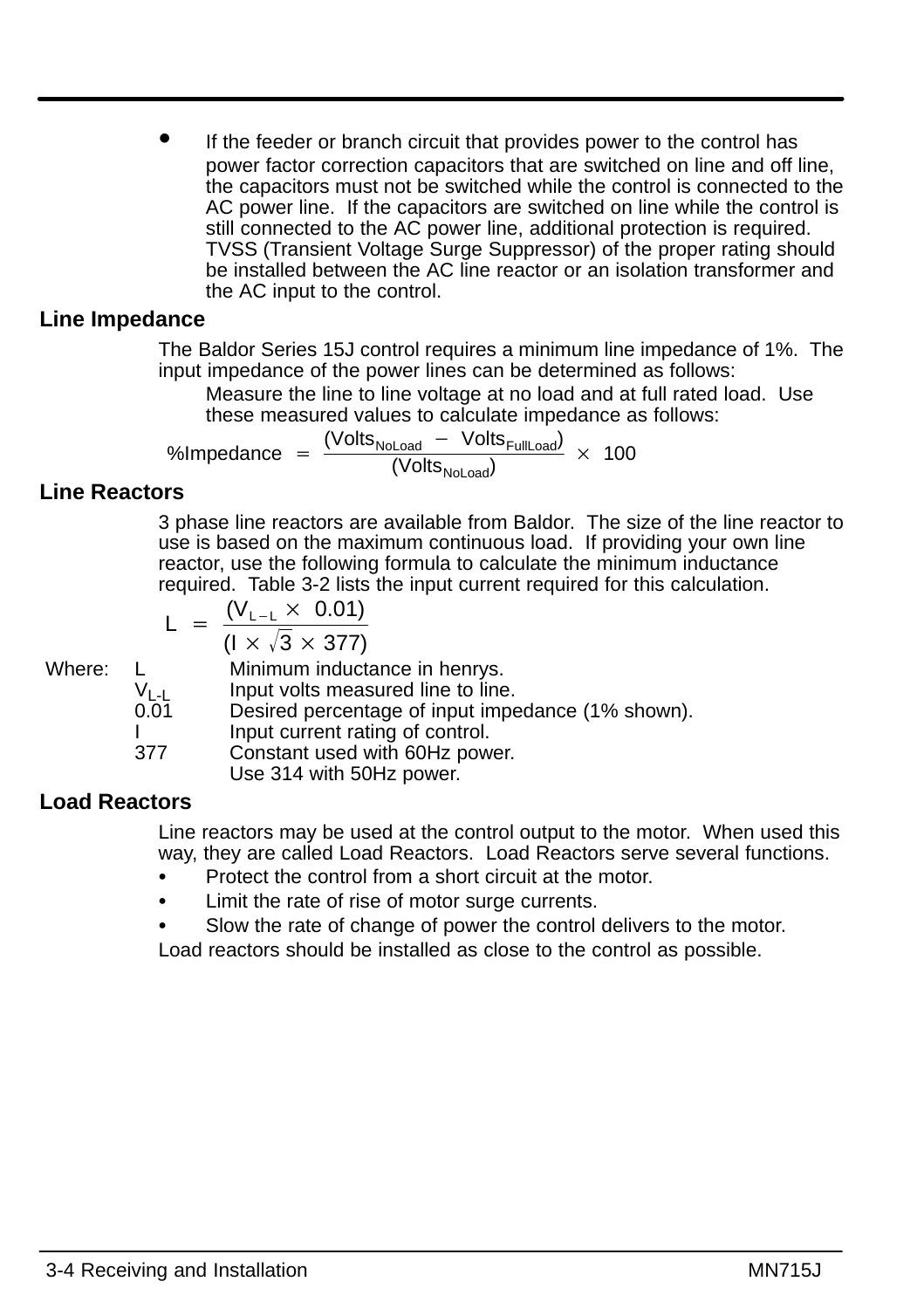

**Figure 3-1 Recommended System Grounding** 

Ground per NEC and Local codes.

Ground per NEC and Local codes.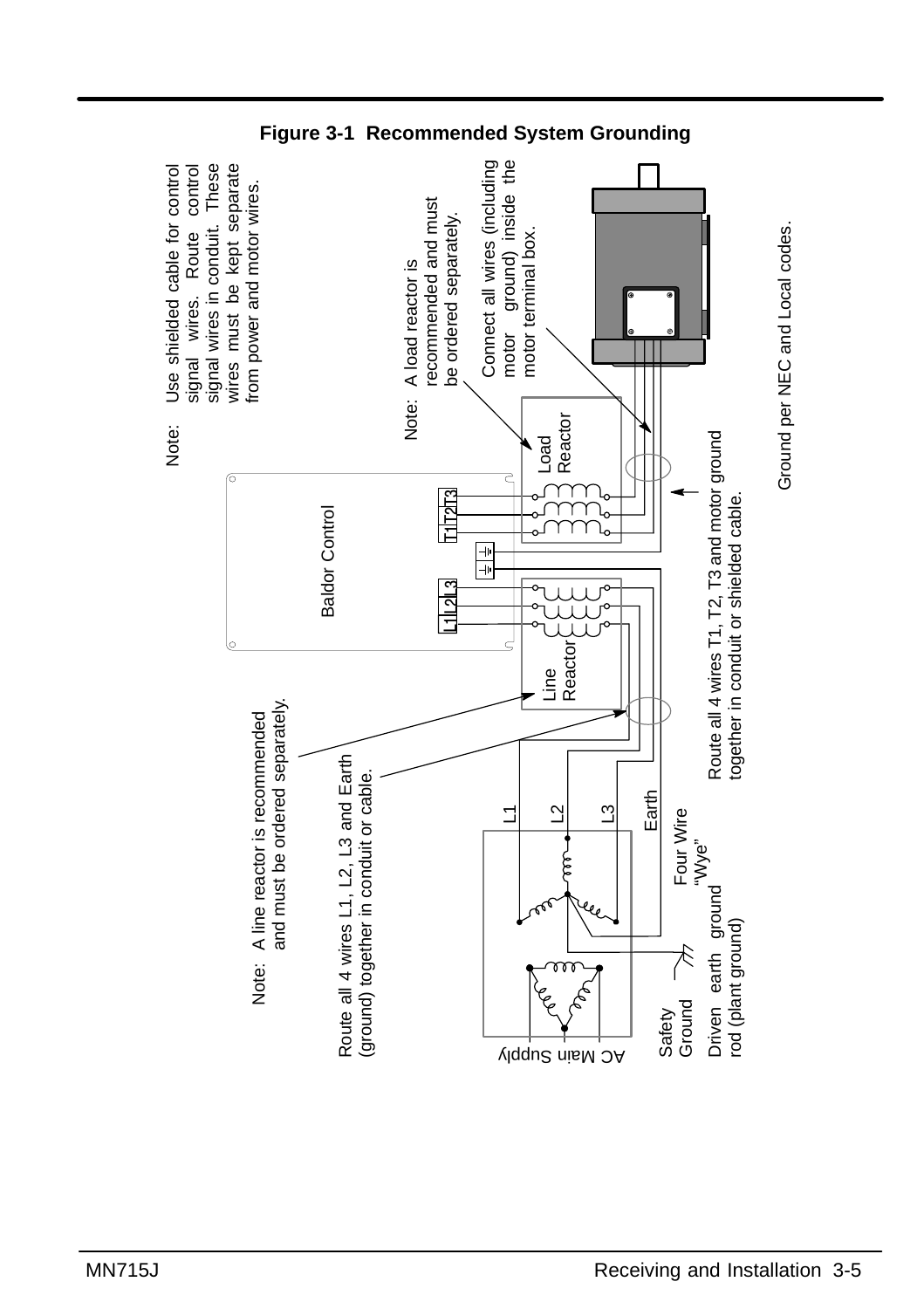# **Input Current Requirements**

**Table 3-2 Input Current Requirements for Stock Products**

| 115VAC - $1\phi$          |               | 230VAC - $3\phi$          |               | 460VAC - $3\phi$          |                      |
|---------------------------|---------------|---------------------------|---------------|---------------------------|----------------------|
| Catalog<br><b>Numbers</b> | Input<br>Amps | Catalog<br><b>Numbers</b> | Input<br>Amps | Catalog<br><b>Numbers</b> | Input<br><b>Amps</b> |
| ID15J1F33-ER              | 3.3           | ID15J201-ER               | 4.8           | ID15J401-ER               | 2.4                  |
| ID15J1F50-ER              | 5.0           | ID15J201F5-ER             | 6.9           | ID15J401F5-ER             | 3.5                  |
| ID15J1F75-ER              | 7.5           | ID15J202-ER               | 7.8           | ID15J402-ER               | 3.9                  |
| ID15J101-ER               | 10.0          | ID15J203-ER               | 11.0          | ID15J403-ER               | 5.5                  |
|                           |               | ID15J205-ER               | 18.3          | ID15J405-ER               | 8.7                  |

#### **Cover Removal**

The cover is made of plastic and could be damaged during removal if handled roughly. Refer to Figure 3-2. Insert a screwdriver or small blade tool and pry cover outward as shown to release the side. When both sides are released, remove the cover.

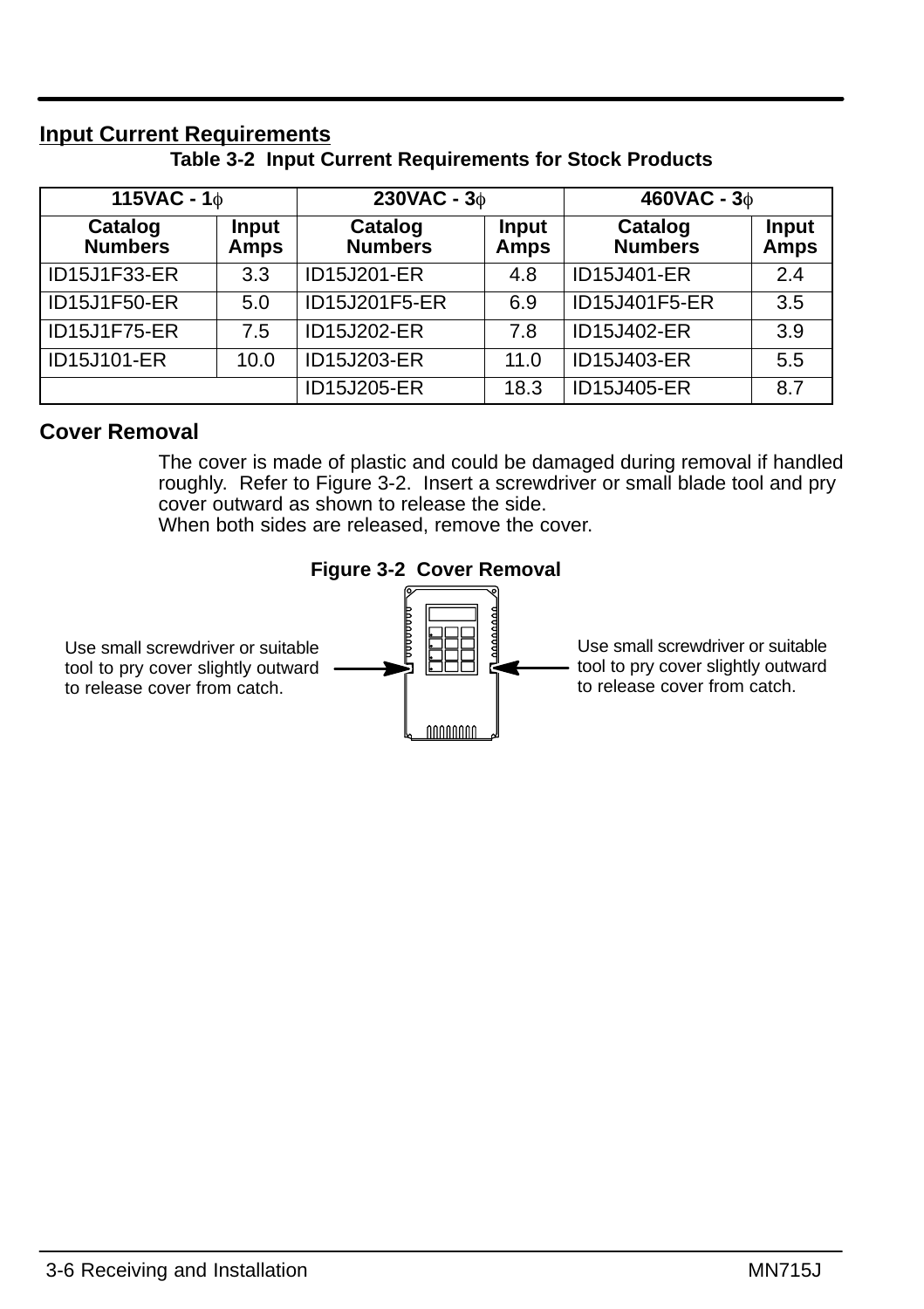# **Terminal Identification**

The terminals for signal, AC power and motor connections are shown in Figure 3-3. Separate ground connections are provided for power and motor grounds.



#### **Figure 3-3 Terminal Identification**

# **AC Line Connections**

Be sure all power to the control is disconnected before proceeding. If power has been applied to the control, wait at least 5 minutes after power disconnect for residual voltage across the bus capacitors to discharge.

# **Reduced Input Voltage Derating**

All power ratings stated in Section 6 are for the nominal AC input voltages (115, 230, or 460). The power rating of the control must be reduced when operating at a reduced input voltage. The amount of reduction is the ratio of the voltage change.

#### **Examples:**

A 5hp, 230VAC control operating at 208VAC has a reduced power rating of 4.52hp.

 $5HP \times \frac{208\text{VAC}}{230\text{VAC}} = 4.52\text{hp}$ Likewise, a 5hp, 460VAC control operating at 380VAC has a reduced power rating of 4.13hp.

$$
5HP \times \frac{380\text{VAC}}{460\text{VAC}} = 4.13\text{hp}
$$

#### **Power Disconnect**

A power disconnect should be installed between the input power service and the control for a fail-safe method to disconnect power. The control will remain in a powered-up condition until all input power is removed from the control and the internal bus voltage is discharged.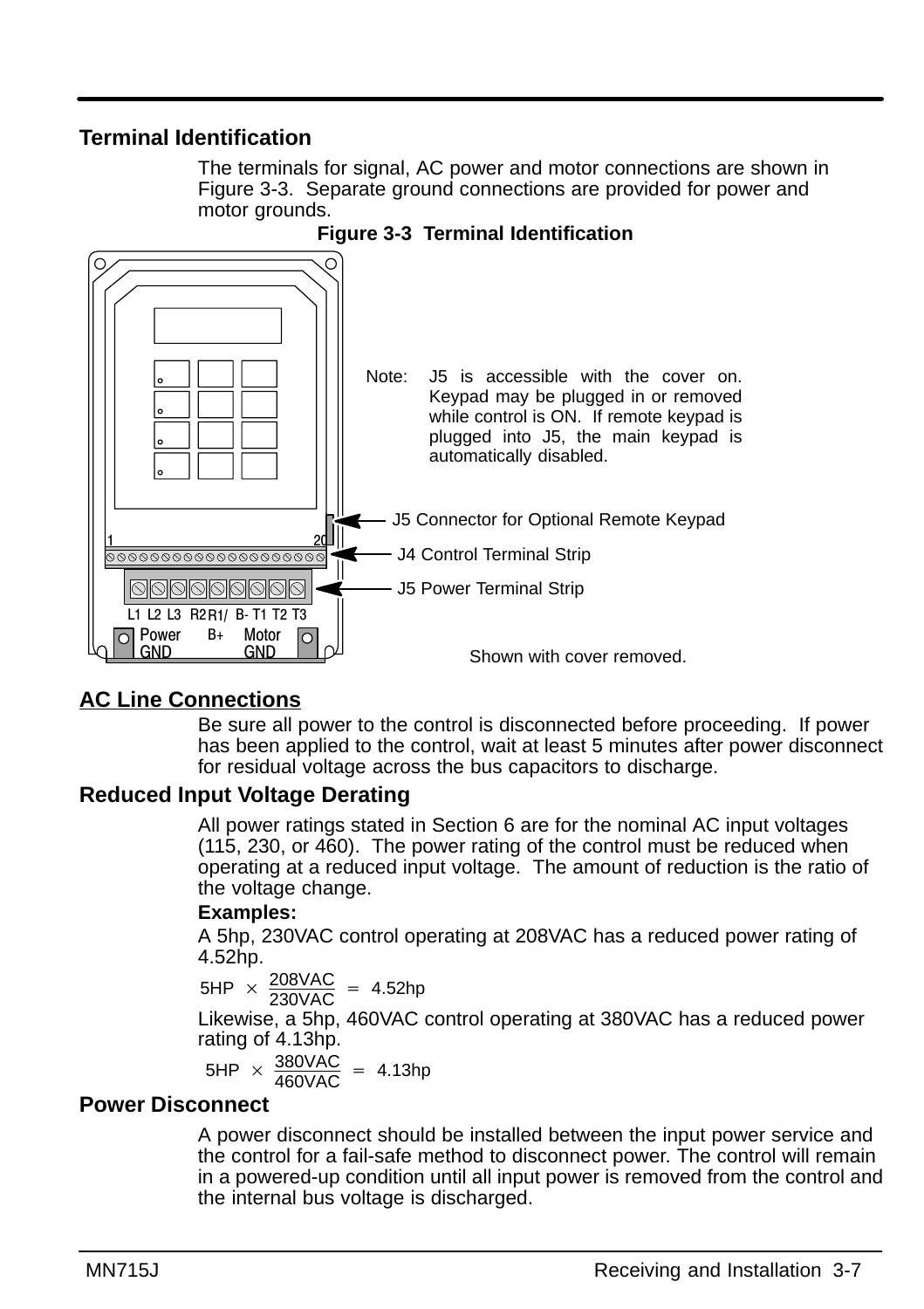#### **Protective Devices**

Recommended fuse sizes are based on the following: 115% of maximum continuous current for time delay. 150% of maximum continuous current for Fast or Very Fast action.

Note: These general size recommendations do not consider harmonic currents or ambient temperatures greater than 40°C. Be sure a suitable input power protection device is installed. Use the recommended fuses listed in Tables 3-3 and 3-4. Input and output wire size is based on the use of copper conductor wire rated at 75°C. The table is specified for NEMA B motors.

| <b>Fast Action Fuses:</b> | 230VAC, Buss KTN |
|---------------------------|------------------|
|                           | 460VAC, Buss KTS |
| Very Fast Action:         | 230VAC, Buss JJN |
|                           | 460VAC, Buss JJS |
| Time Delay Fuses:         | 230VAC, Buss FRN |
|                           | 460VAC, Buss FRS |

#### **Three Phase Wire Size and Protection Devices**

| Table 3-3 Three Phase Wire Size and Protection Devices 230VAC Controls |  |  |  |  |  |  |
|------------------------------------------------------------------------|--|--|--|--|--|--|
|------------------------------------------------------------------------|--|--|--|--|--|--|

| <b>Control Power</b> | <b>Input Fuse</b>  | <b>Wire Gauge</b> |            |                 |
|----------------------|--------------------|-------------------|------------|-----------------|
| <b>Output Rating</b> | <b>Fast Acting</b> | <b>Time Delay</b> | <b>AWG</b> | mm <sup>2</sup> |
|                      |                    | 5                 | 14         | 2.08            |
| 1.5                  |                    |                   | 14         | 2.08            |
|                      | 1つ                 | 9                 | 14         | 2.08            |
| ◠                    | 15                 | 12                | 14         | 2.08            |
|                      | 25                 | 20                | 12         | 3.31            |

**Table 3-4 Three Phase Wire Size and Protection Devices 460VAC Controls**

| <b>Control Power</b> | <b>Input Fuse</b>  | <b>Wire Gauge</b> |            |                 |
|----------------------|--------------------|-------------------|------------|-----------------|
| <b>Output Rating</b> | <b>Fast Acting</b> | <b>Time Delay</b> | <b>AWG</b> | mm <sup>2</sup> |
|                      |                    | 2.5               | 14         | 2.08            |
| 1.5                  |                    | 3.5               | 14         | 2.08            |
|                      | 5                  | 4.5               | 14         | 2.08            |
| 3                    |                    | 6.3               | 14         | 2.08            |
| 5                    |                    | 10                | 14         | 2.08            |

Note: All wire sizes are based on 75°C copper wire, 1% line impedance. Higher temperature, smaller gauge wire may be used per NEC and local codes. Recommended fuses/breakers are based on 40°C ambient, maximum continuous control output current and no harmonic current.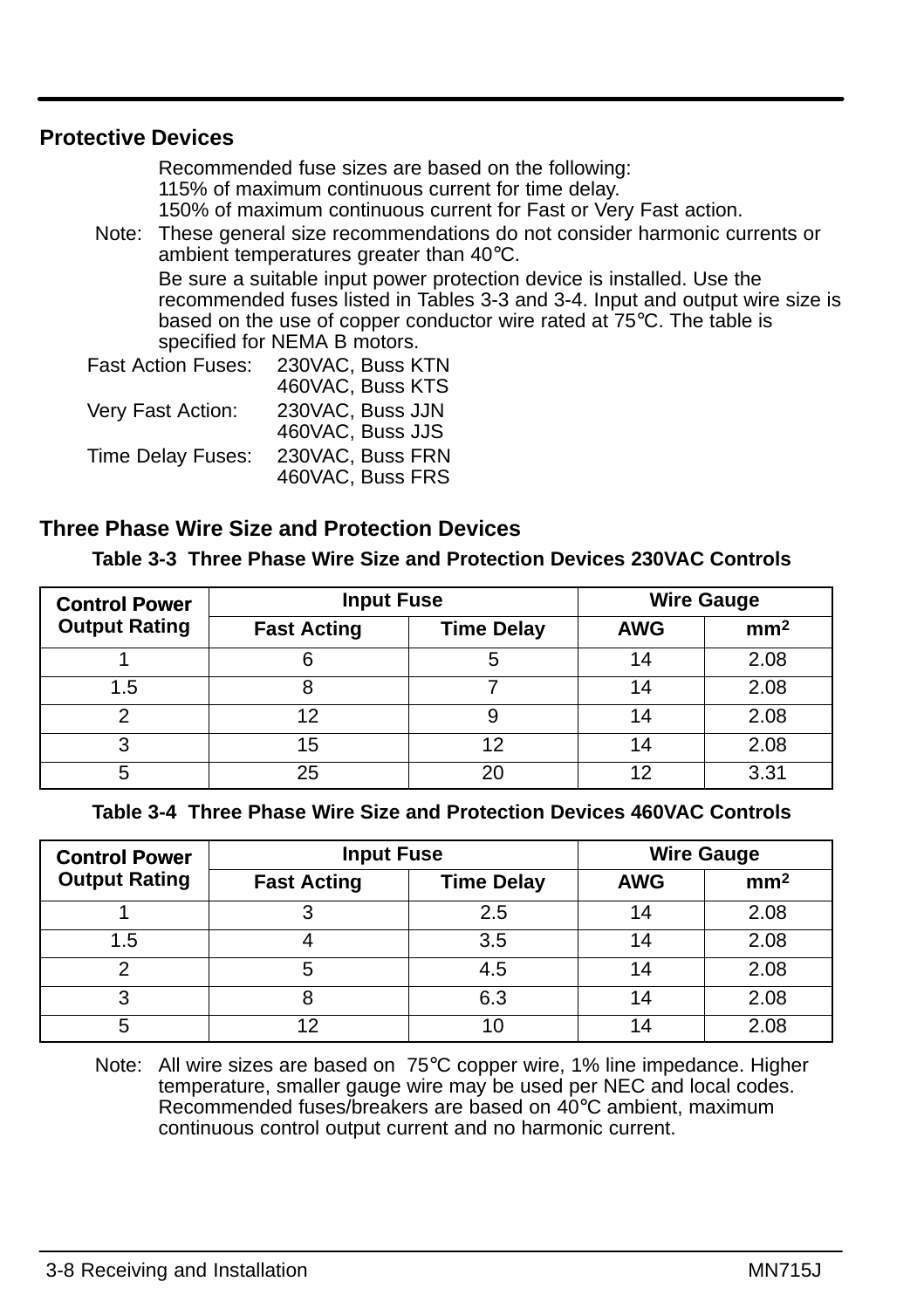# **3 Phase Installation**

The AC power and motor connections are shown in Figure 3-4. The 15J control has electronic I2t motor overload protection. If motor overloads are desired, they should be sized according to the manufacturers specifications and installed between the motor and the T1, T2 and T3 terminals of the control. Refer to Figure 3-3 for terminal locations.



**Figure 3-4 3 Phase AC Power and Motor Connections** 

- $1.$ . See Protection Devices described in this section.
- 2. Use same gauge wire for Earth ground as is used for L1, L2 and L3.
- 3. Metal conduit should be used. Connect conduits so the use of a reactor or RC device does not interrupt EMI/RFI shielding.
- 4. See Line/Load Reactors described previously in this section.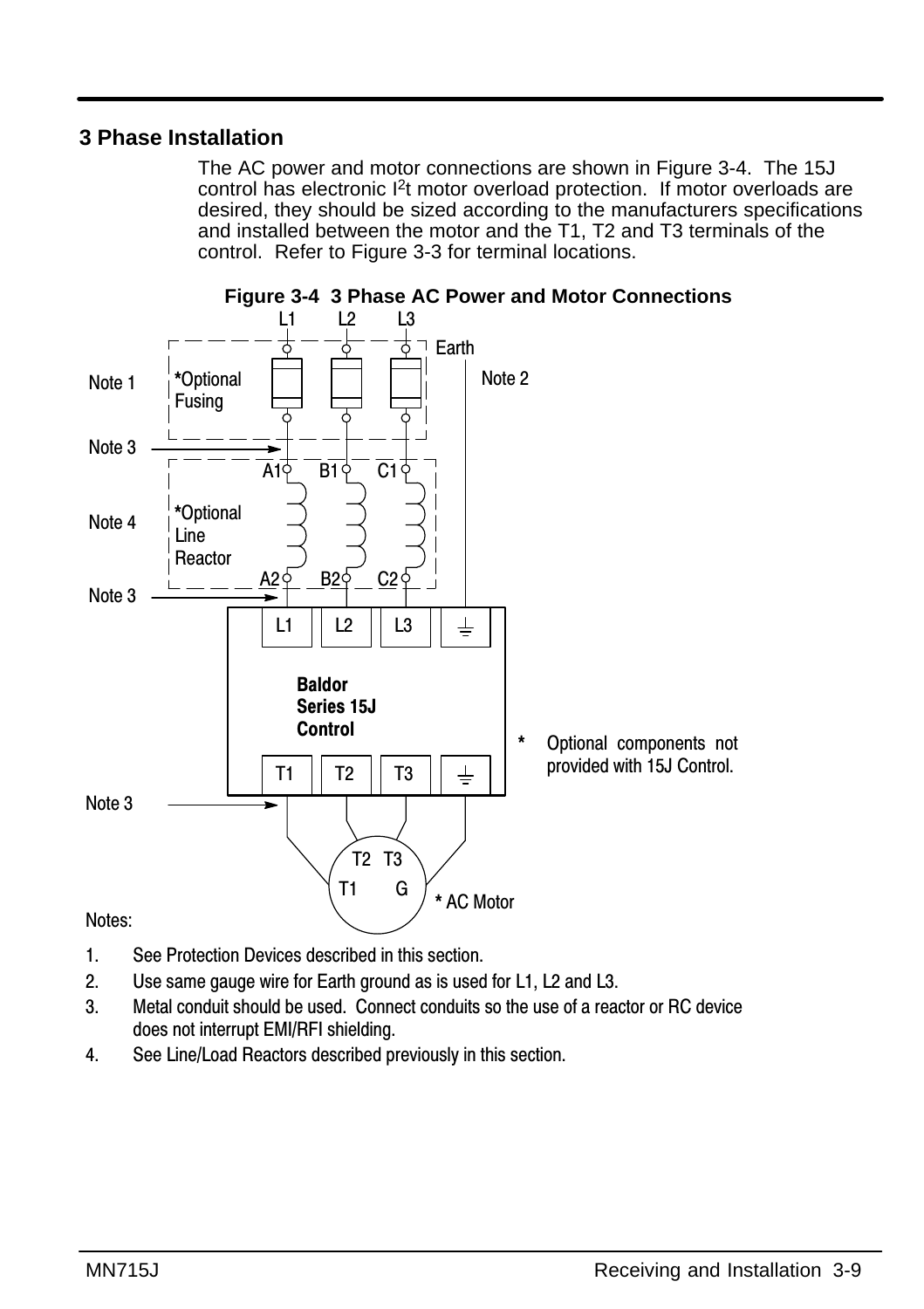|                                           | <b>Input Fuse</b>                 | <b>Wire Gauge</b>                |            |                 |
|-------------------------------------------|-----------------------------------|----------------------------------|------------|-----------------|
| <b>Control Output</b><br><b>Rating HP</b> | <b>Fast Acting</b><br><b>Amps</b> | <b>Time Delay</b><br><b>Amps</b> | <b>AWG</b> | mm <sup>2</sup> |
| 0.33                                      | 10                                | 10                               | 14         | 2.08            |
| 0.5                                       | 10                                |                                  | 14         | 2.08            |
| 0.75                                      | 15                                | 10                               | 14         | 2.08            |
|                                           | 20                                | 15                               | 14         | 2.08            |

# **Table 3-5 Wire Size and Protection Devices - 1 phase**

**115VAC 1 Phase Wire Size and Protection Devices**

Note: All wire sizes are based on 75°C copper wire, 1% line impedance. Higher temperature, smaller gauge wire may be used per NEC and local codes. Recommended fuses/breakers are based on 40°C ambient, maximum continuous control output current and no harmonic current.



**Figure 3-5 Single Phase AC Power and Motor Connections**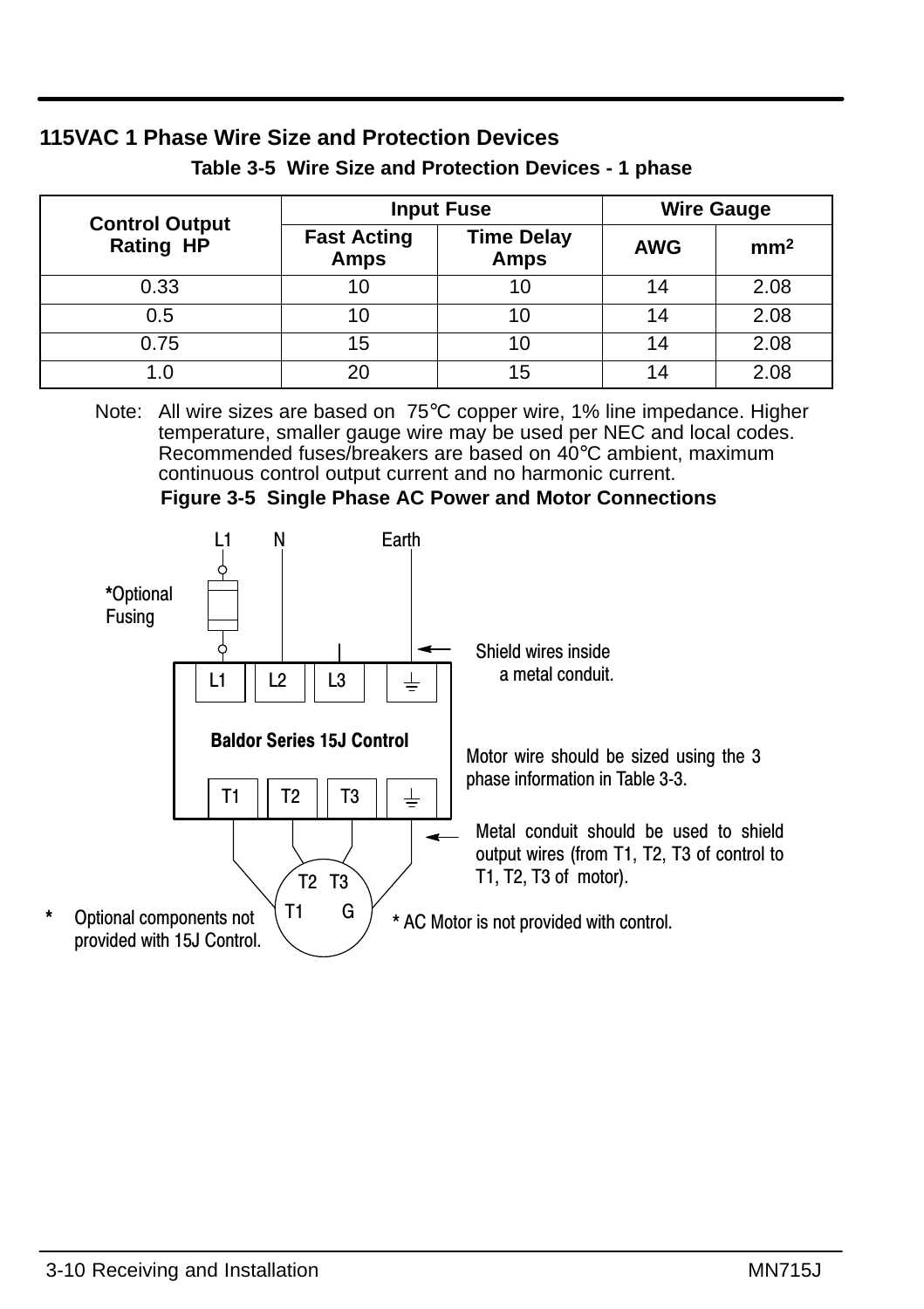# **230VAC Single Phase Derating for Three Phase Controls**

Single phase AC input power can be used to power a three phase control. However, the continuous and peak current ratings of the control must be reduced by 35% (derated).

|                                           | <b>Input Fuse</b>                 | <b>Wire Gauge</b>                |            |                 |
|-------------------------------------------|-----------------------------------|----------------------------------|------------|-----------------|
| <b>Control Output</b><br><b>Rating HP</b> | <b>Fast Acting</b><br><b>Amps</b> | <b>Time Delay</b><br><b>Amps</b> | <b>AWG</b> | mm <sup>2</sup> |
| 0.75                                      | 10                                | 9                                | 14         | 2.08            |
|                                           | 12                                | 10                               | 14         | 2.08            |
| 1.5                                       | 15                                | 15                               | 14         | 2.08            |
| າ                                         | 20                                | 17.5                             | 14         | 2.08            |
| っ                                         | 25                                | 25                               | 12         | 3.31            |

Note: All wire sizes are based on 75°C copper wire, 1% line impedance. Higher temperature, smaller gauge wire may be used per NEC and local codes. Recommended fuses/breakers are based on 40°C ambient, maximum continuous control output current and no harmonic current.

#### **Figure 3-6 Single Phase 230VAC Power and Motor Connections**

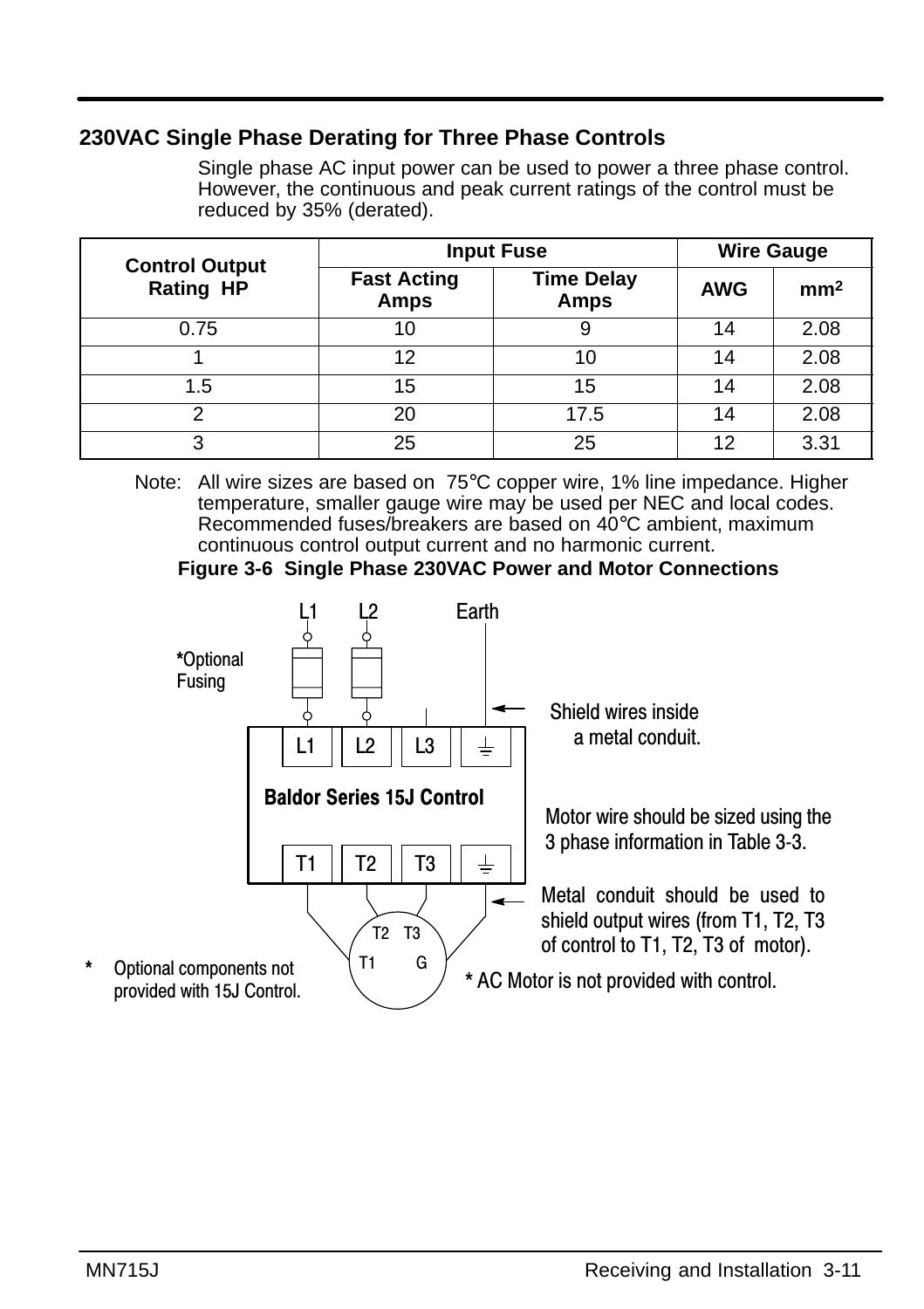## **Motor Brake Connections**

For motors with spring set brakes, connect the brake power leads and the motor power leads separately. Because the inverter has variable voltage output to the motor, the inverter may not supply enough power at low frequencies for proper brake operation. If using a motor with an internally connected brake, the brake power leads must be connected to a separate power source for proper brake operation.

#### **Optional Dynamic Brake Hardware**

Dynamic Brake (DB) Hardware must be installed on a flat, non-flammable, vertical surface for effective cooling and operation. See Figure 3-7 for terminal identification.

See Appendix A of this manual for additional information.

Note: Although not shown, metal conduit should be used to shield all power wires and motor leads.

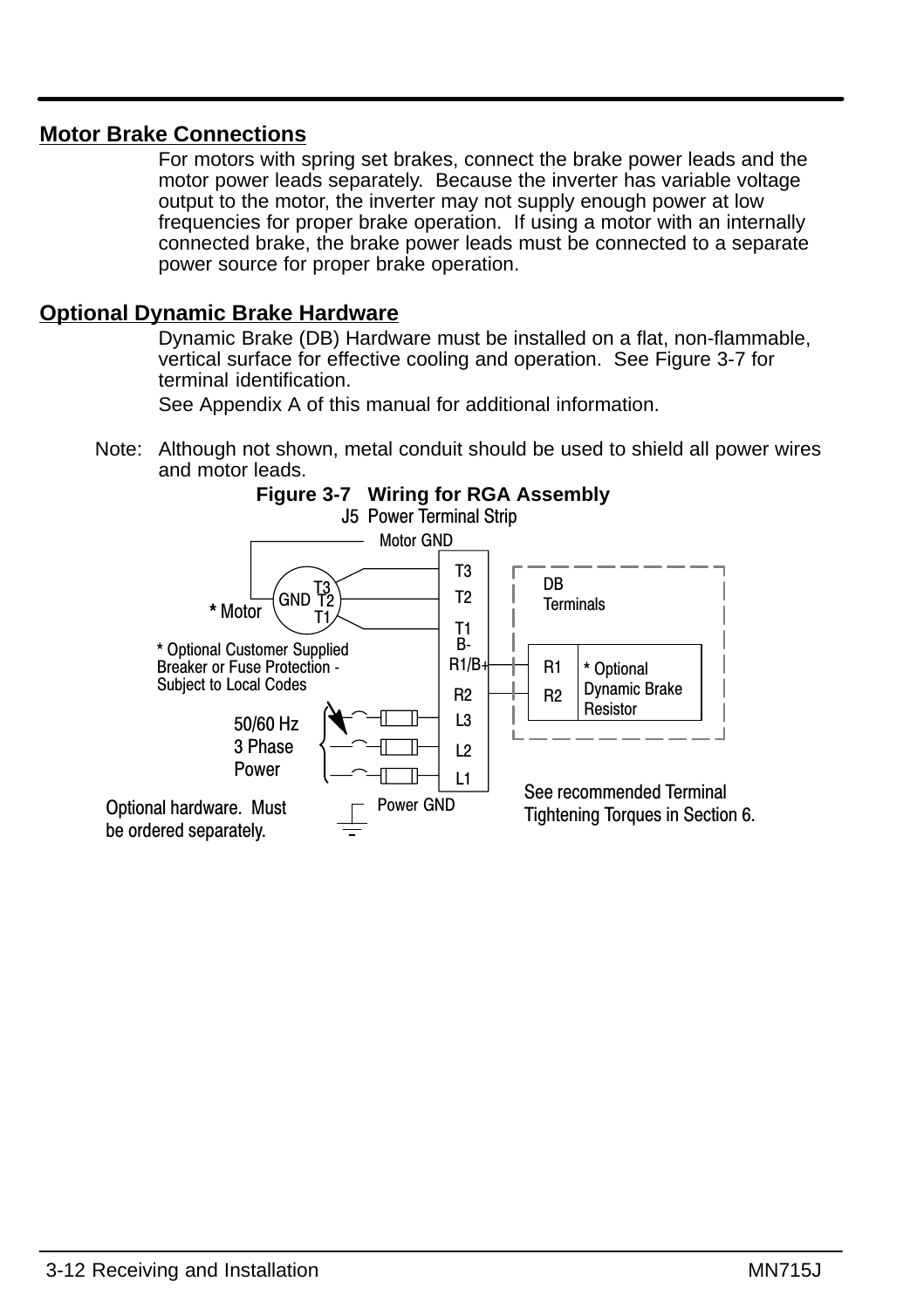# **Inputs and Outputs** (Refer to Figure 3-8). **Analog Inputs**

Two analog inputs are available: analog input #1 (J4-5 and J4-4) and analog input #2 (J4-7 and J4-8) as shown. Either analog input #1 or #2 may be grounded provided the common mode range is not exceeded. Either analog input may be selected in the Level 1 INPUT block, ANA CMD Select parameter value. Analog input #1 is selected if parameter value "Potentiometer" is selected. Analog input #2 is selected if parameter value "0-10Volts, 0-5 Volts, 4-20mA or 0-20mA" is selected.





# **Analog Input #1**

The single ended analog input #1 can be used when the controller is set to Standard Run, 7 Speed, Fan Pump 2 Wire, Fan Pump 3 Wire, Process Control, 3 SPD ANA 2Wire, 3 SPD ANA 3Wire, EPOT 2Wire or EPOT 3Wire (not Keypad).

The single ended analog input #1 can be used as a Speed command (Level 1 Input block, ANA CMD Select=Potentiometer).

- Note: A potentiometer value of  $5k\Omega$  to 10k $\Omega$ , 0.5 watt may be used.
	- 1. Connect the wires from the  $5K\Omega$  pot at the J4 terminal strip. One end of the pot is connected to J4-4 (analog ground) and the other end is connected to J4-6 (reference voltage).
	- 2. Connect the wiper of the pot to J4-5. The voltage across terminals J4-4 and J4-5 is the speed command input.

# **Analog Input #2**

Analog input #2 accepts a differential command 0-5VDC, 0-10VDC, 4-20 mA or 0-20 mA. The (Differential) command mode is defined in the Level 1 Input block ANA CMD Select parameter.

- Note: Analog Input #2 can be used with Standard Run, 7 Speed, Fan Pump 2 Wire, Fan Pump 3 Wire, Process Control, 3 SPD ANA 2Wire or 3 SPD ANA 3Wire, EPOT 2Wire or EPOT 3Wire (not Keypad).
	- 1. Connect the Analog Input + wire to J4-7 and the wire to J4-8.
	- 2. If using a 0-20 mA or 4-20 mA command signal, "Level 1 Input block, ANA CMD Select" parameter should be set to 0-20 mA or 4-20 mA.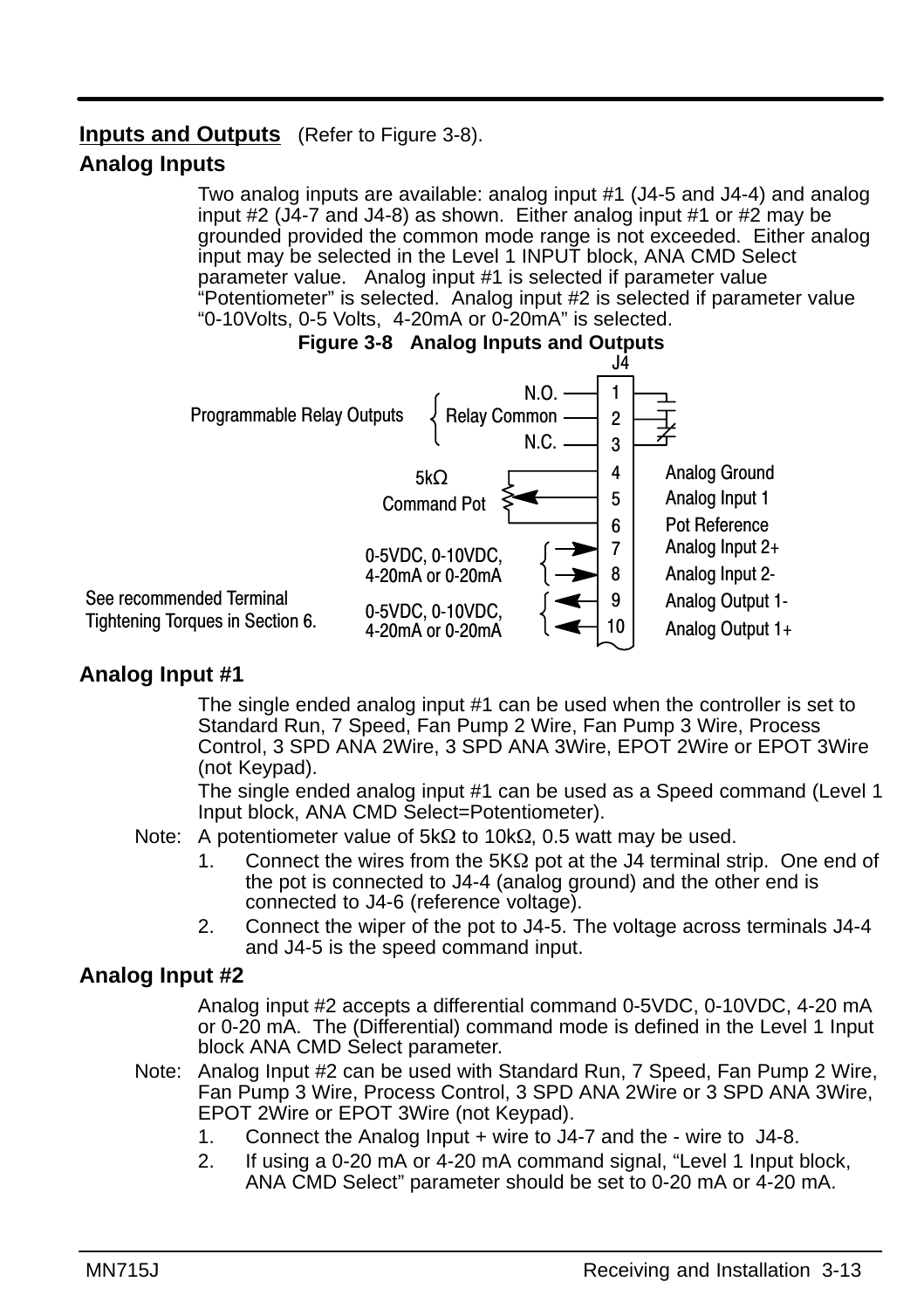# **Analog Output**

One programmable analog output is provided at J4-10 and J4-9. The output is scaled 0 - 5 VDC, 0 - 10 VDC, 4-20mA or 0-20mA. The output function is programmed in the Level 1 Output block, Analog Out parameter value. The scaling of the output is programmed in the Level 1 Output block, Analog Scale.

## **Relay Outputs**

One normally open (N.O.) and one normally closed (N.C.) relay contact is available at terminals J4-1, J4-2 and J4-3. J4-2 is relay common. The output is programmable in the Level 1 Output block, Relay Output parameter.

- 1. Connect the N.O. contact to another circuit by attaching the wires to J4-1 and J4-2.
- 2. Connect the N.C. contact to another circuit by attaching the wires to J4-3 and J4-2.

# **External Trip Input**

Terminal J4-17 is available for connection to a normally closed thermostat or overload relay in some operating modes as shown in Figure 3-9. The thermostat or overload relay should be a dry contact type with no power available from the contact. If the motor thermostat or overload relay activates, the control will automatically shut down and give an external trip fault. The optional relay (CR1) shown provides the isolation required. The N.O. contact is closed when power is applied to the relay and the motor is cold. Connect the external trip input wires to J4-17 and J4-18. Do not place these wires in the same conduit as the motor power leads.

To activate the external trip input, the external trip parameter in the Level 2 Protection Block must be set to "ON".







See recommended terminal tightening torque in section 6.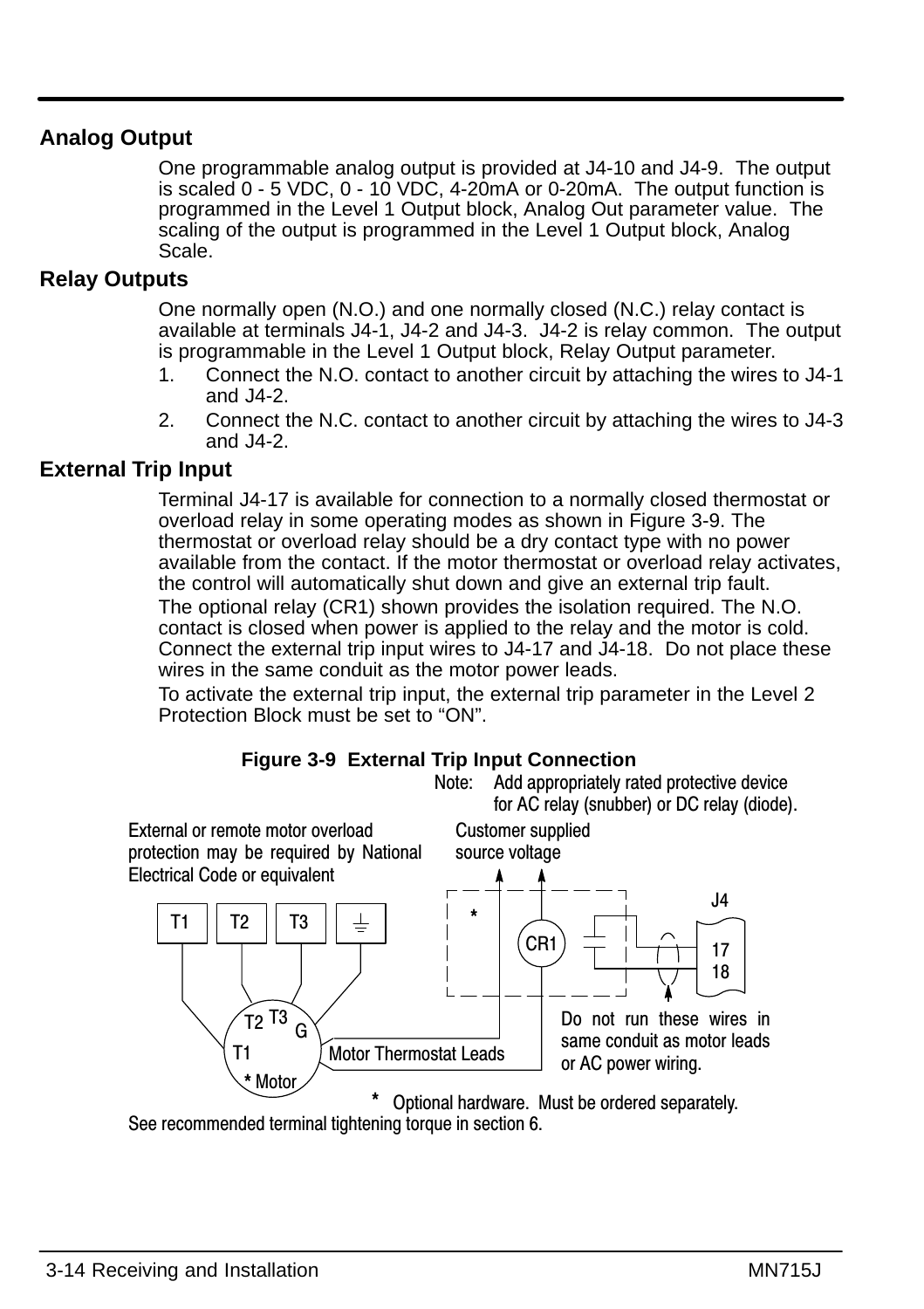# **Selection of Operating Mode** (and Connection Diagram)

Several operating modes are available that define the basic motor control setup and the operation of the input and output terminals. These operating modes are selected by programming the Operating Mode parameter in the Level 1 Input programming Block. Available operating modes include:

- Keypad
- Standard Run, 3 Wire
- 7 Speed
- Fan Pump 2 Wire
- Fan Pump 3 Wire
- Process Control
- 3 Speed Analog 2 Wire
- 3 Speed Analog 3 Wire
- Electronic Potentiometer 2 Wire
- Electronic Potentiometer 3 Wire

Each mode requires connections to the J4 terminal strip (except that all J4 connections are optional in the keypad mode).

Note: J4-19 and J4-20 are not to be used. These terminals are reserved for manufacturing use only.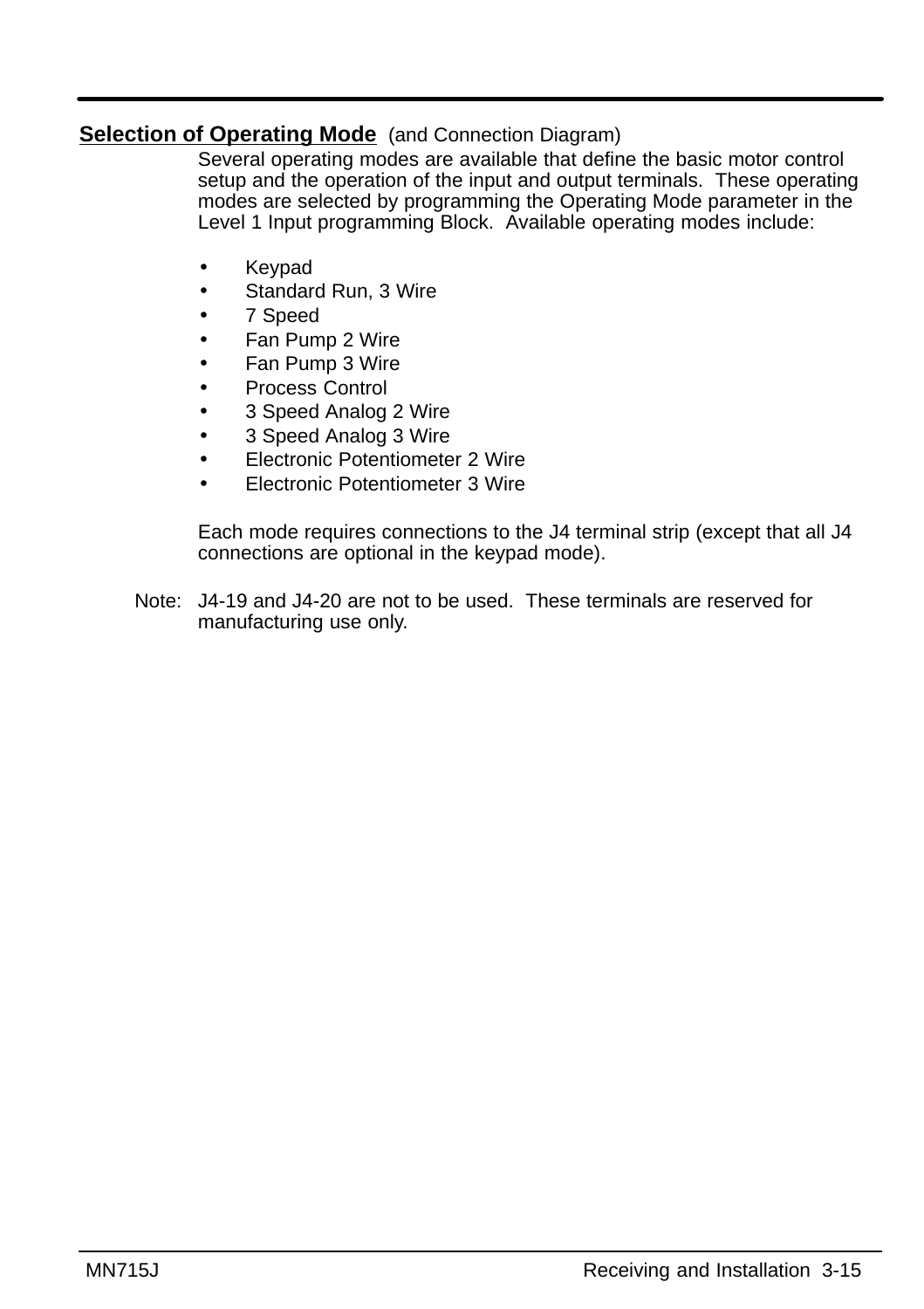#### **Keypad Connection**

The Keypad operating mode allows the control to be operated from the keypad. In this mode, no control connection wiring is required. However, the Stop, Accel/Decel select and External Trip inputs may optionally be used. All other digital inputs are inactive. The analog output and relay outputs remain active at all times.

For operation in Keypad mode, set the Level 1 Input block, Operating Mode parameter to Keypad.

To use the Stop input, J4-13 must be connected and the Level 1 Keypad Setup block, LOC. Hot Start parameter must be set to ON. The Stop line is normally closed. When opened, the motor will COAST or REGEN to a stop depending upon the setting of Level 1 Keypad Setup block Keypad Stop Key parameter value. Closing the input will immediately start the motor if a run command was given before the stop line was opened.

The Accel/Decel select input is used to select ACC / DEC / S-CURVE group 1 or group 2. This connection is made at J4-14.

The External Trip input is used to cause a fault condition during a motor over-temperature condition. The External Trip input (J4-17) must be connected and the External Trip parameter in the Level 2 Protection block must be set to ON. When J4-17 is opened, the motor will coast to a stop and an External Trip fault will be displayed on the keypad display.





#### **Keypad Only Connection**

J4-13 If J4-13 is connected, you must set Level 1 Keypad Setup block, LOC. Hot Start parameter to "ON" to activate the opto input. CLOSED allows normal control operation.

OPEN disables the control and the motor will coast or brake to a stop. The motor will restart when J4-13 closes after open.

- J4-14 OPEN selects ACC / DEC / S-CURVE group 1. CLOSED selects group 2.
- J4-17 If J4-17 is connected, you must set Level 2 Protection block, External Trip to "ON" to activate the opto input. OPEN causes an external trip fault. The control will disable and the motor coasts to a stop. An external trip fault is displayed (also logged in the fault log). CLOSED allows normal operation.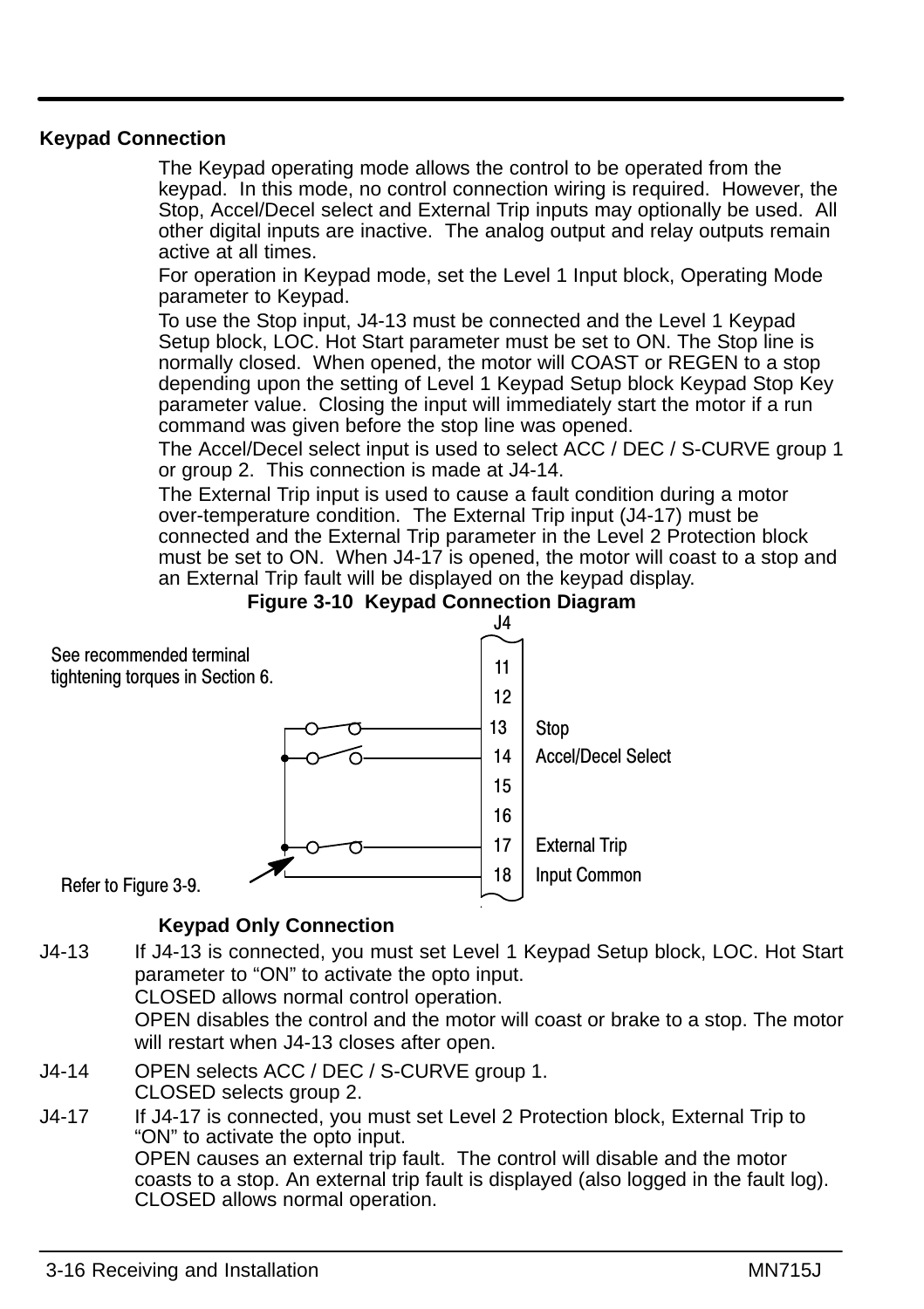#### **Standard Run 3 Wire Connection**



#### **Figure 3-11 Standard Run 3-Wire Connection Diagram**

**Table 3-6 Speed Select**

| <b>Function</b>       | <b>Speed Select 1</b> | <b>Speed Select 2</b> |
|-----------------------|-----------------------|-----------------------|
| <b>ANA CMD Select</b> | Open                  | Open                  |
| Preset Speed 1        | Closed                | Open                  |
| Preset Speed 2        | Closed                | Closed                |
| Preset Speed 3        | Dpen                  | Closed                |

J4-11 Momentary CLOSED starts Forward motor rotation.

- J4-12 Momentary CLOSED starts Reverse motor rotation.
- J4-13 Momentary OPEN motor decels to stop (depending on Keypad Stop mode).
- J4-14 OPEN selects ACC / DEC / S-CURVE group 1. CLOSED selects group 2.
- J4-15 Selects preset speeds as defined in Table 3-6.
- J4-16 Selects preset speeds as defined in Table 3-6.
- J4-17 If J4-17 is connected, you must set Level 2 Protection block, External Trip to "ON" to activate the opto input.

OPEN causes an external trip fault. The control will disable and the motor coasts to a stop. An external trip fault is displayed (also logged in the fault log). CLOSED allows normal operation.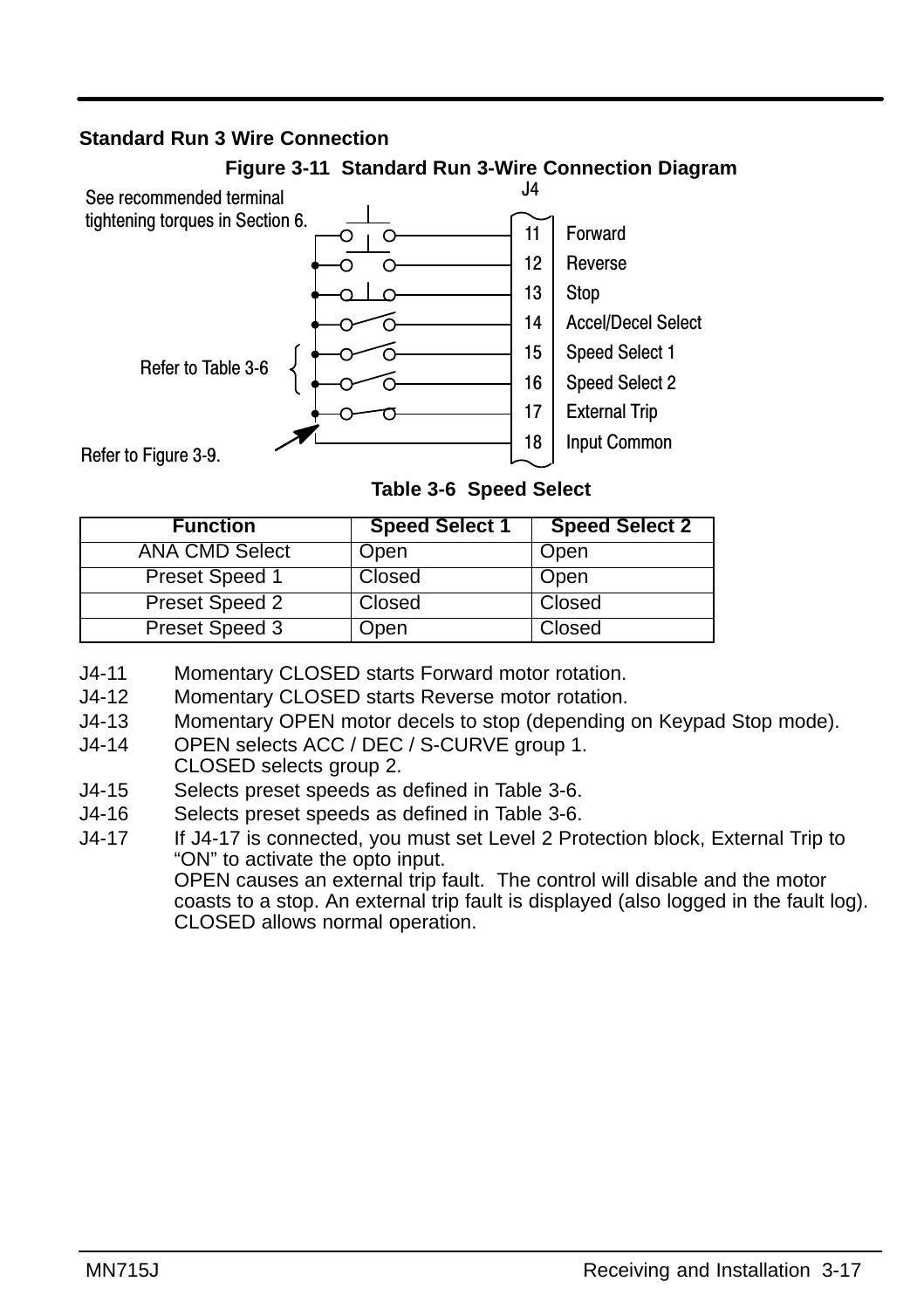## **7 Speed Connection**



| <b>Function</b>       | <b>Speed Select 1</b> | <b>Speed Select 2</b> | <b>Speed Select 3</b> |
|-----------------------|-----------------------|-----------------------|-----------------------|
| <b>ANA CMD Select</b> | Open                  | Open                  | Open                  |
| Preset Speed 1        | Closed                | Open                  | Open                  |
| Preset Speed 2        | Closed                | Closed                | Open                  |
| Preset Speed 3        | Closed                | Closed                | Closed                |
| Preset Speed 4        | Closed                | Open                  | Closed                |
| Preset Speed 5        | Open                  | Open                  | Closed                |
| Preset Speed 6        | Open                  | Closed                | Closed                |
| Preset Speed 7        | Open                  | Closed                | Open                  |

- J4-11 OPEN motor decels to stop (depending on Keypad Stop mode). CLOSED starts Forward motor rotation.
- J4-12 OPEN motor decels to stop (depending on Keypad Stop mode). CLOSED starts Reverse motor rotation.
- J4-13 OPEN selects setting of "ANA CMD Select" parameter. CLOSED selects Analog Input #1.
- J4-14 Selects preset speeds as defined in Table 3-7.
- J4-15 Selects preset speeds as defined in Table 3-7.
- J4-16 Selects preset speeds as defined in Table 3-7.
- J4-17 If J4-17 is connected, you must set Level 2 Protection block, External Trip to "ON" to activate the opto input. OPEN causes an external trip fault. The control will disable and the motor coasts to a stop. An external trip fault is displayed (also logged in the fault log). CLOSED allows normal operation.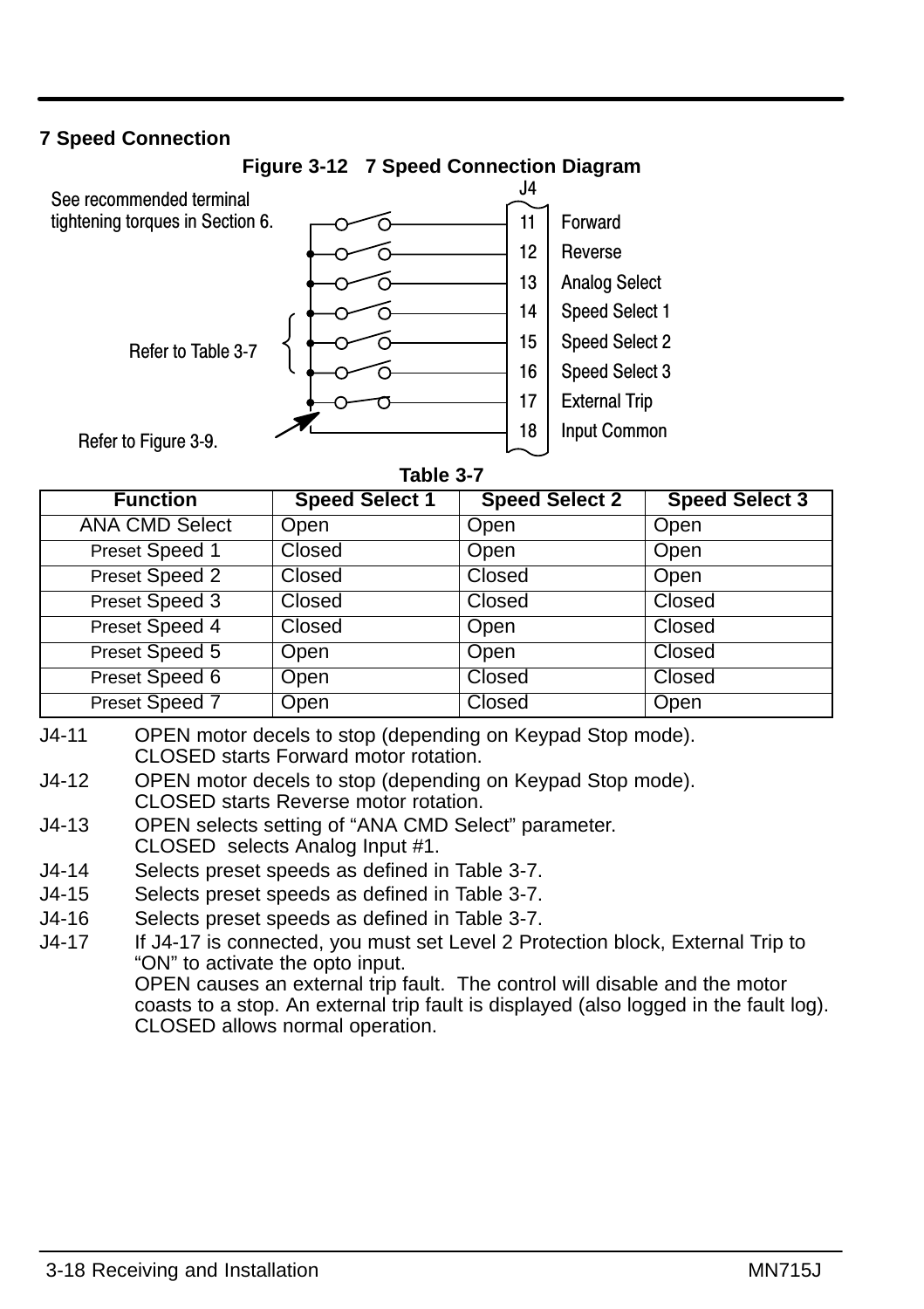#### **Fan Pump 2 Wire Connection**



**Figure 3-13 Fan/Pump 2 Wire Connection Diagram**

| <b>Function</b>       | <b>Firestat</b> | Freezestat | <b>Comment</b>                                                   |
|-----------------------|-----------------|------------|------------------------------------------------------------------|
| <b>ANA CMD Select</b> | Closed          | Closed     | Firestat and Freezestat are alarm                                |
| Preset Speed 1        | Open            | Closed     | inputs that override all speed<br>commands including the keypad. |
| Preset Speed 1        | Open            | Open       |                                                                  |
| Preset Speed 2        | Closed          | Open       |                                                                  |

- J4-11 OPEN motor decels to stop (depending on Keypad Stop mode). CLOSED starts Forward motor rotation.
- J4-12 OPEN motor decels to stop (depending on Keypad Stop mode). CLOSED starts Reverse motor rotation.
- J4-13 OPEN selects setting of "ANA CMD Select" parameter. CLOSED selects Analog Input #1.
- J4-14 OPEN selects preset speed #1 regardless of the Speed Command input J4-13.
- J4-15 OPEN selects preset speed #2 regardless of the Speed Command input J4-13.
- J4-16 OPEN selects direction commands from Keypad. CLOSED selects direction commands from terminal strip. J4-17 OPEN selects speed commanded from Keypad.
- CLOSED selects terminal strip speed source (selected in the Level 1 Input block, ANA CMD Select parameter).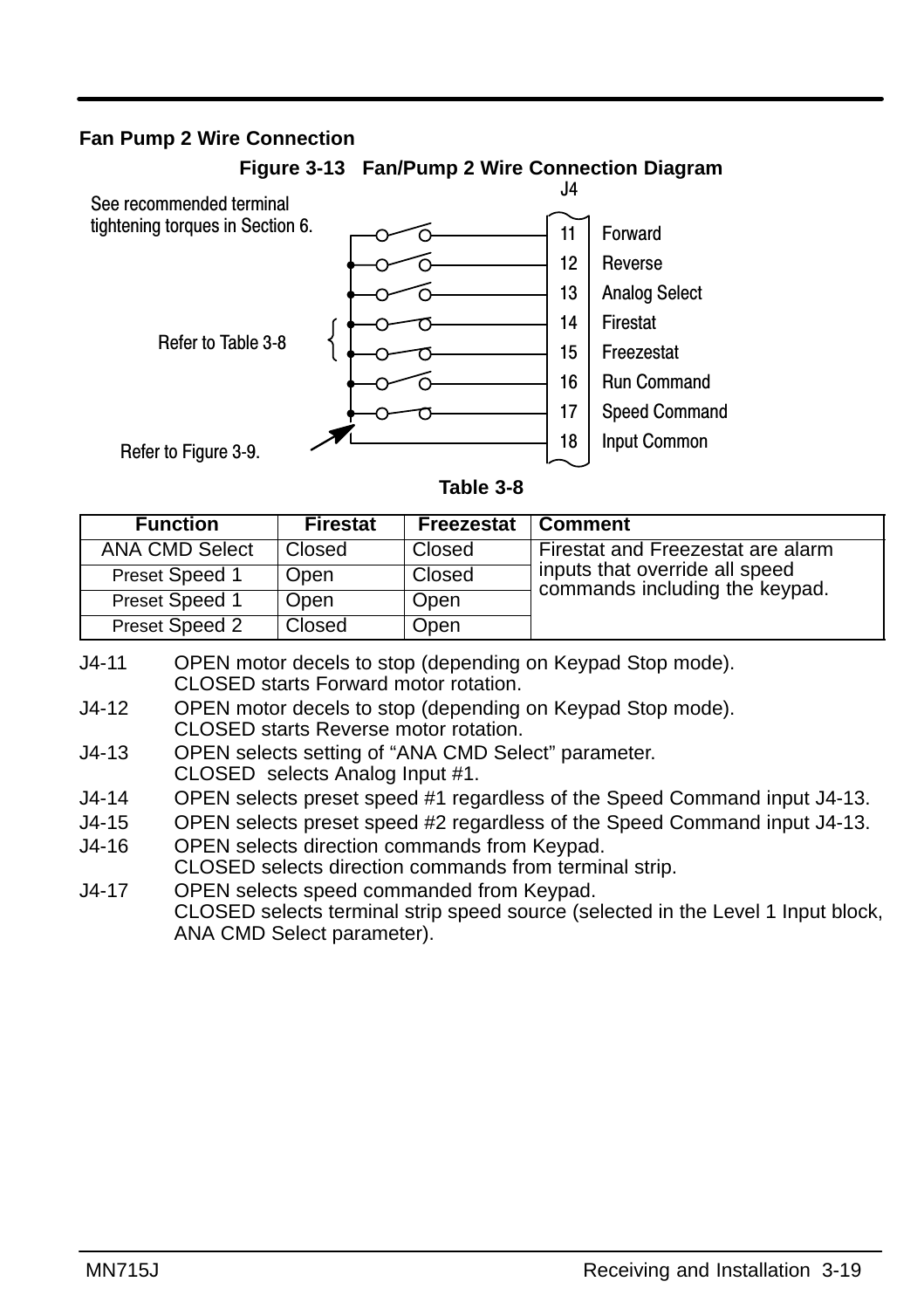#### **Fan Pump 3 Wire Connection**



**Figure 3-14 Fan/Pump 3 Wire Connection Diagram**

| <b>Function</b>       | <b>Firestat</b> | Freezestat | <b>Comment</b>                    |
|-----------------------|-----------------|------------|-----------------------------------|
| <b>ANA CMD Select</b> | Closed          | Closed     | Firestat and Freezestat are alarm |
| Preset Speed 1        | Open            | Closed     | inputs that override all speed    |
| Preset Speed 1        | Open            | Open       | commands including the keypad.    |
| Preset Speed 2        | Closed          | Open       |                                   |

- J4-11 Momentary CLOSED starts Forward motor rotation.
- J4-12 Momentary CLOSED starts Reverse motor rotation.
- J4-13 Momentary OPEN motor decels to stop (depending on Keypad Stop mode).
- J4-14 OPEN selects preset speed #1 regardless of the Speed Command input J4-13. CLOSED allows normal operation.
- J4-15 OPEN selects preset speed #2 regardless of the Speed Command input J4-13. CLOSED allows normal operation.
- J4-16 OPEN selects direction commands from Keypad.
- CLOSED selects direction commands from terminal strip.
- J4-17 OPEN selects speed commanded from Keypad. CLOSED selects terminal strip speed source (selected in the Level 1 Input block, ANA CMD Select parameter).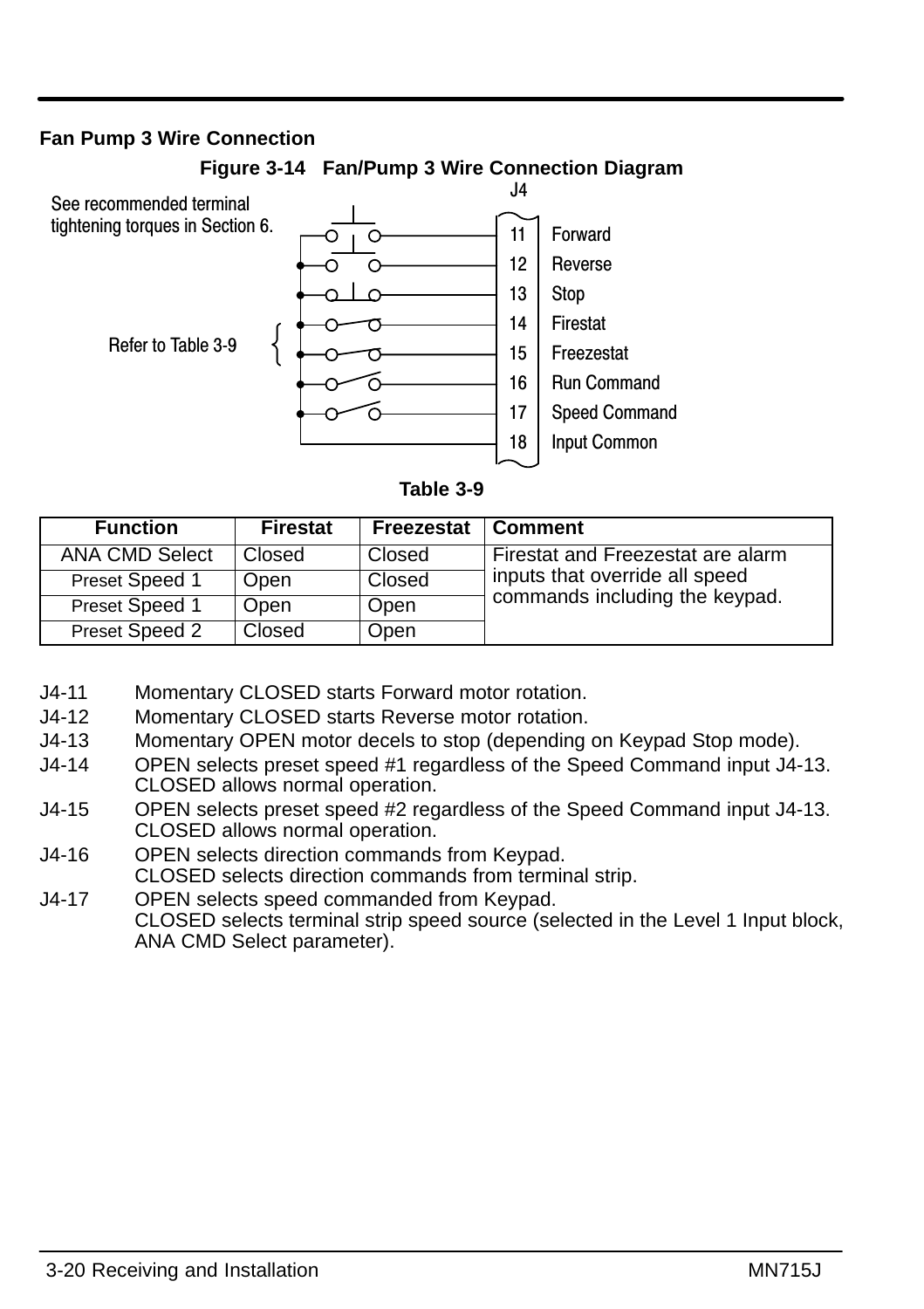#### **Process Control Connection**

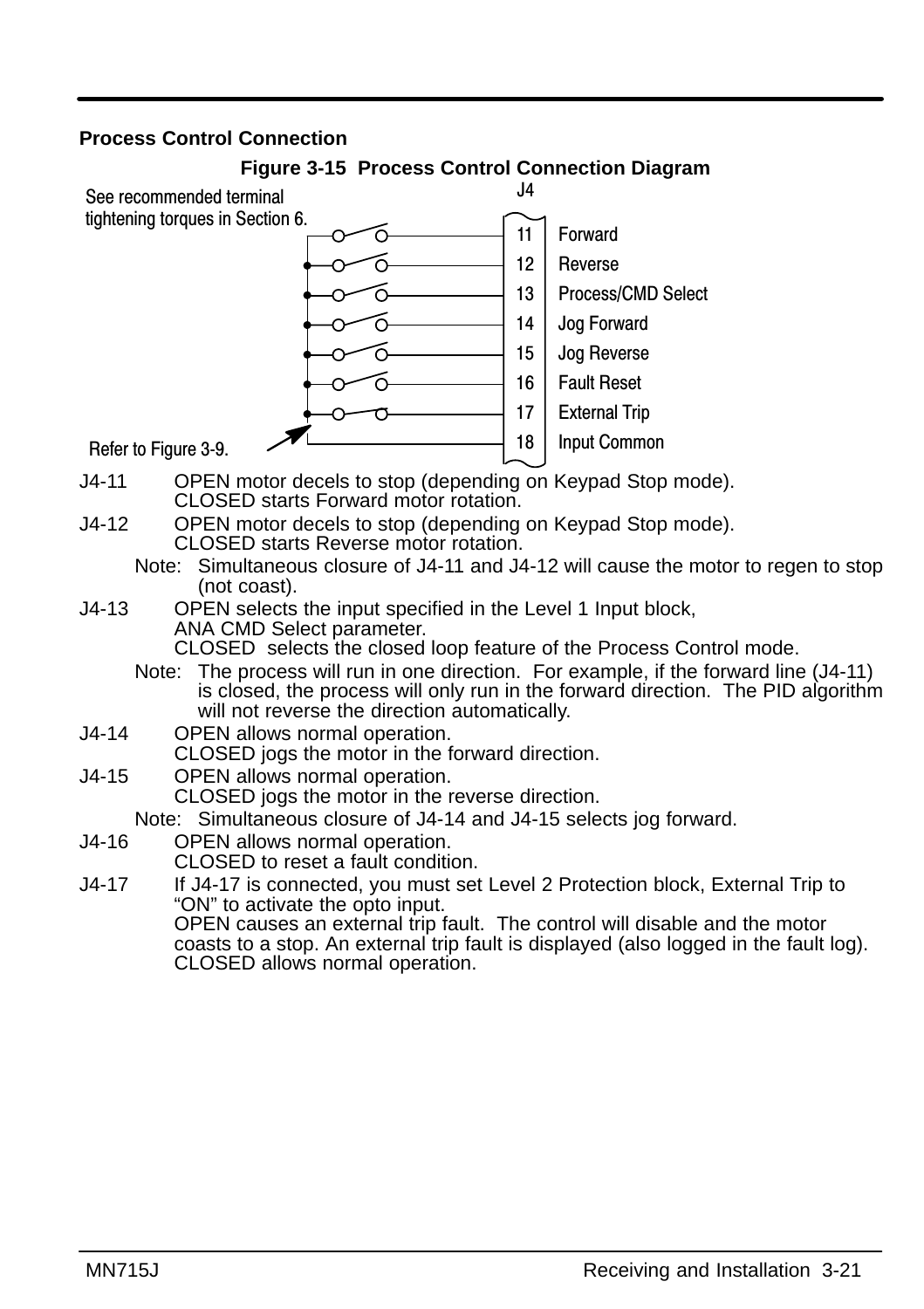## **3 Speed Analog 2 Wire Connection**



Refer to Table 3-10



| <b>Function</b>       | <b>Speed Select 1</b> | <b>Speed Select 2</b> |
|-----------------------|-----------------------|-----------------------|
| <b>ANA CMD Select</b> | Open                  | Open                  |
| Preset Speed 1        | Closed                | Open                  |
| Preset Speed 2        | Closed                | Closed                |
| Preset Speed 3        | Open                  | Closed                |

- J4-11 OPEN motor decels to stop (depending on Keypad Stop mode). CLOSED starts Forward motor rotation.
- J4-12 OPEN motor decels to stop (depending on Keypad Stop mode). CLOSED starts Reverse motor rotation.
- J4-13 OPEN selects setting of "ANA CMD Select" parameter. CLOSED selects Analog Input #1.
- J4-14 Selects preset speeds as defined in Table 3-10.
- J4-15 Selects preset speeds as defined in Table 3-10.
- J4-16 OPEN selects direction commands from Keypad. CLOSED selects direction commands from terminal strip.
- J4-17 OPEN selects speed commanded from Keypad. CLOSED selects terminal strip speed source (selected in the Level 1 Input block, ANA CMD Select parameter).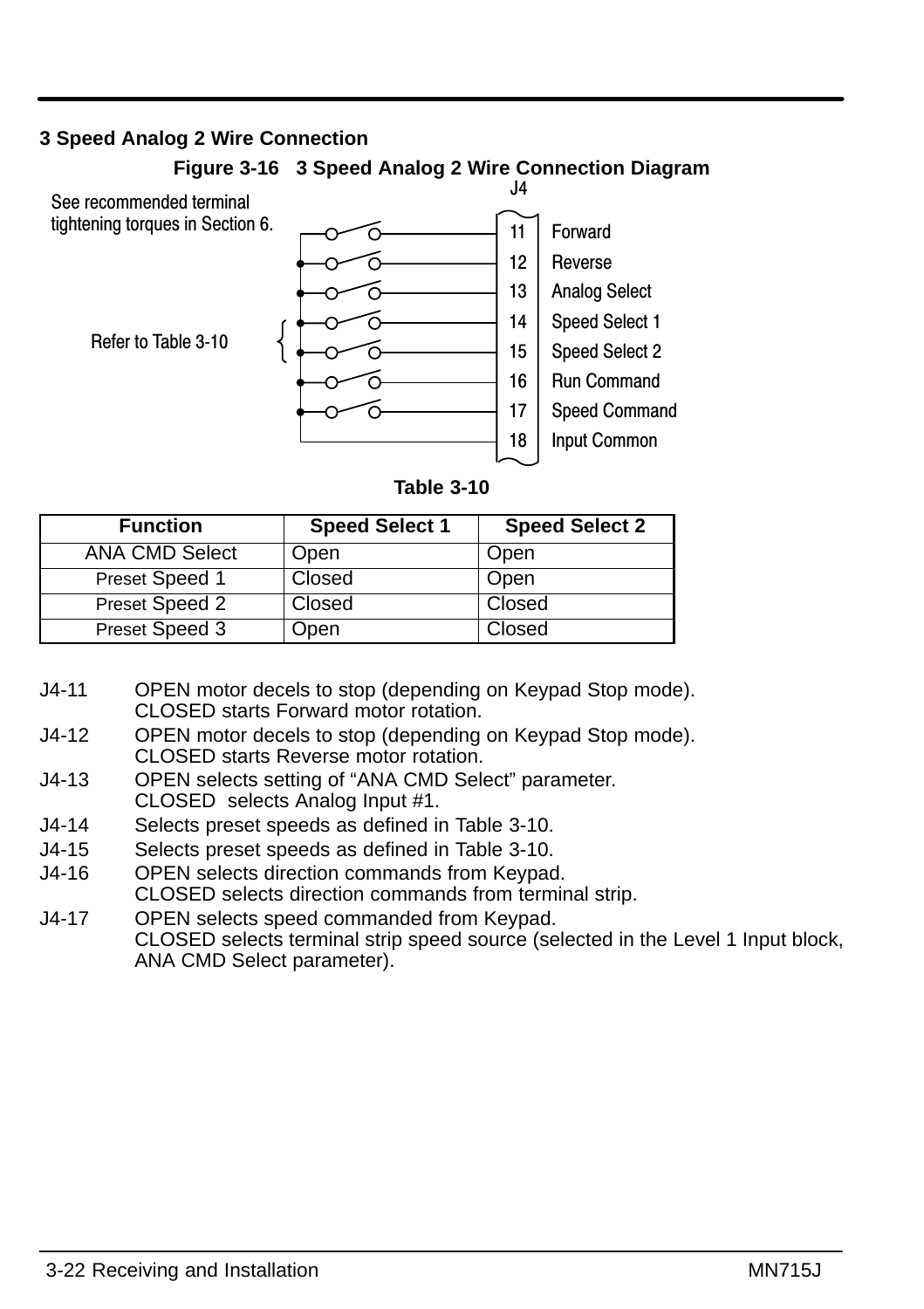#### **3 Speed Analog 3 Wire Connection**



#### **Figure 3-17 3 Speed Analog 3 Wire Connection Diagram**

| <b>Function</b>       | <b>Speed Select 1</b> | <b>Speed Select 2</b> |
|-----------------------|-----------------------|-----------------------|
| <b>ANA CMD Select</b> | Open                  | Open                  |
| Preset Speed 1        | Closed                | Open                  |
| Preset Speed 2        | Closed                | Closed                |
| Preset Speed 3        | Open                  | Closed                |

- J4-11 Momentary CLOSED starts Forward motor rotation.
- J4-12 Momentary CLOSED starts Reverse motor rotation.
- J4-13 Momentary OPEN motor decels to stop (depending on Keypad Stop mode).
- J4-14 Selects preset speeds as defined in Table 3-11.
- J4-15 Selects preset speeds as defined in Table 3-11.
- J4-16 OPEN selects direction commands from Keypad. CLOSED selects direction commands from terminal strip.
- J4-17 OPEN selects speed commanded from Keypad. CLOSED selects terminal strip speed source (selected in the Level 1 Input block, ANA CMD Select parameter).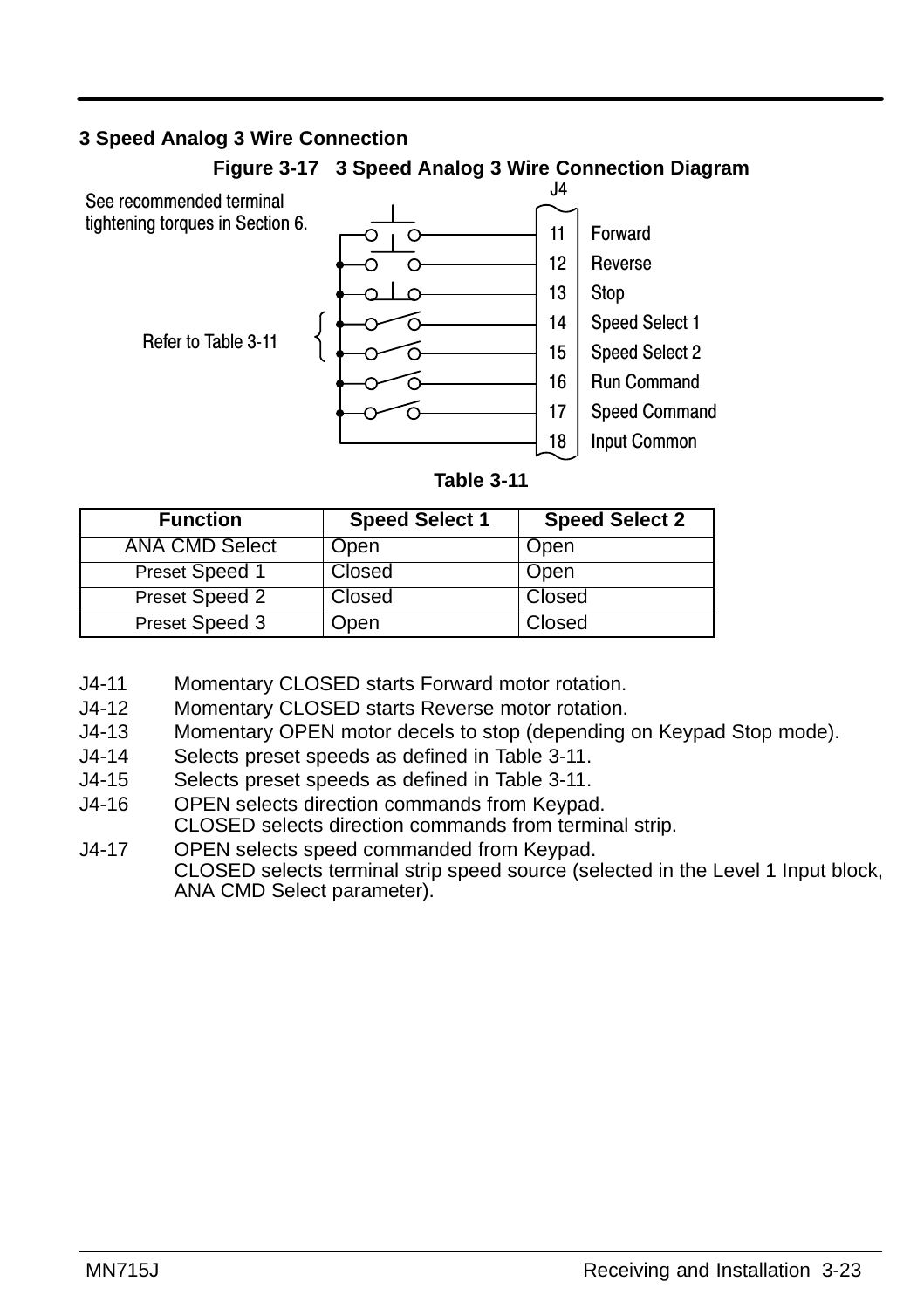#### **EPOT 2 Wire Connection**



#### **Figure 3-18 Electronic POT 2 Wire Connection Diagram**

- J4-11 OPEN motor decels to stop (depending on Keypad Stop mode). CLOSED to enable operation in the Forward direction.
- J4-12 OPEN motor decels to stop (depending on Keypad Stop mode). CLOSED to enable operation in the Reverse direction.
- J4-13 OPEN for normal speed mode. Terminal strip speed source is selected in the Level 1 Input block, ANA CMD Select parameter. CLOSED to enable the Electronic Potentiometer Mode.
- J4-14 OPEN selects ACC / DEC / S-CURVE group 1. CLOSED selects group 2.
- J4-15 Momentary CLOSED increases motor speed while closed.
- J4-16 Momentary CLOSED decreases motor speed while closed.
- J4-17 If J4-17 is connected, you must set Level 2 Protection block, External Trip to "ON" to activate the opto input. OPEN causes an external trip fault. The control will disable and the motor coasts to a stop. An external trip fault is displayed (also logged in the fault log). CLOSED allows normal operation.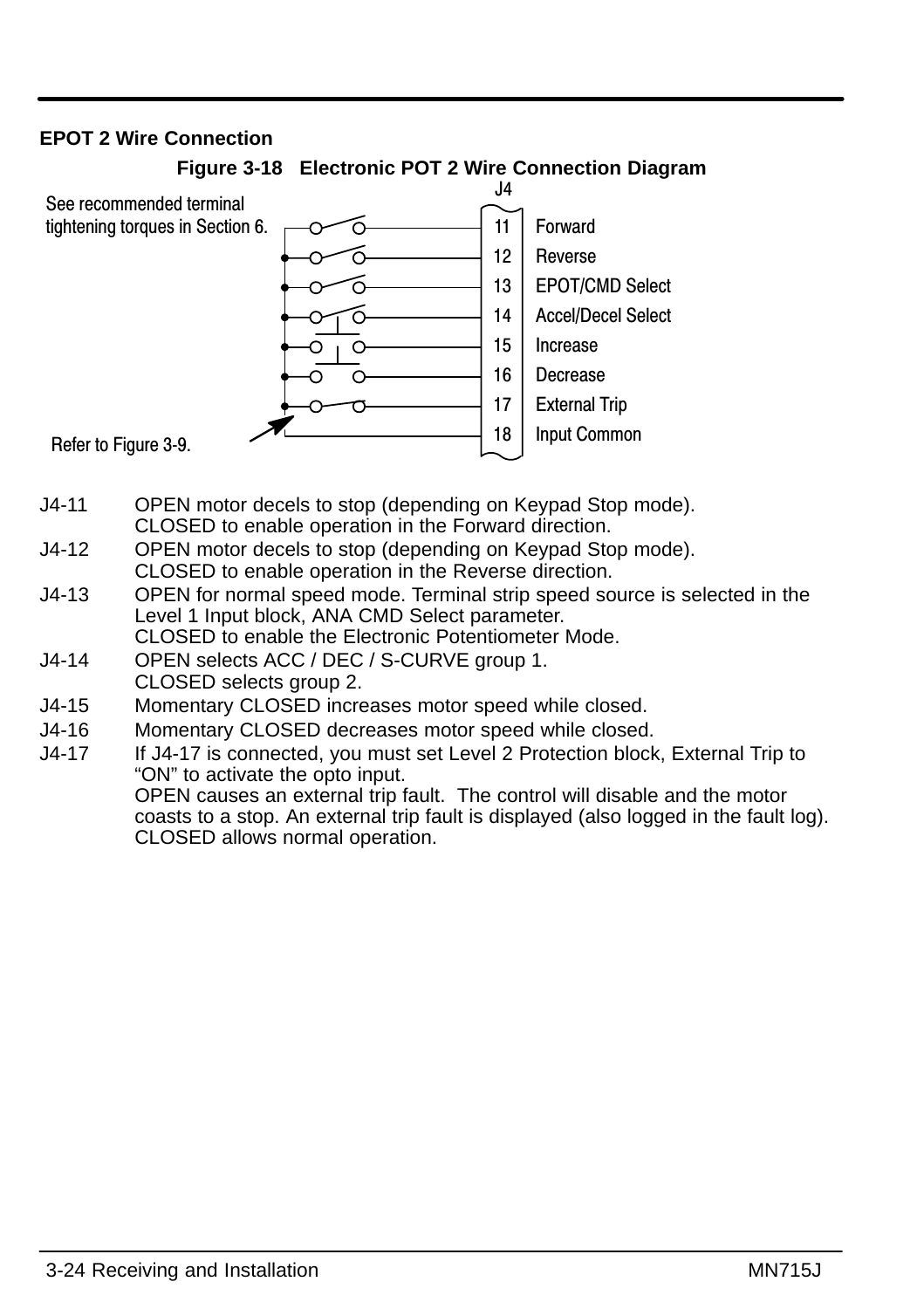## **EPOT 3 Wire Connection**



**Figure 3-19 Electronic POT 3 Wire Connection Diagram**

- J4-11 Momentary CLOSED starts Forward motor rotation.
- J4-12 Momentary CLOSED starts Reverse motor rotation.
- J4-13 Momentary OPEN motor decels to stop (depending on Keypad Stop mode).
- J4-14 OPEN selects ACC / DEC / S-CURVE group 1. CLOSED selects group 2.
- J4-15 Momentary CLOSED increases motor speed while closed.
- J4-16 Momentary CLOSED decreases motor speed while closed.
- J4-17 If J4-17 is connected, you must set Level 2 Protection block, External Trip to "ON" to activate the opto input.

OPEN causes an external trip fault. The control will disable and the motor coasts to a stop. An external trip fault is displayed (also logged in the fault log). CLOSED allows normal operation.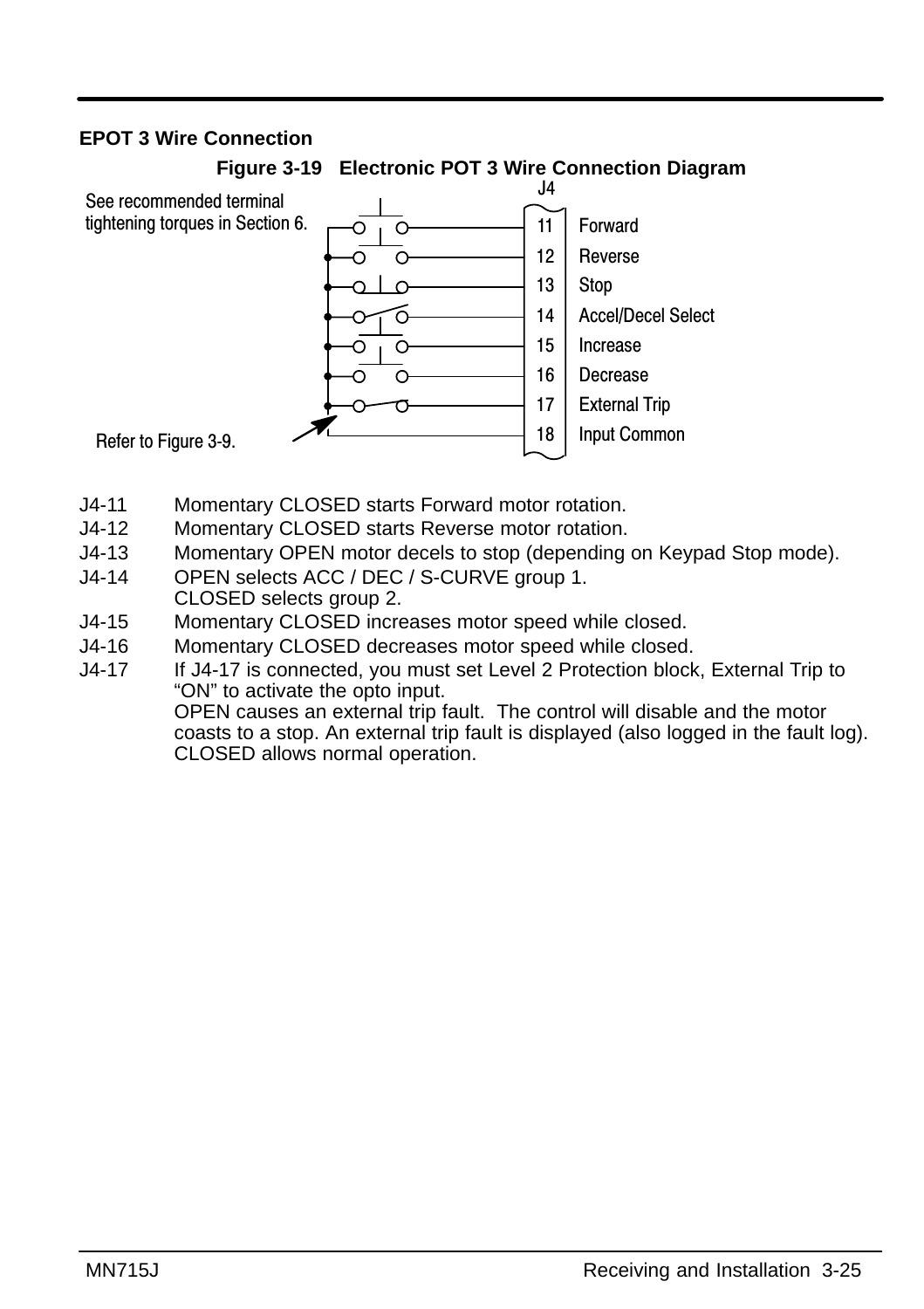# **Pre-Operation Checklist** Check of electrical items.

- 1. Verify AC line voltage at source matches control rating.
- 2. Inspect all power connections for accuracy, workmanship and tightness as well as compliance to codes.
- 3. Verify control and motor are grounded to each other and the control is connected to earth ground.
- 4. Check all signal wiring for accuracy.
- 5. Be certain all brake coils, contactors and relay coils have noise suppression. This should be an R-C filter for AC coils and reverse biased diodes for DC coils. MOV type transient suppression is not adequate for noise suppression.

### **Check of Motor and Couplings**

- 1. Verify freedom of motion of motor shaft.
- 2. Verify that all motor couplings are tight without backlash.
- 3. If holding brakes are used, verify they are properly adjusted to fully release and set to the desired torque value.

# **Power-up Procedure**

- 1. Turn power on. Be sure no faults are displayed on the keypad display.
- 2. Set the Level 1 Input block, Operating Mode to "Keypad".
- 3. Set the Level 2 Output Limits block, "MIN Output FREQ" parameter.
- 4. Set the Level 2 Output Limits block, "MAX Output FREQ" parameter.
- 5. If the desired peak current limit setting is not correct, set the Level 2 Output Limits block, "PK Current Limit" parameter as desired.
- 6. Enter the following motor data in the Level 2 Motor Data block parameters: Motor Rated Amps (FLA) Motor Rated Speed (base speed) Motor Rated Frequency (Nameplate)
- 7. If External Dynamic Brake hardware is used, set the Level 2 Brake Adjust block parameters as desired.
- 8. Set the Level 1 V/HZ Boost block, "V/HZ Profile" parameter for the correct V/Hz ratio for your application.
- 9. If the load is a high initial starting torque type, the torque boost and Accel time may need to be increased. Set the Level 1 V/HZ Boost block, "Torque Boost" and the Level 1 Accel/Decel Rate block, "ACCEL TIME #1" as required.
- 10. Select and program additional parameters to suit your application.

The control is now ready for use in keypad mode. The terminal strip wiring may be changed and different parameter values used for another operating mode.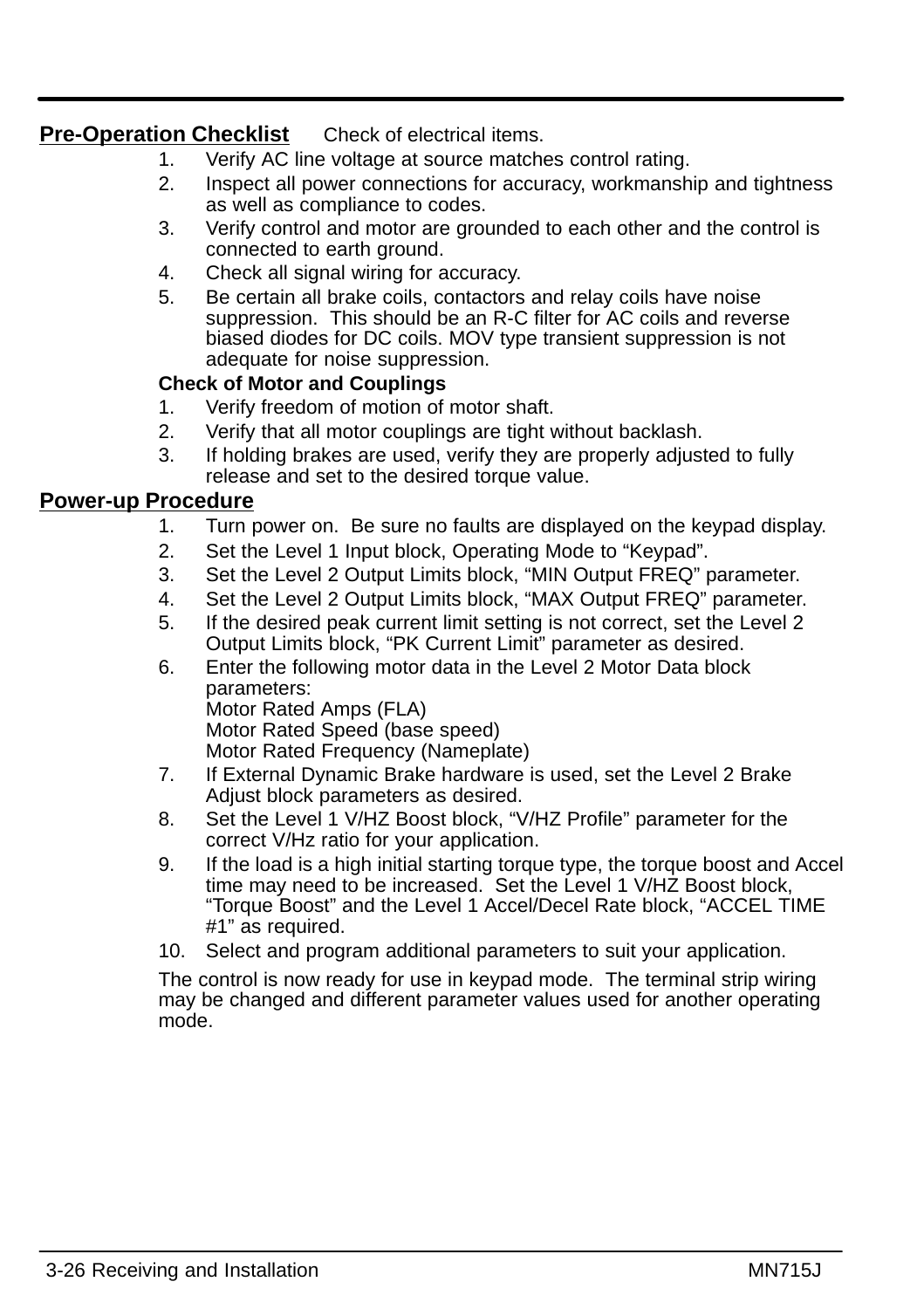# **Section 4 Programming and Operation**

**Overview** The keypad is used to program the control parameters, to operate the motor and to monitor the status and outputs of the control (by accessing the display options, diagnostic menus and the fault log).



# **JOG**

Press JOG to select the preprogrammed jog speed. After the jog key has been pressed, use the FWD or REV keys to run the motor in the direction that is needed. The JOG key is only active in the local mode.

#### **FWD**

Press FWD to initiate forward rotation of the motor.

#### **REV**

Press REV to initiate reverse rotation of the motor.

# **STOP**

Press STOP to initiate a stop sequence. Depending on the setup of the control, the motor will either regen or coast to a stop. This key is operational in all modes of operation unless it has been disabled by the Keypad Stop parameter in the Keypad (programming) Setup Block.

#### **LOCAL**

Press LOCAL to change between the local (keypad) and remote operation. **DISP** 

#### Press DISP to return to display mode from programming mode. In the Diagnostic menu, pressing this key will advance to the next diagnostic screen.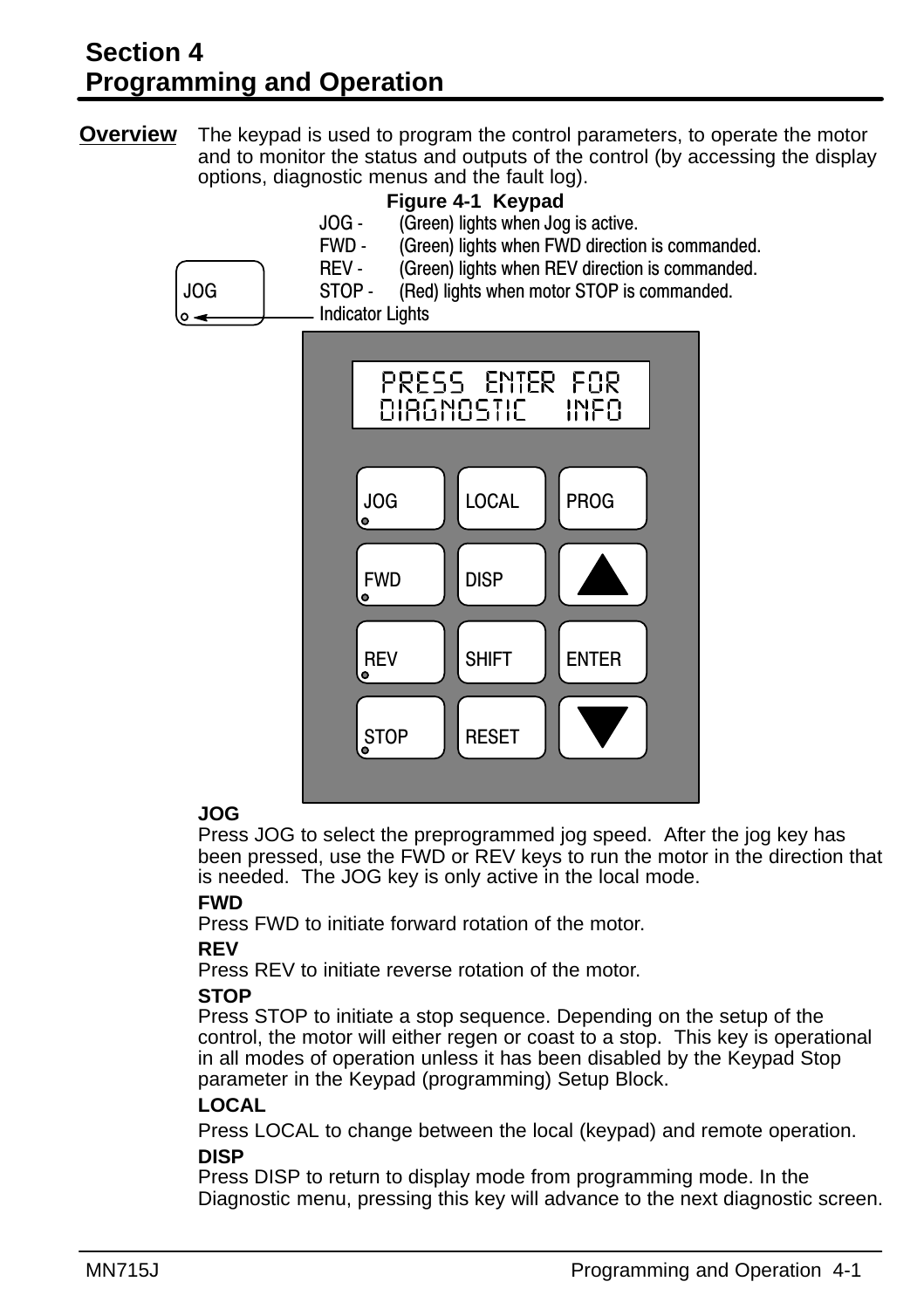#### **SHIFT**

Press SHIFT in the program mode to control cursor movement. Pressing the SHIFT key once moves the blinking cursor one character position to the right. While in program mode, a parameter value may be reset to the factory preset value by pressing the SHIFT key until the arrow symbols at the far left of the keypad display are flashing, then press an arrow key.

#### **RESET**

Press RESET to clear all fault messages (in local mode). This key can also be used to return to the top of the block programming menu without saving any parameter value changes.

#### **PROG**

Press PROG to enter the program mode to check or to edit a parameter value.

### $\triangle$  - (UP Arrow).

Press  $\triangle$  to change the value of the parameter being displayed. Pressing  $\triangle$ increments the value to the next greater value. Also, when the fault log or parameter list is displayed, the  $\triangle$  key will scroll upward through the list. In the local mode pressing the  $\triangle$  key will increase motor speed to the next greater value.

#### **ENTER**

Press ENTER to save parameter value changes and move back to the previous level in the programming menu. In the display mode the ENTER key is used to directly set the Local Speed Reference.

#### **-** (Down Arrow)

Press  $\blacktriangledown$  to change the value of the parameter being displayed. Pressing  $\blacktriangledown$ decrements the value to the next lesser value. Also, when the fault log or parameter list is displayed, the  $\blacktriangledown$  key will scroll downward through the list. In the local mode pressing the  $\blacktriangledown$  key will decrease motor speed to the next lesser value.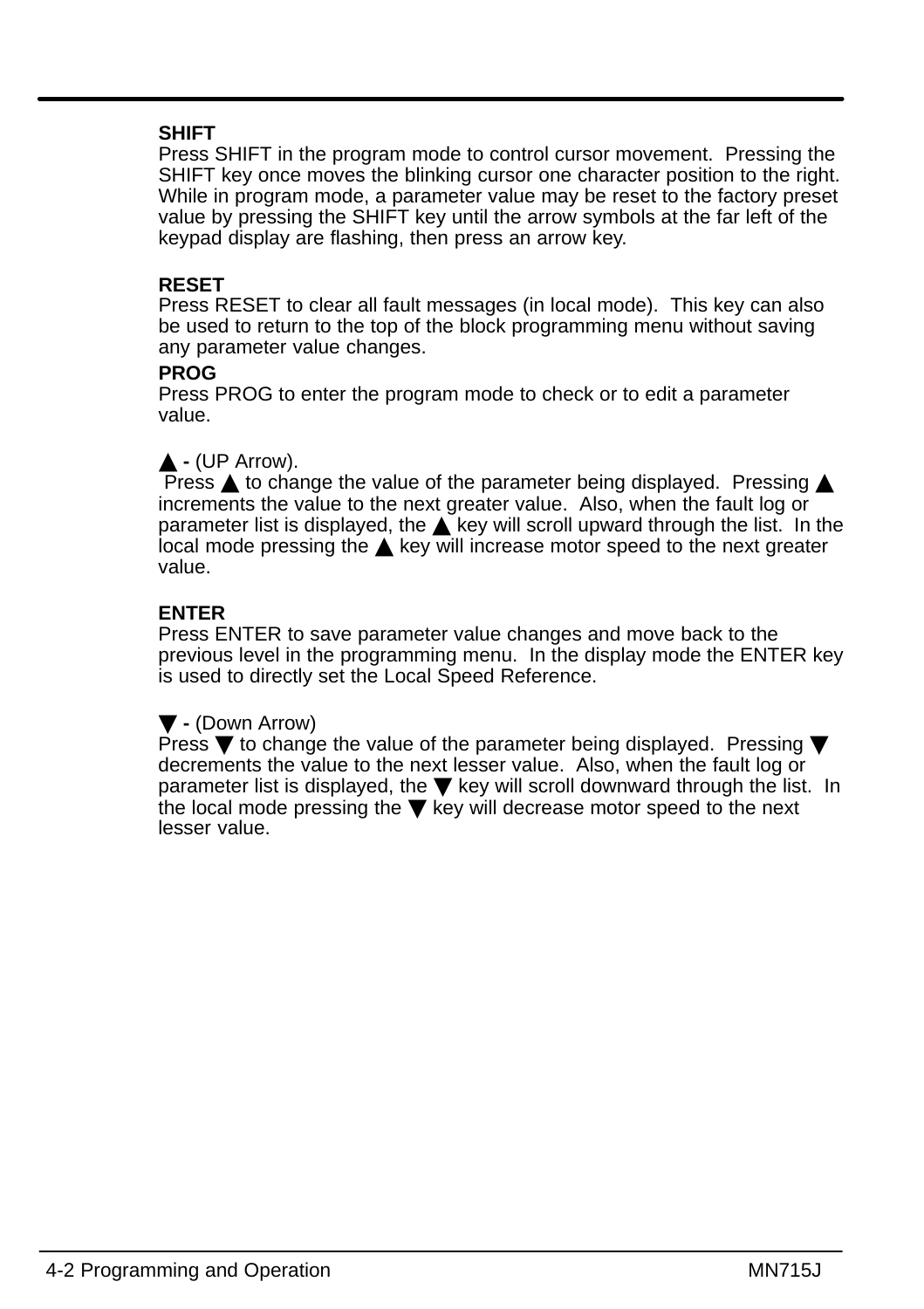# **Operation Examples**

# **Operating the Control from the Keypad**

If the control is configured for remote or serial control, the LOCAL Mode must be activated before the control may be operated from the keypad. To activate the LOCAL Mode, first the motor must be stopped using the keypad STOP key (if enabled), remote commands or serial commands.

Note: Pressing the keypad STOP key (if enabled) will automatically issue a motor stop command and change to LOCAL mode.

When the motor has stopped, the LOCAL Mode is activated by pressing the "LOCAL" key. Selection of the LOCAL Mode overrides any remote or serial control inputs except for the External Trip input, Local Enable Input or STOP input.

The control can operate the motor in three (3) different ways from the keypad.

- 1. JOG Command.
- 2. Speed adjustment with Keypad entered values.
- 3. Speed adjustment using the Keypad arrow keys.
- Note: If the control has been configured for Keypad in the operating mode parameter (level 1, input block), then no other means of operation is permitted other than from the keypad.

# **Accessing the Keypad JOG Command**

| <b>Action</b>                    | <b>Description</b>                                  | <b>Display</b>                                       |
|----------------------------------|-----------------------------------------------------|------------------------------------------------------|
| <b>Apply Power</b>               | If no faults and programmed for<br>LOCAL operation. | STP<br>RPM<br>Oν<br>п<br>8<br>0.0 H Z<br>0. O<br>LOC |
| Press JOG key                    | Access programmed JOG speed.                        | O RPM<br>0 V<br>B.<br>n n<br>0.0<br>H Z              |
| Press and hold<br>FWD or REV key | Move control forward or reverse at<br>JOG speed.    | 0.3R<br>208RPM<br>7.00HZ                             |
| Press JOG key                    | Disables JOG mode.                                  | RPM<br>$0\nu$<br>п<br>0. O                           |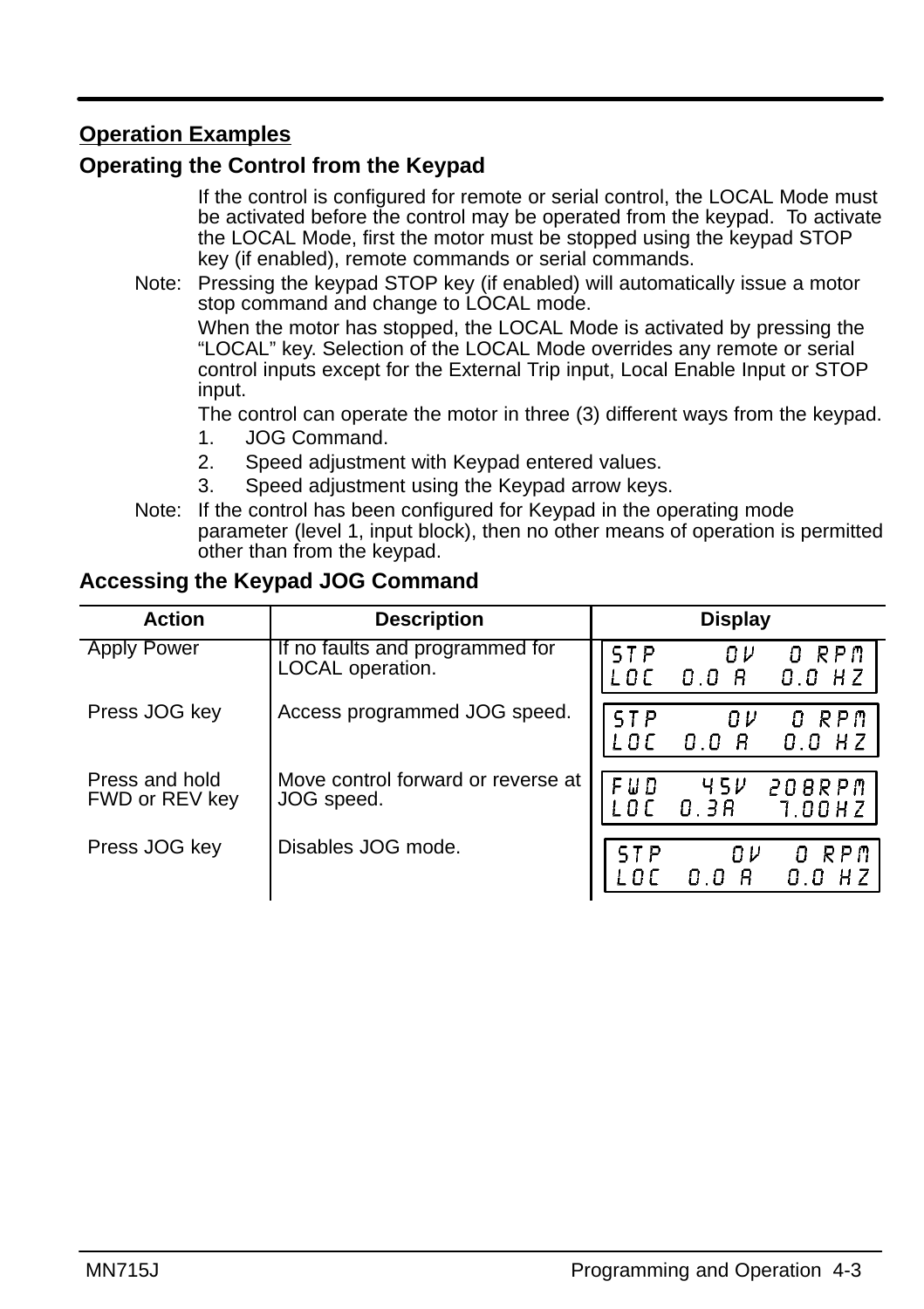# **Speed Adjustment using Local Speed Reference**

Speed Adjustment using Local Speed Reference. (This example changes the Local Speed Ref parameter from 0Hz to 10Hz).

| <b>Action</b>           | <b>Description</b>                                  | <b>Display</b>                                         |
|-------------------------|-----------------------------------------------------|--------------------------------------------------------|
| <b>Apply Power</b>      | If no faults and programmed for<br>LOCAL operation. | ST P<br>ΠV<br>O RPM<br>0.0 B<br>$0.0$ Hz<br>L O C      |
| Press ENTER key         | Select the local speed reference.                   | LOCAL SPEED<br>REF<br>000.00<br>0.00<br>⇔<br>- H Z     |
| Press SHIFT key         | Move blinking cursor right one<br>digit.            | NLBI SPEEN<br>REF<br>000.00<br>$0.00$ HZ<br>승          |
| Press $\triangle$ key   | Increase tens value by one digit.                   | OCAL SPEED<br>RFF<br>0 10 00<br>$0.00$ HZ              |
| Press ENTER key         | Save new value and return to<br>display mode.       | ΠV<br>STP<br>O RPM<br>0.0<br>8<br>0.0 H Z<br>-n r      |
| Press FWD or REV<br>key | Motor runs FWD or REV at<br>commanded speed.        | F U D  2 30 V<br>300 RPM<br>2.OR<br>LBE<br>10.0 H Z    |
| Press STOP key          | Motor stop command issued.                          | ΠV<br>RPM<br>STP<br>n<br>0.0<br>-R<br>0.0 H Z<br>L O C |

# **Speed Adjustment using Arrow Keys**

| <b>Action</b>                  | <b>Description</b>                                  | <b>Display</b>                                        |
|--------------------------------|-----------------------------------------------------|-------------------------------------------------------|
| Apply Power                    | If no faults and programmed for<br>LOCAL operation. | ST P.<br>ΩV<br>O RPM<br>-8<br>L O C<br>0.0<br>0.0 H Z |
| Press FWD or REV<br>key        | Motor runs FWD or REV at<br>selected speed.         | ח פא ס<br>FUD<br>Oν<br>0.OR<br>. D.C.<br>0.0 H Z      |
| Press $\triangle$ key          | Increase motor speed.                               | 300 RPM<br>230V<br>F U D<br>2.OR<br>LOC<br>10.0 H Z   |
| Press $\blacktriangledown$ key | Decrease motor speed.                               | ח פא ס<br>FUD<br>Oν<br>0.OR<br>. O C<br>0.0 H Z       |
| Press $\triangle$ key          | Increase motor speed.                               | FUD 230V<br>300 RPM<br>LOCI<br>-2.0A<br>10.0 H Z      |
| Press STOP key                 | Motor stop command issued.                          | ΠV<br>ST P<br>O RPM<br>0.0<br>-8<br>0.0 H Z<br>LOC    |
| Press FWD or REV<br>key        | Motor runs FWD or REV at<br>commanded speed.        | 300 RPM<br>F U D 2 3 O V<br>2.OR<br>LOC<br>10.0HZ     |
| Press STOP key                 | Motor stop command issued.                          | RPM<br>ST P<br>ΩV<br>0<br>0.0 R<br>L O C<br>0.0 H Z   |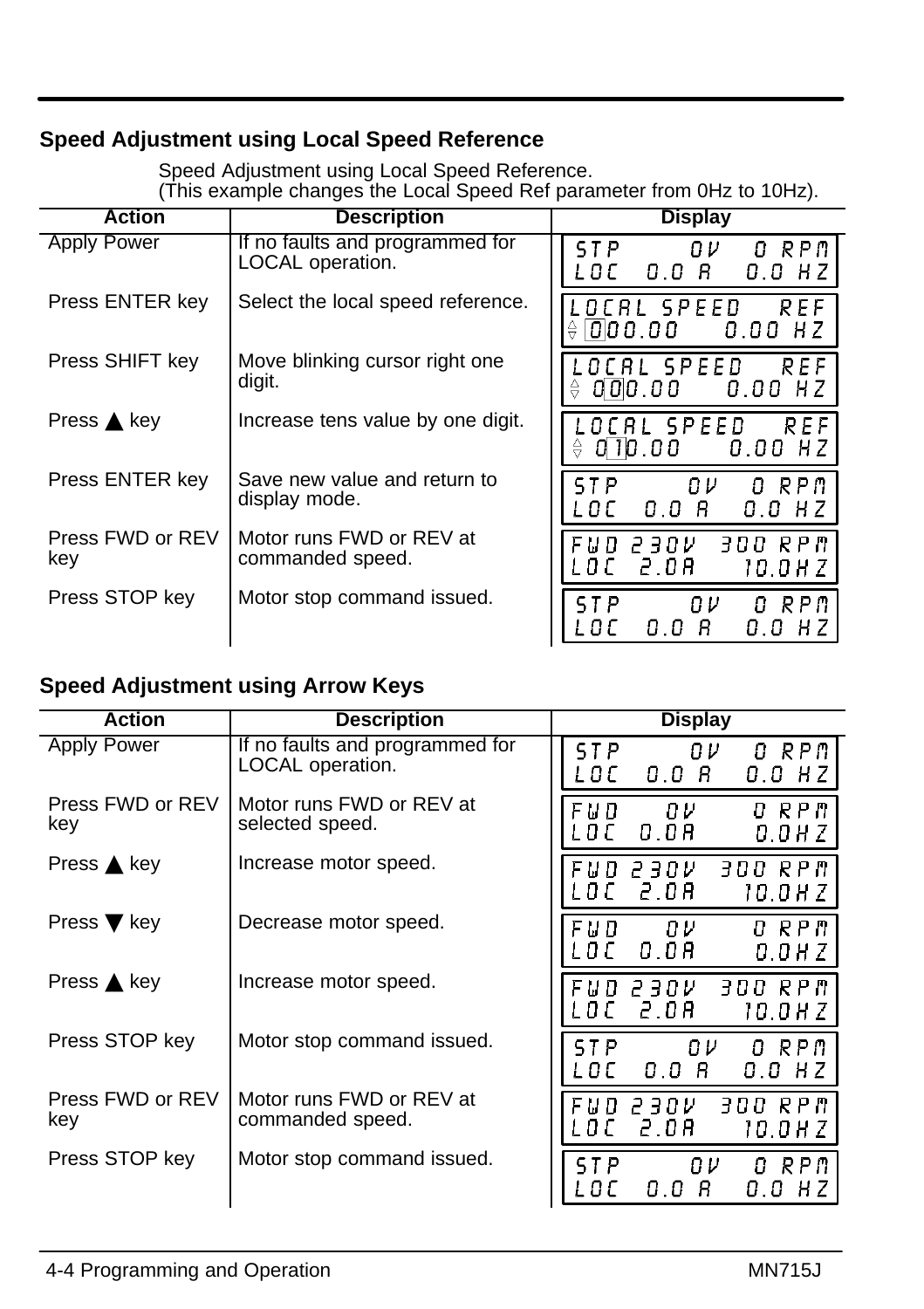# **Display Mode**

During normal operation the controller is in the display mode and the keypad displays the status of the control. Several output status values can be monitored.

| Motor Status $\rightarrow$ 5T P<br>Control Operation > LOC 0.0 R 0.0 HZ < Value and Units |  | $0 \nu$ 0 RPM $\rightarrow$ Output Status |
|-------------------------------------------------------------------------------------------|--|-------------------------------------------|
|                                                                                           |  |                                           |

The display mode also gives the user the ability to view diagnostic information and the fault log.

# **Adjusting Display Contrast**

When AC power is applied to the control the keypad should display the status of the control. If there is no display visible, use the following procedure to adjust the display.

| <b>Action</b>               | <b>Description</b>                                   | <b>Display</b>                            |
|-----------------------------|------------------------------------------------------|-------------------------------------------|
| <b>Apply Power</b>          | No visible display                                   |                                           |
| Press DISP Key              | Places control in display mode                       |                                           |
| Press SHIFT<br><b>SHIFT</b> | Allows display contrast adjustment                   |                                           |
| Press ▲ or ▼ Key            | Adjusts display intensity                            | RDJUST CONTRAST<br><b>ALENTERITO SAVE</b> |
| <b>Press ENTER</b>          | Saves level of contrast and exits<br>to display mode | O RPM<br>Oν<br>STP<br>0.0 H Z             |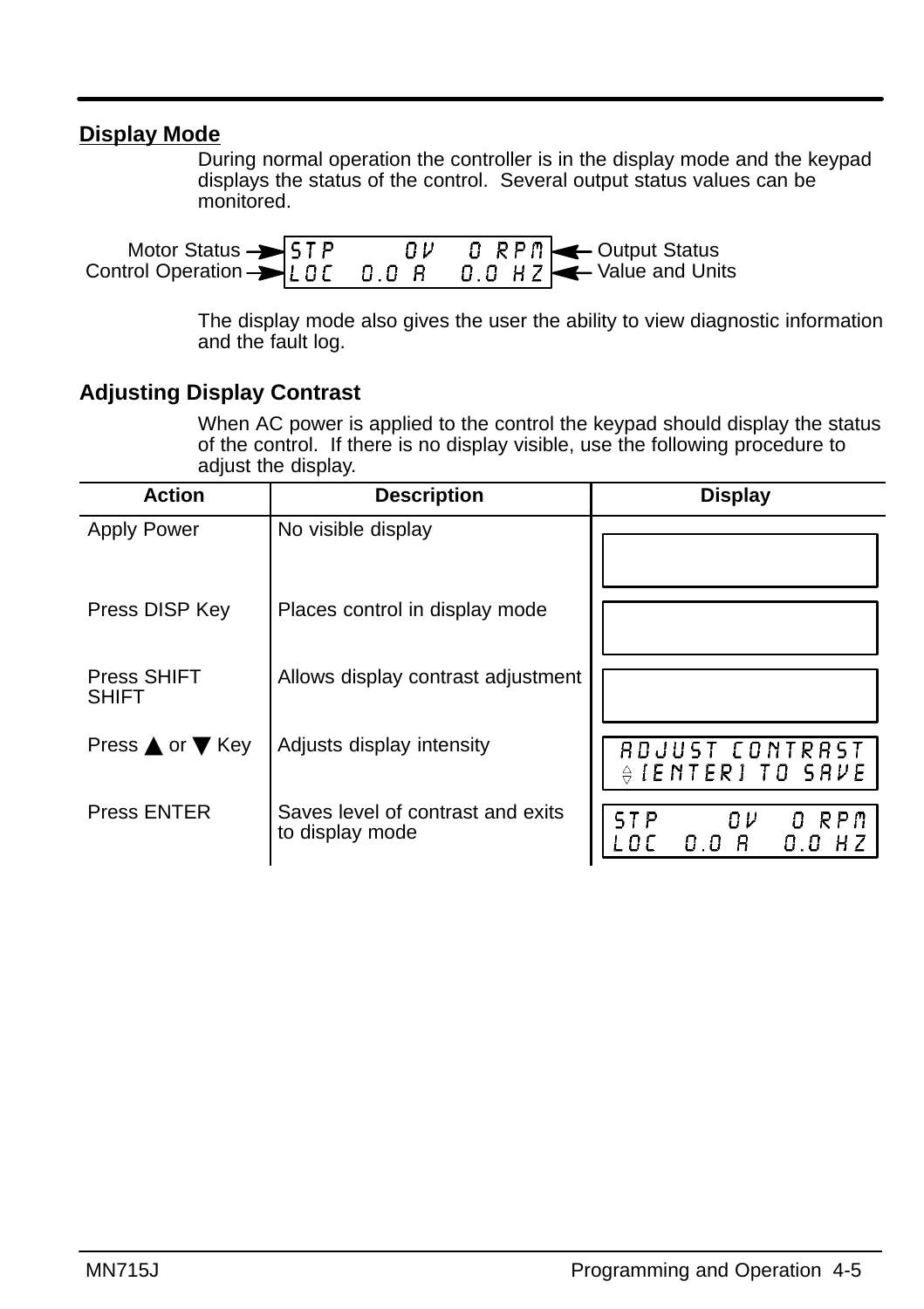# **Display Screens**

| <b>Action</b>      | <b>Description</b>                                     | <b>Display</b>                                 |
|--------------------|--------------------------------------------------------|------------------------------------------------|
| <b>Apply Power</b> | Display of mode & drive status.                        | ST P<br>0 V I<br>O RPM<br>LOC 0.0 A<br>0.0 H Z |
| Press DISP key     | The fault log block.                                   | PRESS ENTER FOR<br>FRULT LOG                   |
| Press DISP key     | The diagnostic information block.                      | PRESS ENTER FOR<br>DIRGNOSTIC INFO             |
| Press DISP key     | The modified parameters block.                         | PRESS ENTER FOR<br>MODIFIED PARAMS             |
| Press DISP key     | Display of output frequency.                           | STOP FREQUENCY<br>L O C R L<br>$0.00$ HZ       |
| Press DISP key     | Display of motor speed (based on<br>output frequency). | STOP MOTOR SPEED<br>LOCAL<br>RPM<br>0          |
| Press DISP key     | Display of motor current.                              | STOP CURRENT OUT<br>L O C A L<br>0.00 R        |
| Press DISP key     | Display of motor voltage.                              | STOP VOLTRGE OUT<br>LOCAL                      |

# **Fault Log Access**

When a fault condition occurs, motor operation stops and a fault code is displayed on the Keypad display. The control keeps a log of the last 31 faults. If more than 31 faults have occurred the oldest fault will be deleted from the fault log to make room for the newest fault. To access the fault log perform the following procedure:

| <b>Action</b>         | <b>Description</b>                                    | <b>Display</b>                                      |
|-----------------------|-------------------------------------------------------|-----------------------------------------------------|
| <b>Apply Power</b>    | Display of mode & drive status.                       | O RPM<br>STP<br>Oν<br>$0.0$ $B$<br>$0.0$ HZ<br>-n r |
| Press DISP key        | Press DISP to scroll to the Fault<br>Log entry point. | PRESS ENTER FOR<br>FRULT LOG                        |
| Press ENTER key       | Display first fault type and time<br>fault occurred.  | EXTERNAL TRIP<br>3:00:30<br>Į.                      |
| Press $\triangle$ key | Scroll through fault messages to<br>the end.          | PRESS ENTER FOR<br>FRULT LOG EXIT                   |
| Press RESET key       | Return to display mode.                               | ST P<br>O RPM<br>- 0 V<br>0.0 R<br>$0.0$ HZ<br>-n r |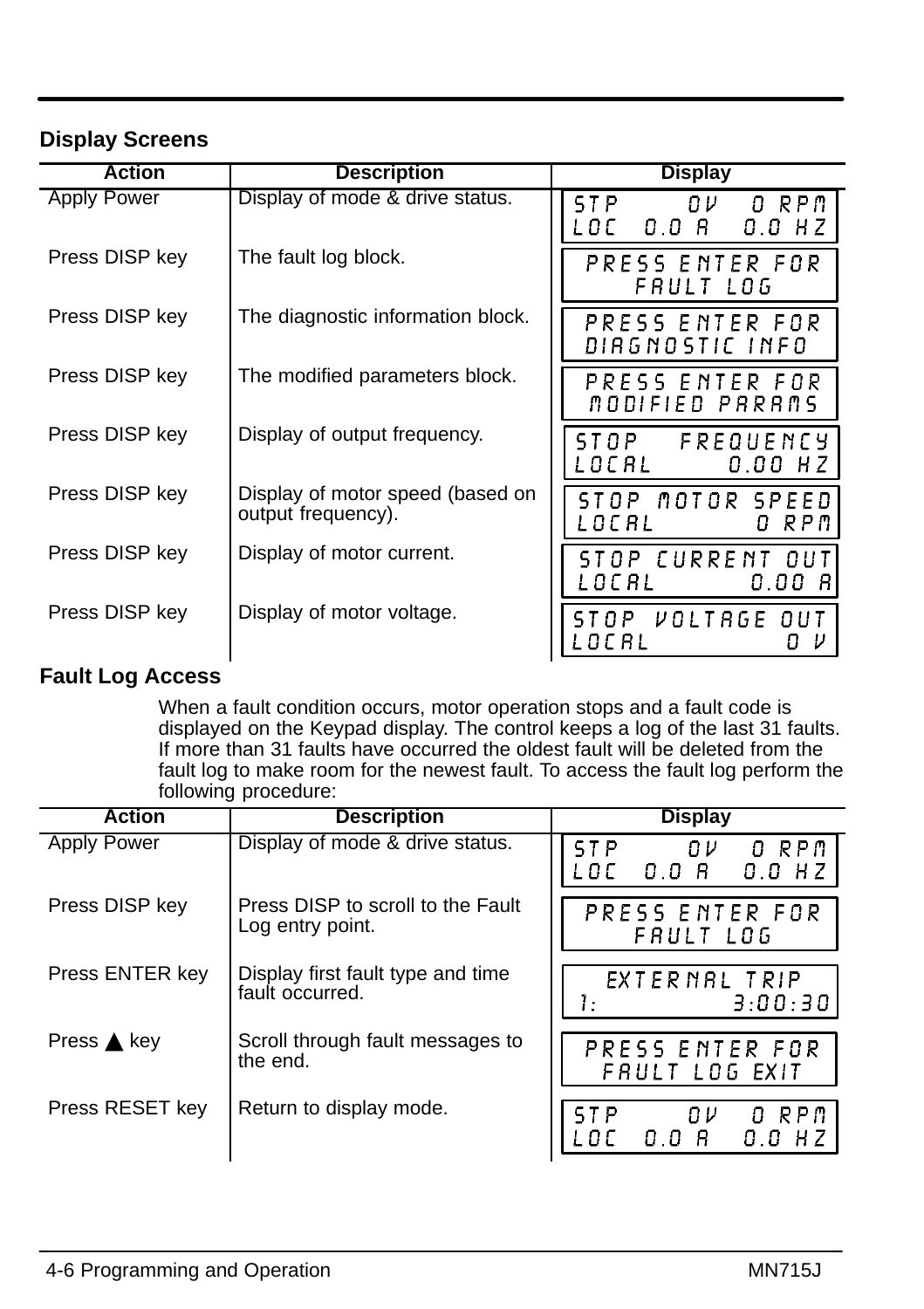# **Diagnostic Information Access**

| <b>Action</b>                   | <b>Description</b>                                                                                                                                      | <b>Display</b>                                            |
|---------------------------------|---------------------------------------------------------------------------------------------------------------------------------------------------------|-----------------------------------------------------------|
| <b>Apply Power</b>              | Display of mode & drive status.                                                                                                                         | OV.<br>STP<br>O RPM<br>LOC<br>0.0 R<br>$0.0$ HZ           |
| Press DISP key<br>several times | Scroll to Diagnostic Info entry point.                                                                                                                  | PRESS ENTER FOR<br>DIRGNOSTIC INFO                        |
| Press ENTER<br>key              | Access diagnostic information.                                                                                                                          | FREQ REF<br>ST O P<br>LOCAL<br><b>2.00 HZ</b>             |
| Press DISP key                  | Control temperature.                                                                                                                                    | STOP CONTROL<br>TMP.<br>$25.0^\circ$ C<br>LOCAL           |
| Press DISP key                  | Bus voltage.                                                                                                                                            | STOP BUS VOLTRGE<br>LOCAL<br>32 IV                        |
| Press DISP key                  | PWM Frequency.                                                                                                                                          | ST O P<br>PUM FREQ<br>LOCAL<br>2500 HZ                    |
| Press DISP key                  | % overload current remaining.                                                                                                                           | STOP<br>OVRLD LEFT<br>LOCAL<br>100.00%                    |
| Press DISP key                  | Display of HP, voltage, rated peak &<br>continuous current.                                                                                             | 2.0HP<br>23 O V<br>6.8R<br>$13.6$ RPK                     |
| Press DISP key                  | Real time opto inputs & relay outputs<br>states. (0=Open, 1=Closed)                                                                                     | DIGIT AL 1/0<br>0000000<br>0                              |
| Press DISP key                  | Display of Analog Inputs.                                                                                                                               | 1.1%<br>$R$ $N$ $R$ $1$ $N$ $1$ :<br>R N R IN 2:<br>0.03V |
| Press DISP key                  | (Displayed in Process Control mode<br>only) Display of "Proportional",<br>"Integral" and "Derivative" terms.                                            | PID TERMS<br>п.<br>0<br>0                                 |
| Press DISP key                  | (Displayed in Process Control mode<br>only) Display of "Feedforward" (1st<br>line), "Setpoint" and "Feedback"<br>equiv. freq. (2nd line, left to right) | PROC.CTL<br>0.00HZ<br>$0.00$ HZ<br>0.00HZ                 |
| Press DISP key                  | Operating time.                                                                                                                                         | ACCUMULATED TIME<br>000111:09:45                          |
| Press DISP key                  | Display of software version.                                                                                                                            | USER INT<br>15 JX .XX<br>MOTOR CTL<br>X XX                |
| Press DISP key                  | Displays exit choice.<br>Press ENTER to exit.                                                                                                           | PRESS ENTER FOR<br>DIRGNOSTIC EXIT                        |
| $M = 1 - 1 - 1$                 | والمواصل والمراجع والمراجع ومراجع لألاف                                                                                                                 | 0.1177.                                                   |

Note: In Diagnostic mode only, press DISP to display next item or press SHIFT to display previous item.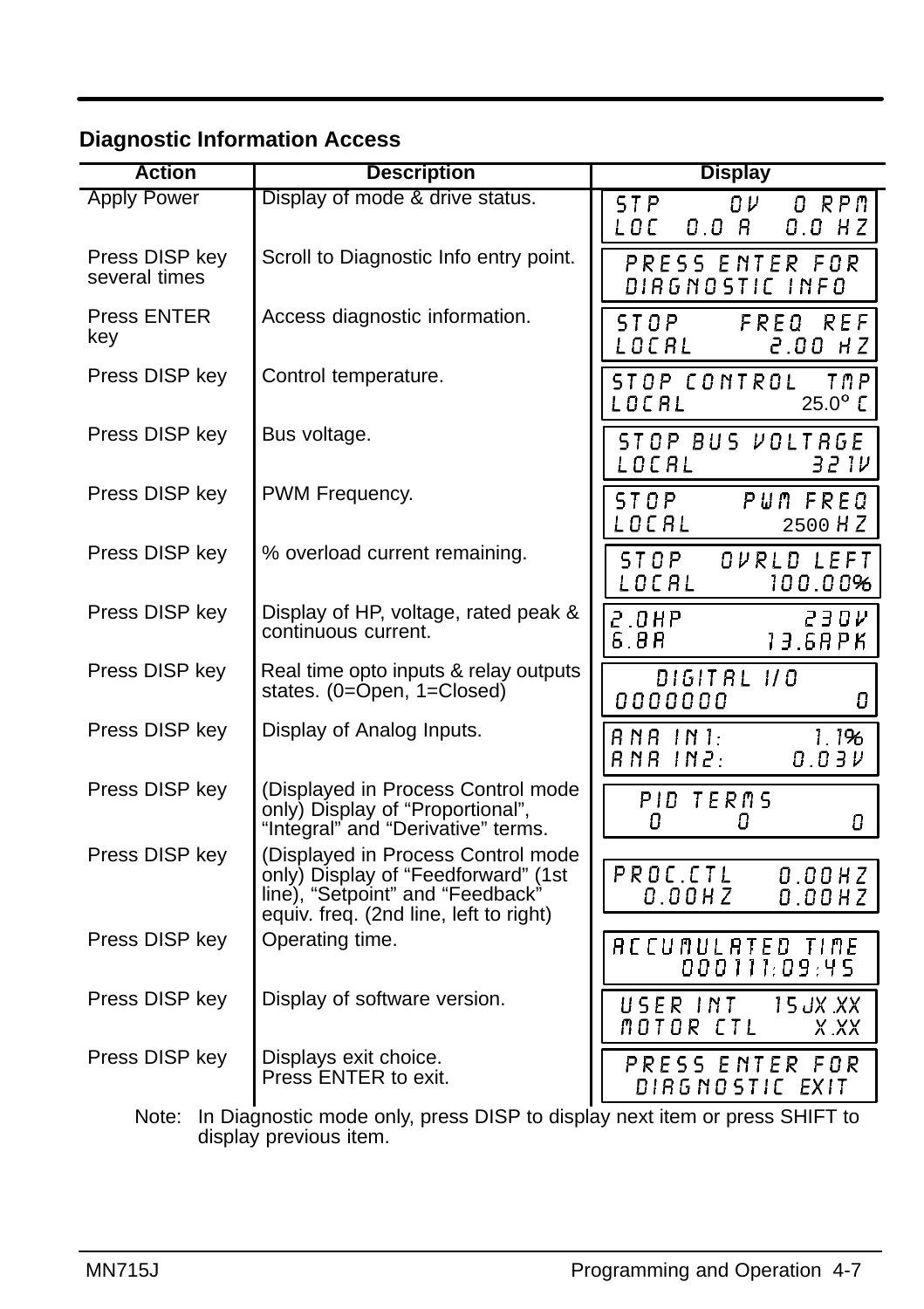### **Program Mode**

Use the Program Mode to customize the control for a variety of applications by programming the operating parameters. In the Display Mode, press the PROG key to access the Program Mode. To return to the Display Mode, press the DISP key. Note that when a parameter is selected alternately pressing the DISP and PROG keys will change between the Display Mode and the selected parameter. Parameters may be programmed in any operating mode. When a parameter is selected for programming, the keypad display gives you the following information:

| .                                 |                            |  |                                        |
|-----------------------------------|----------------------------|--|----------------------------------------|
| Parameter                         | $\rightarrow$ PRESET SPEED |  |                                        |
| Parameter Status $\rightarrow$ p. |                            |  | 10.00 H Z $\leftarrow$ Value and Units |

#### **Parameter Status**

All programmable parameters are displayed with a P: in the lower left hand corner of the keypad display. If a parameter is displayed with a V:, the setting may be viewed but not changed while the motor is operating. If the parameter is displayed with an L:, the setting is locked and the security access code must be entered before any changes can be made.

#### **Parameter Blocks Access for Programming**

Use the following procedure to access parameter blocks to program the control.

| <b>Action</b>                     | <b>Description</b>                                                                | <b>Display</b>                                         |
|-----------------------------------|-----------------------------------------------------------------------------------|--------------------------------------------------------|
| <b>Apply Power</b>                | If no faults and programmed for<br>LOCAL operation.                               | O RPM<br>ST P<br>O V<br>LOC<br>0.0 R<br>0.0 H Z        |
|                                   | If no faults and programmed for<br>REMOTE operation.                              | ST P<br>O RPM<br>0 V -<br>0.0 R<br>R E M<br>$0.0$ HZ   |
|                                   | If fault is displayed, refer to the<br>Troubleshooting section of this<br>manual. |                                                        |
| Press PROG key                    |                                                                                   | PRESS ENTER FOR<br>PRESET SPEEDS                       |
| Press $\triangle$ or $\nabla$ key | Scroll to the ACCEL/DECEL<br>block.                                               | PRESS ENTER FOR<br>RCCEL/DECEL RATE                    |
| Press $\triangle$ or $\nabla$ key | Scroll to the Level 2 Block.                                                      | PRESS ENTER FOR<br><i>LEVEL 2</i> BLOCKS               |
| Press ENTER key                   | First level 2 block display.                                                      | PRESS ENTER FOR<br>OUTPUT LIMITS                       |
| Press $\triangle$ or $\nabla$ key | Scroll to Programming Exit menu.                                                  | PRESS ENTER FOR<br>PROGRAMMING EXIT                    |
| Press ENTER key                   | Return to display mode.                                                           | STP<br>0 V .<br>O RPM<br>0.0<br>В.<br>L O C<br>0.0 H Z |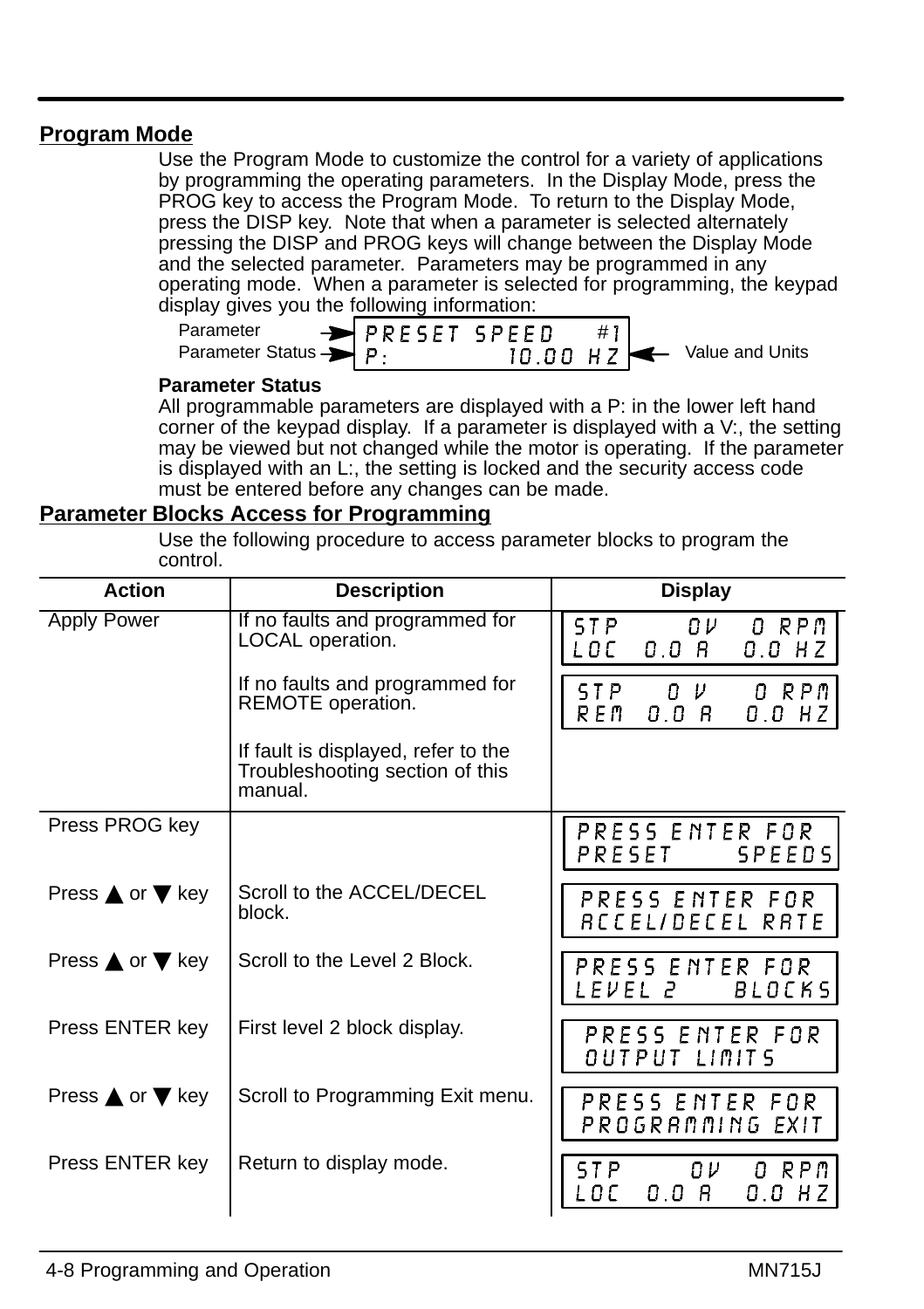# **Changing Parameter Values**

| <b>Action</b>                     | <b>Description</b>                                  | <b>Display</b>                                              |
|-----------------------------------|-----------------------------------------------------|-------------------------------------------------------------|
| <b>Apply Power</b>                | If no faults and programmed for<br>LOCAL operation. | STP<br>0V<br>O RPM<br>LOCI<br>0.0 R<br>0.0 H Z              |
| Press PROG key                    | Access programming mode.                            | PRESS ENTER FOR<br>PRESET SPEEDS                            |
| Press $\triangle$ or $\nabla$ key | Scroll to Level 1 Input Block.                      | PRESS ENTER FOR<br>INPUT                                    |
| Press ENTER key                   | Access Input Block.                                 | OPERATING MODE<br>KEYPAD<br>Р.                              |
| Press ENTER key                   | Access Operating Mode.                              | O P E R R T I N G<br>71 O D E I<br>KEYPRD                   |
| Press $\triangle$ key             | Scroll to make your selection.                      | OPERATING<br>71 O D E I<br>STANDARD RUN<br>€                |
| Press ENTER                       | Save selection to memory.                           | O P E R A T I N G<br>NODE.<br>STRNDRRD RUN<br>P.            |
| Press $\triangle$ key             | Scroll to menu exit.                                | PRESS ENTER FOR<br>MENU EXIT                                |
| Press ENTER key                   | Return to Input Block.                              | PRESS ENTER FOR<br>INPUT                                    |
| Press $\triangle$ or $\nabla$ key | Scroll to Programming Exit menu.                    | PRESS ENTER FOR<br>PROGRAMMING EXIT                         |
| Press ENTER key                   | Return to display mode.                             | ST P<br>$\Omega$ $\nu$<br>O RPM<br>LOC<br>0.0 A<br>$0.0$ HZ |

Use the following procedure to program or change a parameter value.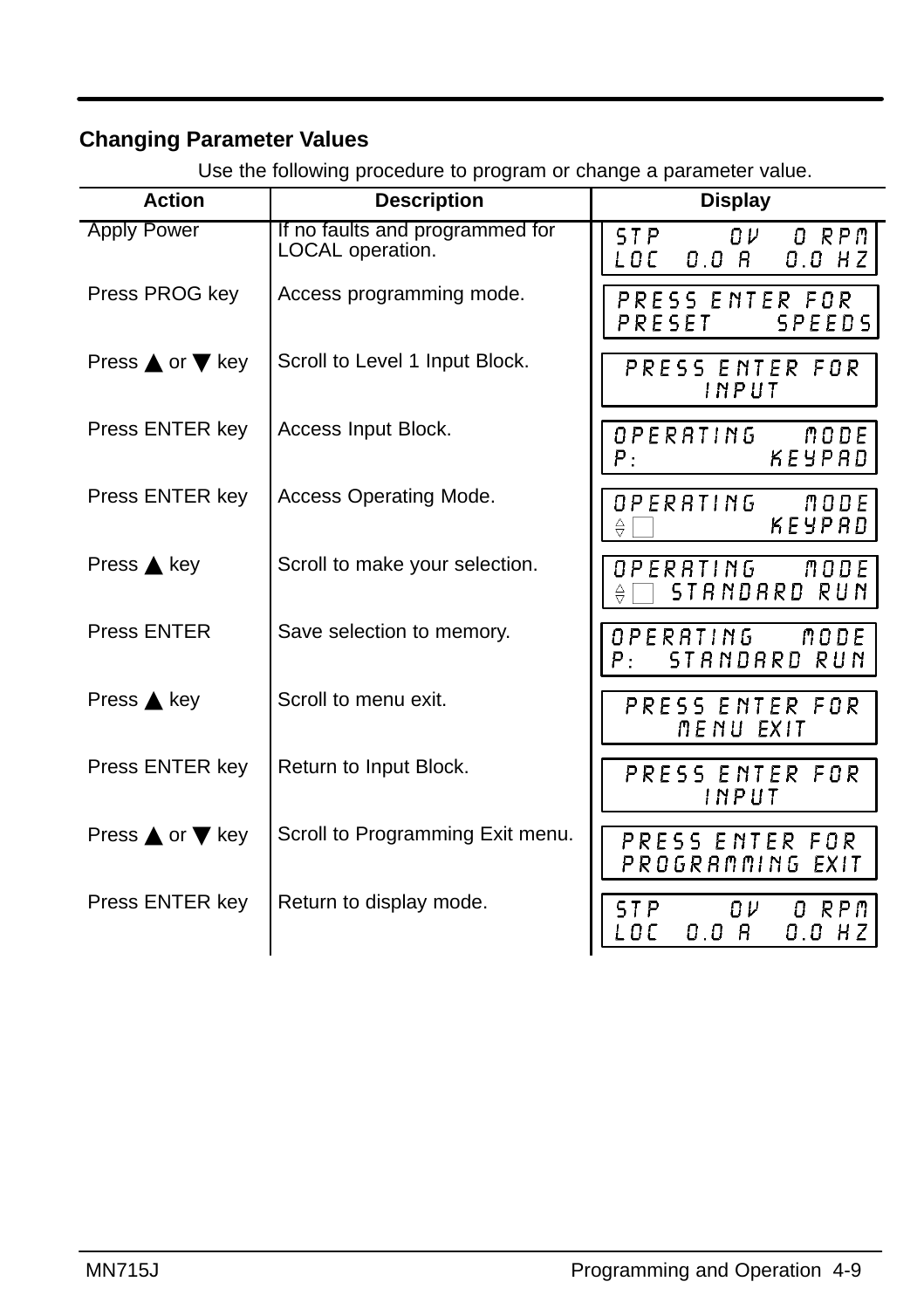# **Reset Parameters to Factory Settings**

Sometimes it is necessary to restore the parameter values to the factory settings (after new software is installed, etc.). This procedure describes how to restore factory settings.

Note: All parameter values already programmed will be changed when resetting the control to factory settings.

| <b>Action</b>                     | <b>Description</b>                                     | <b>Display</b>                                                  |
|-----------------------------------|--------------------------------------------------------|-----------------------------------------------------------------|
| <b>Apply Power</b>                | If no faults and programmed for<br>LOCAL operation.    | ST P<br>O RPM<br>$\Omega$ $\nu$<br>0.0 A<br>LOCI<br>0.0 HZ      |
| Press PROG key                    | Enter program mode.                                    | PRESS ENTER FOR<br>PRESET<br>SPEEDS                             |
| Press $\triangle$ or $\nabla$ key | Scroll to Level 2 Blocks.                              | PRESS ENTER FOR<br><i>LEVEL 2</i><br>BLOCKS                     |
| Press ENTER key                   | Select Level 2 Blocks.                                 | PRESS ENTER FOR<br>OUTPUT LIMITS                                |
| Press $\triangle$ or $\nabla$ key | Scroll to the Miscellaneous block.                     | PRESS ENTER FOR<br>MISCELLANEOUS                                |
| Press ENTER key                   | Select Miscellaneous block.                            | FRETORY SETTING<br>Ρ.<br>N O                                    |
| Press ENTER key                   | <b>Access Factory Settings</b><br>parameter.           | FRETORY SETTINGS<br>N 0.<br>$\frac{\triangle}{\triangledown}$   |
| Press $\triangle$ key             | Scroll to YES, to choose original<br>factory settings. | FRETORY SETTINGS<br>Y E S.<br>$\frac{\triangle}{\triangledown}$ |
| Press ENTER key                   | Restores factory settings.                             | FRETORY SETTING<br>OPERATION DONE                               |
| Press RESET key                   | Return to Miscellaneous block.                         | PRESS ENTER FOR<br>MISCELLANEOUS                                |
| Press $\triangle$ key             | Scroll to menu exit.                                   | PRESS ENTER FOR<br>MENU EXIT                                    |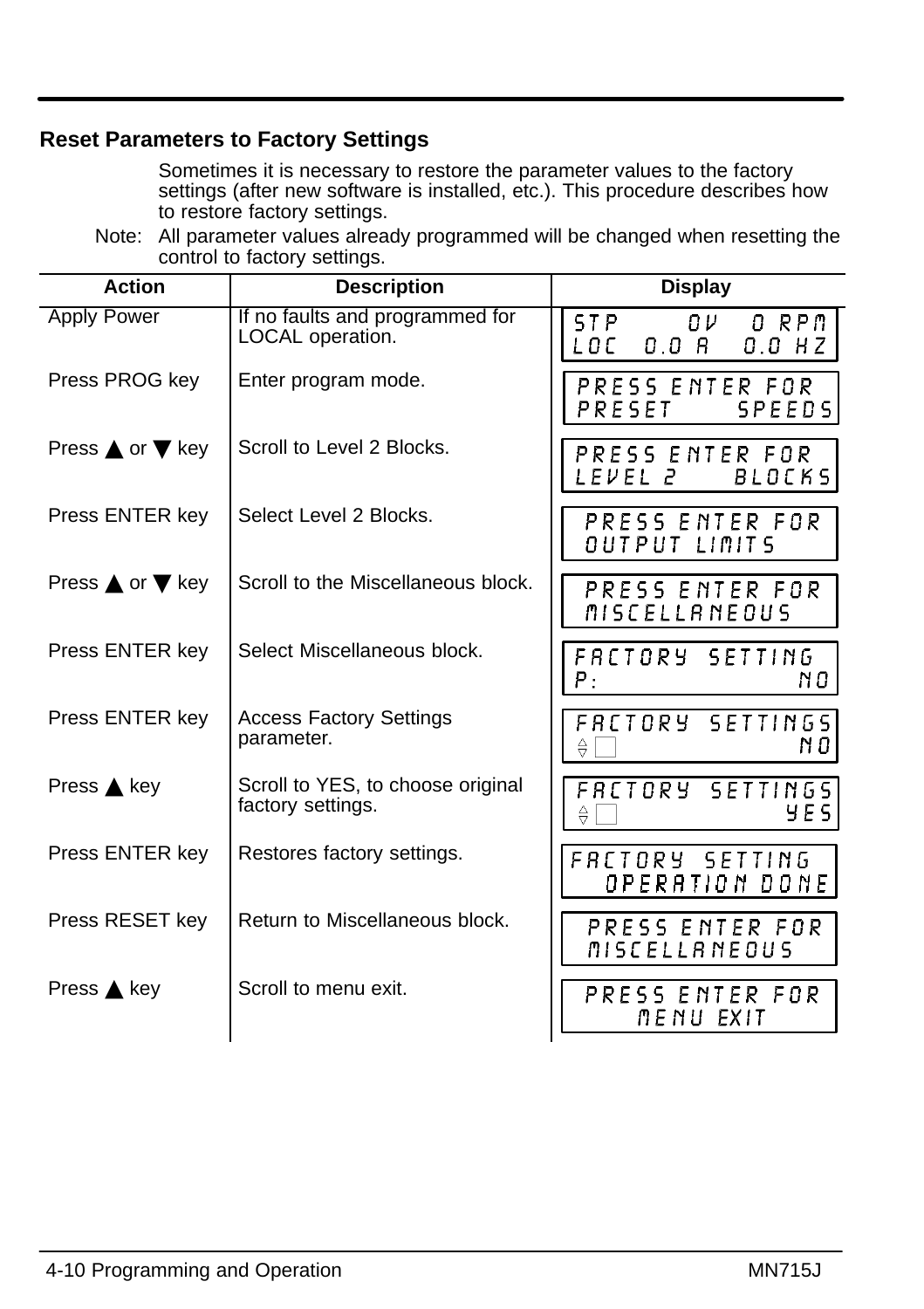### **Parameter Definitions** (Interface Version 2.01) - Level 1 Blocks

**Preset Speeds Output** Preset Speed #1 Relay Output Preset Speed #2 Zero SPD Set PT Preset Speed #3 At Speed Band Preset Speed #4 Set Speed Point Preset Speed #5 Overload Set Pt Preset Speed #6 Underload Set Pt Preset Speed #7 Analog Out Type

#### **Accel / Decel Rate** Analog Scale

Accel Time #1 Decel Time #1 **Keypad Setup**

Jog Speed Switch On Fly Jog Accel Time Loc. Hot Start Jog Decel Time

**Operating Mode Dynamic Boost** ANA CMD Select Slip Comp Adj ANA CMD Inverse V/HZ Profile ANA CMD Offset 3-PT Operation ANA CMD Gain 3-PT Volts ANA CMD Filter 3-PT Frequency

Analog Out

S-Curve #1 Keypad Stop Key Accel Time #2 Keypad Stop Mode Decel Time #2 Keypad Run FWD S-Curve #2 Keypad Run REV Keypad Jog FWD **Jog Settings** Keypad Jog REV

# Jog S-Curve **V/HZ and Boost**

Ctrl Base Frequency **Input** Torque Boost Max Output Volts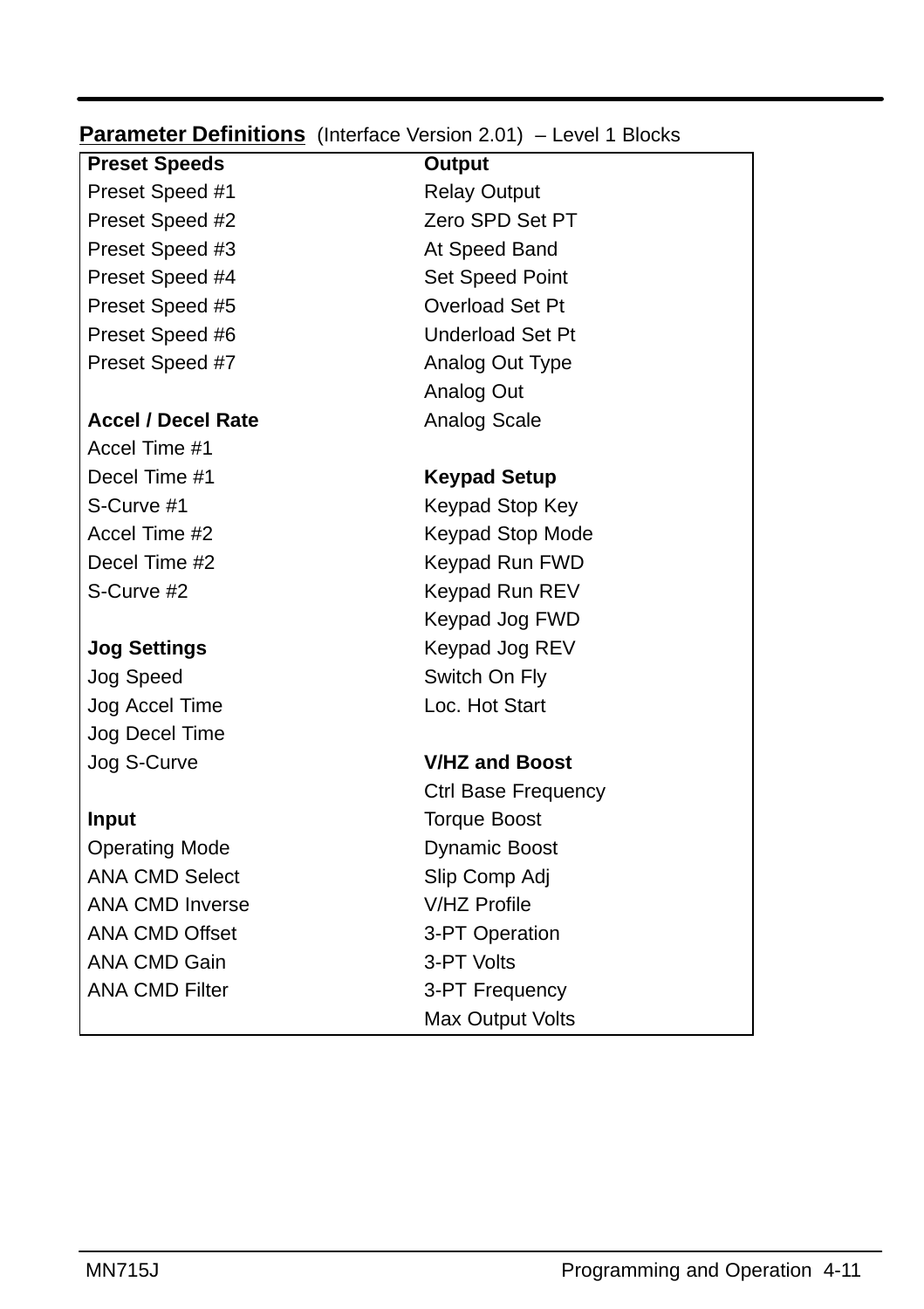### **Parameter Definitions** – Level 2 Blocks

Min Output Frequency Brake on Reverse Max Output Frequency Stop Brake Time PK Current Limit Brake on Start PWM Frequency **Start Brake Time** 

Foldback Protect **Process** Inverse

Restart Auto/Man Set PT Adj limit Restart Fault/Hr At Setpoint Band

Motor Rated Amps Skip Frequency #1 Motor Rated Speed Skip Band #1 Motor Rated Frequency Skip Frequency #2

Security State Skip Band #3 Access Timeout Access Code **Synchro Starts**

Resistor Watts Sync Scan V/F DC Brake Voltage Sync Setup Time DC Brake Frequency Sync Scan Time Brake on Stop Sync V/F Recover

**Output Limits Brake Adjust** Continued

### **Protection Process Control**

External Trip **Process Feedback** Setpoint Source **Miscellaneous** Setpoint Command Restart Delay **Process PROP Gain** Language Select **Process INT Gain** Factory Settings **Process DIFF Gain** 

# **Motor Data Skip Frequency**

Skip Band #2 **Security Control** Skip Frequency #3

Sync Start FWD **Brake Adjust** Sync Start REV Resistor Ohms Sync at Max Frequency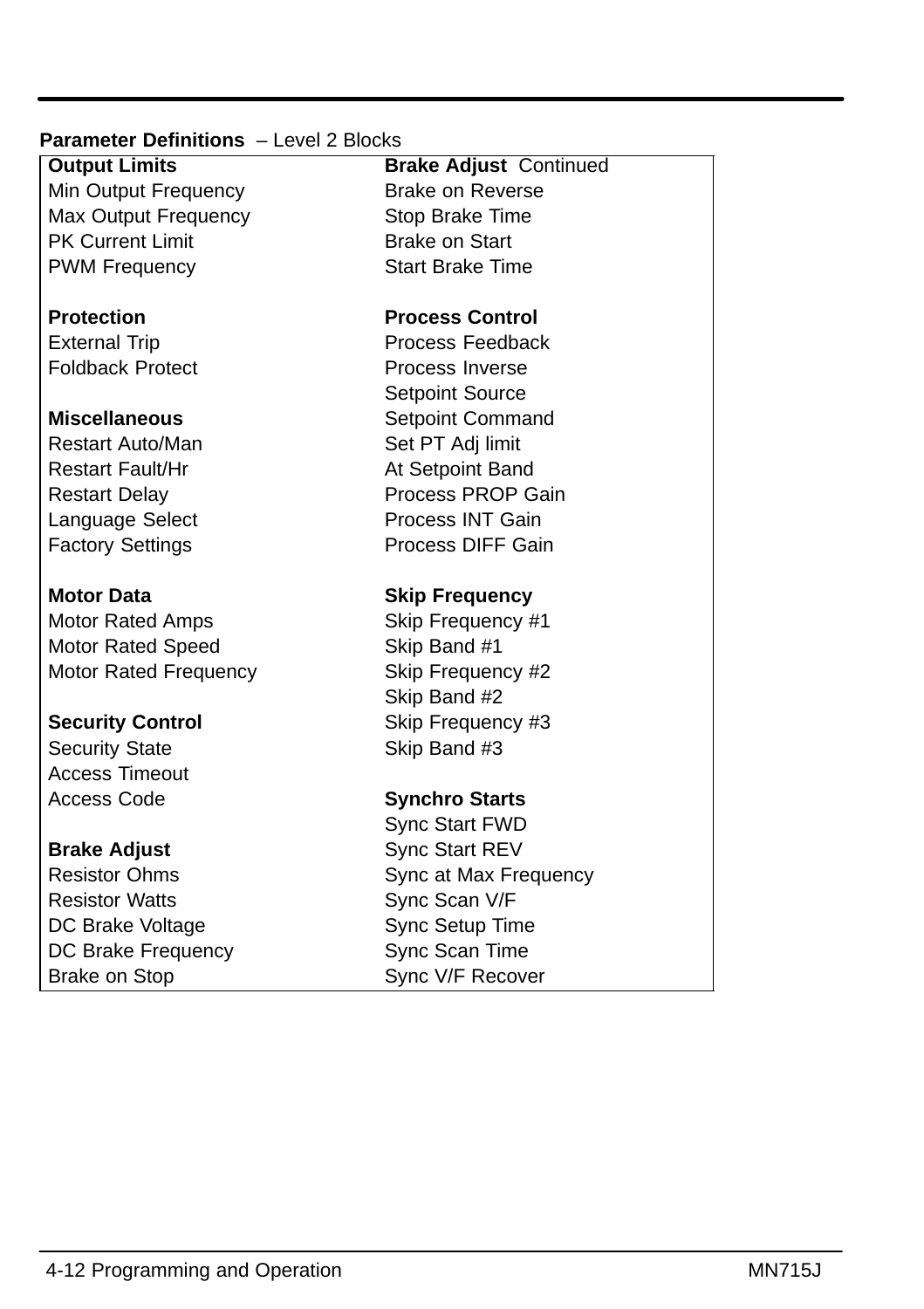# **Parameter Block Definitions** Level 1

### **PRESET SPEEDS**

**Preset Speeds #1 – #7** Allows selection of 7 predefined motor operating speeds. Each speed may be selected using external switches connected to the control terminal strip (J4). For motor operation, a motor direction command must be given along with a preset speed command (at J4).

# **ACCEL/DECEL RATE**

- **Accel Time #1,2** Accel time is the number of seconds required for the control to increase the output frequency from the "Min Output Frequency" to the frequency specified in the "Max Output Frequency" parameter in the Level 2 Output Limits block.
- **Decel Time #1,2** Decel time is the number of seconds required for the control to decrease the output frequency from the frequency specified in the "Max Output frequency" parameter to the "Min Output Frequency".
- **S-Curve #1,2** S-Curve is a percentage of the total Accel or Decel time. It is non-linear to provides smooth starts and stops. Figure 4-2 illustrates how motor acceleration and deceleration is changed using a 40% S-Curve. 0% represents no "S" and 100% represents full "S" with no linear segment.



Example: Maximum Output frequency =100 Hz; Preset frequency =  $50$  Hz, Accel Time=10 Sec. In this example, control output frequency will be 50Hz, 5 seconds after commanded from minimum output frequency.

- Note: Accel #1, Decel #1 and S-Curve #1 are associated together. Likewise, Accel #2, Decel #2 and S-Curve #2 are associated together. These associations can be used to control any preset speed or external speed command (Pot).
- Note: Since the motor design uses rotor slip to produce torque, the motor speed will not necessarily increase/decrease in a linear manner with motor frequency.
- Note: If faults (motor trips) occur during rapid Accel or Decel, selecting an S-curve may eliminate the faults without affecting the overall ramp time. Some adjustment of Accel, Decel and S-Curve settings may be necessary to optimize your application.

#### **JOG SETTINGS**

- **Jog Speed** Jog Speed is the commanded frequency used during jog. Jog speed can be initiated from the keypad or terminal strip. At the keypad, first press the JOG key then either the FWD or REV key.
- **Jog Accel Time** is the Accel Time used during jog.
- **Jog Decel Time** is the Decel Time used during jog.

**Jog S-Curve** is the S-Curve used during jog.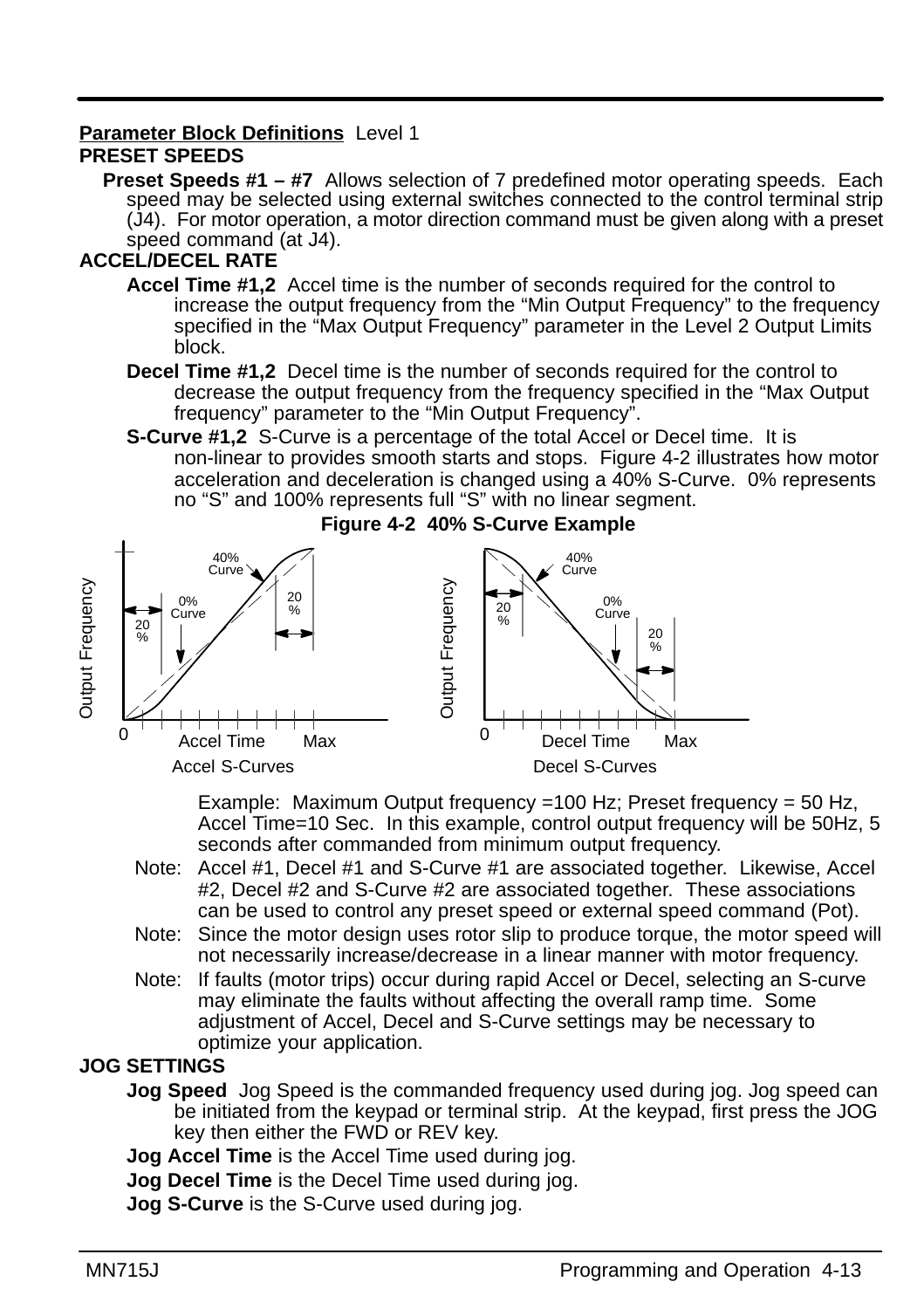#### **Parameter Block Definitions** Level 1 Continued **INPUT**

- **Operating Mode** The "Operating Modes" are: Keypad, Standard Run, 7 Speed, Fan Pump 2 Wire, Fan Pump 3 Wire, Process Control, 3 Speed Analog 2 Wire, 3 Speed Analog 3 Wire, EPOT 2Wire, EPOT 3Wire. External connections to the control are made at the J4 terminal strip (wiring diagrams are shown in Section 3).
- **ANA CMD Select** Selects the external speed reference to be used.
	- **Potentiometer** is the simplest method of speed control. Select Potentiometer and connect a  $5K\Omega$  pot at J4-4, J4-5, and J4-6.
	- **0-5 or 0-10VDC** input is selected when an input voltage signal is applied to J4-7 and J4-8.
	- **4-20mA or 0-20mA** selection should be considered if long distance is required between the external device and the control. Current loop allows longer cable lengths at J4-7 and J4-8 with less attenuation of the command signal. **None** no external reference is selected.
- **ANA CMD Inverse** "ON" will cause a low input voltage (e.g. 0VDC) to be a maximum motor speed command and a maximum input voltage (e.g. 10VDC) to be a low motor speed command.

"OFF" will cause a low input voltage (e.g. 0VDC) to be a low motor speed command and a maximum input voltage (e.g. 10VDC) to be a maximum motor speed command.

- **ANA CMD Offset** Provides an offset to the Analog Input to minimize signal drift. For example, if the minimum speed signal is 1VDC (instead of 0VDC) the ANA CMD Offset can be set to -10% so the minimum voltage input is seen by the control as 0VDC.
- **ANA CMD Gain** Provides a gain factor for the analog speed reference input signal. For example, if the analog speed reference signal is 0 - 9VDC, setting the ANA CMD Gain to 111% allows the control to see 0 - 10VDC as the input signal.
- **ANA CMD Filter** Provides filtering for the analog speed reference input signal. The greater the number (0 - 6) the more noise filtering is provided. For faster response, use a smaller number.

#### **OUTPUT**

**Relay Output** N.O. and N.C. relay outputs that may be configured to any of the following conditions:

**Ready** Active when power is applied and no faults are present.

- **Zero Speed** Active when output frequency is less than the value of the "Zero SPD Set Pt" Level 1 Output parameter.
- **At Speed Band** Active when output frequency is within the commanded range defined by the "At Speed Band" Level 1 Output parameter.
- **At Set Speed** Active when output frequency is at or greater than the "Set Speed Point" Level 1 Output parameter.
- **Overload** Output is active if the output current is greater than value of the Overload Set Point parameter value.
- **Underload** Output is active if the output current is less than the value of the Underload Set Point parameter.

**Keypad Control** Active when control is in local (keypad) control.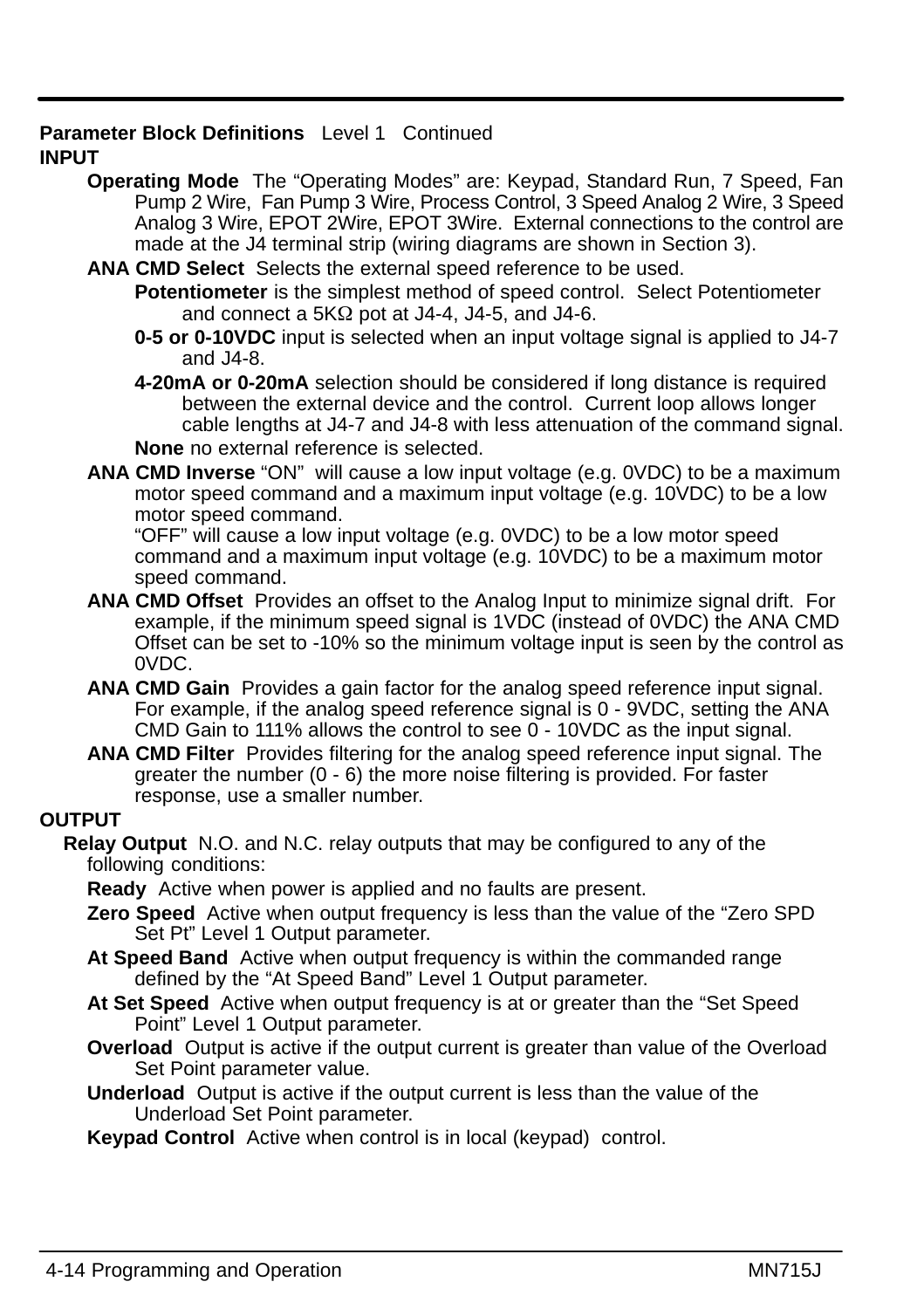#### **Parameter Block Definitions** Level 1 Continued

#### **OUTPUT** Continued

**Fault** Active when a fault condition is present.

**Drive On** Active when control is "Ready" and is being commanded to operate the motor.

**Reverse** Active when control is operating in the reverse direction.

**Process Error** Active when the PID control loop process is outside the range specified by the Level 2 Process Control block, AT Setpoint band parameter.

**Zero SPD Set PT** The output frequency at which the zero speed relay output becomes active (turns on). When the output frequency is less than the Zero SPD Set PT, the relay output becomes active. This is useful in applications where a motor brake will be interlocked into the operation of the motor control.

**At Speed Band** A frequency band within which the at speed relay output becomes active (turns on). For example, if the at speed band is set to  $\pm$ 5Hz the relay output becomes active when the output frequency to the motor is within 5Hz of the commanded motor frequency. This is useful when another machine must not start (or stop) until the motor reaches operating speed.

- **Set Speed Point** The frequency at which the at set speed relay output becomes active (turns on). When the frequency is greater than the set speed point parameter, the relay output becomes active. This is useful when another machine must not start (or stop) until the motor exceeds a predetermined speed.
- **Overload Set Point** When the output current exceeds this value, the overload output is turned on.
	- **Underload Set Point** When the output current is less than this value, the underload output is turned on.
	- **Analog OUT Type** 0-10VDC, 0-5VDC, 4-20mA or 0-20mA.
	- **Analog Output** Analog output that may be configured to represent one of the following conditions:
		- **Frequency** Represents the output frequency; where max output = MAX Hz (slip) freq. compensation is not included).
		- **Freq Command** Represents the commanded frequency where max output = MAX Hz.
		- AC Current Represents the value of the output current where max output = Full load current (A<sub>RMS</sub>).
		- **AC Voltage** Represents the value of the output voltage where max output = Control Input Voltage.
		- **Bus Voltage** Represents motor power where half max output = 325VDC for 230VAC input (650VDC for 460VAC input).
		- **Control Temp** Represents the heat sink temperature of the control where max output = maximum heat sink temperature.
		- **Process Feedback** Represents the process feedback signal where max output = 100% feedback signal.
		- **Set Point Command** Represents the setpoint command value where max output = 100% commanded value.
		- **Zero Cal** Output is minimum used to calibrate an external meter.

**100% Cal** Output is maximum used to calibrate an external meter.

**Analog Scale** Scale factor for the Analog Output voltage.

Useful to set the full scale range for external meters.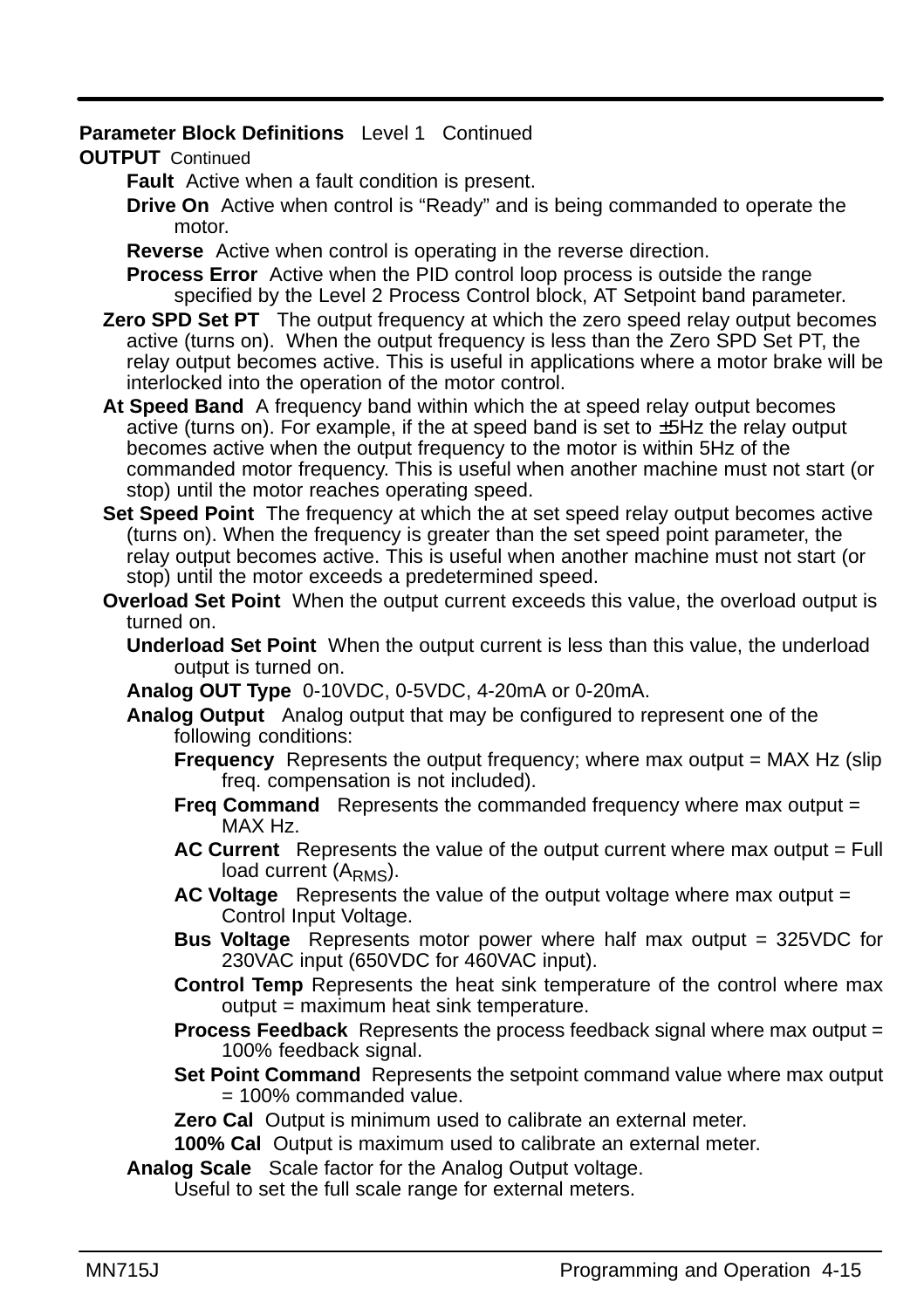#### **Parameter Block Definitions** Level 1 Continued **KEYPAD SETUP**

- **Keypad Stop Key** Allows keypad STOP key to initiate motor stop during remote or serial operation (if set to Remote ON). Pressing STOP initiates the stop command and automatically selects Local mode.
- **Keypad Stop Mode** Causes the motor to coast to a stop or regen to a stop for a stop command. In coast, the motor is turned off and allowed to coast to a stop. In regen, the voltage and frequency to the motor is reduced at a rate set by the decel time.

**Keypad Run FWD** ON makes the keypad FWD key active in Local.

**Keypad Run REV** ON makes the keypad REV key active in Local.

**Keypad Jog FWD** ON makes the keypad FWD key active in Local Jog.

**Keypad Jog REV** ON makes the keypad REV key active in Local Jog.

**Switch On Fly** ON allows switching from Local to Remote mode or back without stopping the drive.

**Loc. Hot Start** ON allows the stop input to be used in keypad mode.

# **V/HZ AND BOOST**

- **CTRL Base FREQ** Represents the point on the V/Hz profile where output voltage becomes constant with increasing output frequency. This is the point at which the motor changes from constant or variable torque to constant horsepower operation. In some cases the Max Output Volts and CTRL Base Freq values can be manipulated to provide a wider constant torque or wider constant horsepower speed range than is normally available with the motor.
- **Torque Boost** Adjusts the amount of motor starting torque. The boost adjustment alters the output voltage to the motor from the normal voltage value by increasing or decreasing the starting voltage by fixed values as defined by the V/Hz profile. The factory setting is suitable for most applications. Increasing the boost may cause the motor to overheat. If adjustment is required, increase the boost in small increments until the motor shaft just starts to rotate with maximum load applied.
- **Slip Comp Adjustment** Compensates for varying load conditions during normal operation. This parameter sets the maximum allowable variation in output frequency under varying load conditions (changes of output current). As motor current increases toward 100% of Motor Rated Amps, output frequency is automatically increased to compensate for slip.
- **V/Hz Profile** Sets the Volts/Frequency ratio of the control output (to the motor) for all values of output voltage versus output frequency up to the control base frequency. Because motor voltage is related to motor current, motor voltage can then be related to motor torque. A change in the V/Hz profile can adjust how much torque is available from the motor at various speeds.

3PT profile - allows two linear V/Hz segments by setting the V/Hz 3PT Volts and V/Hz 3PT Frequency parameters. 0% to 100% squared reduced may be selected for the V/Hz profile.  $(0\%$  = Linear V/Hz Profile.) These profiles are shown in Figure 4-3.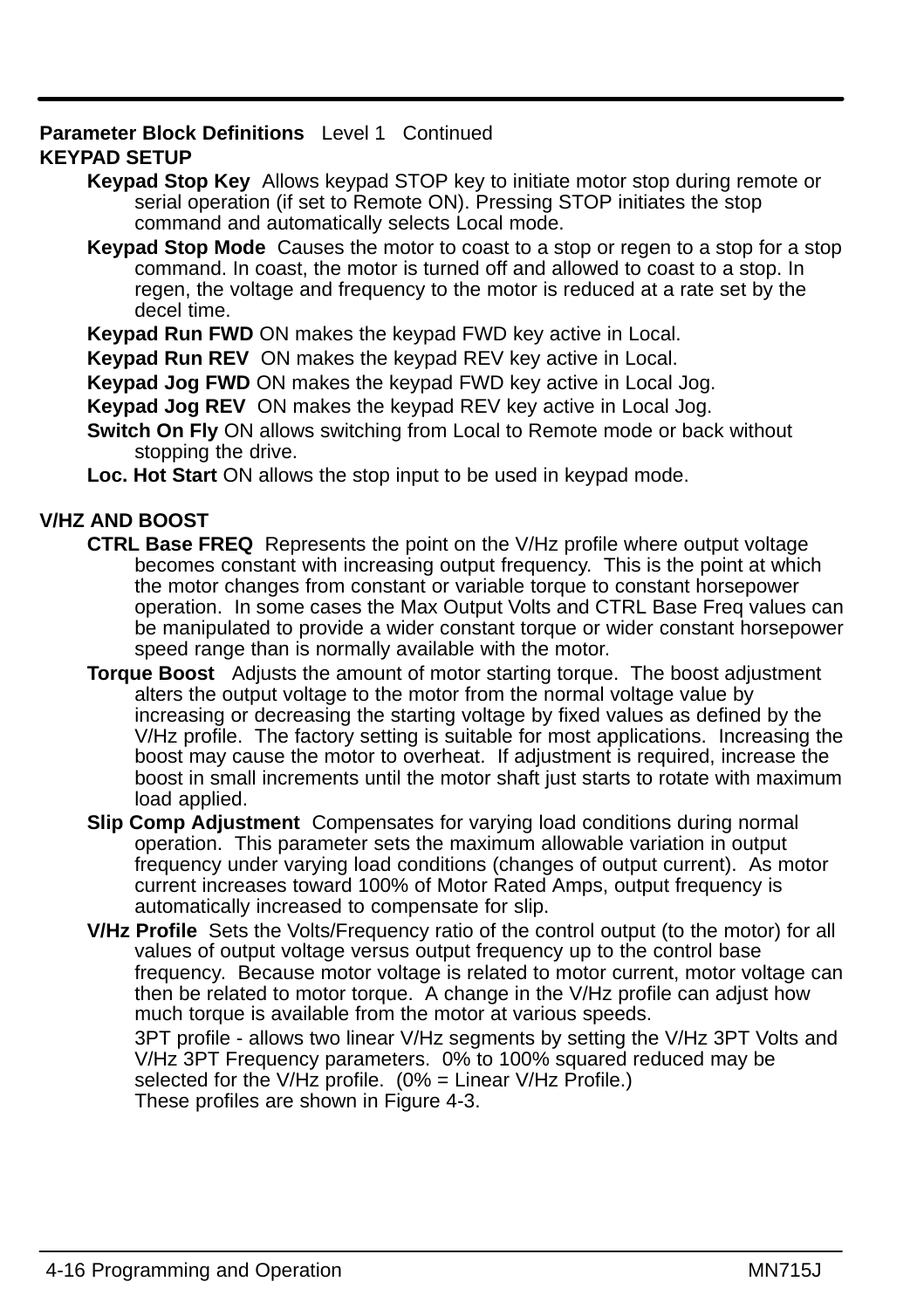# **Parameter Block Definitions** Level 1 Continued

## **V/HZ AND BOOST** Continued

**3-PT Operation** ON allows 3 point operation. OFF disables 3 point operation and the values of parameters V/Hz 3-PT Volts and V/Hz 3-PT Frequency are ignored.

**V/Hz 3-PT Volts** The output voltage associated with the 3PT Frequency parameter.

- **V/Hz 3-PT Frequency** The output frequency associated with the 3PT Volts parameter.
- **Max Output Volts** The maximum output voltage available to the motor from the control. This is useful if the motor rated voltage is less than the input line voltage. In some cases the Max Output Volts and the CTRL Base Frequency parameter values can be adjusted to provide a wider constant torque or wider constant horsepower speed range than is normally available.

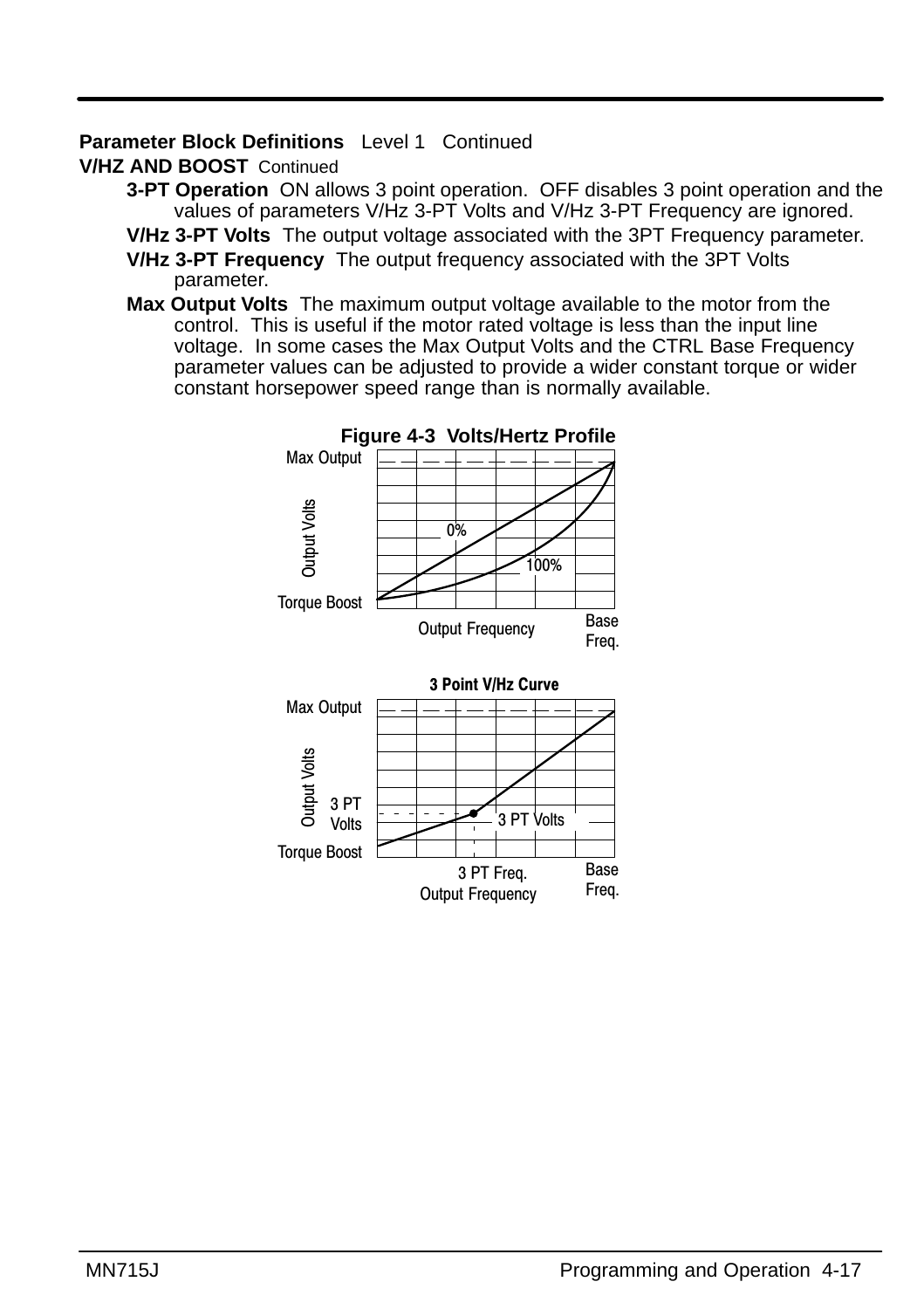#### **Parameter Block Definitions** Level 2

#### **OUTPUT LIMITS**

**MIN Output Frequency** The minimum output frequency to the motor. During operation, the output frequency will not be allowed to go below this value except for motor starts from 0 Hz or during dynamic braking to a stop.

**MAX Output Frequency** The maximum output frequency to the motor.

**PK Current Limit** The maximum output (peak) current to the motor. Values above 100% of the rated current are available depending upon the operating zone selected.

**PWM Frequency** The frequency that the output transistors are switched. PWM should be as low as possible to minimize stress on the output transistors and motor windings. PWM frequency is also referred to as "Carrier" frequency.

#### **PROTECTION**

#### **External Trip**

OFF - External Trip is Disabled. (Ignores J4-17).

ON - External Trip is enabled. If a normally closed contact at J4-17 (to J4-18) is opened, an External Trip fault will occur and cause the drive to shut down.

#### **Foldback Protect**

OFF - Foldback protection is disabled.

ON - Acceleration rate is extended automatically to help prevent overcurrent trips during rapid acceleration.

#### **MISCELLANEOUS**

#### **Restart Auto/Man**

**Manual** If a fault occurs (or power loss), the control must be manually reset to resume operation.

**Automatic** - If a fault occurs (or power loss), the control will automatically reset (after restart delay) to resume operation.

- **Restart Fault/Hr** The maximum number of automatic restart attempts before requiring a manual restart. After one hour without reaching the maximum number of faults or if power is turned off and on again, the fault count is reset to zero.
- **Restart Delay** The amount of time allowed after a fault condition for an automatic restart to occur. Useful to allow sufficient time to clear a fault before restart is attempted.
- **Language Select** Selects English, Spanish, French, German, Italian or Portuguese characters for keypad display.

**Factory Settings** Restores factory settings for all parameter values.

Select "YES" and press "ENTER" key to restore factory parameter values. The keypad Display will show "Operation Done" then return to "NO" when completed.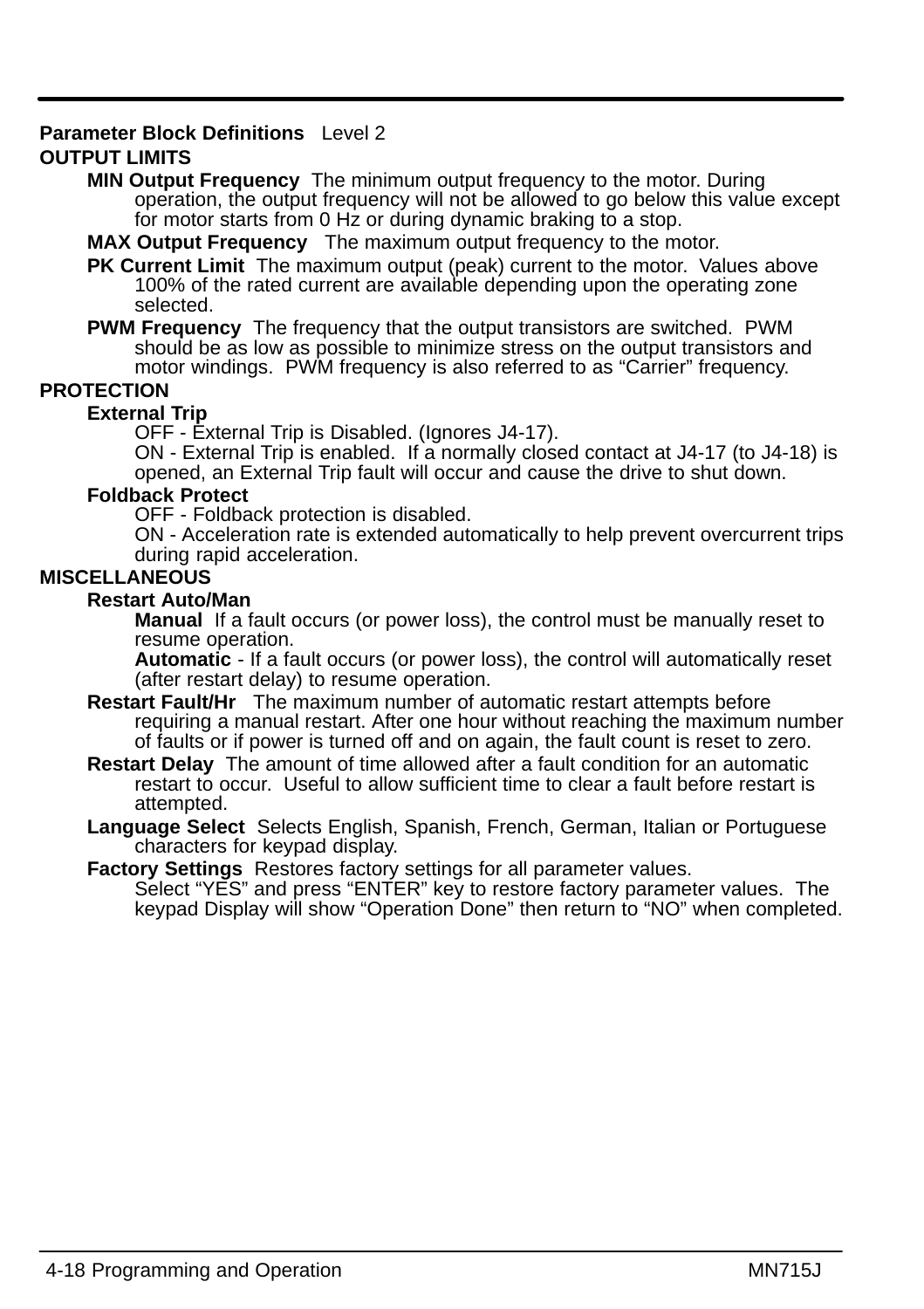#### **Parameter Block Definitions** Level 2 Continued **SECURITY CONTROL**

#### **Security State**

Off - No security access code required to change parameter values.

Local Security - Requires security access code to be entered before changes can be made using the Keypad.

- **Access Timeout** The time in seconds the security access remains enabled after leaving the programming mode. If you exit and go back into the program mode within this time limit, the security Access Code does not have to be re-entered. This timer starts when leaving the program mode (by pressing DISP etc.).
- **Access Code** A 4 digit code. You must know this code to change secured Level 1 and Level 2 values.
- Note: Please record your access code and store it in a safe place. If you cannot gain entry into parameter values to change a protected parameter, please contact Baldor. Be prepared to give the 5 digit code located on the lower right side of the Keypad Display at the Enter Code prompt.

#### **MOTOR DATA**

- **Motor Rated Amps** The rated current of the motor (listed on the motor nameplate). If the motor current exceeds this value for a period of time, an Overload fault will occur. If multiple motors are used on one control, add the Motor Rated Amps for all motors and enter this value.
- **Motor Rated Speed** The rated speed of the motor (listed on the motor nameplate). If Motor Rated SPD = 1750 RPM and Motor Rated Freq = 60 Hz, the Keypad Display will show 1750 RPM at 60 Hz and 875 RPM at 30Hz.

**Motor Rated Freq** The rated frequency of the motor (listed on the motor nameplate). **BRAKE ADJUST**

- **Resistor Ohms** The dynamic braking resistor value in ohms. Refer to Appendix A or call Baldor for additional information. If dynamic braking is not installed, enter zero.
- **Resistor Watts** The dynamic braking resistor watts rating. Refer to dynamic braking manual or call Baldor for additional information. If dynamic braking is not installed, enter zero.
- **DC Brake Voltage** The amount of DC braking voltage applied to the motor windings during a stop command. Increase this value for more braking torque during stops. The increased braking voltage may cause the motor to overheat for applications that require frequent starts/stops. Be careful in selecting this value.

The maximum DC Brake Voltage =  $(1.414)X$ (Max Output Volts).

- **DC Brake FREQ** The output frequency (to the motor) at which DC injection braking will begin during Decel.
- **Brake on Stop** If ON, DC injection braking will begin when a stop command is issued. After a stop command, the DC brake voltage will be applied to the motor windings when the output frequency reaches the DC brake frequency.
- **Brake on Reverse** If set to ON, DC injection braking will begin when the control is commanded to drive the motor in the opposite direction. Braking continues until the motor is stopped. The motor will then accelerate in the opposite direction.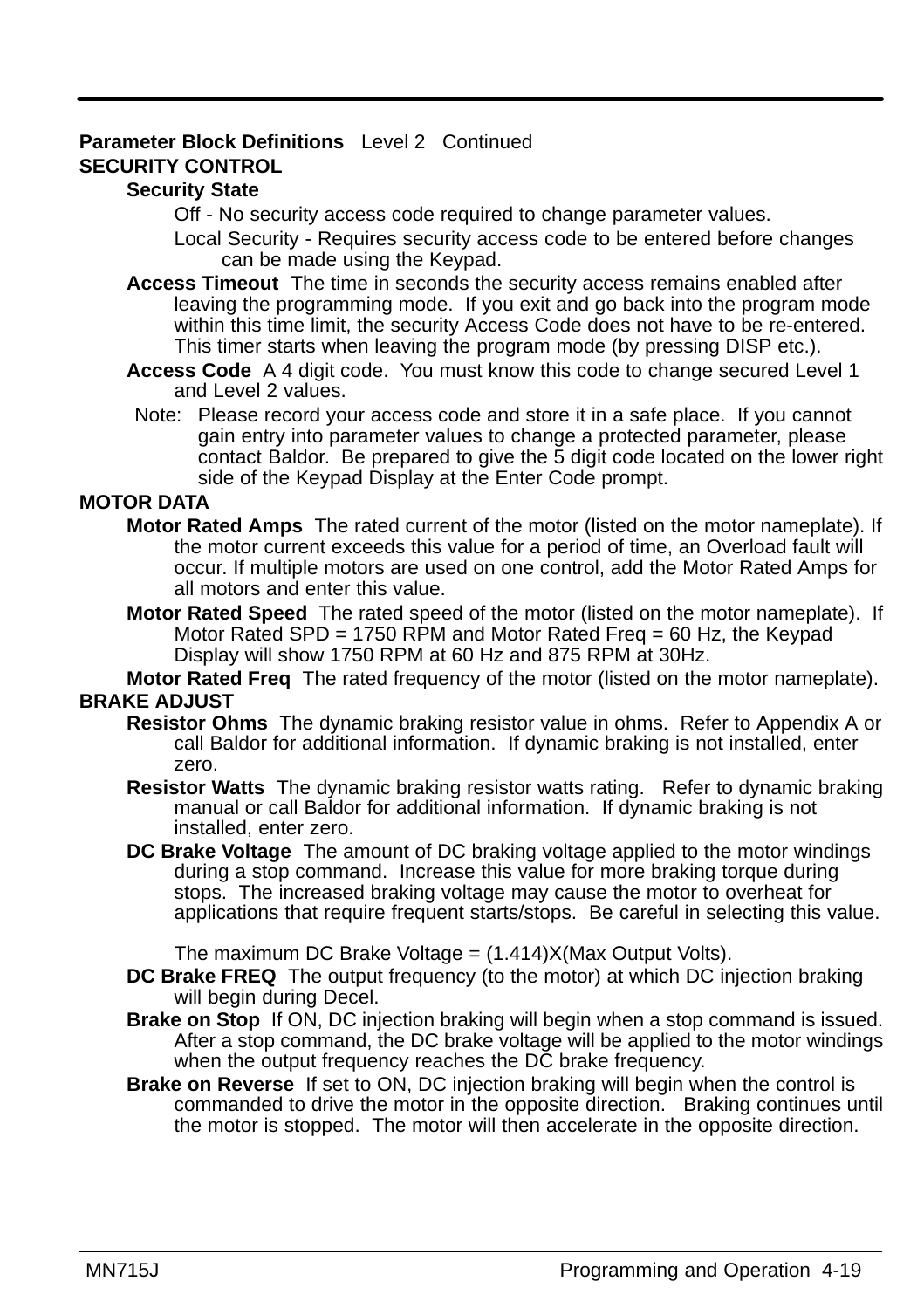### **Parameter Block Definitions** Level 2 Continued

**Stop Brake Time** The maximum number of seconds that DC injection brake voltage will be applied to the motor windings after a stop command. After the time specified by this value, DC injection braking is automatically turned off. If DC injection braking starts at a frequency less than the DC brake frequency parameter, the stop brake time is calculated as follows:

Brake Time = Stop Brake Time X Output Frequency at Braking<br>DC Brake Frequency

- **Brake on Start** If set to ON, turns DC injection braking ON for a period of time (Start Brake Time) when a run command is issued. Braking will automatically turn off and the motor will accelerate at the end of the start brake time.
- **Start Brake Time** The amount of time that DC injection braking will be applied after a run command is issued. This will only occur if brake on start is set to ON. Braking may cause the motor to overheat for applications that require frequent starts/stops. Be careful in selecting this value. The start brake time should be just long enough to ensure the motor shaft is not rotating when a start command is issued.

#### **PROCESS CONTROL**

- **Process Feedback** The type of signal used for the process feedback in the PID setpoint control loop.
- **Process Inverse** OFF The process feedback signal is not inverted (no polarity change).

ON – Causes the process feedback signal to be inverted. Used with reverse acting processes that use a unipolar signal such as 4-20mA. If "ON", the PID loop will see a low value of the process feedback signal as a high feedback signal and a high value of the process feedback signal as a low feedback signal.

- **Setpoint Source** The source input reference signal type to which the process feedback will be compared. If "Setpoint CMD" is selected, a fixed value that is entered in the Setpoint Command parameter (of the Level 2 Process Control block) will be used.
- **Setpoint Command** The setpoint value for the PID loop that the control will try to maintain. Used only when the setpoint source parameter is set to "Setpoint Command".
- **Set PT ADJ Limit** The maximum frequency correction value to be applied to the motor (in response to the maximum process error). For example, if the max output frequency is 60 Hz, the setpoint adjustment limit is 20%, the process error is 100% and the maximum speed the motor will run in response to the setpoint feedback error is  $\pm$ 12 Hz. (60Hz x 20% = 12Hz or a total of 24 Hz total output band-width centered around the effective setpoint frequency).
- **At Setpoint Band** The operating band within which the At Setpoint opto output is active (turned ON). This feature indicates when the process is within the desired setpoint range. For example, if the setpoint source is 0-10VDC and the at setpoint band value is 10%, the at setpoint opto output will turn on if the process is within (10 x 10% = 1)  $\pm$ 1VDC of the setpoint.
- **Process PROP Gain** Sets the PID loop proportional gain or how much adjustment to motor speed is made to bring the process to the setpoint.
- **Process INT Gain** The PID loop Integral gain or how much adjustment to motor speed is made to correct for long term error.
- **Process DIFF Gain** The PID loop differential gain or how much adjustment to motor speed is made for short term error.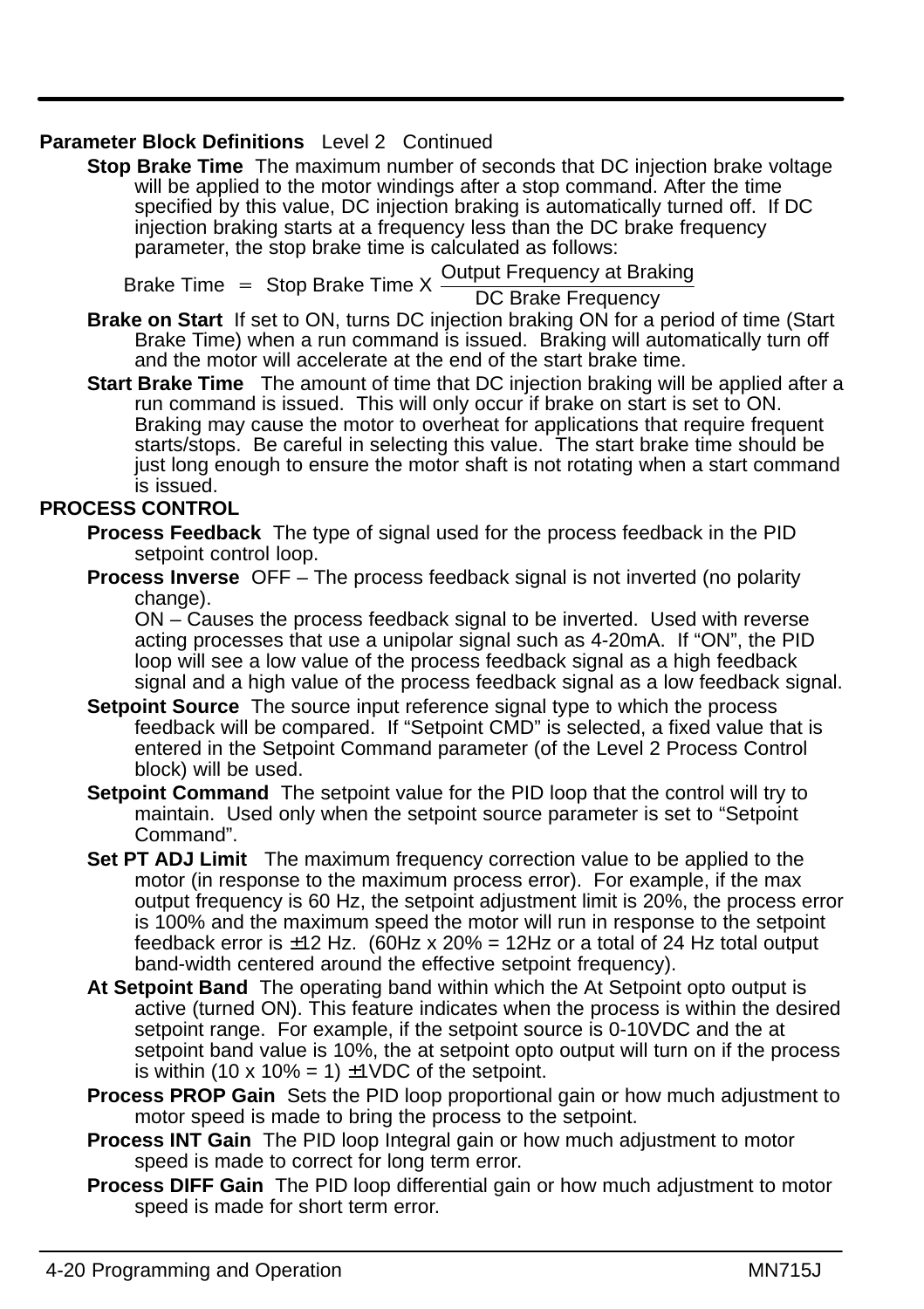# **Parameter Block Definitions** Level 2 Continued

# **SKIP FREQUENCY**

- **Skip Frequency** (#1, #2 and #3) The center frequency of the frequency band to skip or treat as a speed command dead-band.
- **Skip Band** (#1, #2 and #3) The width of the band centered about the Skip Frequency. For example, if Skip Frequency #1 is set to 20Hz and Skip Band #1 is set to 5Hz, continuous operation is not allowed in the dead-band of 15Hz to 25Hz.
- Note: Three bands can be defined independently or the three values can be selected to skip one wide frequency band.

### **SYNCHRO STARTS**

**Sync Start FWD** Synchro Starts scans in the forward direction.

- **Sync Start REV** Synchro Starts scans in the reverse direction.
- **Sync at Max Freq** When set to ON, Synchro Starts begins scanning at the maximum output frequency. When set to OFF, Synchro Starts begins scanning at the command frequency.
- **Sync Scan V/F** Sets the Volts/Hertz ratio for the Synchro Starts feature as a percentage of the V/Hz ratio defined by the Max Output Volts/Base Frequency. This Sync Scan V/F percentage value is multiplied by the Max Output Volts/Base Frequency value. If this value is too high, the inverter may fault on Over-Current.
- **Sync Setup Time** The time for the inverter to ramp the output voltage from zero to the voltage that corresponds to the frequency set by the "Sync at Max Freq" parameter. A 0.5 second delay before the ramp begins is not included in this time. If the Synchro Starts feature is not operating quickly enough, decrease the Sync Setup Time value.
- **Sync Scan Time** The time allowed for Synchro Starts to scan and detect rotor frequency. Generally, the shorter the Sync Scan Time the more likely a false Synchro Starts will be detected. This value should be set high enough to eliminate false Synchro Starts.
- **Sync V/F Recover** The time allowed to ramp up the output voltage from the Synchro Starts scan voltage to the normal output voltage. This occurs after the synchronization frequency is detected. The parameter value should be low enough to minimize Synchro Starts time without causing the inverter to fault on Over-Current.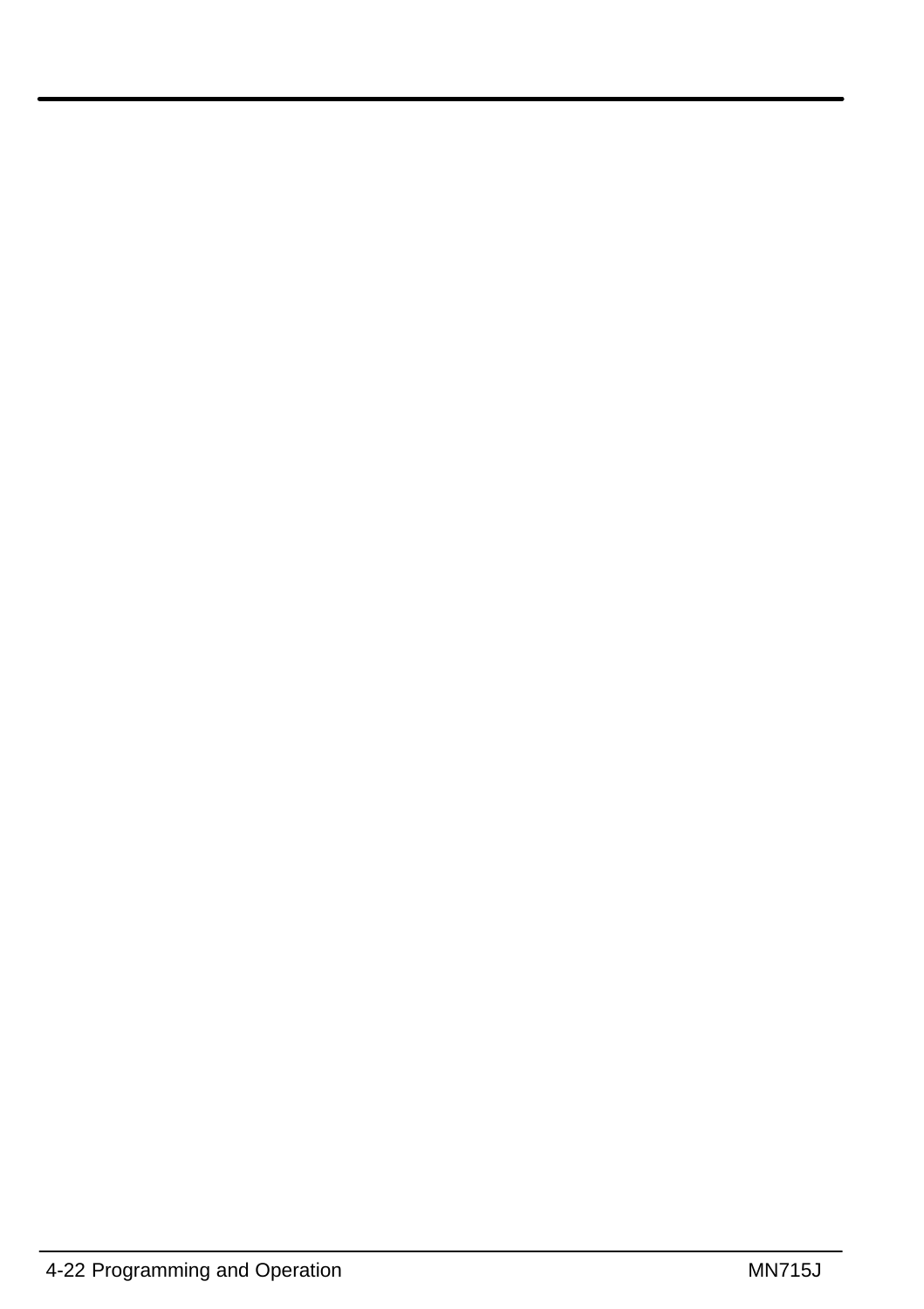The Baldor Series 15J Control requires very little maintenance, if any, and should provide years of trouble free operation when installed and applied correctly.

Occasional visual inspection and cleaning should be considered to ensure tight wiring connections and to remove dust, dirt, or foreign debris which can reduce heat dissipation.

Operational failures called faults are displayed on the keypad display as they occur. A comprehensive list of these faults and their meaning is provided in this section. The procedure to access the fault log and diagnostic information is also provided.

Before consulting the factory, check that all power and control wiring is correct and installed per the recommendations given in this manual.

# **No Keypad Display - Display Contrast Adjustment**

At power up, the display could be blank if the contrast is improperly set. The following procedure is used to adjust the display contrast. Be sure keypad is plugged into the keypad connector on the main control board.

| <b>Action</b>      | <b>Description</b>                                   | <b>Display</b>                                   |
|--------------------|------------------------------------------------------|--------------------------------------------------|
| <b>Apply Power</b> | No visible display                                   |                                                  |
| Press DISP Key     | Places control in display mode                       |                                                  |
| Press SHIFT SHIFT  | Allows display contrast adjustment                   |                                                  |
| Press ▲ or ▼ Key   | Adjusts display intensity                            | RDJUST CONTRAST<br>$\frac{1}{2}$ [ENTER] TO SAVE |
| Press ENTER        | Saves level of contrast and exits to<br>display mode | O RPM<br>0 V<br>0.0 R<br>0.0                     |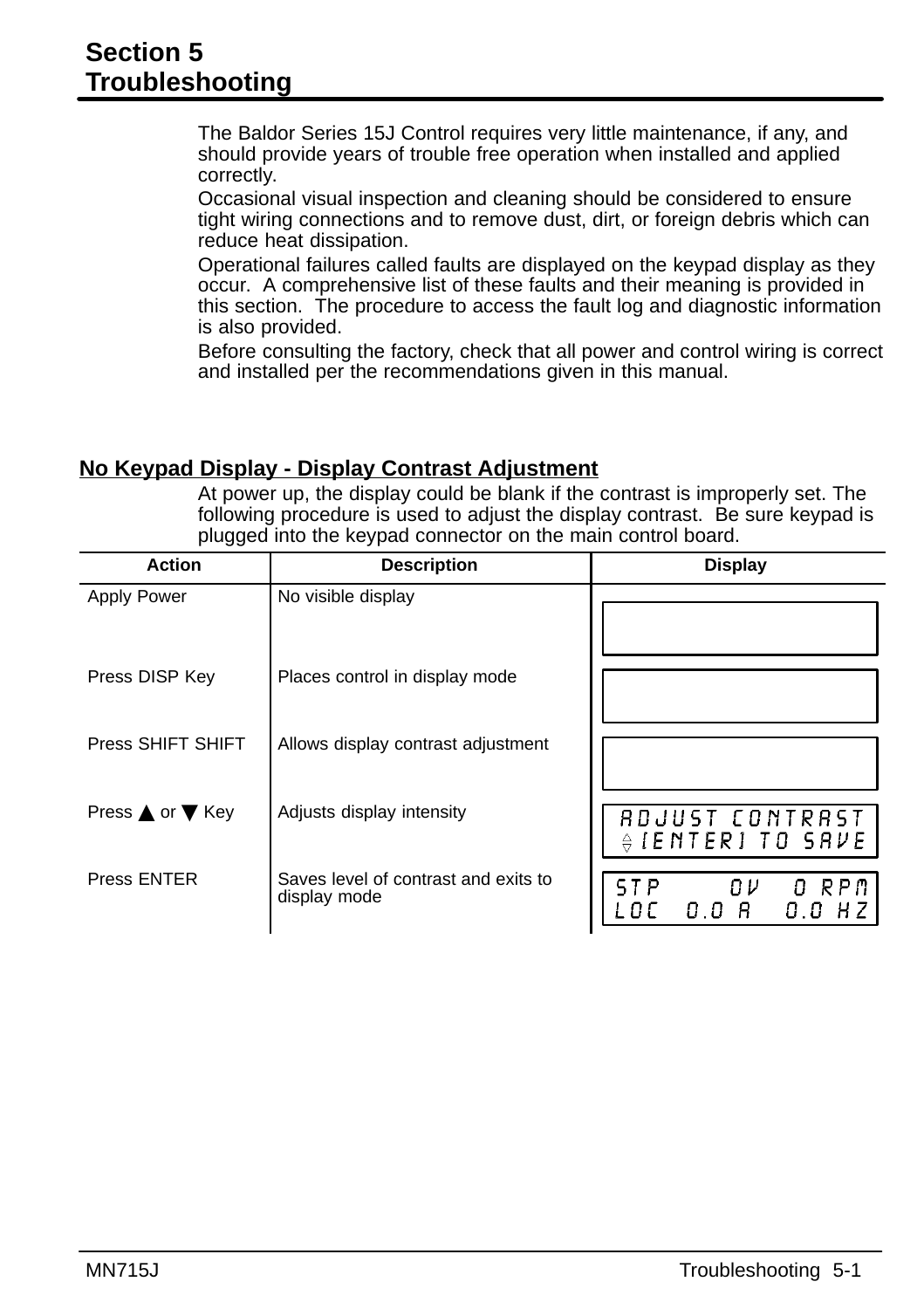# **Wrong Language Selection**

The following procedure is used to set the language used by the keypad display. The table on this page shows the selections in each of the languages.

| <b>Action</b>      | <b>Description</b>                            | <b>Display</b>                                       |
|--------------------|-----------------------------------------------|------------------------------------------------------|
| <b>Apply Power</b> |                                               | O RPM<br>ΩV<br>0.0 R<br>$0.0$ HZ<br>L O C            |
| Press SHIFT        |                                               | O RPM<br>$0\nu$<br>5 T P<br>0.0 R<br>$0.0$ HZ<br>.oc |
| Press PROG         | Displays selected language.                   | LANGUAGE SELECT<br>ENGLISH<br>Ρ.                     |
| <b>Press ENTER</b> | Allows language selection.                    | LANGUAGE SELECT<br>E NGLISH<br>⇔                     |
| Press ▲ or ▼ Key   | Scroll to the desired language.               | LANGUAGE SELECT<br>E NGLISH                          |
| <b>Press ENTER</b> | Saves selection and exits to display<br>mode. | LANGUAGE SELECT<br>ENGLISH<br>Ρ.                     |

| <b>English</b>            | <b>Spanish</b>                    | <b>French</b>              | German               | Italian                    | Portuguese            |
|---------------------------|-----------------------------------|----------------------------|----------------------|----------------------------|-----------------------|
| LANGUAGE<br><b>SELECT</b> | <b>SELECCION</b><br><b>IDIOMA</b> | <b>SELECTION</b><br>LANGUE | SPRACHAUS-<br>WAHL   | <b>SELEZIONE</b><br>LINGUA | <b>SELE/LINGUAGEM</b> |
| <b>ENGLISH</b>            | <b>INGLES</b>                     | ANGLAIS                    | <b>ENGLISCH</b>      | <b>INGLESE</b>             | <b>INGLES</b>         |
| <b>SPANISH</b>            | ESPANOL                           | ESPAGNOL                   | <b>SPANISCH</b>      | <b>SPAGNOLO</b>            | <b>ESPANHOL</b>       |
| <b>FRENCH</b>             | <b>FRANCES</b>                    | <b>FRANCAIS</b>            | <b>FRANZOSISCH</b>   | <b>FRANCESE</b>            | <b>FRANCES</b>        |
| <b>GERMAN</b>             | ALEMAN                            | ALL FMAND                  | <b>DEUTCH</b>        | <b>TEDESCO</b>             | <b>ALEMAO</b>         |
| <b>ITALIAN</b>            | <b>ITALIANO</b>                   | <b>ITALIEN</b>             | <b>ITALIENISCH</b>   | <b>ITALIANO</b>            | <b>ITALIANO</b>       |
| <b>PORTUGUESE</b>         | <b>PORTUGUES</b>                  | <b>PORTUGAIS</b>           | <b>PORTUGIESISCH</b> | <b>PORTOGHESE</b>          | <b>PORTUGUESES</b>    |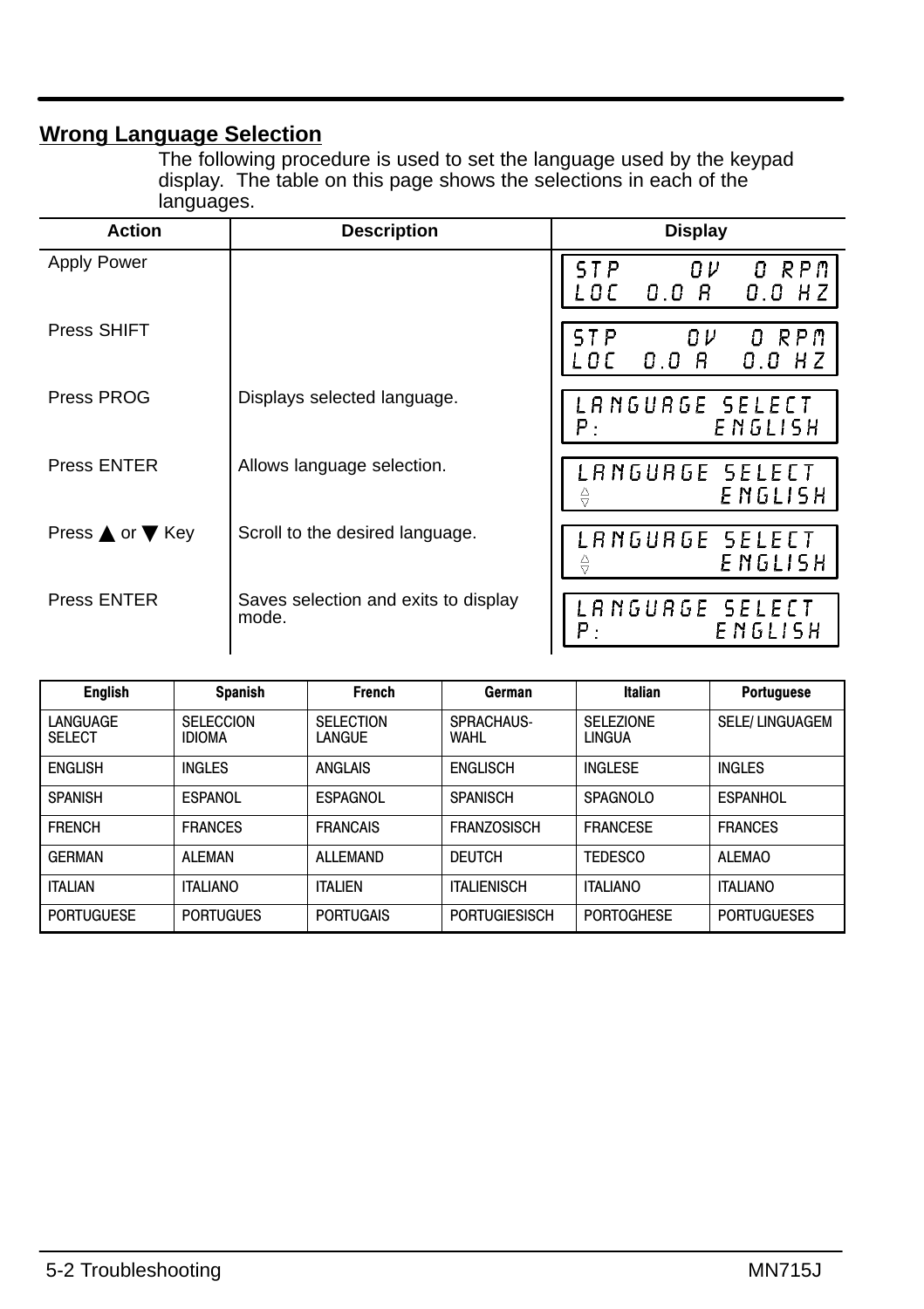| <b>Action</b>                   | <b>Description</b>                                                                                                                                         | <b>Display</b>                                           |
|---------------------------------|------------------------------------------------------------------------------------------------------------------------------------------------------------|----------------------------------------------------------|
| <b>Apply Power</b>              | Display of mode & drive status.                                                                                                                            | <b>STP</b><br>0 V .<br>O RPM<br>LOC<br>0.0 R<br>$0.0$ HZ |
| Press DISP key<br>several times | Scroll to Diagnostic Info entry point.                                                                                                                     | PRESS ENTER FOR<br>DIAGNOSTIC INFO                       |
| Press ENTER key                 | Access diagnostic information.                                                                                                                             | 5 T O P<br>FREQ<br>REF<br>LOCAL<br>2.00 HZ               |
| Press DISP key                  | Control temperature.                                                                                                                                       | STOP CONTROL<br>TMP<br>$25.0^\circ$ C<br>LOCAL           |
| Press DISP key                  | Bus voltage.                                                                                                                                               | STOP BUS VOLTRGE<br>LOCAL<br>32 I V                      |
| Press DISP key                  | PWM Frequency.                                                                                                                                             | ST OP<br>PUM FREQ<br>LOCAL<br>2500 HZ                    |
| Press DISP key                  | % overload current remaining.                                                                                                                              | STOP<br>OVRLD LEFT<br>LOCAL<br>100.00%                   |
| Press DISP key                  | Display of HP, voltage, rated peak &<br>continuous current.                                                                                                | 2.0HP<br>23 O V<br>6.8R<br>13.6RPK                       |
| Press DISP key                  | Real time opto inputs & relay outputs<br>states. (0=Open, 1=Closed)                                                                                        | DIGIT AL 1/0<br>0000000<br>0                             |
| Press DISP key                  | Display of Analog Inputs.                                                                                                                                  | $RNA$ $IN1$ :<br>1.1%<br>8 N A 1 N 2 :<br>0.03V          |
| Press DISP key                  | (Displayed in Process Control mode<br>onlv)<br>Display of "Proportional", "Integral" and<br>"Derivative" terms.                                            | PID TERMS<br>0<br>8<br>8                                 |
| Press DISP key                  | (Displayed in Process Control mode<br>onlv)<br>Display of "Feedforward" (1st line),<br>"Setpoint" and "Feedback" equiv. freq.<br>(2nd line, left to right) | PROC.CL<br>0.00HZ<br>$0.00$ HZ<br>$0.00$ HZ              |
| Press DISP key                  | Operating time.                                                                                                                                            | ACCUMULATED TIME<br>000111:09:45                         |
| Press DISP key                  | Display of software version.                                                                                                                               | USER INT<br>15 JX .XX<br>MOTOR CTL<br>X XX               |
| Press DISP key                  | Displays exit choice.<br>Press ENTER to exit.                                                                                                              | PRESS ENTER FOR<br>DIRGNOSTIC EXIT                       |
|                                 | Note: In Diagnostic mode only prose DISD to display novt itom or prose SHIET to                                                                            |                                                          |

Note: In Diagnostic mode only, press DISP to display next item or press SHIFT to display previous item.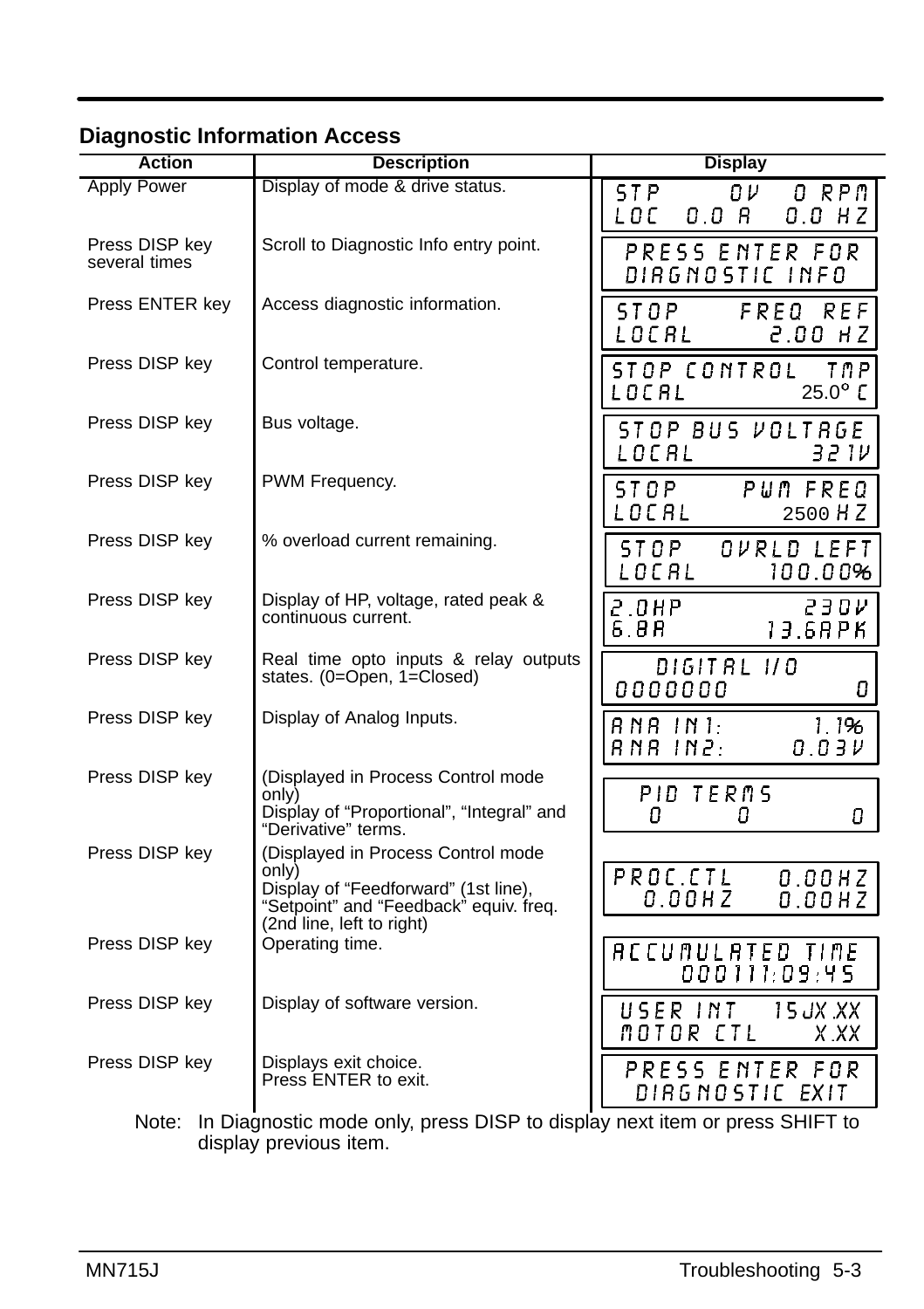# **How to Access the Fault Log**

When a fault condition occurs, motor operation stops and a fault code is displayed on the Keypad display. The control keeps a log of the last 31 faults. If more than 31 faults have occurred, the oldest fault will be deleted from the fault log. To access the fault log, perform the following procedure:

| <b>Action</b>         | <b>Description</b>                                    | <b>Display</b>                                       |
|-----------------------|-------------------------------------------------------|------------------------------------------------------|
| <b>Apply Power</b>    | Display of mode & drive status.                       | O RPM<br>5 T P<br>OV.<br>L O C-<br>0.0 R<br>$0.0$ HZ |
| Press DISP key        | Press DISP to scroll to the Fault Log<br>entry point. | PRESS ENTER FOR<br>FRULT LOG                         |
| Press ENTER key       | Display first fault type and time fault<br>occurred.  | EXTERNAL TRIP<br>00:00:30<br>Ŀ                       |
| Press $\triangle$ key | Scroll through fault messages.                        | PRESS ENTER FOR<br>FRULT LOG EXIT                    |
| Press ENTER key       | Scroll to diagnostic info block.                      | PRESS ENTER FOR<br>DIRGNOSTIC INFO                   |
| Press RESET key       | Return to display mode.                               | ΠV<br>0 RPM<br>5 T P<br>- 8<br>0.O<br>ז ח<br>0.0 H Z |

#### $\overline{\phantom{a}}$ **How to Clear the Fault Log**

Use the following procedure to clear the fault log.

| Action                          | <b>Description</b>                                    | <b>Display</b>                                      |
|---------------------------------|-------------------------------------------------------|-----------------------------------------------------|
| <b>Apply Power</b>              | Display of mode & drive status.                       | ST P<br>O RPM<br>$0\nu$<br>0.0 R<br>$0.0$ HZ<br>LOC |
| Press DISP key<br>several times | Scroll to diagnostic info block.                      | PRESS ENTER FOR<br>DIRGNOSTIC INFO                  |
| Press DISP key                  | Press DISP to scroll to the Fault Log<br>entry point. | PRESS ENTER FOR<br>FRULT LOG                        |
| Press ENTER key                 | Displays most recent message.                         | EXTERNAL TRIP<br>Ι.<br>00:00:30                     |
| Press SHIFT key                 |                                                       | EXTERNAL TRIP<br>00:00:30<br>1.                     |
| Press RESET key                 |                                                       | EXTERNAL TRIP<br>00:00:30<br>1.                     |
| Press SHIFT key                 |                                                       | EXTERNAL TRIP<br>Τ.<br>00:00:30                     |
| Press ENTER key                 | Fault log is cleared.                                 | FRULT LOG<br>NO FRULTS                              |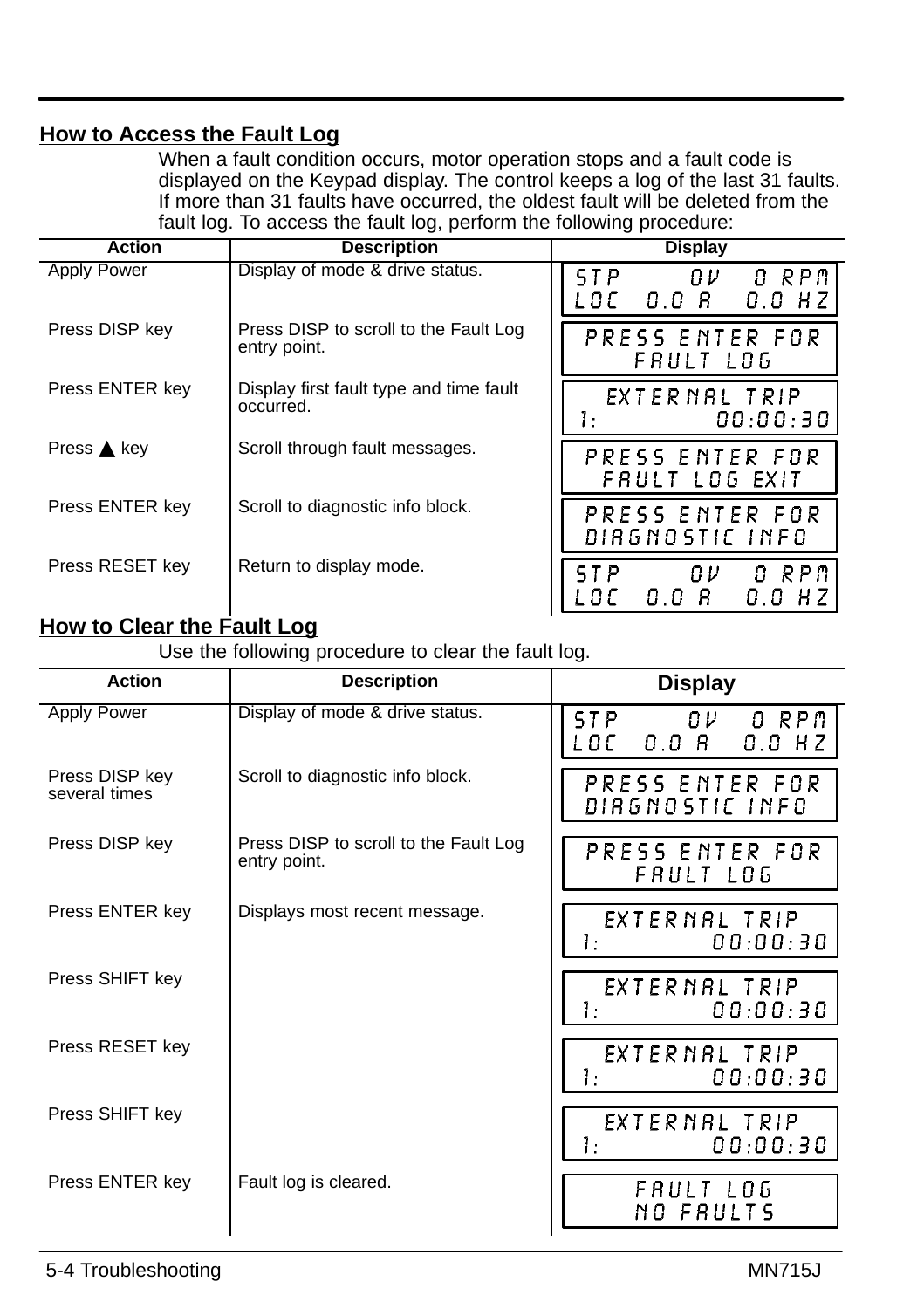| <b>FAULT MESSAGE</b>    | <b>DESCRIPTION</b>                                                                                                                                      |
|-------------------------|---------------------------------------------------------------------------------------------------------------------------------------------------------|
| Invalid Base ID         | Failure to determine control horsepower and input voltage configuration from<br>the Power Base ID value in software.                                    |
| Commun Timeout          | Communication failure between interface board and motor control.                                                                                        |
| 2 SEC Overload          | Output current exceeded 3 second rating.                                                                                                                |
| 1 MIN Overload          | Output current exceeded 1 minute rating.                                                                                                                |
| <b>CUR LIM Timeout</b>  | Peak output current exceeded PK CURRENT LIMIT parameter value.                                                                                          |
| <b>HW Surge Current</b> | High output current condition detected (greater than 250% of rated output<br>current).                                                                  |
| Heat Sink Temp          | Control heatsink exceeded upper temperature limit.                                                                                                      |
| Hardware Protect        | A general hardware fault was detected but cannot be isolated. Ground Fault<br>detected (output current leakage to ground) or power supply undervoltage. |
| Regen RES Power         | Regen power exceeded dynamic brake resistor rating.                                                                                                     |
| Precharge FLT           | DC Bus charging error detected.                                                                                                                         |
| <b>Bus Overvoltage</b>  | High DC Bus voltage.                                                                                                                                    |
| <b>Bus Undervoltage</b> | Low DC Bus voltage.                                                                                                                                     |
| Software VER FLT        | Keypad and control software versions are incompatible.                                                                                                  |
| <b>External Trip</b>    | Connection between J4-17 and J4-18 is open.                                                                                                             |
| FE EEPROM Error         | Non-volatile memory on the keypad has failed.                                                                                                           |
| New Base ID             | Control board detected a change in the Power Base ID value in software.                                                                                 |

# **Table 5-1 Fault Messages**

**\*** Note: An overload fault cannot be reset (cleared) until the "% OVERLOAD LEFT" counter reaches 100%.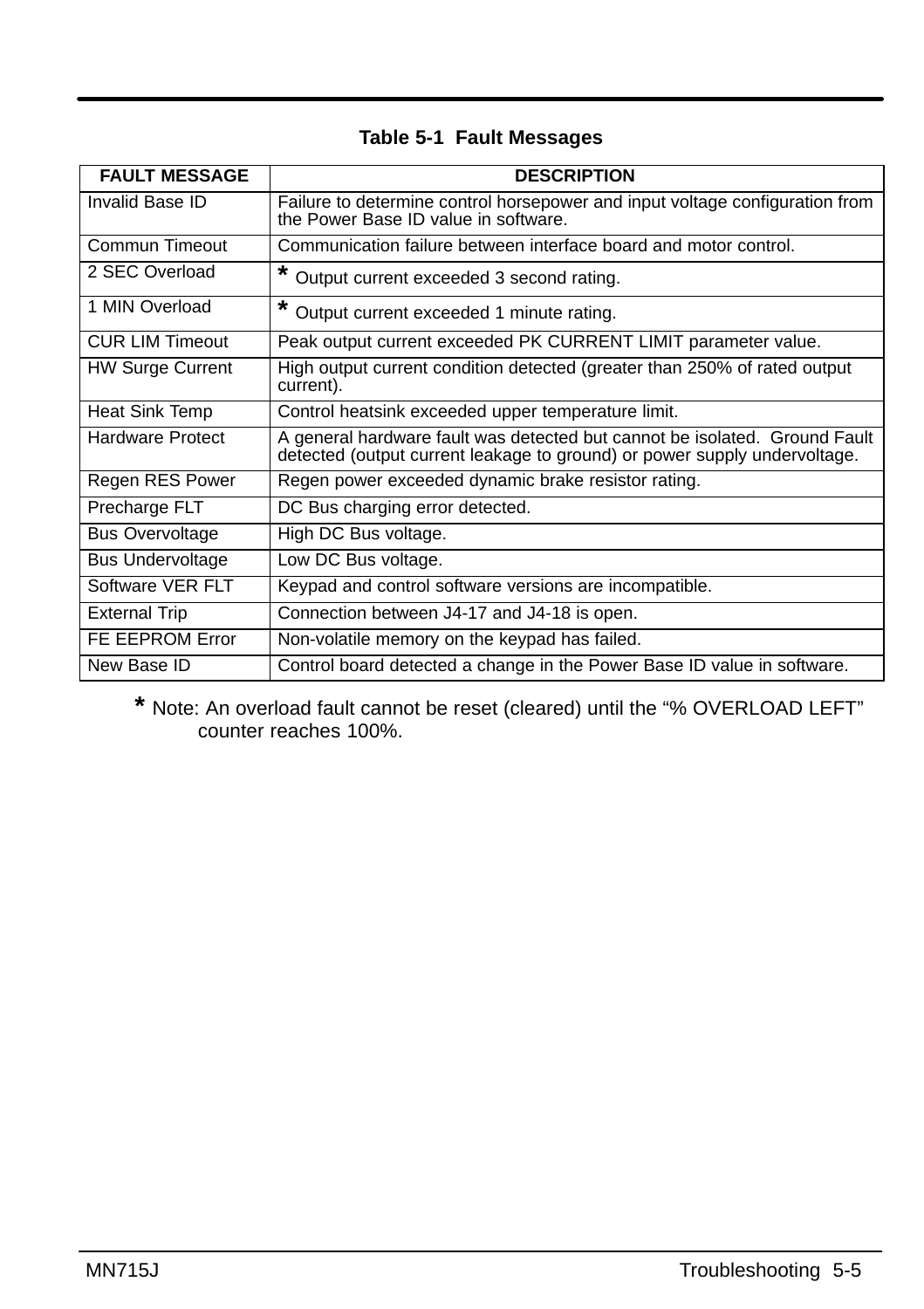# **Table 5-2 Troubleshooting**

| <b>INDICATION</b>         | <b>POSSIBLE</b><br><b>CAUSE</b>                                   | <b>CORRECTIVE ACTION</b>                                                                                                                                                                                                                                                                                                |
|---------------------------|-------------------------------------------------------------------|-------------------------------------------------------------------------------------------------------------------------------------------------------------------------------------------------------------------------------------------------------------------------------------------------------------------------|
| No Display                | No input voltage.                                                 | Check input power for proper voltage.<br>Adjust display contrast.                                                                                                                                                                                                                                                       |
| Bus<br>Overvoltage        | Excessive<br>dynamic braking<br>power.                            | Check dynamic brake watt and resistance parameter values.<br>Increase the DECEL time.<br>Add external dynamic braking assemblies.                                                                                                                                                                                       |
|                           | <b>DECEL Rate</b><br>value set too low.                           | Lengthen DECEL time.<br>Add external dynamic braking resistors or module.                                                                                                                                                                                                                                               |
|                           | Overhauling<br>Motor load                                         | Correct problem with motor load.<br>Add external dynamic braking resistors or module.                                                                                                                                                                                                                                   |
|                           | Dynamic brake<br>wiring problem.                                  | Check dynamic brake hardware wiring.                                                                                                                                                                                                                                                                                    |
|                           | Input voltage too<br>high.                                        | Verify proper AC line voltage.<br>Use step down transformer if needed.<br>Use line reactor to minimize spikes.                                                                                                                                                                                                          |
| Bus<br>Undervoltage       | Input voltage too<br>low.                                         | Disconnect dynamic brake hardware and repeat operation.<br>Verify proper AC line voltage.<br>Use step up transformer if needed.<br>Check power line disturbances (sags caused by start up of other<br>eauipment).<br>Monitor power line fluctuations with date and time imprint to<br>isolate power problem.            |
| Hardware<br>Protect       | Output current<br>(motor current)<br>leakage to<br>ground.        | Disconnect wiring between control and motor. Turn power OFF<br>then ON (cycle power).<br>Retry test.<br>If Ground Fault is cleared, reconnect motor leads and retry the<br>test. Repair motor if internally shorted.<br>Replace motor lead wire with low capacitance cable.<br>If Ground Fault remains, contact Baldor. |
| <b>Heatsink</b><br>Temp   | Motor<br>Overloaded.                                              | Correct motor loading.<br>Verify proper sizing of control and motor.                                                                                                                                                                                                                                                    |
|                           | Ambient<br>temperature too<br>high.                               | Relocate control to cooler operating area.<br>Add cooling fans or air conditioner to control cabinet.                                                                                                                                                                                                                   |
|                           | Built-in fans are<br>ineffective or<br>inoperative.               | Verify fan operation.<br>Remove debris from fan and heatsink surfaces.<br>Replace fan or check fan wiring.                                                                                                                                                                                                              |
| <b>Invalid Base</b><br>ID | Control does not<br>recognize hp and<br>Voltage<br>configuration. | Turn power OFF then ON (cycle power).<br>If fault remains call Baldor.                                                                                                                                                                                                                                                  |
| New Base ID               | <b>Replaced Control</b><br>or circuit board.                      | Restore parameters to factory settings.<br>Reset control.                                                                                                                                                                                                                                                               |
| FE EEPROM<br>Error        | Non-volatile<br>memory on the<br>keypad has failed.               | Press "RESET" key on keypad.<br>Restore factory settings.<br>Reset power.<br>If fault remains, contact Baldor.                                                                                                                                                                                                          |
| Precharge<br>FLT          | DC Bus charging<br>error detected.                                | Turn power OFF then ON (cycle power).<br>If fault remains, contact Baldor.                                                                                                                                                                                                                                              |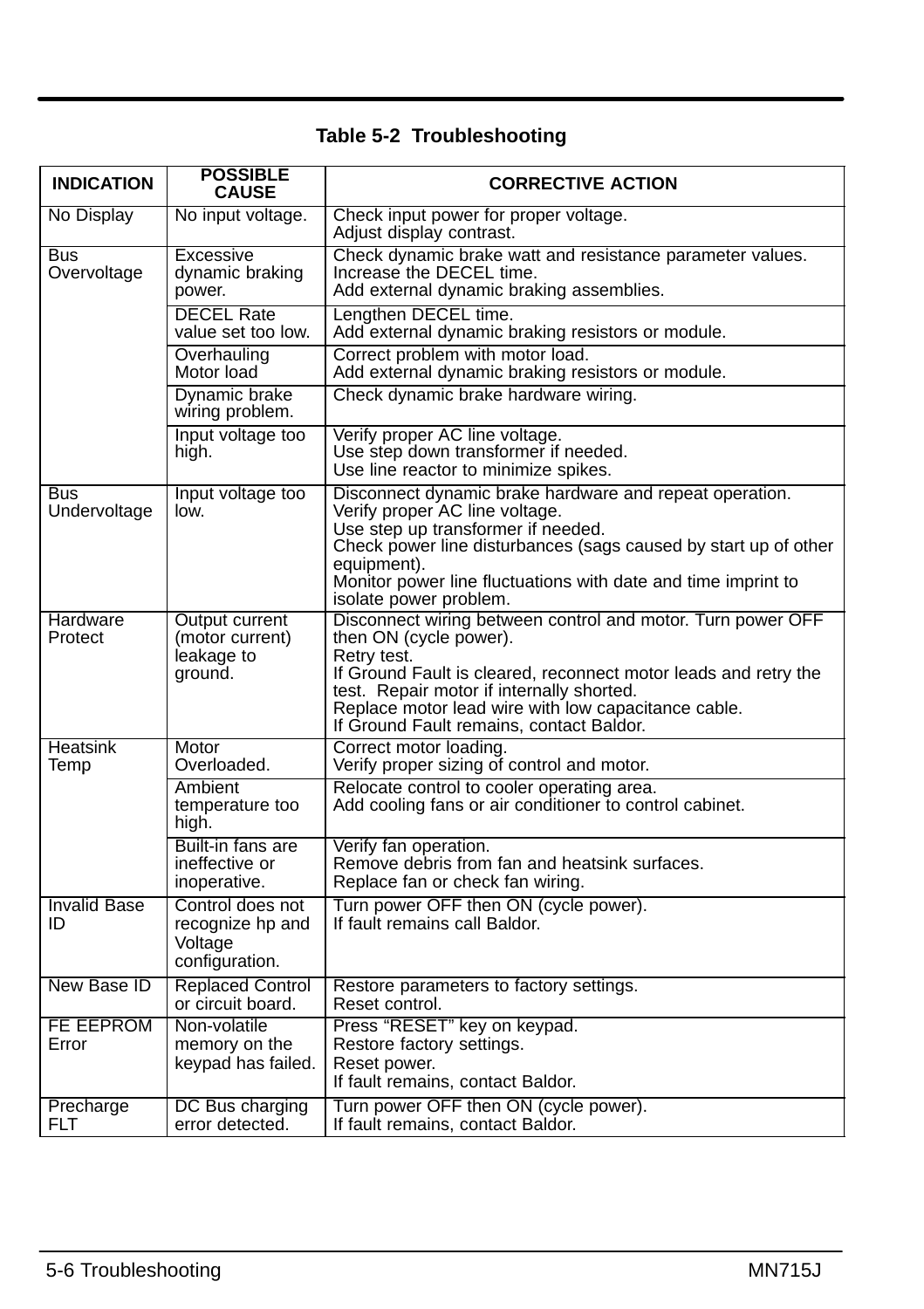| <b>INDICATION</b>              | <b>POSSIBLE</b><br><b>CAUSE</b>                                                                    | <b>CORRECTIVE ACTION</b>                                                                                                                                                                                                                              |
|--------------------------------|----------------------------------------------------------------------------------------------------|-------------------------------------------------------------------------------------------------------------------------------------------------------------------------------------------------------------------------------------------------------|
| <b>External Trip</b>           | Motor ventilation<br>insufficient.                                                                 | Clean motor air intake and exhaust.<br>Check external blower for operation.<br>Verify motor's internal fan is coupled securely.                                                                                                                       |
|                                | Motor draws<br>excessive<br>current.                                                               | Check motor for overloading.<br>Verify proper sizing of control and motor.                                                                                                                                                                            |
|                                | Volts/Hertz ratio is<br>wrong.                                                                     | Adjust the Volts/Hz parameter value.<br>Adjust the Base Frequency.<br>Adjust the Max Output Voltage.                                                                                                                                                  |
|                                | No thermostat<br>connected.                                                                        | Connect thermostat.<br>Verify connection of all external trip circuits used with<br>thermostat.<br>Disable thermostat input at control.                                                                                                               |
|                                | Poor thermostat<br>connections.                                                                    | Check thermostat connections.                                                                                                                                                                                                                         |
|                                | <b>External trip</b><br>parameter<br>incorrect.                                                    | Verify connection of external trip circuit at J4-17.<br>Set external trip parameter to "OFF" if no connection made at<br>J4-17.                                                                                                                       |
| <b>HW Surge</b><br>Current     | High output<br>current condition<br>detected (greater<br>than 250% of<br>rated output<br>current). | Turn power OFF then ON (cycle power).<br>If error occurred while ramping motor, check motor, coupling and<br>load.<br>Increase Accel time.<br>Increase/Decrease torque boost value.<br>Press "RESET" key on keypad. If fault remains, contact Baldor. |
| Motor Will<br><b>Not Start</b> | Not enough<br>starting torque.                                                                     | Increase Current Limit setting.                                                                                                                                                                                                                       |
|                                | Motor overloaded.                                                                                  | Check for proper motor loading.<br>Check couplings for binding.<br>Verify proper sizing of control and motor.                                                                                                                                         |
|                                | Control not in<br>local mode of<br>operation.                                                      | Place control in local mode.                                                                                                                                                                                                                          |
|                                | Motor may be<br>commanded to<br>run below<br>minimum<br>frequency setting.                         | Increase speed command or lower minimum frequency setting.                                                                                                                                                                                            |
|                                | Incorrect<br><b>Command Select</b><br>parameter.                                                   | Change Command Select parameter to match wiring at J4.                                                                                                                                                                                                |
|                                | Incorrect<br>frequency<br>command.                                                                 | Verify control is receiving proper command signal at J4.                                                                                                                                                                                              |
| CUR LIM<br>Timeout             | Peak output<br>current exceeded<br>PK CURRENT<br>LIMIT.                                            | Check PK Current Limit parameter in the Level 2 Output Limits<br>block.<br>Check motor for overloading.<br>Increase ACCEL/DECEL times.<br>Reduce motor load.<br>Verify proper sizing of control and motor.                                            |

**Table 5-2 Troubleshooting** Continued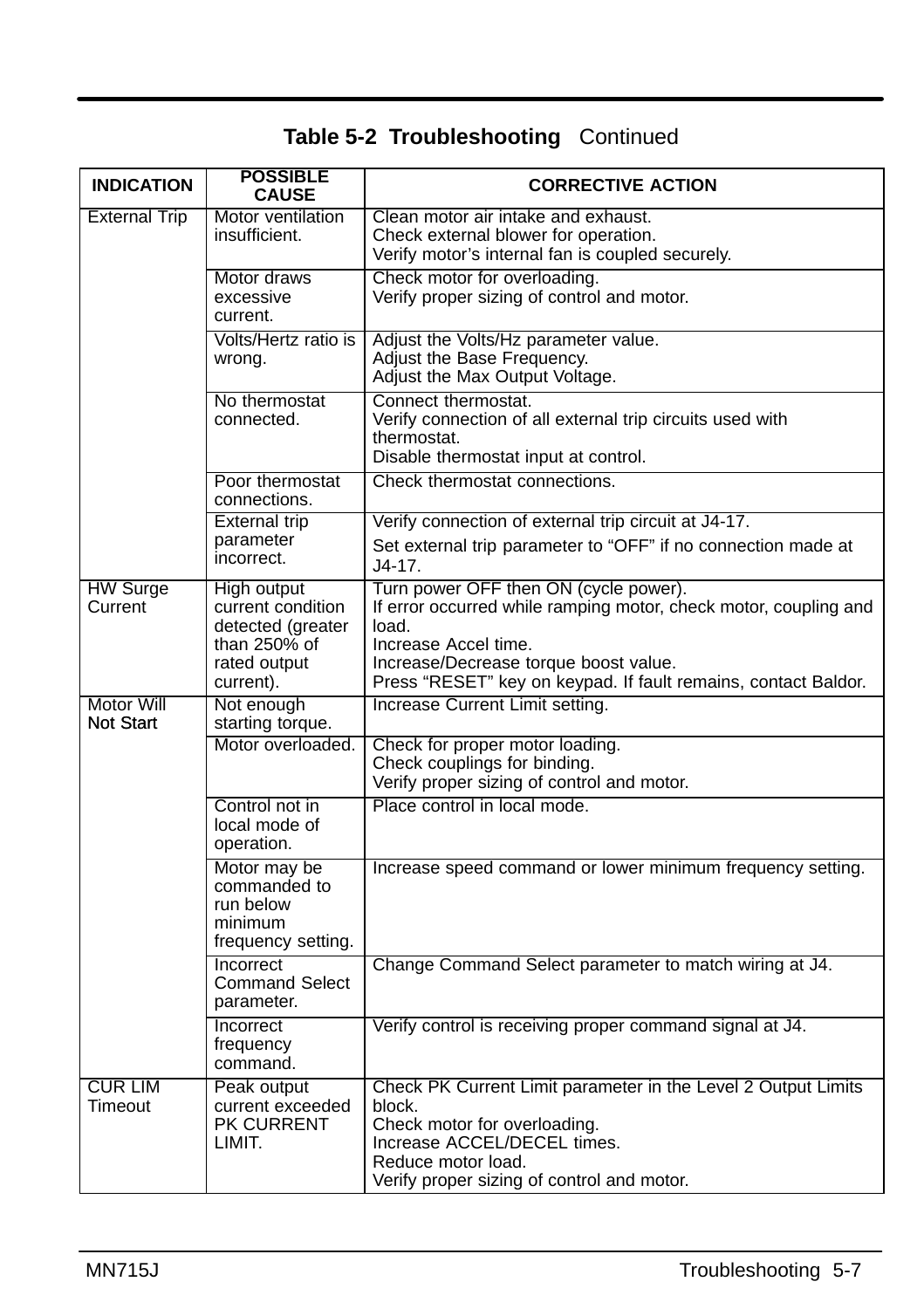|  | Table 5-2 Troubleshooting Continued |  |
|--|-------------------------------------|--|
|--|-------------------------------------|--|

| <b>INDICATION</b>                | <b>POSSIBLE</b><br><b>CAUSE</b>                                  | <b>CORRECTIVE ACTION</b>                                                                                                                                                     |
|----------------------------------|------------------------------------------------------------------|------------------------------------------------------------------------------------------------------------------------------------------------------------------------------|
| Motor Will<br>Not Reach          | <b>Max Frequency</b><br>Limit set too low.                       | Adjust Max Frequency Limit parameter value.                                                                                                                                  |
| <b>Maximum</b><br>Speed          | Motor overloaded.                                                | Check for mechanical overload. If unloaded motor shaft does<br>not rotate freely, check motor bearings.                                                                      |
|                                  | Improper speed<br>command.                                       | Verify control is receiving proper command signal at input<br>terminals.<br>Verify control is set to proper operating mode to receive your<br>speed command.                 |
|                                  | Speed<br>potentiometer<br>failure.                               | Replace potentiometer.                                                                                                                                                       |
| Motor will not<br>stop rotation  | <b>MIN Output</b><br>Speed parameter<br>set too high.            | Adjust MIN Output Speed parameter value.                                                                                                                                     |
|                                  | Improper speed<br>command.                                       | Verify control is receiving proper command signal at input<br>terminals.<br>Verify control is set to receive your speed command.                                             |
|                                  | Speed<br>potentiometer<br>failure.                               | Replace potentiometer.                                                                                                                                                       |
| Motor runs<br>rough at low       | Torque boost set<br>too high.                                    | Adjust torque boost parameter value.                                                                                                                                         |
| speed                            | Misalignment of<br>coupling.                                     | Check motor/load coupling alignment.                                                                                                                                         |
|                                  | Faulty motor.                                                    | Replace with a Baldor Motor.                                                                                                                                                 |
| <b>Regen RES</b><br>Power        | Incorrect dynamic<br>brake parameter.                            | Check Resistor Ohms and Resistor Watts parameters in the<br>Level 2 Brake Adjust block.                                                                                      |
|                                  | Regen power<br>exceeded resistor<br>rating.                      | Use resistor with a larger power rating.<br>Increase Decel Time.                                                                                                             |
| Comm<br>Timeout                  | Communication<br>failure between<br>keypad and motor<br>control. | Verify connections of all signals and grounds.<br>Press "RESET" key on keypad. If fault remains, contact Baldor.                                                             |
| Software<br>VER FLT              | Keypad and<br>control software<br>versions are<br>incompatible.  | Press "RESET" key on keypad.<br>Reset power.<br>If fault remains, contact Baldor.                                                                                            |
| $3$ SEC<br>Overload <sup>*</sup> | Output current<br>exceeded 3<br>second rating.                   | Verify motor rated amperes parameter matches FLA of motor.<br>Verify proper sizing of control and motor.<br>If error occurred while ramping motor, check motor, coupling and |
| 1 MIN<br>Overload <sup>*</sup>   | Output current<br>exceeded 1<br>minute rating.                   | load.<br>Increase ACCEL time.<br>Increase/Decrease Torque Boost value.                                                                                                       |

**\*** Note: An overload fault cannot be reset (cleared) until the "% OVERLOAD LEFT" counter reaches 100%.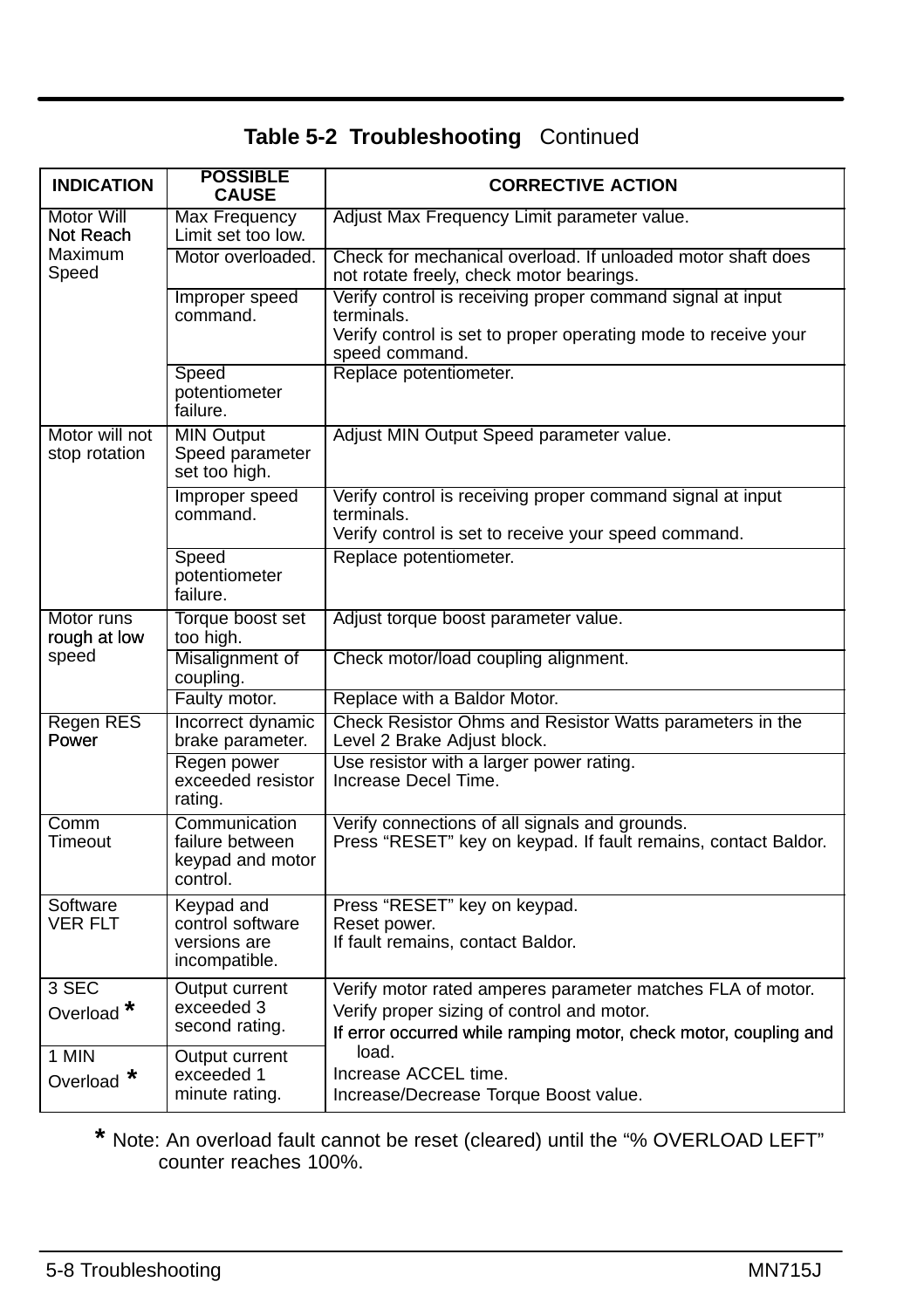# **Electrical Noise Considerations**

All electronic devices are vulnerable to significant electronic interference signals (commonly called "Electrical Noise"). At the lowest level, noise can cause intermittent operating errors or faults. From a circuit standpoint, 5 or 10 millivolts of noise may cause detrimental operation. For example, analog speed inputs are often scaled at 5 to 10VDC maximum with a typical resolution of one part in 1,000. Thus, noise of only 5 mV represents a substantial error.

At the extreme level, significant noise can cause damage to the drive. Therefore, it is advisable to prevent noise generation and to follow wiring practices that prevent noise generated by other devices from reaching sensitive circuits. In a control, such circuits include inputs for speed, control logic, and speed and position feedback, plus outputs to some indicators and computers.

# **Relay and Contactor Coils**

Among the most common sources of noise are the ever-present coils of contactors and relays. When these highly inductive coil circuits are opened, transient conditions often generate spikes of several hundred volts in the control circuit. These spikes can induce several volts of noise in an adjacent wire that runs parallel to a control-circuit wire.

Figure 5-4 illustrates noise suppression for AC and DC operated coils.



#### **Wires between Controls and Motors**

Output leads from a typical 460 VAC drive controller contain rapid voltage rises created by power semiconductors switching 650V in less than a microsecond, 1,000 to 10,000 times a second. These noise signals can couple into sensitive drive circuits. If shielded pair cable is used, the coupling is reduced by nearly 90% compared to unshielded cable.

Even input AC power lines contain noise and can induce noise in adjacent wires. In some cases, line reactors may be required.

To prevent induced transient noise in signal wires, all motor leads and AC power lines should be contained in rigid metal conduit, or flexible conduit. Do not place line conductors and load conductors in same conduit. Use one conduit for 3 phase input wires and another conduit for the motor leads. The conduits should be grounded to form a shield to contain the electrical noise within the conduit path. Signal wires - even ones in shielded cable should never be placed in the conduit with motor power wires.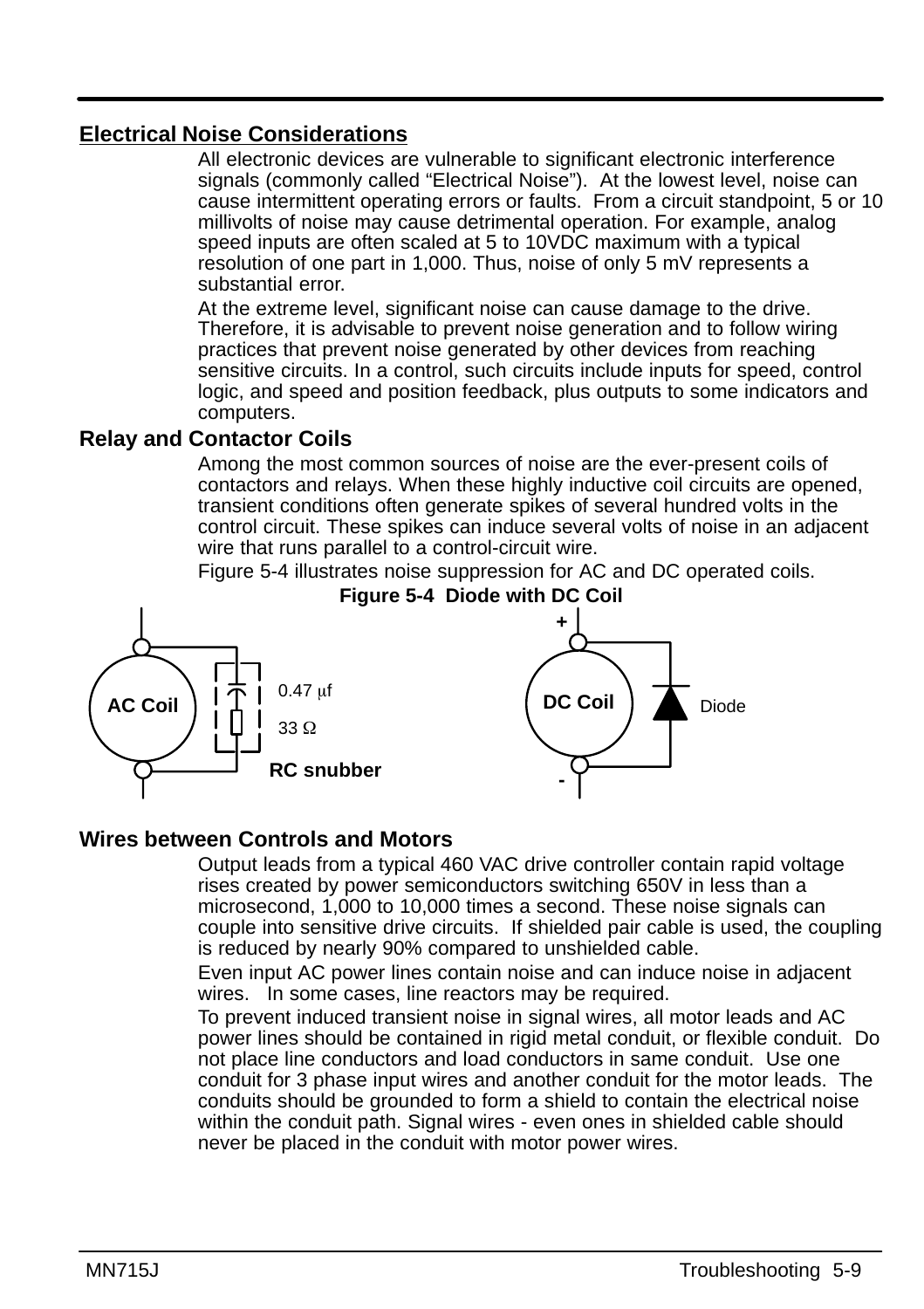# **Special Drive Situations**

For severe noise situations, it may be necessary to reduce transient voltages in the wires to the motor by adding load reactors. Load reactors are installed between the control and motor.

Reactors are typically 1% to 3% impedance and are designed for the frequencies encountered in PWM drives. For maximum benefit, the reactors should be mounted in the drive enclosure with short leads between the control and the reactors.

#### **Special Motor Considerations**

Motor frames must also be grounded. As with control enclosures, motors should be grounded directly to plant ground with as short a ground wire as possible. Capacitive coupling within the motor windings produces transient voltages between the motor frame and ground. The severity of these voltages increases with the length of the ground wire. Installations with the motor and control mounted on a common frame, and with heavy ground wires less than 10 ft. long, rarely have a problem caused by these motor-generated transient voltages.

# **Analog Signal Wires**

Analog signals generally originate from speed and torque controls, plus DC tachometers and process controllers. Reliability is often improved by the following noise reduction techniques:

- Use twisted-pair shielded wires with the shield grounded at the drive end only.
- Route analog signal wires away from power or control wires (all other wiring types).
- Cross power and control wires at right angles (90°) to minimize inductive noise coupling.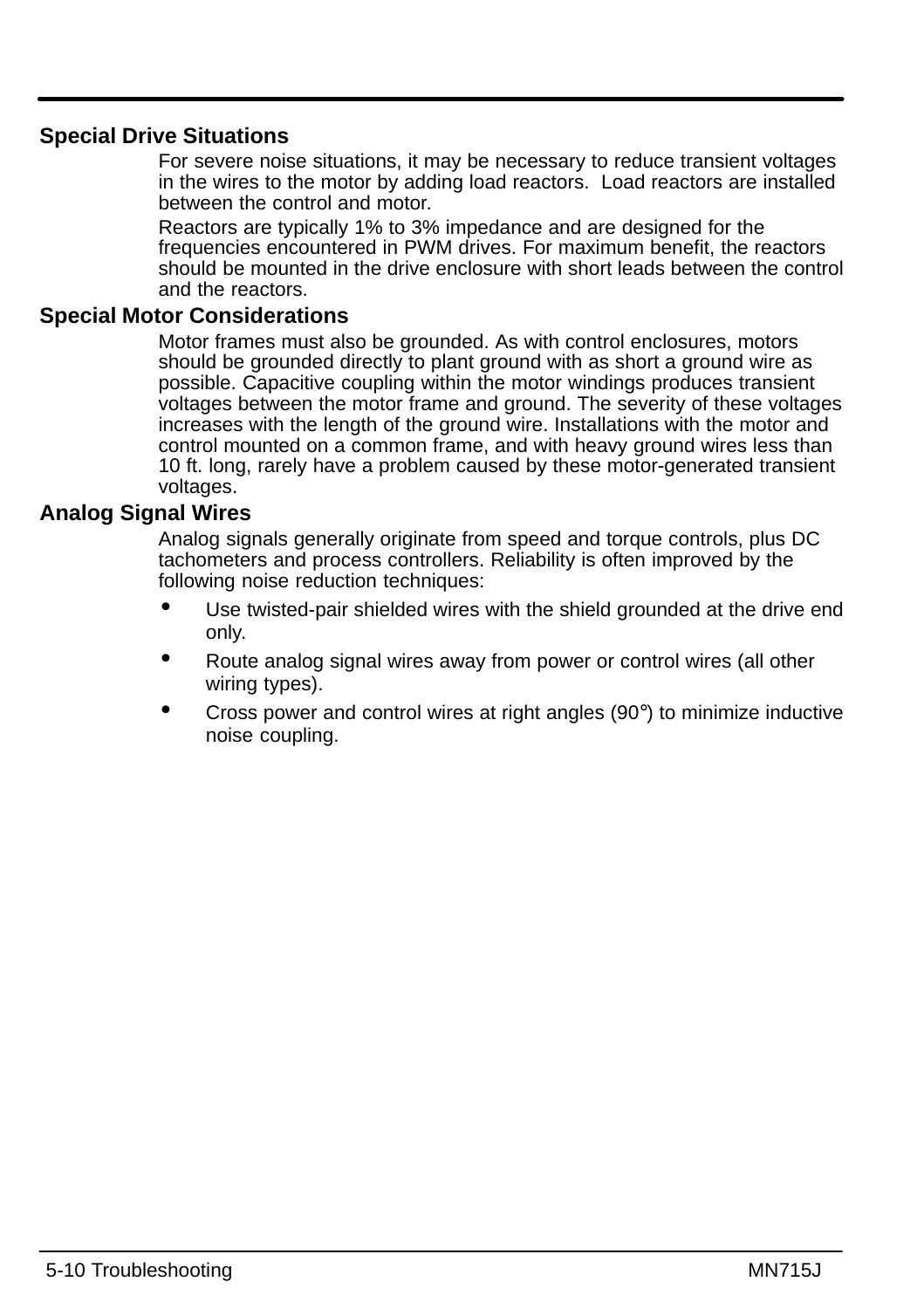# **Specifications:**

| Horsepower                                | $0.33 - 1HP @ 115VAC$<br>1-3 HP @ 230VAC<br>1-5 HP @ 460VAC     |
|-------------------------------------------|-----------------------------------------------------------------|
| Input Frequency                           | $50/60$ Hz $\pm$ 5%                                             |
| Input Impedance                           | 1%                                                              |
| Output Voltage                            | 0 to Maximum Input VAC                                          |
| <b>Output Current</b>                     | See Ratings Table                                               |
| <b>Output Frequency</b>                   | 0 to 120Hz                                                      |
| Service Factor                            | 1.0                                                             |
| Duty                                      | Continuous                                                      |
| Overload Capacity                         | Constant Torque Mode: 200% for 2 seconds<br>150% for 60 seconds |
| <b>Frequency Setting</b>                  | Keypad, 0-5VDC, 0-10VDC, 4-20mA, 0-20mA                         |
| <b>Frequency Setting</b><br>Potentiometer | 5k $\Omega$ or 10k $\Omega$ , 1/2 Watt                          |
| <b>Rated Storage</b><br>Temperature:      | $-30^{\circ}$ C to +65 $^{\circ}$ C                             |

# **Operating Conditions:**

| Voltage Range:           |                                      |                                                      |
|--------------------------|--------------------------------------|------------------------------------------------------|
| 115 VAC Models           | 90-132 VAC 1 $\phi$ 60/50Hz          |                                                      |
| 230 VAC Models           | 180-264 VAC 3¢ 60Hz/50Hz             |                                                      |
| 460 VAC Models           | 340-528 VAC 3¢ 60Hz/50Hz             |                                                      |
| Input Line Impedance:    | 1% Minimum Required                  |                                                      |
| <b>Ambient Operating</b> | 0 to $+40^{\circ}$ C                 |                                                      |
| Temperature:             | Derate Output 2% per °C              |                                                      |
|                          | over 40°C to 55°C (130°F) Maximum    |                                                      |
| Enclosure:               | NEMA 1:                              | ER (suffix) Models                                   |
| Humidity:                | NEMA 1:                              | To 90% RH non-condensing                             |
| Altitude:                | Sea level to 3300 feet (1000 meters) |                                                      |
|                          |                                      | Derate 2% per 1000 feet (303 meters) above 3300 feet |
| Shock:                   | 1G                                   |                                                      |
| Vibration:               | $0.5G$ at 10Hz to 60Hz               |                                                      |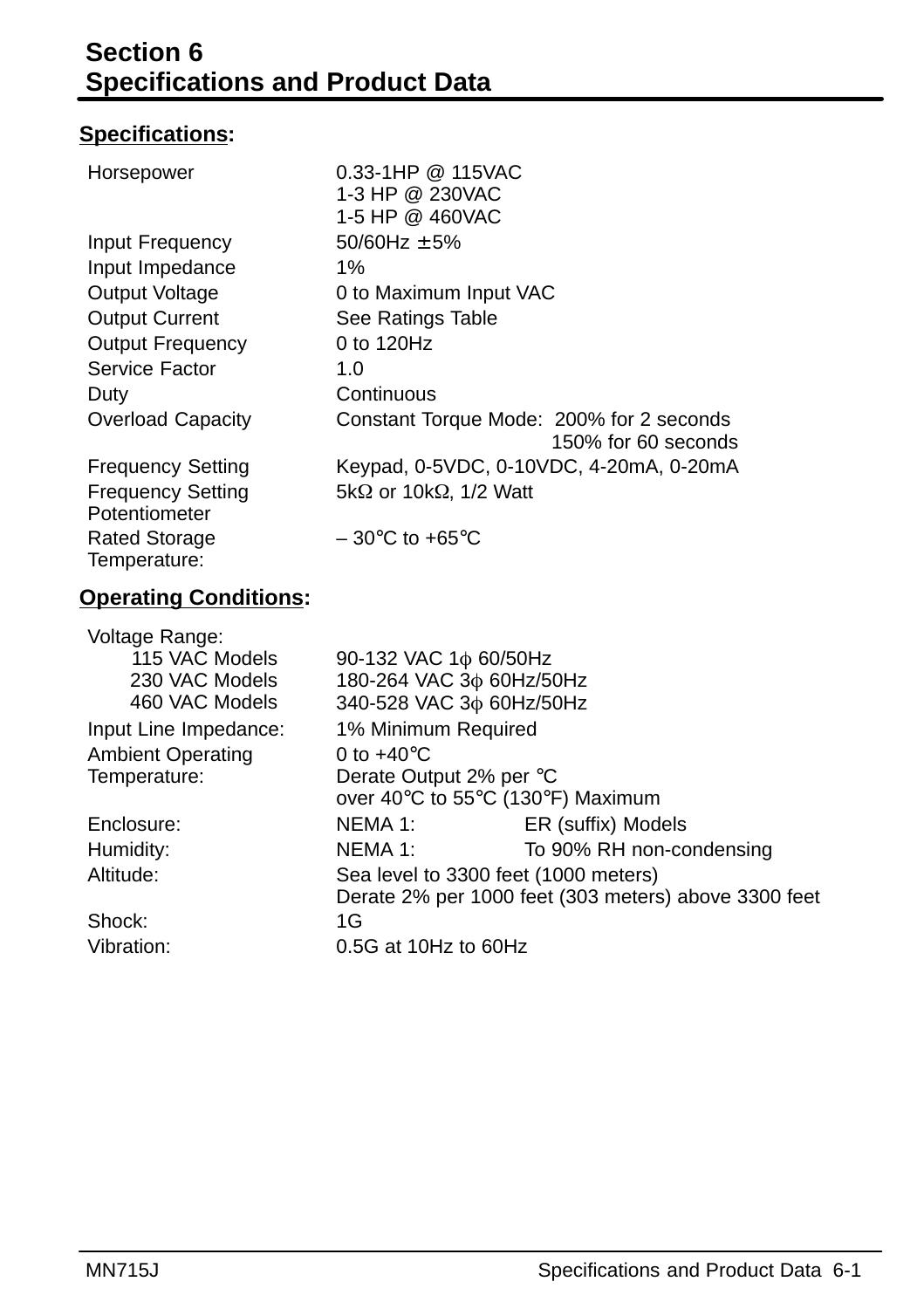# **Keypad Display:**

| Display                                | Backlit LCD Alphanumeric<br>2 Lines x 16 Characters                                                                                          |
|----------------------------------------|----------------------------------------------------------------------------------------------------------------------------------------------|
| Keys                                   | Membrane keypad with tactile response                                                                                                        |
| <b>Functions</b>                       | Output status monitoring<br>Digital speed control<br>Parameter setting and display<br>Fault log display<br>Motor run and jog<br>Local/Remote |
| <b>LED</b> Indicators                  | Forward run command<br>Reverse run command<br>Stop command<br>Jog active                                                                     |
| <b>Optional Remote Mount</b><br>Keypad | 100 feet Maximum from control                                                                                                                |

# **Control Specifications:**

| <b>Control Method</b>       | Sine wave carrier input, PWM output                                           |
|-----------------------------|-------------------------------------------------------------------------------|
| <b>Frequency Accuracy</b>   | 0.01Hz Digital                                                                |
|                             | 0.05 % Analog                                                                 |
| <b>Frequency Resolution</b> | 0.01Hz Digital                                                                |
|                             | 0.5% Analog                                                                   |
| Carrier Frequency           | 2.5, 5.0 and 7.5kHz                                                           |
| <b>Transistor Type</b>      | IGBT (Insulated Gate Bipolar Transistor)                                      |
| <b>Transistor Rise Time</b> | 2500 V/usec. (dv/dt)                                                          |
| <b>Torque Boost</b>         | Automatic adjustment to load (Standard)<br>0 to 15% of input voltage (Manual) |
| <b>Volts/Hertz Pattern</b>  | Linear, Squared Reduced, Three Point                                          |
| <b>Accel/Decel Time</b>     | 0 to 600 sec. for 2 assignable plus JOG                                       |
| S-Curve Time                | 0 to 100%                                                                     |
| <b>Base Frequency</b>       | 10 to 120Hz                                                                   |
| Regenerative Braking Torque | 50% with optional external braking resistor (-ER)                             |
| Jog Frequency               | 0 to Maximum frequency                                                        |
| <b>Skip Frequency</b>       | 0 to Maximum frequency in 3 zones.                                            |
| Minimum Output Frequency    | 0 to 150Hz                                                                    |
| Maximum Output Frequency    | 0 to 150Hz                                                                    |
| Auto Restart                | Manual or Automatic                                                           |
| Slip Compensation           | $0$ to $6Hz$                                                                  |
| Operating modes             | Keypad                                                                        |
|                             | <b>Standard Run</b>                                                           |
|                             | 7 Speed                                                                       |
|                             | Fan Pump 2Wire                                                                |
|                             | Fan Pump 3Wire<br><b>Process Control</b>                                      |
|                             | 3SPD ANA 2WIRE                                                                |
|                             | 3SPD ANA 3WIRE                                                                |
|                             | EPOT - 2WIRE                                                                  |
|                             | EPOT - 3WIRE                                                                  |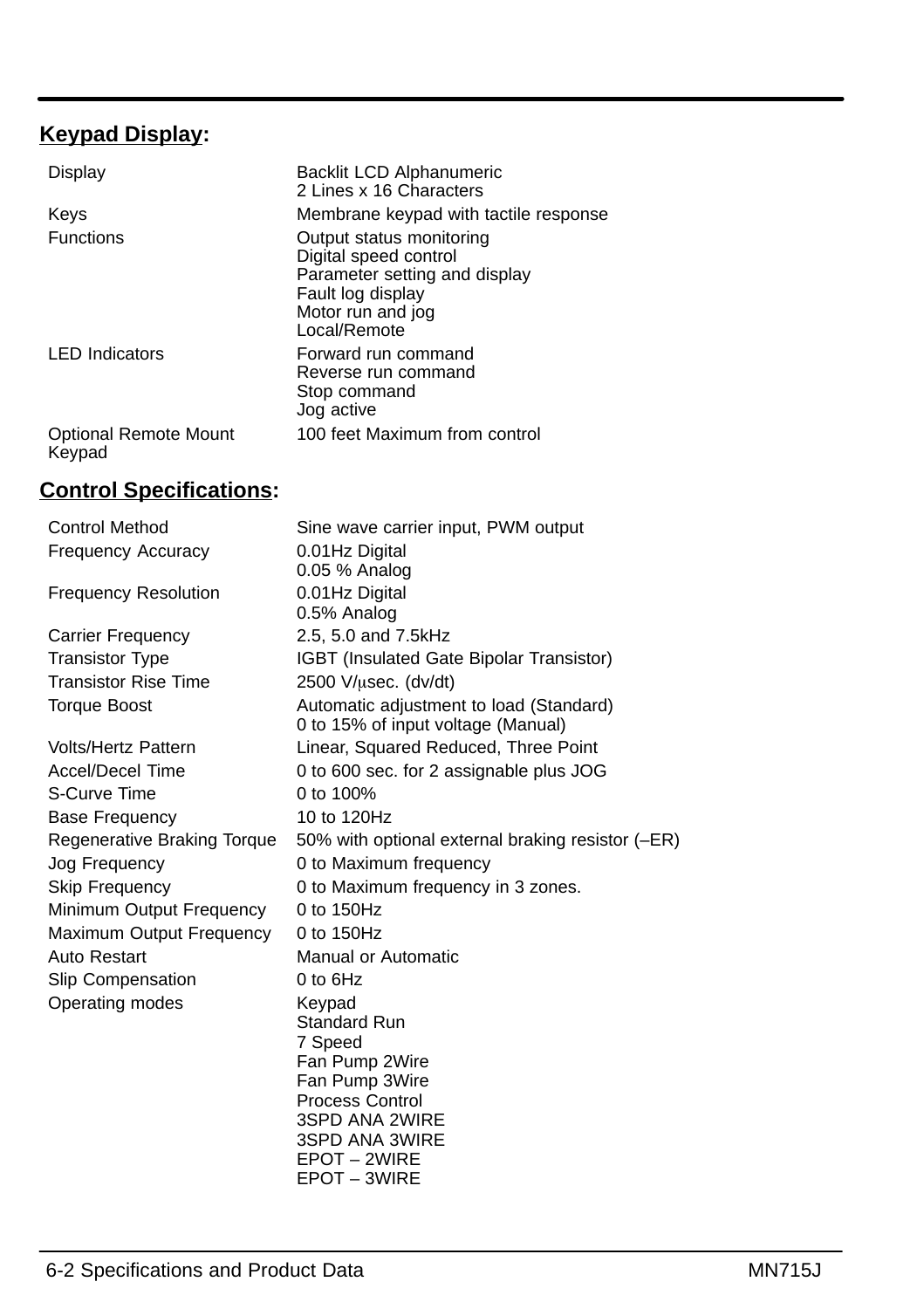# **Analog Inputs:** (2 Inputs)

| Potentiometer Input           | $0 - 10 VDC$                    |
|-------------------------------|---------------------------------|
| Differential Input Full Scale | 0-5VDC, 0-10VDC, 4-20mA, 0-20mA |
| Range                         |                                 |
| Differential Input Common     | 40db                            |
| Mode Rejection                |                                 |
| Input Impedance               | 20k $\Omega$                    |

# **Analog Output:** (1 Output)

| Analog Outputs           | 1 Assignable                                         |
|--------------------------|------------------------------------------------------|
| <b>Full Scale Range</b>  | 0-5 VDC, 0-10 VDC, 4-20mA, 0-20mA                    |
| Resolution               | 8 bits                                               |
| <b>Output Conditions</b> | 10 conditions plus calibration (see parameter table) |

# **Digital Inputs:** (7 Inputs)

| Digital Inputs  | 7 Assignable                            |
|-----------------|-----------------------------------------|
| Input Impedance | $6.8k\Omega$ (Closed contacts standard) |
| Leakage Current | 10uA Maximum                            |

### **Digital Outputs:** (1 Output)

| Relay Output (N.O. and N.C.) | 1 Assignable                        |
|------------------------------|-------------------------------------|
| Rated Voltage                | 230VAC                              |
| <b>Maximum Current</b>       | 5A Maximum (non-inductive)          |
| <b>Output Conditions</b>     | 11 Conditions (see parameter table) |

# **Fault Indications:**

INVALID BASE ID NEW BASE ID 1 MIN OVERLOAD 2 SEC OVERLOAD CURRENT TIMEOUT PRECHARGE FLT HW GROUND FAULT HW SURGE CURRENT HARDWARE PROTECT

BUS OVERVOLTAGE BUS UNDERVOLTAGE HEAT SINK TEMP EXTERNAL TRIP REGEN RES POWER SOFTWARE VER FLT FE EEPROM ERROR

Note: All specifications are subject to change without notice.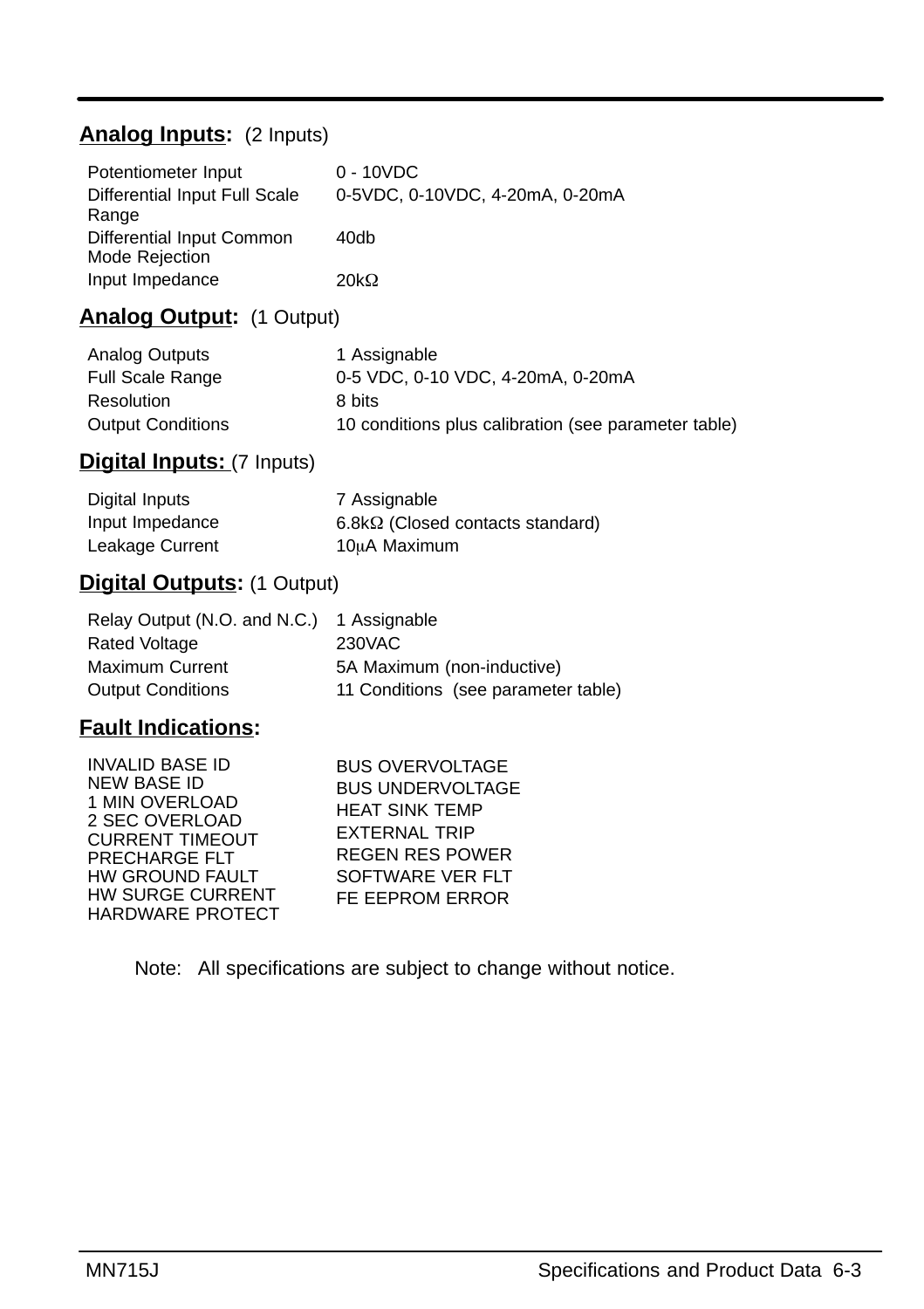| Ratings: Series 15J Stock Products |  |
|------------------------------------|--|
|------------------------------------|--|

|               | Rated                 | Rated                       |                |      |                 | <b>Output Current</b>    |                         |
|---------------|-----------------------|-----------------------------|----------------|------|-----------------|--------------------------|-------------------------|
| Catalog No.   | Input<br><b>Volts</b> | Out-<br>put<br><b>Volts</b> | НP             | kW   | Contin-<br>uous | 60 Sec.<br>Over-<br>load | 2 Sec.<br>Over-<br>load |
| ID15J1F33-ER  | 115                   | 230                         | 0.33           | 0.25 | 1.6             | 2.4                      | 3.2                     |
| ID15J1F50-ER  | 115                   | 230                         | 0.5            | 0.37 | 2.2             | 3.3                      | 4.4                     |
| ID15J1F75-ER  | 115                   | 230                         | 0.75           | 0.56 | 3.2             | 4.8                      | 6.4                     |
| ID15J101-ER   | 115                   | 230                         | 1.0            | 0.75 | 4.2             | 6.3                      | 8.4                     |
| ID15J201-ER   | 230                   | 230                         | 1              | 0.75 | 4.2             | 6.3                      | 8.4                     |
| ID15J201F5-ER | 230                   | 230                         | 1.5            | 1.1  | 6.0             | 9.0                      | 12.0                    |
| ID15J202-ER   | 230                   | 230                         | 2              | 1.5  | 6.8             | 10.2                     | 13.4                    |
| ID15J203-ER   | 230                   | 230                         | 3              | 2.2  | 9.6             | 14.4                     | 19.2                    |
| ID15J205-ER   | 230                   | 230                         | 5              | 3.7  | 16.0            | 24.0                     | 32.0                    |
| ID15J401-ER   | 460                   | 460                         | 1              | 0.75 | 2.1             | 3.2                      | 4.2                     |
| ID15J401F5-ER | 460                   | 460                         | 1.5            | 1.1  | 3.0             | 4.5                      | 6.0                     |
| ID15J402-ER   | 460                   | 460                         | $\overline{2}$ | 1.5  | 3.4             | 5.1                      | 6.8                     |
| ID15J403-ER   | 460                   | 460                         | 3              | 2.2  | 4.8             | 7.2                      | 9.6                     |
| ID15J405-ER   | 460                   | 460                         | 5              | 3.7  | 7.6             | 11.4                     | 15.2                    |

# **Terminal Tightening Torque Specifications:**

## **Table 6-3 Torques for "ER"**

|                                             | Tightening<br><b>Torque</b>      |      |                                |     |
|---------------------------------------------|----------------------------------|------|--------------------------------|-----|
| <b>Control Voltage</b><br><b>Rating VAC</b> | <b>Control Terminals</b><br>(J4) |      | <b>Power Terminals</b><br>(J5) |     |
|                                             | Lb–in                            | Nm   | Lb–in                          | Nm  |
| 115, 230 and 460                            | 4                                | 0.45 |                                | 0.8 |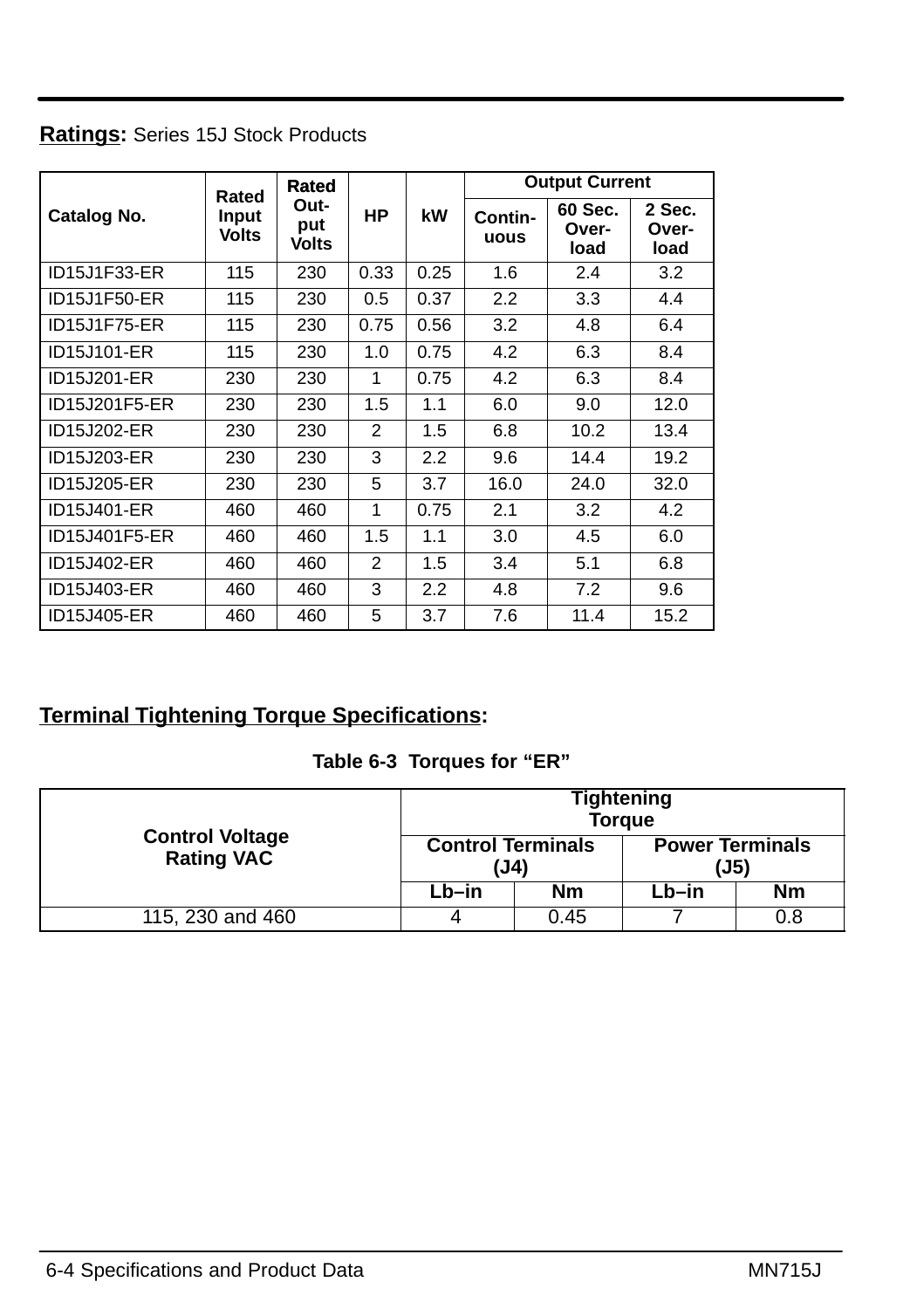# **Mounting Dimensions**



A = 5.235 (133) for 230VAC, 5hp only.  $A = 4.485$  (114) for all other sizes.

B = 4.886 (124) for 230VAC, 5hp only.  $B = 4.834$  (123) for all other sizes.



OM0001A02 OM0001A12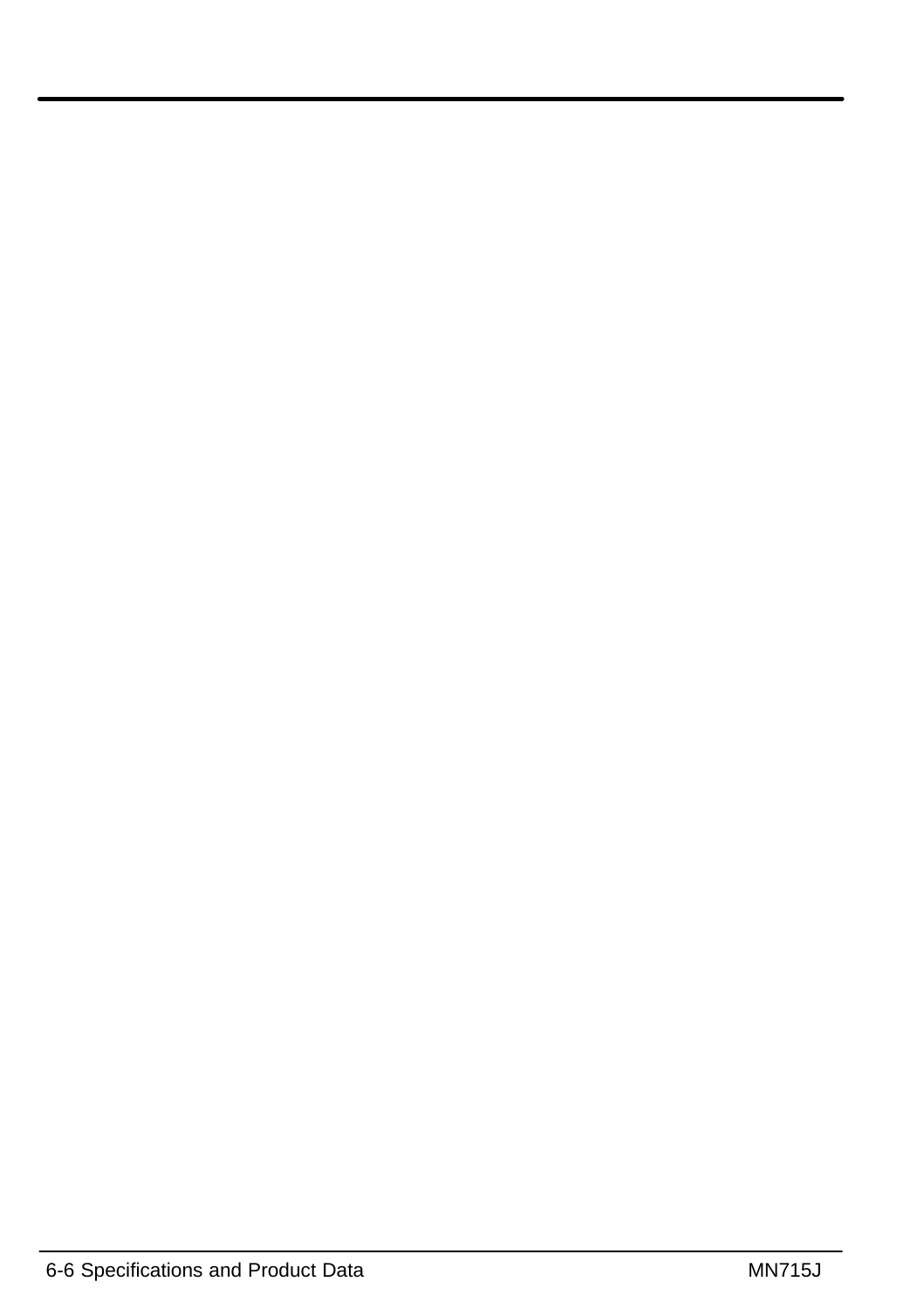# **Appendix A Dynamic Brake Hardware**

#### **Dynamic Braking (DB) Hardware**

Whenever a motor is abruptly stopped or forced to slow down quicker than if allowed to coast to a stop, the motor becomes a generator. This energy appears on the DC Bus and must be dissipated using dynamic braking hardware. Dynamic braking (DB) hardware is a resistive load. Table A-1 provides a matrix of DB turn ON and turn OFF voltages.

| Table A-1 |  |
|-----------|--|
|-----------|--|

| <b>Parameter Description</b>            | <b>Control Input Voltage</b> |        |        |  |  |
|-----------------------------------------|------------------------------|--------|--------|--|--|
| Nominal Voltage                         | <b>115VAC</b>                | 230VAC | 460VAC |  |  |
| Overvoltage Fault<br>(Voltage exceeded) | 400VDC                       | 400VDC | 800VDC |  |  |
| DB ON Voltage                           | 381VDC                       | 381VDC | 762VDC |  |  |
| DB Upper Tolerance Peak                 | 388VDC                       | 388VDC | 776VDC |  |  |
| DB OFF Voltage                          | 375VDC                       | 375VDC | 750VDC |  |  |

Braking torque and time should not exceed the available drive braking torque and time rating. The drive braking torque is limited to the available peak current and peak current time rating of the control. If the peak current or peak current time limit is exceeded during braking, the control may trip on an over voltage or a regen power fault.

#### **Selection Procedure**

- 1. Calculate the watts to be dissipated using the following formulas for the appropriate load type.
- 2. Identify the control model number and determine which braking hardware is required based on the model number suffix: ER.
- 3. Select appropriate braking hardware from Baldor 501 Catalog or Table  $A-2$

#### **Hoisting Load Calculations**

1. Calculate braking duty cycle:<br>Lowering Time

Duty Cycle  $=$   $\frac{\text{Lowering Time}}{\text{Total Cycle Time}}$ 

2. Calculate braking watts to be dissipated in dynamic braking resistors: Watts =  $\frac{\text{duty cycle} \times \text{lbs} \times \text{FPM} \times \text{efficiency}}{44}$ 

$$
\overline{44}
$$

where:  $\text{lbs} = \text{weight}$  of load FPM = Feet Per Minute efficiency = mechanical efficiency i.e.,  $95% = 0.95$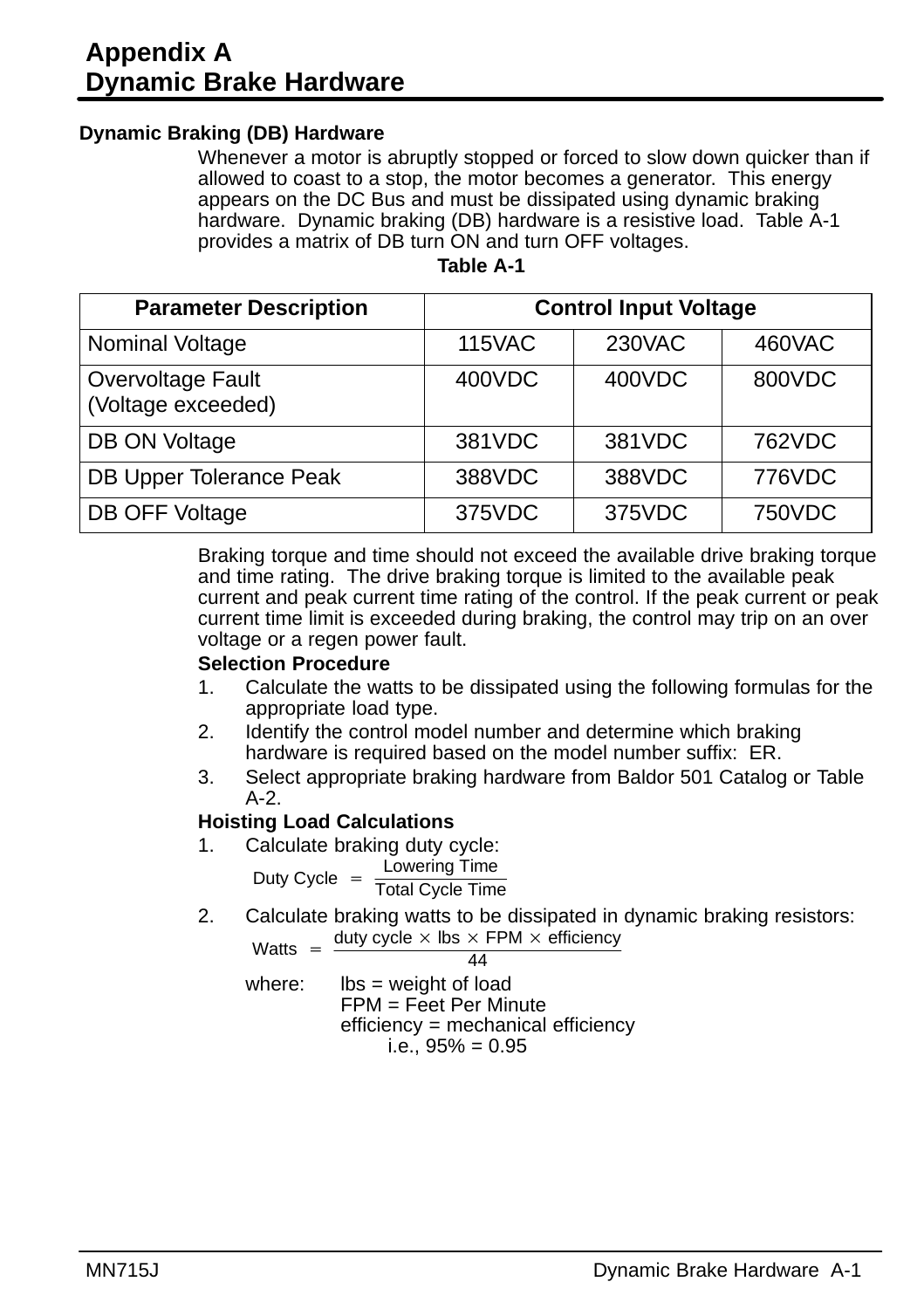# **Dynamic Braking (DB) Hardware** Continued

- **General Machinery Load Calculations:**
	- 1. Calculate braking duty cycle:<br>Braking Time Duty Cycle  $=$   $\frac{\text{Braking Time}}{\text{Total Cycle Time}}$
	- 2. Calculate deceleration torque:  $T_{\text{Decel}} = \frac{\text{RPM change} \times \text{Wk}^2}{308 \times \text{time}} - \text{Friction}_{(\text{Lb-Ft})}$

$$
= \frac{1}{308 \times \text{time}}
$$

- where:  $T_{\text{Decel}}$  = Deceleration torque in lb-ft  $\overline{Wk^2}$  = Inertia in lb-ft<sup>2</sup>  $time = ln$  seconds
- 3. Calculate watts to be dissipated in dynamic braking resistor:

Watts  $=$  T<sub>Decel</sub>  $\times$   $\left({\rm S}_{\rm max}~-~{\rm S}_{\rm min}\right)\times$  Duty Cycle  $\times$  (0.0712)

where:  $S_{max}$  = Speed to start braking  $S_{\text{min}}$  = Speed after braking

4. Multiply watts calculated in step 3 by 1.25 to allow for unanticipated loads (safety factor).

### **15J Catalog Numbers with an "ER" Suffix**

These controls include a factory-installed dynamic braking transistor. If dynamic braking is required, use an optional external RGA brake resistor. See RGA assemblies.

RGA Assemblies include braking resistors completely assembled and mounted in a NEMA 1 enclosure. A listing of available RGA assemblies is provided in Table A-2. The minimum resistance "Minimum Ohms" shown in the table is the minimum resistor value that can be connected to the control without causing damage to the internal dynamic brake transistor for ER controls.

115VAC controls must use 56 ohms or greater.

230VAC controls must use 56 ohms or greater.

460VAC controls must use 120 ohms or greater.

| Table A-2 Dynamic Braking Resistor Assemblies (RGA) |  |  |  |
|-----------------------------------------------------|--|--|--|
|-----------------------------------------------------|--|--|--|

| <b>Continuous</b><br><b>Rated Watts</b> | <b>Minimum Ohms</b> |          |                |  |  |
|-----------------------------------------|---------------------|----------|----------------|--|--|
|                                         | 60                  | 120      | 150            |  |  |
| 100                                     | RGJ160              | RGJ1120  | RGJ1150        |  |  |
| 200                                     | RGJ260              | RGJ2120  | RGJ2150        |  |  |
| 300                                     | RGJ360              | RGJ3120  | <b>RGJ3150</b> |  |  |
| 600                                     | RGA660              | RGA6120  |                |  |  |
| 1200                                    | <b>RGA1260</b>      | RGA12120 |                |  |  |
| 2400                                    | RGA2460             | RGA24120 |                |  |  |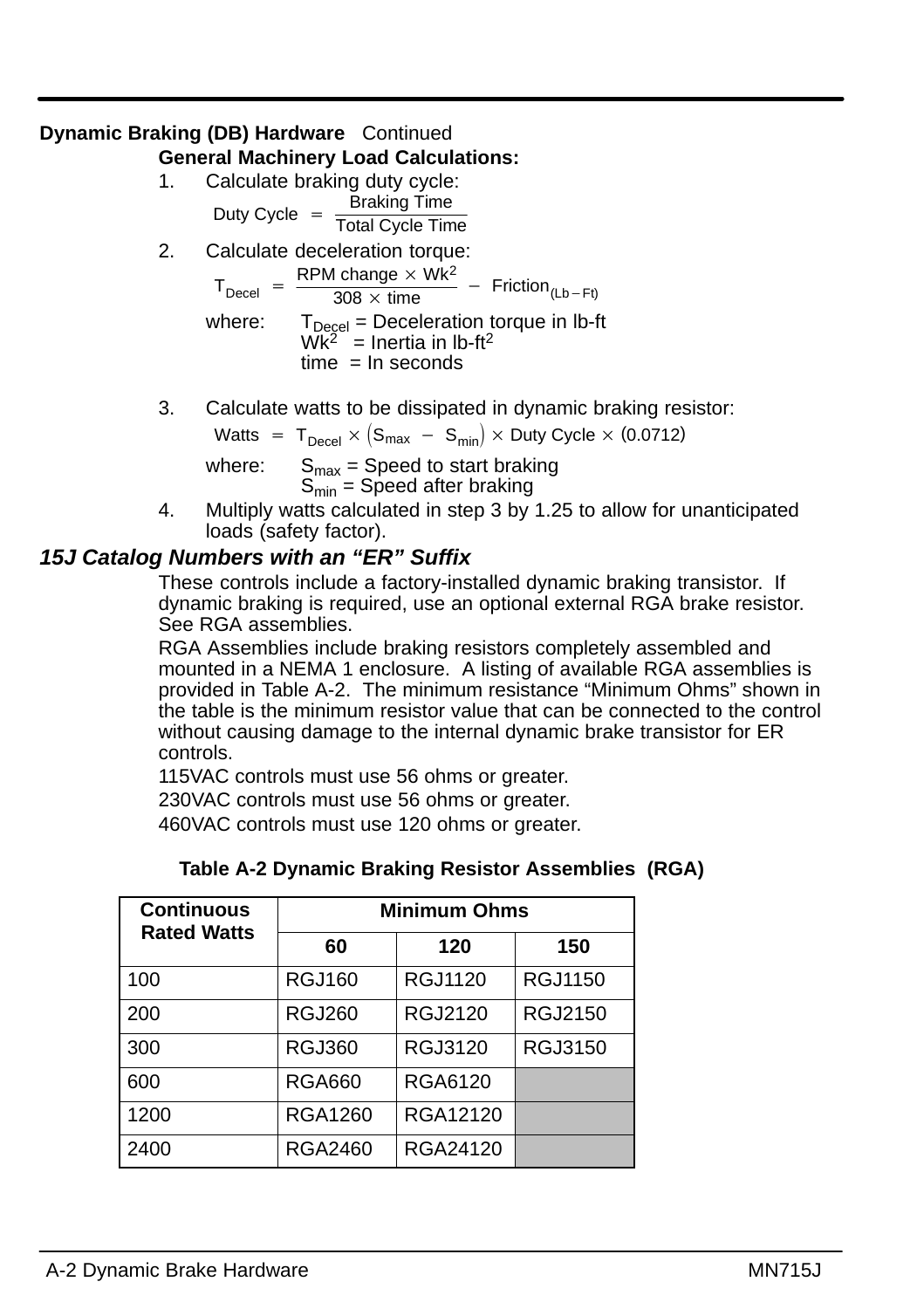#### **Dynamic Braking (DB) Hardware** Continued **Table A-3 Dynamic Braking Resistor Assemblies (RGJ)**

| НP          | <b>Input</b> | Min         |                | <b>Continuous Watts</b> |               |
|-------------|--------------|-------------|----------------|-------------------------|---------------|
|             | <b>Volts</b> | <b>Ohms</b> | 100            | 200                     | 300           |
| $0.33 - 5$  | 115 / 230    | 60          | <b>RGJ160</b>  | <b>RGJ260</b>           | <b>RGJ360</b> |
| $2 - 5$     | 460          | 120         | RGJ1120        | RGJ2120                 | RGJ3120       |
| $1.0 - 1.5$ | 460          | 150         | <b>RGJ1150</b> | RGJ2150                 | RGJ3150       |

#### **Figure A-5 100–300 Watts**

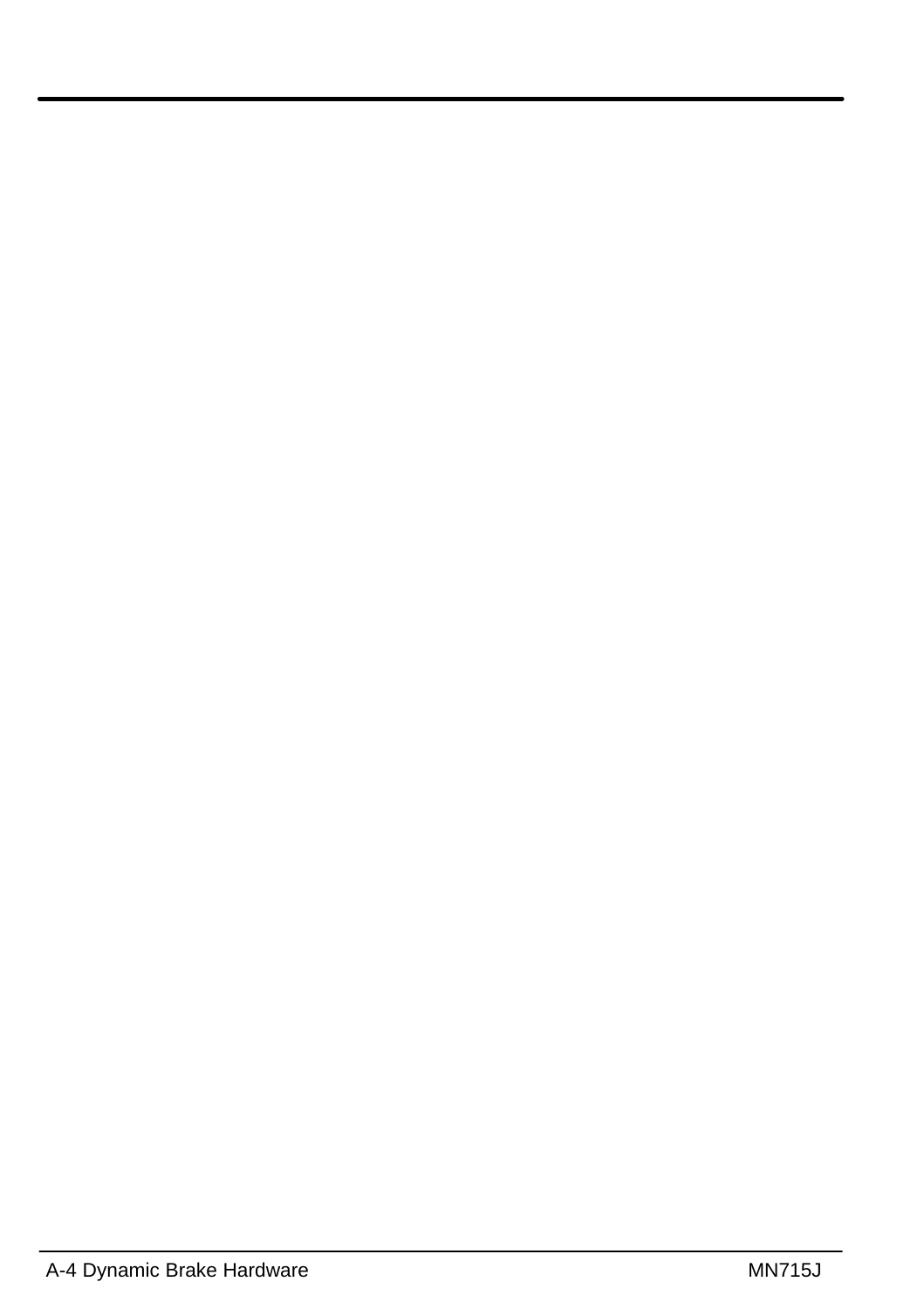**Parameter Values** (Interface Version 2.01) Level 1

### **PRESET SPEEDS Block**

| <b>Parameter</b>       | <b>Adjustable Range</b> | <b>Factory</b><br><b>Setting</b> | User<br><b>Setting</b> |
|------------------------|-------------------------|----------------------------------|------------------------|
| PRESET SPEED #1        | 0-Max Output Freq       | 0.00Hz                           |                        |
| PRESET SPEED #2        | 0-Max Output Freq       | 0.00Hz                           |                        |
| <b>PRESET SPEED #3</b> | 0-Max Output Freq       | 0.00Hz                           |                        |
| <b>PRESET SPEED #4</b> | 0-Max Output Freq       | 0.00Hz                           |                        |
| PRESET SPEED #5        | 0-Max Output Freq       | 0.00Hz                           |                        |
| PRESET SPEED #6        | 0-Max Output Freq       | 0.00Hz                           |                        |
| <b>PRESET SPEED #7</b> | 0-Max Output Freq       | $0.00$ Hz                        |                        |

### **ACCEL/DECEL RATE Block**

| <b>Parameter</b>     | <b>Adjustable Range</b> | <b>Factory</b><br><b>Setting</b> | User<br><b>Setting</b> |
|----------------------|-------------------------|----------------------------------|------------------------|
| <b>ACCEL TIME #1</b> | 000.1 to 600.0 Seconds  | 10.0S                            |                        |
| DECEL TIME #1        | 000.1 to 600.0 Seconds  | 10.0S                            |                        |
| S-CURVE #1           | 0 to 100%               | $0\%$                            |                        |
| <b>ACCEL TIME #2</b> | 000.1 to 600.0 Seconds  | 20.0S                            |                        |
| DECEL TIME #2        | 000.1 to 600.0 Seconds  | 20.0S                            |                        |
| S-CURVE #2           | 0 to 100%               | $0\%$                            |                        |

#### **JOG SETTINGS Block**

| <b>Parameter</b>      | <b>Adjustable Range</b> | <b>Factory</b><br><b>Setting</b> | User<br><b>Setting</b> |
|-----------------------|-------------------------|----------------------------------|------------------------|
| JOG SPEED             | 0-Max Output Freg       | 7.00Hz                           |                        |
| <b>JOG ACCEL TIME</b> | 000.1-600.0 Seconds     | 3.0S                             |                        |
| <b>JOG DECEL TIME</b> | 000.1-600.0 Seconds     | 3.0S                             |                        |
| <b>JOG S-CURVE</b>    | $0 - 100%$              | 0%                               |                        |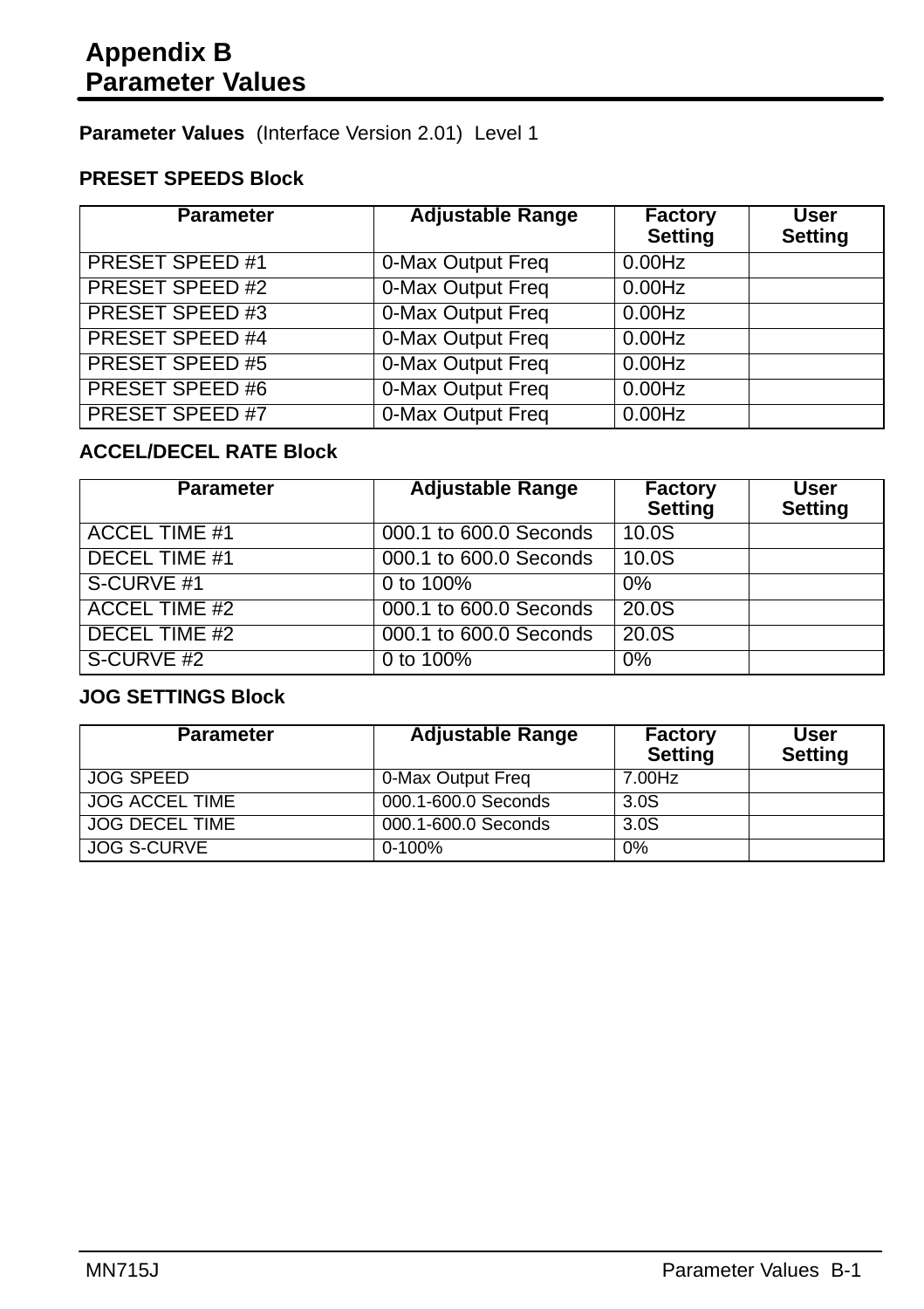## **Parameter Values** Level 1 Continued

#### **INPUT Block**

| <b>Parameter</b>      | <b>Adjustable Range</b>                                                                                                                                                 | <b>Factory</b><br><b>Setting</b> | User<br><b>Setting</b> |
|-----------------------|-------------------------------------------------------------------------------------------------------------------------------------------------------------------------|----------------------------------|------------------------|
| <b>OPERATING MODE</b> | Keypad<br>Standard Run<br>7 Speed<br>Fan Pump 2Wire<br>Fan Pump 3Wire<br>Process Control<br>3SPD ANA 2WIRE<br>3SPD ANA 3WIRE<br><b>EPOT 2WIRE</b><br><b>EPOT 3 WIRE</b> | Keypad                           |                        |
| ANA CMD SELECT        | Potentiometer<br>0-10 Volts<br>0-5 Volts<br>4 TO 20 mA<br>0 TO 20 mA<br>None                                                                                            | Potentio-<br>meter               |                        |
| ANA CMD INVERSE       | OFF. ON                                                                                                                                                                 | OFF.                             |                        |
| ANA CMD OFFSET        | $-20.0 \text{ to } +20.0\%$                                                                                                                                             | 0.0%                             |                        |
| ANA CMD GAIN          | 80.0% to 120%                                                                                                                                                           | 100.0%                           |                        |
| ANA CMD FILTER        | $0 - 6$                                                                                                                                                                 | 1                                |                        |

### **OUTPUT Block**

| <b>Parameter</b>       | <b>Adjustable Range</b>                                                                                                                                 | <b>Factory</b><br><b>Setting</b> | User<br><b>Setting</b> |
|------------------------|---------------------------------------------------------------------------------------------------------------------------------------------------------|----------------------------------|------------------------|
| <b>RELAY OUTPUT</b>    | Ready<br>Zero Speed<br>At Speed Band<br>At Set Speed<br>Overload<br>Underload<br><b>Keypad Control</b><br>Fault<br>Drive On<br>Reverse<br>Process Error | Ready                            |                        |
| ZERO SPD SET PT        | 0-Max Output Freq                                                                                                                                       | 6.00Hz                           |                        |
| AT SPEED BAND          | $0 - 20.00$ Hz                                                                                                                                          | 20.00Hz                          |                        |
| SET SPEED POINT        | 0-Max Output Freq                                                                                                                                       | 60.00Hz                          |                        |
| <b>OVERLOAD SET PT</b> | 0-PK Current Limit                                                                                                                                      | <b>Factory Set</b>               |                        |
| UNDERLOAD SET PT       | 0-PK Current Limit                                                                                                                                      | <b>Factory Set</b>               |                        |
| ANALOG OUT TYPE        | 0-10 VOLTS, 0-5 VOLTS,<br>4TO20mA, 0TO20mA                                                                                                              | 0-10 VOLTS                       |                        |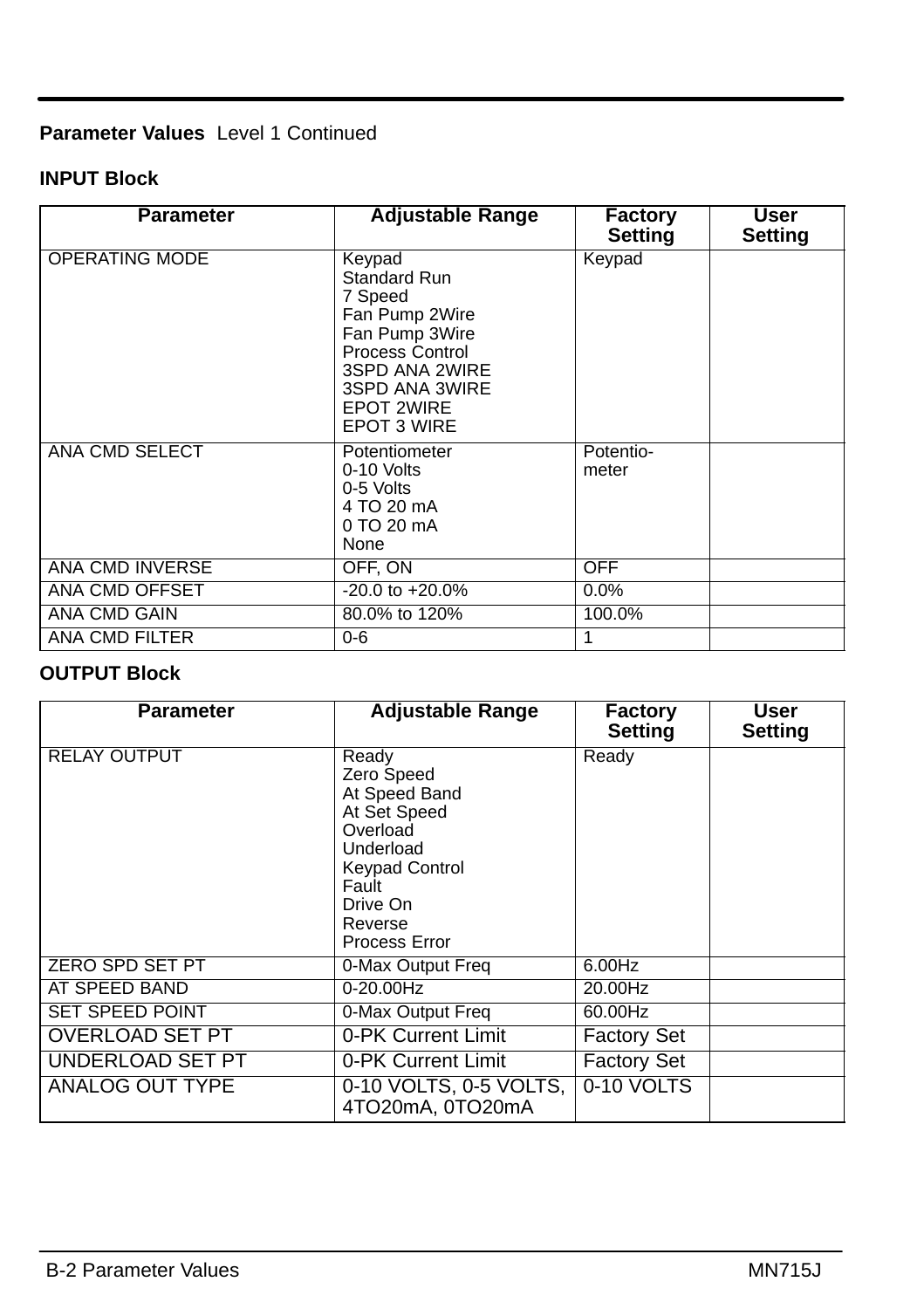### **Parameter Values** Level 1 Continued

### **OUTPUT Block** Continued

| <b>Parameter</b>    | <b>Adjustable Range</b>                                                                                                                                                    | <b>Factory</b><br><b>Setting</b> | User<br><b>Setting</b> |
|---------------------|----------------------------------------------------------------------------------------------------------------------------------------------------------------------------|----------------------------------|------------------------|
| ANALOG OUT          | Frequency<br><b>Freg Command</b><br><b>AC Current</b><br>AC Voltage<br><b>Bus Voltage</b><br>Control Temp<br>Process Feedback<br>Set Point Command<br>Zero CAL<br>100% CAL | Frequency                        |                        |
| <b>ANALOG SCALE</b> | 10-160%                                                                                                                                                                    | 100%                             |                        |

### **KEYPAD SETUP Block**

| <b>Parameter</b>        | <b>Adjustable Range</b>         | Factory<br><b>Setting</b> | User<br><b>Setting</b> |
|-------------------------|---------------------------------|---------------------------|------------------------|
| <b>KEYPAD STOP KEY</b>  | Remote ON, Remote OFF           | Remote ON                 |                        |
| <b>KEYPAD STOP MODE</b> | Regen Braking<br>Coast-No Regen | Regen Braking             |                        |
| <b>KEYPAD RUN FWD</b>   | OFF. ON                         | ON                        |                        |
| <b>KEYPAD RUN REV</b>   | OFF. ON                         | ON                        |                        |
| <b>KEYPAD JOG FWD</b>   | OFF. ON                         | ON                        |                        |
| <b>KEYPAD JOG REV</b>   | OFF. ON                         | ON                        |                        |
| SWITCH ON FLY           | OFF, ON                         | OFF                       |                        |
| LOC. HOT START          | OFF, ON                         | <b>OFF</b>                |                        |

#### **V/HZ AND BOOST Block**

| <b>Parameter</b>           | <b>Adjustable Range</b>                                                                  | <b>Factory</b><br><b>Setting</b> | User<br><b>Setting</b> |
|----------------------------|------------------------------------------------------------------------------------------|----------------------------------|------------------------|
| <b>CTRL BASE FREQUENCY</b> | 50.00-120.00Hz                                                                           | 60.00Hz                          |                        |
| <b>TORQUE BOOST</b>        | $00.0 - 15.0\%$                                                                          | <b>Factory Set</b>               |                        |
| <b>SLIP COMP ADJ</b>       | $0.00 - 6.00$ Hz                                                                         | $0.00$ Hz                        |                        |
| <b>V/HZ PROFILE</b>        | $0 - 100\%$<br>0%=Linear Profile                                                         | 0%                               |                        |
| 3-PT OPERATION             | OFF. ON                                                                                  | OFF                              |                        |
| 3-PT VOLTS                 | 000.0-100.0%                                                                             | $0.0\%$                          |                        |
| 3-PT FREQUENCY             | 000.0-Ctrl Base Freq.<br>(150Hz max)                                                     | 0.00Hz                           |                        |
| <b>MAX OUTPUT VOLTS</b>    | 0-460 (for 460 volt units)<br>$0-230$ (for 230 volt units)<br>0-230 (for 115 volt units) | <b>Factory Set</b>               |                        |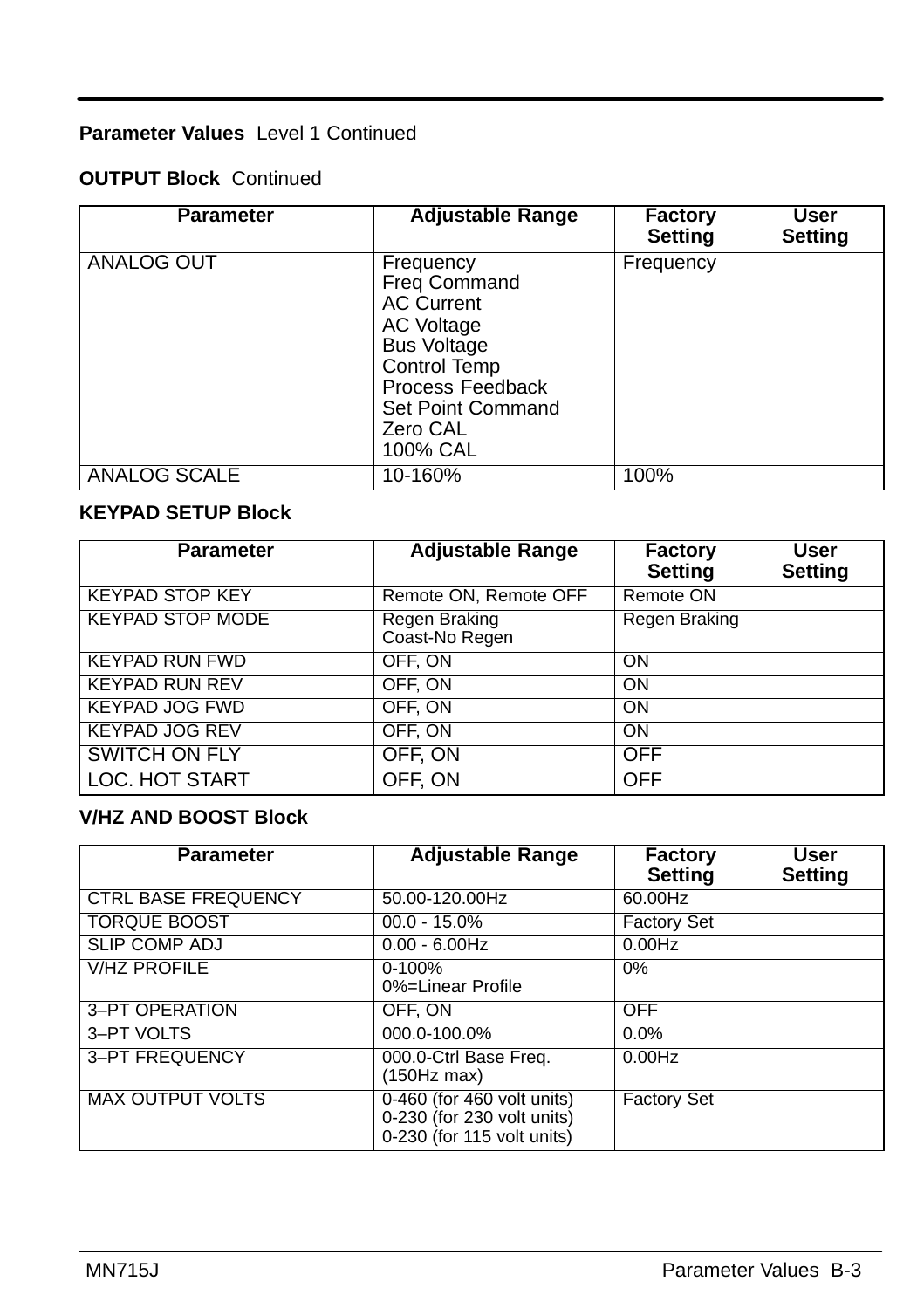#### Parameter Values Level 2 **OUTPUT LIMITS Block**

| <b>Parameter</b>     | <b>Adjustable Range</b> | <b>Factory</b><br><b>Setting</b> | User<br><b>Setting</b> |
|----------------------|-------------------------|----------------------------------|------------------------|
| MIN OUTPUT FREQ      | 000.0-Max Output Freq   | 0.00Hz                           |                        |
| MAX OUTPUT FREQ      | 000.0-120.00            | 60.00Hz                          |                        |
| PK CURRENT LIMIT     | 00.0-Peak Rated Current | <b>Factory Set</b>               |                        |
| <b>PWM FREQUENCY</b> | 2.5, 5.0, 7.5 kHz       | <b>Factory Set</b>               |                        |

#### **PROTECTION Block**

| <b>Parameter</b>        | <b>Adjustable Range</b> | <b>Factory</b><br><b>Setting</b> | User<br><b>Setting</b> |
|-------------------------|-------------------------|----------------------------------|------------------------|
| EXTERNAL TRIP           | OFF. ON                 | OFF                              |                        |
| <b>FOLDBACK PROTECT</b> | OFF. ON                 | <b>OFF</b>                       |                        |

#### **MISCELLANEOUS Block**

| <b>Parameter</b>        | <b>Adjustable Range</b>                                  | Factory<br><b>Setting</b> | User<br><b>Setting</b> |
|-------------------------|----------------------------------------------------------|---------------------------|------------------------|
| <b>RESTART AUTO/MAN</b> | Automatic, Manual                                        | <b>MANUAL</b>             |                        |
| <b>RESTART FAULT/HR</b> | $00 - 10$                                                |                           |                        |
| <b>RESTART DELAY</b>    | 000-120 Seconds                                          | 0S                        |                        |
| <b>LANGUAGE SELECT</b>  | English, Spanish, French,<br>German, Italian, Portuguese | <b>ENGLISH</b>            |                        |
| <b>FACTORY SETTING</b>  | NO. YES                                                  | NO                        |                        |

#### **SECURITY CONTROL Block**

| <b>Parameter</b>      | <b>Adjustable Range</b>    | <b>Factory</b><br><b>Setting</b> | User<br><b>Setting</b> |
|-----------------------|----------------------------|----------------------------------|------------------------|
| <b>SECURITY STATE</b> | <b>OFF, Local Security</b> | OFF                              |                        |
| ACCESS TIMEOUT        | 0-600 Seconds              | 0S                               |                        |
| ACCESS CODE           | 0-9999                     | 9999                             |                        |

#### **MOTOR DATA Block**

| <b>Parameter</b>        | <b>Adjustable Range</b> | Factory<br><b>Setting</b> | User<br><b>Setting</b> |
|-------------------------|-------------------------|---------------------------|------------------------|
| <b>MOTOR RATED AMPS</b> | 00.0-Max. Amps          | <b>Factory Set</b>        |                        |
| MOTOR RATED SPD         | 0-10800RPM              | 1785RPM                   |                        |
| <b>MOTOR RATED FREQ</b> | 050.00-120.00Hz         | 60.00Hz                   |                        |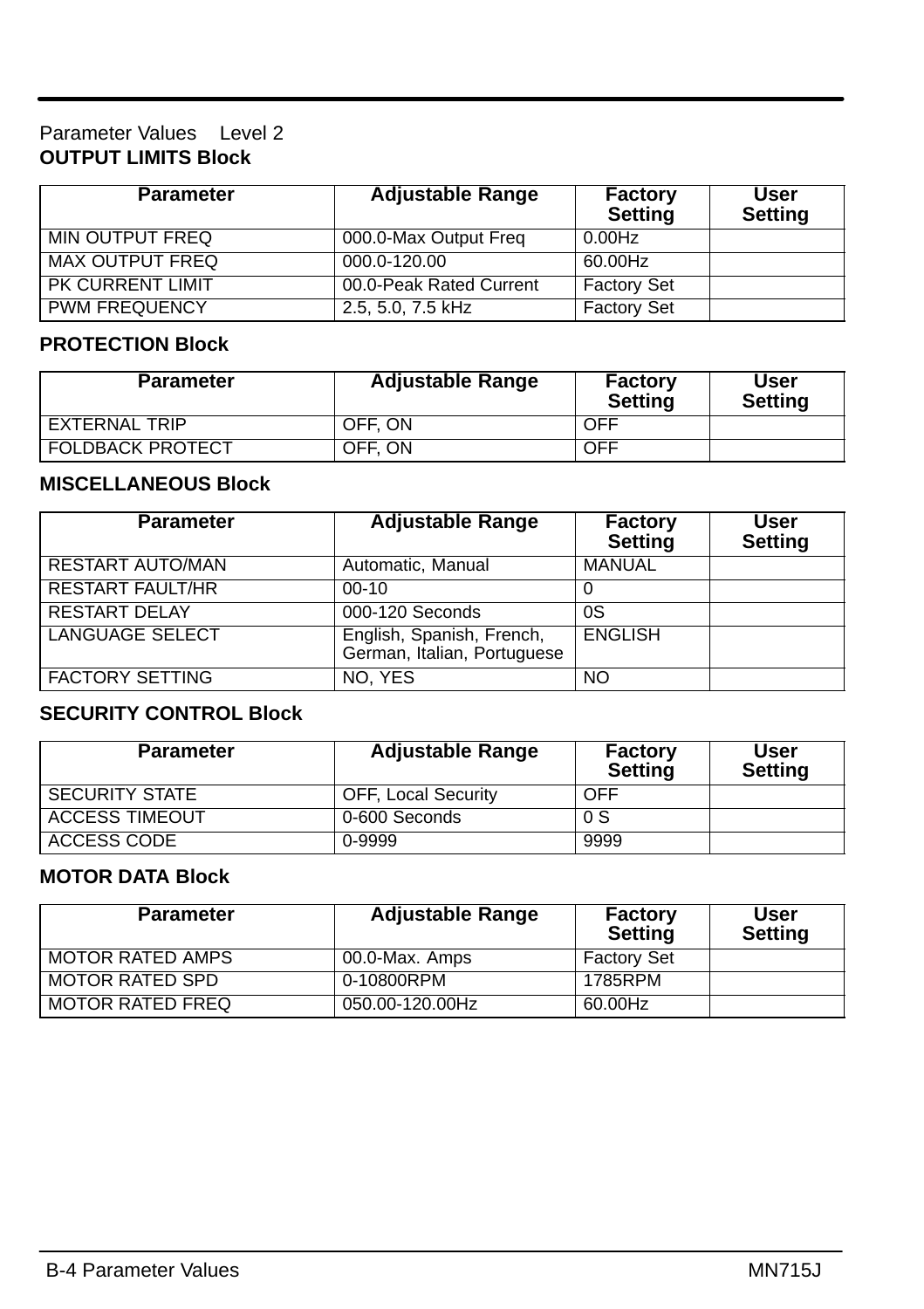#### **Parameter Values** Level 2 Continued **BRAKE ADJUST Block**

| <b>Parameter</b>        | <b>Adjustable Range</b> | <b>Factory</b><br><b>Setting</b> | User<br><b>Setting</b> |
|-------------------------|-------------------------|----------------------------------|------------------------|
| <b>RESISTOR OHMS</b>    | 020.0-999.9 OHMS        | <b>Factory Set</b>               |                        |
| <b>RESISTOR WATTS</b>   | 0-60000 Watts           | 0                                |                        |
| DC BRAKE VOLTAGE        | $00.0 - 15.0$           | 5.0%                             |                        |
| DC BRAKE FREQ           | 000.00-Max Output Freq  | 6.00Hz                           |                        |
| <b>BRAKE ON STOP</b>    | OFF. ON                 | <b>OFF</b>                       |                        |
| <b>BRAKE ON REVERSE</b> | OFF. ON                 | <b>OFF</b>                       |                        |
| <b>STOP BRAKE TIME</b>  | 00.0-60.0 Seconds       | 3.0S                             |                        |
| <b>BRAKE ON START</b>   | OFF. ON                 | <b>OFF</b>                       |                        |
| <b>START BRAKE TIME</b> | 00.0-60.0 Seconds       | 3.0S                             |                        |

### **PROCESS CONTROL Block**

| <b>Parameter</b>        | <b>Adjustable Range</b>                                                                        | Factory<br><b>Setting</b> | User<br><b>Setting</b> |
|-------------------------|------------------------------------------------------------------------------------------------|---------------------------|------------------------|
| <b>PROCESS FEEDBACK</b> | 0-10 Volts<br>0-5 Volts<br>4TO20 mA<br>0TO <sub>20</sub> mA<br>None<br>Potentiometer           | 0-10 Volts                |                        |
| <b>PROCESS INVERSE</b>  | OFF. ON                                                                                        | <b>OFF</b>                |                        |
| SETPOINT SOURCE         | Set PT Command<br>Potentiometer<br>0-10 Volts<br>0-5 Volts<br>4 TO 20 mA<br>0 TO 20 mA<br>None | Set PT<br>Command         |                        |
| <b>SETPOINT COMMAND</b> | $0-100.0%$                                                                                     | 50.0%                     |                        |
| <b>SET PT ADJ LIMIT</b> | $0-100.0%$                                                                                     | 100.0%                    |                        |
| AT SETPOINT BAND        | $0 - 100%$                                                                                     | 10%                       |                        |
| PROCESS PROP GAIN       | $0 - 999$                                                                                      | 500                       |                        |
| PROCESS INT GAIN        | 0-99.99                                                                                        | 0.50                      |                        |
| PROCESS DIFF GAIN       | 0-9999                                                                                         | $\Omega$                  |                        |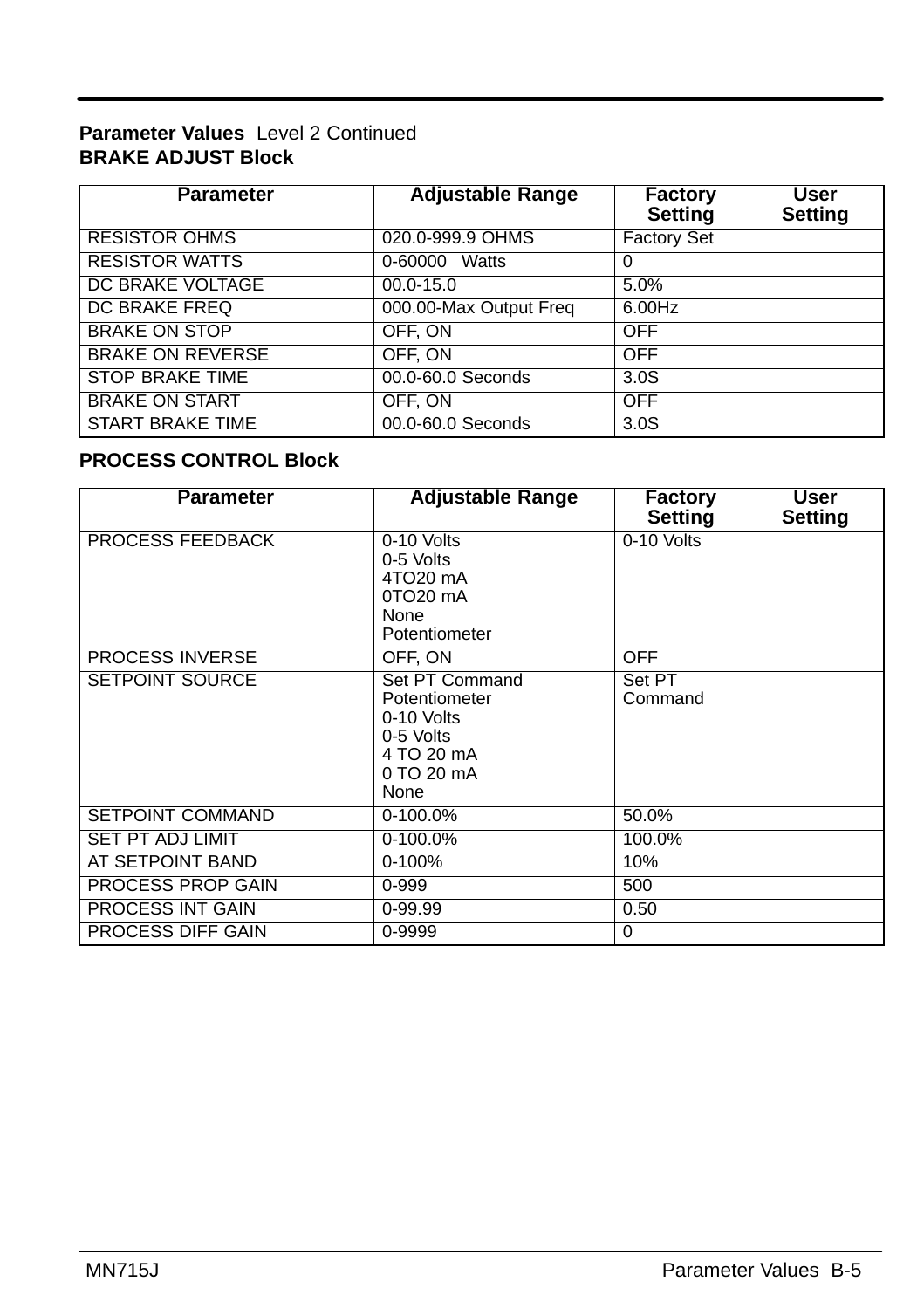### **SKIP FREQUENCY Block**

| <b>Parameter</b> | <b>Adjustable Range</b> | <b>Factory</b><br><b>Setting</b> | User<br><b>Setting</b> |
|------------------|-------------------------|----------------------------------|------------------------|
| SKIP FREQ #1     | 0-Max Output Freq       | 0.00Hz                           |                        |
| SKIP BAND #1     | $0 - 50.00$ Hz          | 0.00Hz                           |                        |
| SKIP FREQ #2     | 0-Max Output Freq       | 0.00Hz                           |                        |
| SKIP BAND#2      | $0 - 50.00$ Hz          | 0.00Hz                           |                        |
| SKIP FREQ #3     | 0-Max Output Freq       | 0.00Hz                           |                        |
| SKIP BAND#3      | 0-50.00Hz               | $0.00$ Hz                        |                        |

### **SYNCHRO STARTS Block**

| <b>Parameter</b>       | <b>Adjustable Range</b> | <b>Factory</b><br>Setting | User<br><b>Setting</b> |
|------------------------|-------------------------|---------------------------|------------------------|
| Sync Start FWD         | OFF. ON                 | <b>OFF</b>                |                        |
| Sync Start REV         | OFF, ON                 | OFF                       |                        |
| Sync at Max Freq       | OFF, ON                 | OFF                       |                        |
| Sync Scan V/F          | 5.0-100.0%              | 10.0%                     |                        |
| <b>Sync Setup Time</b> | $0.2 - 2.0$ Seconds     | 0.2S                      |                        |
| Sync Scan Time         | 01.0-10.0 Seconds       | 2.0S                      |                        |
| Sync V/F Recover       | $0.2 - 2.0$ Seconds     | 0.2S                      |                        |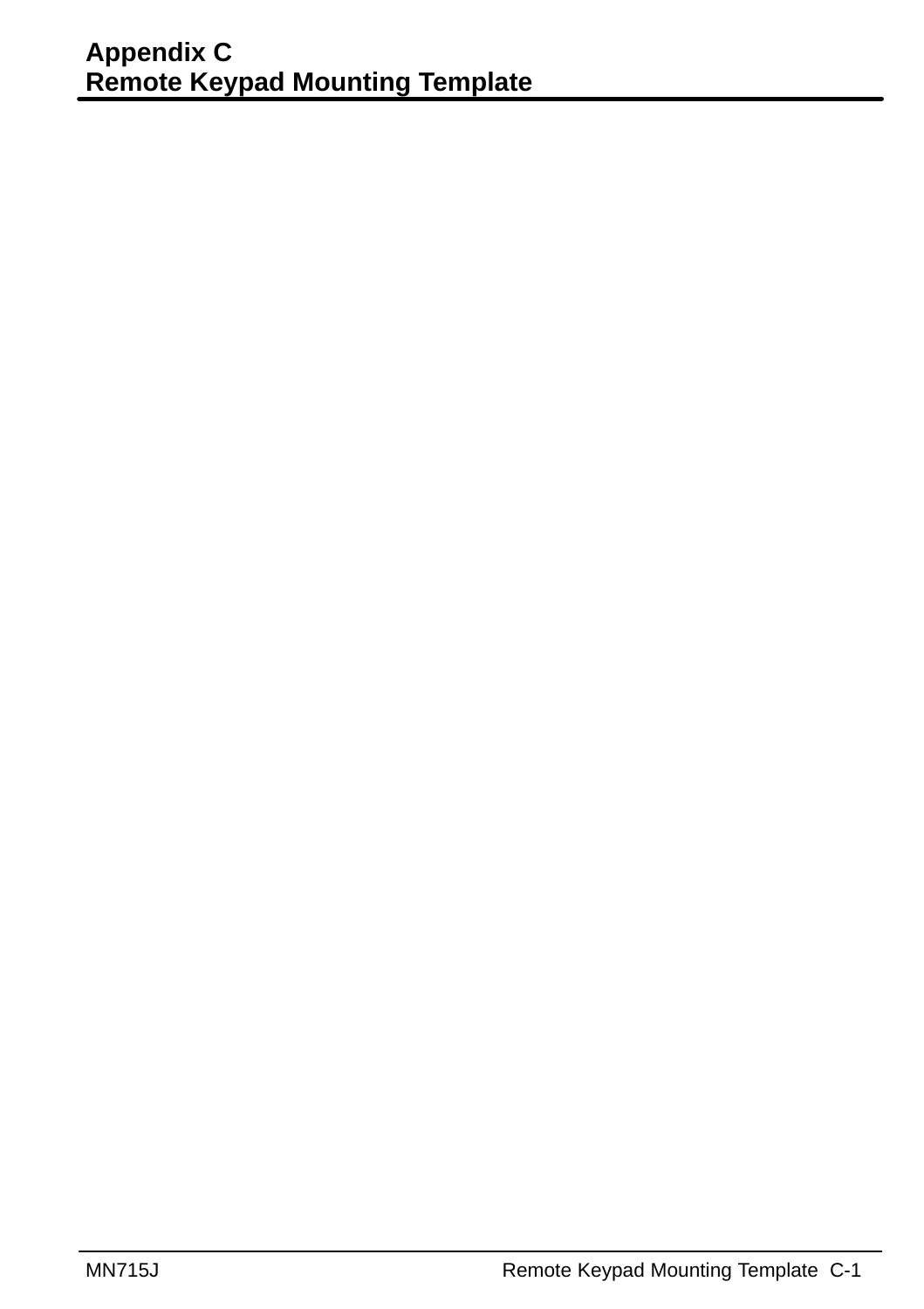# **Remote Keypad Mounting Template**